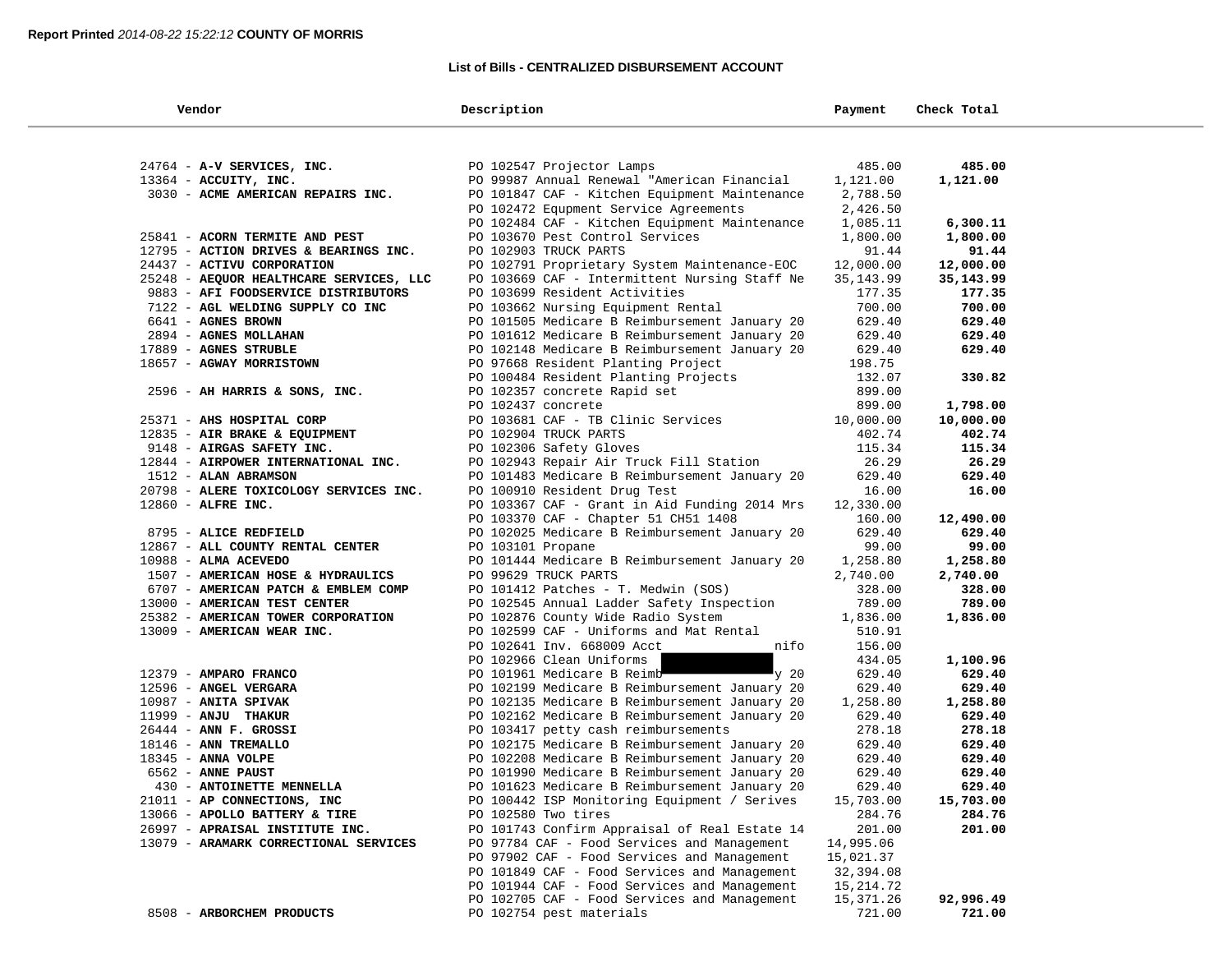|               |                                                                                        |                                                                                                                                                                                                                                      |                  | 881.40    |
|---------------|----------------------------------------------------------------------------------------|--------------------------------------------------------------------------------------------------------------------------------------------------------------------------------------------------------------------------------------|------------------|-----------|
|               |                                                                                        |                                                                                                                                                                                                                                      |                  | 2,317.97  |
|               |                                                                                        | 14975 - ARNE GOYTIL PO 101798 Medicare B Reimbursement January 20 881.40<br>24781 - ARNEL P GARCIA PO 103776 Nursing Services~Per Diem 2,317.97<br>7494 - ARROWHEAD FORENSICS PO 101440 Please Order - Supplies/ L. Flynn (2.64<br>1 |                  | 72.64     |
|               |                                                                                        |                                                                                                                                                                                                                                      |                  | 1,258.80  |
|               | 12421 - ARTHUR O'BRIEN                                                                 |                                                                                                                                                                                                                                      |                  | 629.40    |
|               | 18707 - ARZEE SUPPLY                                                                   | PO 102683 BLDG MAINT                                                                                                                                                                                                                 | 342.60           | 342.60    |
| $4696 - AT&T$ |                                                                                        | PO 100978 phone service                                                                                                                                                                                                              | 40.74            |           |
|               |                                                                                        | PO 101367 June bill for 908-859-3220                                                                                                                                                                                                 | 34.26            | 75.00     |
|               | 13153 - ATLANTIC HEALTH SERVICES/MMH                                                   | PO 103368 CAF - Grant in Aid Funding 2014                                                                                                                                                                                            | 9,240.00         | 9,240.00  |
|               |                                                                                        |                                                                                                                                                                                                                                      | 708.00           |           |
|               | 10650 - ATLANTIC TACTICAL OF NJ, INC.                                                  | PO 100619 Please Order - Vest - William Yarla                                                                                                                                                                                        |                  | 708.00    |
|               | 8237 - AUDREY GOLDBERG                                                                 | PO 101802 Medicare B Reimbursement January 20                                                                                                                                                                                        | 629.40           | 629.40    |
|               | 7921 - B & R UNIFORMS                                                                  | PO 103461 UNIFORMS-W&M INSPECTORS                                                                                                                                                                                                    | 656.60           | 656.60    |
|               | 15978 - BAILA MANDEL                                                                   | PO 101656 Medicare B Reimbursement January 20 1,258.80                                                                                                                                                                               |                  | 1,258.80  |
|               | $13217$ - BAKER & TAYLOR BOOKS                                                         | PO 101735 Received book                                                                                                                                                                                                              | 95.95            | 95.95     |
|               | 7126 - BARBARA FLINT                                                                   | PO 101735 Received Door<br>PO 101907 Medicare B Reimbursement January 20                                                                                                                                                             | 629.40           | 629.40    |
|               | 7507 - BARBARA MCLAUGHLIN                                                              |                                                                                                                                                                                                                                      | 1,258.80         | 1,258.80  |
|               | 12137 - BARBARA TEMPLE                                                                 | PO 101631 Medicare B Reimbursement January 20<br>PO 102158 Medicare B Reimbursement January 20                                                                                                                                       | 629.40           | 629.40    |
|               |                                                                                        | 776 - BARBARULA LAW OFFICES DO 103141 County Counsel's Office-various leg<br>691 - BATTINA ALRAZI DO 101453 Medicare B Reimbursement January 20                                                                                      | 2,520.00         | 2,520.00  |
|               |                                                                                        |                                                                                                                                                                                                                                      | 629.40           | 629.40    |
|               | 13259 - BAYWAY LUMBER                                                                  | PO 102457 CAF - NJSC#A74787                                                                                                                                                                                                          | 262.99           |           |
|               |                                                                                        | PO 102458 SM TOOLS/ BLDG MAINT                                                                                                                                                                                                       | 224.99           | 487.98    |
|               | 10413 - BEATRIZ OSPINA<br>26973 - BENAY FIORE<br>6319 - BERNAN                         |                                                                                                                                                                                                                                      | 72.00            | 72.00     |
|               |                                                                                        | PO 103211 Insurance reimb. for 7/14/ to 12/14<br>PO 103261 INTERPRETER SERVICES                                                                                                                                                      | 175.00           | 175.00    |
|               |                                                                                        |                                                                                                                                                                                                                                      |                  |           |
|               |                                                                                        | PO 98027 Received Books                                                                                                                                                                                                              | 383.63           |           |
|               |                                                                                        | PO 100462 Received Books                                                                                                                                                                                                             | 502.90           |           |
|               |                                                                                        | PO 101002 Confirm Government issued books                                                                                                                                                                                            | 198.55           |           |
|               |                                                                                        | PO 102639 Received History of the Council Eur                                                                                                                                                                                        | 85.00            | 1,170.08  |
|               | 6327 - BETH DENMEAD                                                                    | PO 103156 EXPENSE VOUCHER                                                                                                                                                                                                            | 207.65           | 207.65    |
|               | 23982 - BEYER CHRYSLER JEEP                                                            | PO 102600 AUTO PARTS                                                                                                                                                                                                                 | 36.25            | 36.25     |
|               | 9476 - BINSKY & SNYDER SERVICES LLC                                                    | PO 103046 CAF - Labor Rates for HVAC Repair &                                                                                                                                                                                        | 4,054.46         |           |
|               |                                                                                        | PO 103046 CAF - Labor Rates for HVAC Repair &                                                                                                                                                                                        | 2,700.00         |           |
|               |                                                                                        | PO 103555 CAF - Labor Rates for HVAC Repair &                                                                                                                                                                                        | 21.58            |           |
|               |                                                                                        | PO 103555 CAF - Labor Rates for HVAC Repair &                                                                                                                                                                                        | 368.00           | 7,144.04  |
|               | 16109 - BIO-REFERENCE LABORATORIES, INC                                                | PO 101845 CAF - Medical Laboratory Diagnostic                                                                                                                                                                                        | 1,576.51         |           |
|               |                                                                                        | PO 102475 Resident Testing<br>PO 98403 JAIL VTC Project<br>DO 100115 METAL DETECTOR                                                                                                                                                  | 3,273.63         | 4,850.14  |
|               | 26118 - BLACK CREEK INTEGRATED                                                         |                                                                                                                                                                                                                                      | 9,375.00         | 9,375.00  |
|               |                                                                                        |                                                                                                                                                                                                                                      | 161.50           | 161.50    |
|               | 13239 - BOB BARKER COMPANY, INC.<br>27011 - BOBBY R BEAVERS<br>27011 - BOBBY R BEAVERS | PO 100115 METAL DETECTOR<br>PO 100115 METAL DETECTOR<br>PO 102906 AUTO BODY PARTS<br>PO 103165 Borough of Butler Electric<br>PO 103199 Electric (Butler)                                                                             | 629.40           | 629.40    |
|               | 13413 - BOONTON AUTO PARTS                                                             |                                                                                                                                                                                                                                      | 94.04            | 94.04     |
|               |                                                                                        |                                                                                                                                                                                                                                      |                  | 232.29    |
|               | 13560 - BOROUGH OF BUTLER                                                              |                                                                                                                                                                                                                                      | 232.29           |           |
|               | 2485 - BOROUGH OF BUTLER                                                               |                                                                                                                                                                                                                                      | 619.06           | 619.06    |
|               | 27003 - BORTEK INDUSTRIES INC. $PQ$ 101202 TRUCK PARTS                                 |                                                                                                                                                                                                                                      | 246.85           | 246.85    |
|               | 5645 - BRIAN HAMILTON                                                                  | PO 103424 State Voter Reg. System Committee M                                                                                                                                                                                        | 51.34            | 51.34     |
|               | 5643 - BUNKY'S TOWING & AUTO REPAIR PO 102601 AUTO PARTS                               |                                                                                                                                                                                                                                      | 75.00            | 75.00     |
|               |                                                                                        |                                                                                                                                                                                                                                      | 2,900.01         | 2,900.01  |
|               |                                                                                        | 9643 - BUNKY'S TOWING & AUIO ABEAIR<br>21590 - BUTENSKY SERVICES COMPANY INC. PO 102907 TRUCK PARTS<br>13708 - C D W GOVERNMENT, INC. PO 100028 Tablets for Education                                                                | 2,592.42         |           |
|               |                                                                                        |                                                                                                                                                                                                                                      | 1,296.21         | 3,888.63  |
|               | 13586 - C'EST CHEESE                                                                   | PO 103042 Luncheon for Archives Site Visit 135.00                                                                                                                                                                                    |                  | 135.00    |
|               | 8451 - CABLEVISION                                                                     | PO 100927 Cablevision Internet Service for OI                                                                                                                                                                                        | 2,334.34         | 2,334.34  |
|               | 13856 - CABLEVISION                                                                    | PO 101048 Hanover Garage Optimum Cablevision 97.79                                                                                                                                                                                   |                  | 97.79     |
|               | 13856 - CABLEVISION                                                                    | PO 103066 Cable Charges                                                                                                                                                                                                              | 40.56            | 40.56     |
|               |                                                                                        | PO 103777 Nursing Services~Per Diem                                                                                                                                                                                                  | 592.00           | 592.00    |
|               |                                                                                        |                                                                                                                                                                                                                                      |                  |           |
|               | 27035 - CARLO N DURAN                                                                  |                                                                                                                                                                                                                                      |                  |           |
|               | 9273 - CARMAGNOLA & RITARDI LLC                                                        | PO 103771 General matters-legal services rend                                                                                                                                                                                        | 3,084.00         | 3,084.00  |
|               | 13194 - CARMEN N. AYALA                                                                | PO 103258 EXPENSE VOUCHER                                                                                                                                                                                                            | 21.00            | 21.00     |
|               | 11986 - CARMEN PEREZ                                                                   | PO 101995 Medicare B Reimbursement January 20                                                                                                                                                                                        | 629.40           | 629.40    |
|               | 17855 - CAROLE ANNE STEPHENS                                                           | PO 102254 Medicare B Reimbursement January 20                                                                                                                                                                                        | 629.40           | 629.40    |
|               | 24193 - CAROLYN JOY                                                                    | PO 101723 Medicare B Reimbursement January 20                                                                                                                                                                                        | 629.40           | 629.40    |
|               | 26506 - CAROLYN O'GRADY                                                                | PO 101581 Medicare B Reimbursement January 20                                                                                                                                                                                        | 629.40           | 629.40    |
|               | 25478 - CAROUSEL INDUSTRIES                                                            | PO 101850 CAF - NJSC#A83925                                                                                                                                                                                                          | 44,588.88        | 44,588.88 |
|               | 25474 - CARRELLE L CALIXTE                                                             | PO 103778 Nursing Services~Per Diem                                                                                                                                                                                                  | 1,390.55         | 1,390.55  |
|               | 21725 - CARTRIDGE WORLD OF PARSIPPANY                                                  | PO 102622 Received Toner Cartridges for Publi                                                                                                                                                                                        | 700.85           | 700.85    |
|               | 27036 - CATALINA V BALTAZAR<br>3382 - CCH INC                                          | PO 103779 Nursing Services~Per Diem<br>PO 89604 Confirm Guidebook to NJ Taxes                                                                                                                                                        | 188.50<br>112.81 | 188.50    |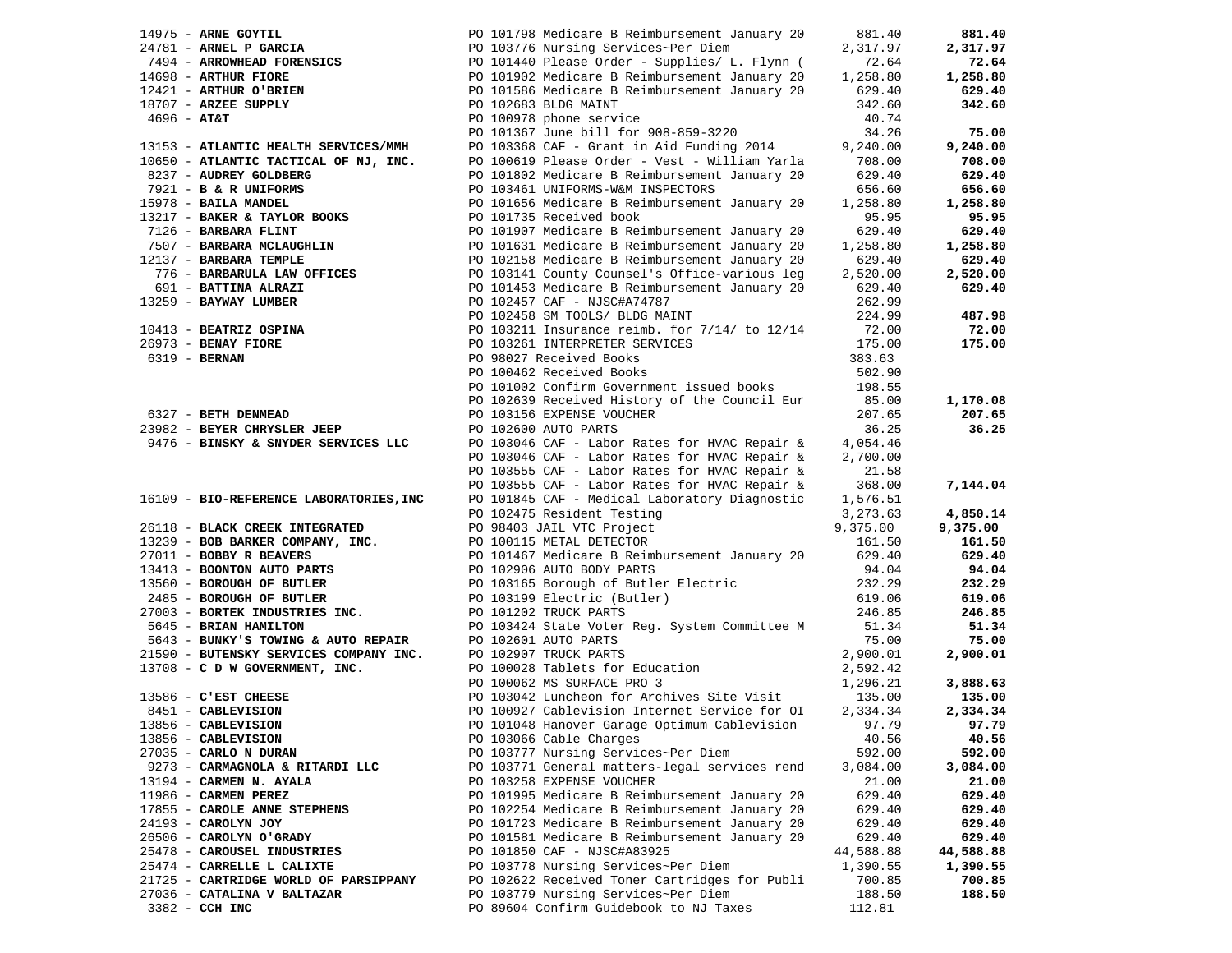|                 |                                                |                   | PO 101030 Confirm Income Tax Regulation, Sum                                                   | 221.90             | 334.71              |
|-----------------|------------------------------------------------|-------------------|------------------------------------------------------------------------------------------------|--------------------|---------------------|
|                 | 4598 - CDW GOVERNMENT INC.                     |                   | PO 100701 VOIP PROJECT - Prosecutor's Overhea                                                  | 286.00             |                     |
|                 |                                                |                   | PO 101947 Equipment                                                                            | 337.50             |                     |
|                 |                                                |                   | PO 101316 Replacement Batteries - OTA UPS                                                      | 1,861.92           | 2,485.42            |
|                 | 1171 - CELESTE KALINA                          |                   | PO 101719 Medicare B Reimbursement January 20                                                  | 629.40             | 629.40              |
|                 | 10275 - CENTER FOR EDUCATION &                 |                   | PO 100883 Deskbook - Admin                                                                     | 254.95             | 254.95              |
|                 | 13731 - CENTRAL POLY CORP                      |                   | PO 102467 CAF - Can Liners                                                                     | 298.00             |                     |
|                 |                                                |                   | PO 102989 CAF - Can Liners                                                                     | 2,800.00           | 3,098.00            |
|                 | 20487 - CENTURYLINK                            |                   | PO 101049 Long Valley Garage Fax                                                               | 210.36             |                     |
|                 |                                                |                   | PO 103185 Telephone - (T1 Century)                                                             | 1,785.33           | 1,995.69            |
|                 | $24625$ - CFCS - HOPE HOUSE                    |                   | PO 103369 CAF - Grant in Aid Funding 2014 SUB                                                  | 1,725.00           | 1,725.00            |
|                 | $24625$ - CFCS - HOPE HOUSE                    |                   | PO 103372 CAF - Chapter 51 ADOLESCENT SERVICE                                                  | 3,465.00           | 3,465.00            |
|                 | 17594 - CHARLES J. SELLINGER                   |                   | PO 103360 Milage Reimbursement                                                                 | 93.02              | 93.02               |
|                 | 7940 - CHARLES NADARAJAH                       |                   | PO 103780 Nursing Services~Per Diem                                                            | 1,480.00           | 1,480.00            |
|                 | 14980 - CHARLOTTE GRAHAM                       |                   | PO 101797 Medicare B Reimbursement January 20                                                  | 629.40             | 629.40              |
|                 | 10993 - CHARLOTTE SIMANDY                      |                   | PO 102111 Medicare B Reimbursement January 20                                                  | 1,258.80           | 1,258.80            |
|                 | 17862 - CHARLOTTE STEUBE                       |                   | PO 102145 Medicare B Reimbursement January 20                                                  | 629.40             | 629.40              |
|                 | 13788 - CHERRY WEBER & ASSOC. PC               |                   | PO 103408 CAF - Construction Support Services                                                  | 1,877.57           | 1,877.57            |
|                 | 21648 - CHRISTINE BRAUN                        |                   | PO 101494 Medicare B Reimbursement January 20                                                  | 629.40             | 629.40              |
|                 | 12545 - CHRISTINE HELLYER                      |                   | PO 103212 Mi. & Insurance reimb. for $6/14/$ to                                                | 146.20             | 146.20              |
|                 | 1807 - CHRISTINE SAWYER                        |                   | PO 102075 Medicare B Reimbursement January 20                                                  | 629.40             | 629.40              |
|                 | 21857 - CITYSIDE ARCHIVES, LTD                 |                   | PO 103830 CAF - Record Storage and Shredding                                                   | 6,114.85           | 6,114.85            |
|                 | 21857 - CITYSIDE ARCHIVES, LTD                 |                   | PO 103833 CAF - Record Storage and Shredding                                                   | 6,253.32           | 6,253.32            |
|                 | 2882 - CLARITA HARRISON                        |                   | PO 101771 Medicare B Reimbursement January 20                                                  | 1,258.80           | 1,258.80            |
|                 | 26531 - CLARKE MOSQUITO CONTROL                |                   | PO 102269 Insecticide                                                                          | 6,480.00           | 6,480.00            |
|                 | 25571 - CLEARY GIACOBBE ALFIERI &              |                   | PO 103117 Public Safety Complex-legal service                                                  | 192.00             | 192.00<br>16,771.86 |
|                 | 25571 - CLEARY GIACOBBE ALFIERI &              |                   | PO 103118 County Counsel various legal servic                                                  | 16,771.86          |                     |
|                 | 25571 - CLEARY GIACOBBE ALFIERI &              |                   | PO 103121 Open Space legal services<br>PO 101450 Medicare B Reimbursement January 20           | 5,076.00           | 5,076.00            |
|                 | 12856 - CLEMENCE ALEONG<br>18519 - CLIFF WOLFE | PO 103458 NJ Dues |                                                                                                | 734.30<br>255.00   | 734.30<br>255.00    |
|                 | 8454 - CLIFTON ELEVATOR SERVICE CO INC         |                   |                                                                                                | 5,170.00           | 5,170.00            |
|                 |                                                |                   | PO 103149 CAF - Elevatior Maintenance & Inspe<br>PO 103093 Conference registration form for 20 |                    |                     |
| $11165$ - COANJ | 27037 - COLLETE K NYANARO                      |                   |                                                                                                | 1,500.00<br>888.00 | 1,500.00<br>888.00  |
|                 | 26074 - COMMUNICATIONS SERVICE                 |                   | PO 103781 Nursing Services~Per Diem<br>PO 101923 REMOVAL OF VEHICLE EMERGENCY LIGHTS           | 142.50             | 142.50              |
|                 | 15556 - CONNIE KATSAKOS                        |                   | PO 101815 Medicare B Reimbursement January 20                                                  | 629.40             | 629.40              |
|                 | 8043 - CONTRACT PHARMACY SERVICES INC          |                   | PO 101848 CAF - Pharmaceutical and Related Se                                                  | 18,380.77          | 18,380.77           |
|                 | 26101 - COOPER ELECTRIC SUPPLY CO.             |                   | PO 102695 CAF - Electrical Supplies                                                            | 2,488.21           | 2,488.21            |
|                 | 26101 - COOPER ELECTRIC SUPPLY CO.             |                   | PO 102763 SMALL TOOLS                                                                          | 152.11             | 152.11              |
|                 | 12612 - COPPER SERVICES                        |                   | PO 100929 Telephone Conferencing Service                                                       | 36.16              |                     |
|                 |                                                |                   | PO 103061 Telephone Conferencing Service                                                       | 35.32              | 71.48               |
|                 | 14644 - CORNERSTONE FAMILY PROGRAMS            |                   | PO 103379 CAF - Grant in Aid Funding 2014                                                      | 6,276.00           |                     |
|                 |                                                |                   | PO 103380 CAF - Chapter 51 CH51-1420                                                           | 6,953.00           |                     |
|                 |                                                |                   | PO 103381 CAF - Chapter 51 ED. AND PREV. CH5                                                   | 20,802.00          | 34,031.00           |
|                 | 14027 - COUNTY COLLEGE OF MORRIS               |                   | PO 103767 Expenditures in connection with maj                                                  | 905, 346.33        | 905,346.33          |
|                 | 14022 - COUNTY COLLEGE OF MORRIS               |                   | PO 103868 2ND HALF 8/14 OPERATING BUDGET                                                       | 398,409.91         | 398,409.91          |
|                 | 13 - COUNTY OF MORRIS                          |                   | PO 103887 1ST HALF 8/14 METERED MAIL                                                           | 651.22             | 651.22              |
|                 | 13 - COUNTY OF MORRIS                          |                   | PO 103889 1ST HALF AUGUST 2014 METERED MAIL                                                    | 8,165.76           | 8,165.76            |
|                 | 14041 - COUNTY WELDING SUPPLY CO               |                   | PO 100714 Acetylene                                                                            | 59.83              | 59.83               |
|                 | 25373 - CREATING WITH CLAY LLC                 |                   | PO 103658 Resident Activities                                                                  | 100.00             | 100.00              |
|                 | 14092 - CURRENT THERAPEUTICS, INC.             |                   | PO 102497 Rehabilitation Supplies                                                              | 47.90              | 47.90               |
|                 | 26989 - CUSTOM PRODUCTS CORPORATION            | PO 101311 Signage |                                                                                                | 3,403.88           |                     |
|                 |                                                | PO 102400 Signage |                                                                                                | 1,150.02           | 4,553.90            |
|                 | 14102 - CY DRAKE LOCKSMITHS, INC.              | PO 101943 PADLOCK |                                                                                                | 27.96              |                     |
|                 |                                                | PO 102709 KEYS    |                                                                                                | 8.40               |                     |
|                 |                                                |                   | PO 102980 Keys and locks for machines                                                          | 111.66             | 148.02              |
|                 | 1189 - CYNTHIA CRAMOND                         |                   | PO 101555 Medicare B Reimbursement January 20                                                  | 1,258.80           | 1,258.80            |
|                 | 2895 - CYNTHIA GORDON                          |                   | PO 101799 Medicare B Reimbursement January 20                                                  | 629.40             | 629.40              |
|                 | 12523 - D&B AUTO SUPPLY                        |                   | PO 102602 AUTO PARTS                                                                           | 500.36             |                     |
|                 |                                                |                   | PO 102936 AUTO PARTS                                                                           | 1,166.14           | 1,666.50            |
|                 | 11783 - D.R. JOHNSON & ASSOCIATES, LLC         |                   | PO 103410 CAF - Review of Land Development Ap                                                  | 1,482.81           |                     |
|                 |                                                |                   | PO 103411 CAF - Review of Land Development Ap                                                  | 2,299.06           | 3,781.87            |
|                 | 14123 - DAILY RECORD                           |                   | PO 103235 AD #0102107975 & Ad 0102107977 Cons                                                  | 151.90             | 151.90              |
|                 | 14123 - DAILY RECORD                           |                   | PO 103341 ADVERTISEMENT                                                                        | 321.94             | 321.94              |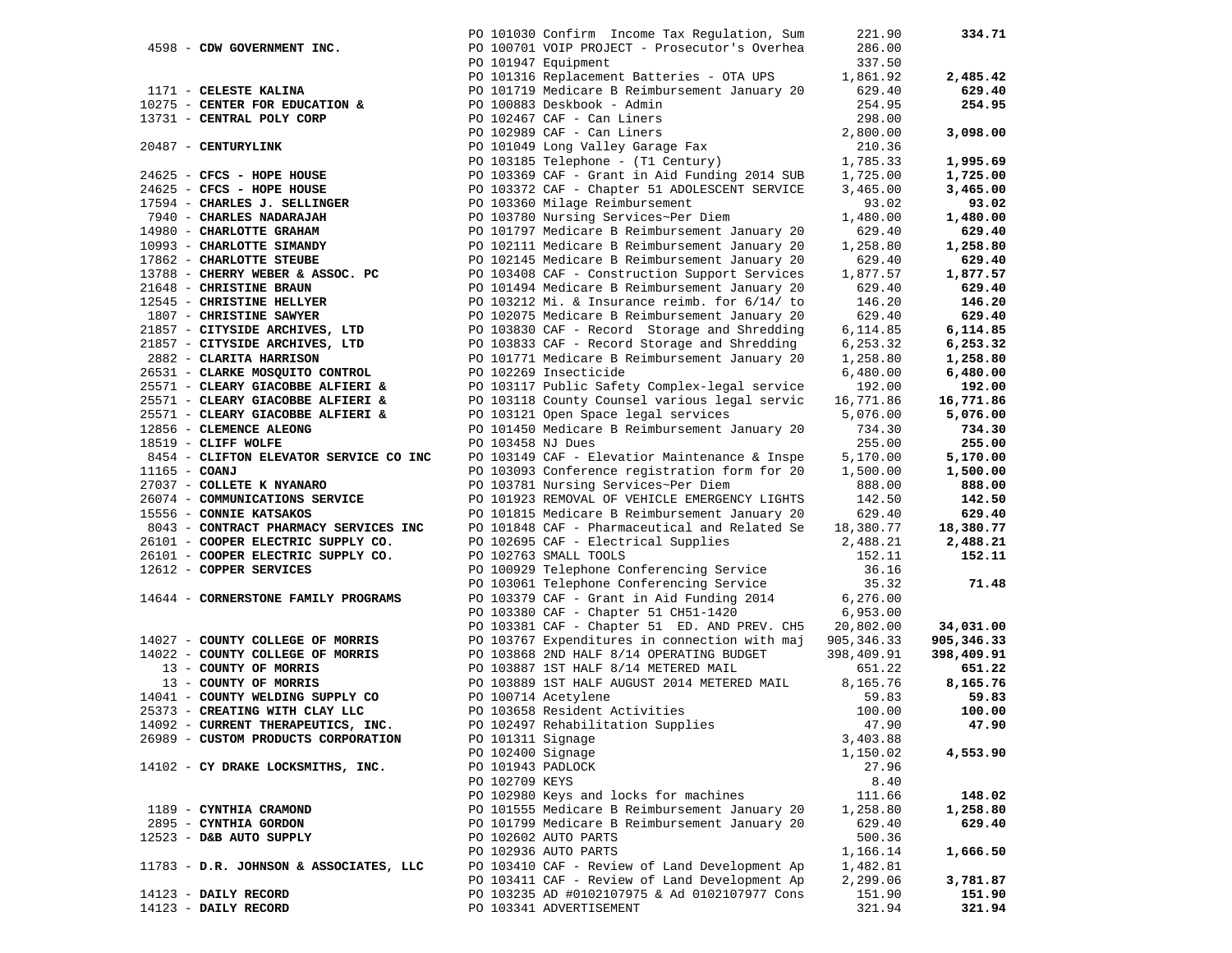|                                                                                                           |                                                                                                                                                                                                                                                                                          | 423.80             | 423.80             |
|-----------------------------------------------------------------------------------------------------------|------------------------------------------------------------------------------------------------------------------------------------------------------------------------------------------------------------------------------------------------------------------------------------------|--------------------|--------------------|
|                                                                                                           | 14123 - <b>DAILY RECORD</b><br>14123 - <b>DAILY RECORD</b><br>14123 - <b>DAILY RECORD</b><br>1155 - <b>DANIEL FEBUS</b><br>1155 - <b>DANILO LAPID</b><br>26449 - <b>DAVID GILLIHAM</b><br>26449 - <b>DAVID GILLIHAM</b><br>26449 - <b>DAVID GILLIHAM</b><br>20103088 EXPENSE VOUCHER<br> | 72.40              | 72.40              |
|                                                                                                           |                                                                                                                                                                                                                                                                                          | 629.40             | 629.40             |
|                                                                                                           |                                                                                                                                                                                                                                                                                          | 1,479.26           | 1,479.26           |
|                                                                                                           |                                                                                                                                                                                                                                                                                          | 154.80             | 154.80             |
| 25386 - DAVID JEAN-LOUIS                                                                                  | PO 103783 Nursing Serevices~Per Diem 1<br>PO 101633 Medicare B Reimbursement January 20                                                                                                                                                                                                  | 1,820.50           | 1,820.50           |
| 16091 - DAVID MCKIM                                                                                       |                                                                                                                                                                                                                                                                                          | 629.40             | 629.40             |
|                                                                                                           | 14181 - DAYTOP VILLAGE OF NJ, INC. PO 103365 CAF - Grant in Aid Funding 2014 GIA 11,700.00                                                                                                                                                                                               |                    |                    |
|                                                                                                           |                                                                                                                                                                                                                                                                                          | 5,184.00           | 16,884.00          |
|                                                                                                           |                                                                                                                                                                                                                                                                                          | 629.40             | 629.40             |
|                                                                                                           |                                                                                                                                                                                                                                                                                          | 12.95              | 12.95              |
|                                                                                                           |                                                                                                                                                                                                                                                                                          | 26.50              | 26.50              |
|                                                                                                           |                                                                                                                                                                                                                                                                                          | 60.79              | 60.79              |
|                                                                                                           |                                                                                                                                                                                                                                                                                          | 46.83<br>22.76     | 46.83              |
|                                                                                                           |                                                                                                                                                                                                                                                                                          |                    | 22.76              |
|                                                                                                           |                                                                                                                                                                                                                                                                                          | 53.94              | 53.94              |
|                                                                                                           |                                                                                                                                                                                                                                                                                          | 9.94               | 9.94               |
|                                                                                                           |                                                                                                                                                                                                                                                                                          | 201.77             | 201.77             |
|                                                                                                           |                                                                                                                                                                                                                                                                                          | 49.13              | 49.13              |
|                                                                                                           |                                                                                                                                                                                                                                                                                          | 21.92              | 21.92              |
|                                                                                                           |                                                                                                                                                                                                                                                                                          | 80.00              | 80.00              |
|                                                                                                           |                                                                                                                                                                                                                                                                                          | 138.60             | 138.60             |
|                                                                                                           |                                                                                                                                                                                                                                                                                          | 629.40             | 629.40             |
|                                                                                                           |                                                                                                                                                                                                                                                                                          | 1,258.80           | 1,258.80           |
|                                                                                                           |                                                                                                                                                                                                                                                                                          | 709.00             |                    |
|                                                                                                           |                                                                                                                                                                                                                                                                                          | 111.26             | 820.26             |
|                                                                                                           |                                                                                                                                                                                                                                                                                          | 5,388.43           |                    |
|                                                                                                           |                                                                                                                                                                                                                                                                                          | 1,275.09           |                    |
|                                                                                                           |                                                                                                                                                                                                                                                                                          | 8,210.06           | 14,873.58          |
|                                                                                                           |                                                                                                                                                                                                                                                                                          | 445.08             | 445.08             |
|                                                                                                           |                                                                                                                                                                                                                                                                                          | 5,958.00           | 5,958.00           |
|                                                                                                           | 13038 - DEMCO<br>14265 - DENTRUST DENTAL INC.<br>14265 - DENTRUST DENTAL INC.<br>26686 - DIEGNAN & BROPHY, LLC.<br>201011846 CAF - Dental Services<br>20101846 CAF - Dental Services<br>20103124 APS legal services<br>20103124 APS legal se                                             | 1,956.00           | 1,956.00           |
|                                                                                                           |                                                                                                                                                                                                                                                                                          | 600.00             | 600.00             |
|                                                                                                           |                                                                                                                                                                                                                                                                                          | 380.99             | 380.99             |
|                                                                                                           |                                                                                                                                                                                                                                                                                          | 46,138.93          | 46,138.93          |
|                                                                                                           |                                                                                                                                                                                                                                                                                          | 877.50             | 877.50             |
| 4806 - DIVISION OF CRIMINAL JUSTICE PO 101930 TRAINING<br>10372 - DMR SIGN SYSTEMS PO 100547 SAFETY ITEMS |                                                                                                                                                                                                                                                                                          | 400.00             | 400.00             |
| 10372 - DMR SIGN SYSTEMS                                                                                  |                                                                                                                                                                                                                                                                                          | 1,223.65           | 1,223.65           |
| 8347 - DOMINICK ESPOSITO                                                                                  | PO 101889 Medicare B Reimbursement January 20<br>21123 - DOMINION VOTING SYSTEMS INC PO 102519 on site election day tally technici                                                                                                                                                       | 1,258.80           | 1,258.80           |
| 1224 - DOROTHY ALLEN                                                                                      |                                                                                                                                                                                                                                                                                          | 2,250.00<br>629.40 | 2,250.00<br>629.40 |
| 12369 - DOROTHY COLQUHOUN                                                                                 | PO 101452 Medicare B Reimbursement January 20<br>PO 101548 Medicare B Reimbursement January 20                                                                                                                                                                                           | 629.40             | 629.40             |
|                                                                                                           |                                                                                                                                                                                                                                                                                          | 629.40             | 629.40             |
|                                                                                                           |                                                                                                                                                                                                                                                                                          | 419.60             | 419.60             |
|                                                                                                           | 2960 - DOROTHY FONG<br>27041 - DOROTHY HARRSCH PO 101909 Medicare B Reimbursement January 20<br>27041 - DOROTHY HARRSCH PO 101770 Medicare B Reimbursement January 20<br>27041 - DOROTHY WULFERS<br>27041 - DOROTHY SMARG PO 102117 Me                                                   | 629.40             | 629.40             |
|                                                                                                           |                                                                                                                                                                                                                                                                                          | 629.40             | 629.40             |
|                                                                                                           |                                                                                                                                                                                                                                                                                          | 629.40             | 629.40             |
|                                                                                                           |                                                                                                                                                                                                                                                                                          | 835.16             | 835.16             |
| 14394 - DOVER/VG MUNICIPAL ALLIANCE                                                                       | PO 103397 CAF - 2013 Municipal Alliance Funds                                                                                                                                                                                                                                            | 1,585.05           | 1,585.05           |
| $12107$ - DUECO INC.                                                                                      | PO 101986 TRUCK PARTS                                                                                                                                                                                                                                                                    | 2,061.52           | 2,061.52           |
| 24352 - DYNASTY CHEMICAL CORPORATION                                                                      | PO 102554 CAF - Biosystems Citrus Cleaning So                                                                                                                                                                                                                                            | 3,424.00           | 3,424.00           |
| $16354$ - E A MORSE & CO INC.                                                                             | PO 101933 CAF - Black Lightning Powder Free N                                                                                                                                                                                                                                            | 3,535.00           | 3,535.00           |
| $10487 - EZ$ PASS                                                                                         | PO 101949 NJ E-Z PASS                                                                                                                                                                                                                                                                    | 109.50             | 109.50             |
| 27096 - E-Z PASS VIOLATION PROCESSING CTR. PO 101948 NJ E-Z PASS                                          |                                                                                                                                                                                                                                                                                          | 51.50              | 51.50              |
| $14438$ - E.A. MORSE & CO. INC.                                                                           | PO 100789 JANITORIAL SUPPLIES                                                                                                                                                                                                                                                            | 1,227.48           |                    |
|                                                                                                           | PO 101932 JANITORIAL SUPPLIES                                                                                                                                                                                                                                                            | 105.26             | 1,332.74           |
| 26312 - EASTERN CONCRETE MATERIALS, INC.                                                                  | PO 101294 3/4" Stone                                                                                                                                                                                                                                                                     | 116.11             | 116.11             |
| 3814 - EDWARD J. BUZAK, ESQ.                                                                              | PO 103462 Open Space Preservation - Ancillary                                                                                                                                                                                                                                            | 60.00              | 60.00              |
| 20153 - EDWARD KLINGENER                                                                                  | PO 101710 Medicare B Reimbursement January 20                                                                                                                                                                                                                                            | 629.40             | 629.40             |
| 17942 - EILEEN SWEEDY                                                                                     | PO 102152 Medicare B Reimbursement January 20                                                                                                                                                                                                                                            | 629.40             | 629.40             |
| 14779 - ELAINE FRANCHI                                                                                    | PO 101959 Medicare B Reimbursement January 20                                                                                                                                                                                                                                            | 629.40             | 629.40             |
| 20614 - ELBERITA DELABASTIDE                                                                              | PO 101829 Medicare B Reimbursement January 20                                                                                                                                                                                                                                            | 1,258.80           | 1,258.80           |
| 1462 - ELIZABETH A. JACOBSON                                                                              | PO 103378 travel reimbursement                                                                                                                                                                                                                                                           | 160.05             | 160.05             |
|                                                                                                           |                                                                                                                                                                                                                                                                                          |                    |                    |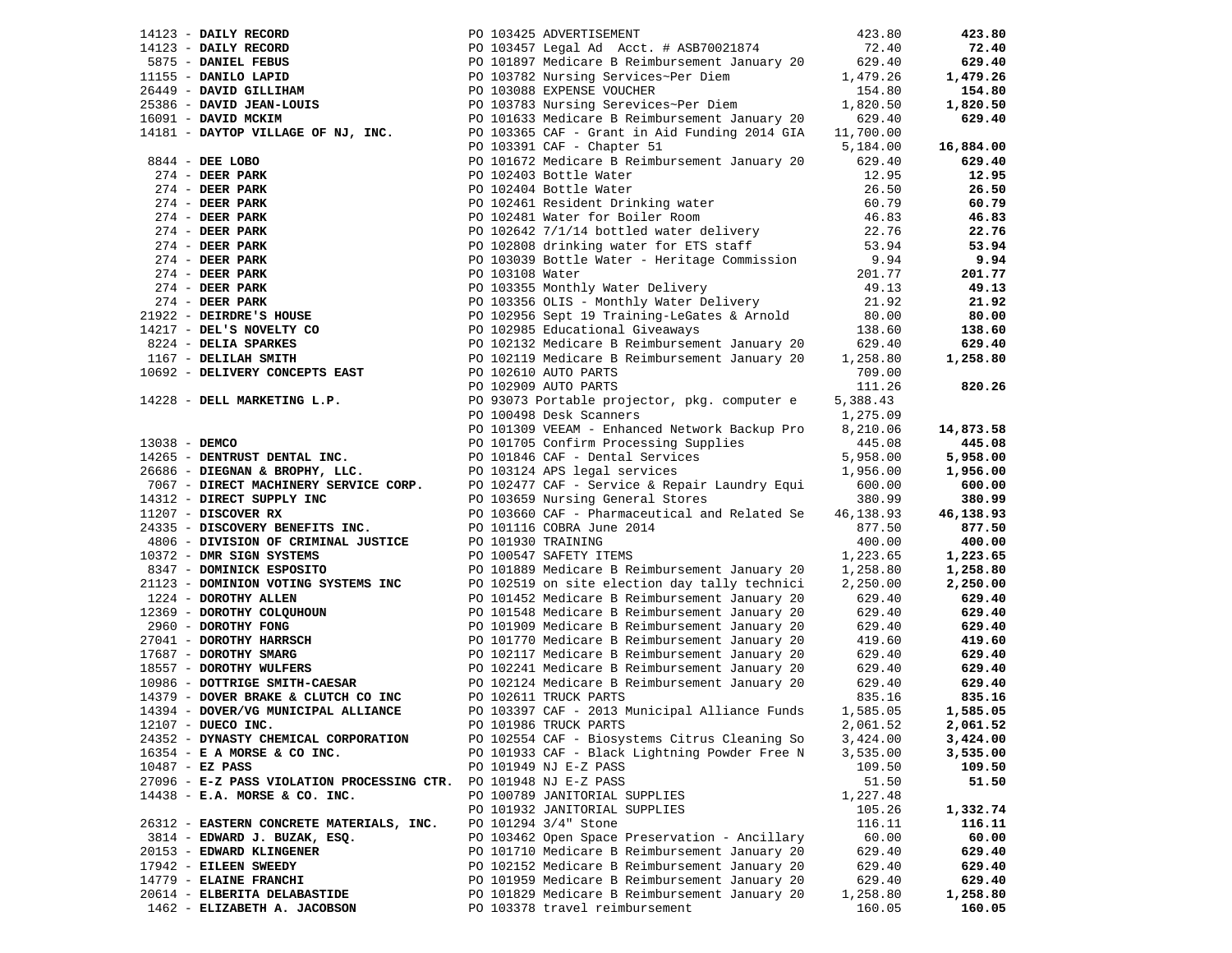|                         | 8779 - ELIZABETH JAEGER                 |                    | PO 101740 Medicare B Reimbursement January 20    | 629.40     | 629.40     |
|-------------------------|-----------------------------------------|--------------------|--------------------------------------------------|------------|------------|
|                         | 24591 - ELIZABETH M CUMBERBATCH         |                    | PO 103667 Employee Reimbursement                 | 30.00      | 30.00      |
|                         | 13305 - ELIZABETH N. BELZ               |                    | PO 101473 Medicare B Reimbursement January 20    | 629.40     | 629.40     |
|                         | 16785 - ELIZABETH O'KEEFFE              |                    | PO 101579 Medicare B Reimbursement January 20    | 629.40     | 629.40     |
|                         | 8192 - ELIZABETH PANZER                 |                    | PO 101571 Medicare B Reimbursement January 20    | 1,258.80   | 1,258.80   |
| 4449 - ELLEN LEWIS      |                                         |                    | PO 101677 Medicare B Reimbursement January 20    | 1,258.80   | 1,258.80   |
| 2054 - ELSIE BOWEN      |                                         |                    | PO 101489 Medicare B Reimbursement January 20    | 1,258.80   | 1,258.80   |
|                         | 25853 - ELTON WALLACE                   |                    | PO 102214 Medicare B Reimbursement January 20    | 629.40     | 629.40     |
|                         |                                         |                    |                                                  |            |            |
|                         | 4438 - ELVA WEININGER                   |                    | PO 102221 Medicare B Reimbursement January 20    | 629.40     | 629.40     |
|                         | 17157 - EMERALD PROFESSIONAL            |                    | PO 103661 Adult Briefs                           | 17,986.30  | 17,986.30  |
|                         | 2047 - EMPLOYMENT HORIZONS, INC.        |                    | PO 103463 JANITORIAL / GROUNDSKEEPING SERVICE    | 927.00     |            |
|                         |                                         |                    | PO 103494 CAF - Lawn Cutting and Office Clean    | 38,279.00  | 39,206.00  |
|                         | 6140 - ENVELOPES & PRINTED PROD. INC.   |                    | PO 103151 Envelope Order                         | 215.00     | 215.00     |
|                         | 26216 - ENVIRONMENTAL SAFETY            |                    | PO 98873 MOLD REMEDIATION OVERSIGHT              | 19,615.00  | 19,615.00  |
|                         | 20998 - EPIC MANAGEMENT INC.            |                    | PO 103629 CAF - Construction Management Sercy    | 105,185.00 | 105,185.00 |
| 21765 - EREVIVAL LLC    |                                         |                    | PO 100693 Hard Drive Wipe and Destruction Ser    | 272.50     | 272.50     |
|                         | 24329 - ERICA BAUERLEIN                 |                    | PO 103208 Mi. & Insurance reimb. for 3/14 to     | 86.70      | 86.70      |
|                         | 9723 - ERICA JOHNSON                    |                    | PO 103216 Insurance reimb. for $7/14$ to $12/14$ | 72.00      | 72.00      |
| 11270 - ESCAPE RV       |                                         |                    | PO 100570 Please Order - Repair ACs Crime Sce    | 2,205.00   | 2,205.00   |
|                         | 17485 - ESTATE OF DORIS SALERNO         |                    | PO 102066 Medicare B Reimbursement January 20    | 629.40     | 629.40     |
|                         | 6576 - ESTHER ROBERTS                   |                    | PO 102045 Medicare B Reimbursement January 20    | 1,258.80   | 1,258.80   |
|                         | 10403 - EUGENE JACKSON                  |                    | PO 101744 Medicare B Reimbursement January 20    | 1,258.80   | 1,258.80   |
|                         | 20265 - EVELYN TOLENTINO                |                    | PO 103784 Nursing Services~Per Diem              | 1,480.00   | 1,480.00   |
|                         | 14604 - EXTEL COMMUNICATIONS            |                    | PO 100691 VOIP Project - ADMIN Bldg Wiring       |            |            |
|                         |                                         |                    |                                                  | 7,140.00   |            |
|                         |                                         |                    | PO 102491 Administration and Sheriff's Networ    | 10,000.00  |            |
|                         |                                         |                    | PO 102491 Administration and Sheriff's Networ    | 8,500.00   |            |
|                         |                                         |                    | PO 103657 Nursing Station Communication Lines    | 6,340.00   | 31,980.00  |
|                         | 26697 - FACILITY SERVICES PARTNERS LLC  |                    | PO 102691 CAF - Labor Rates Carpentry            | 532.22     | 532.22     |
|                         | 12515 - FASTENAL COMPANY                |                    | PO 102988 BLDG MAINT                             | 10.18      | 10.18      |
|                         | 4585 - FAUNA FOODS CORP.                |                    | PO 97646 Dog Food - K-9                          | 1,322.58   |            |
|                         |                                         |                    | PO 99229 Dog Food - K-9                          | 1,348.00   | 2,670.58   |
| $14668$ - FEDEX         |                                         |                    | PO 78626 correspondence for Br. 832              | 21.18      |            |
|                         |                                         | PO 102941 Shipping |                                                  | 425.87     |            |
|                         |                                         | PO 103228 Shipping |                                                  | 189.71     |            |
|                         |                                         | PO 103679 Shipping |                                                  | 57.43      | 694.19     |
| 1190 - FEROL DRUST      |                                         |                    | PO 101873 Medicare B Reimbursement January 20    | 1,258.80   | 1,258.80   |
|                         | 9388 - FF1 PROFESSIONAL SAFETY SERVICES |                    | PO 102464 Firefighter Boots                      | 262.50     |            |
|                         |                                         |                    | PO 103193 Uniforms, Accessories                  | 1,149.30   |            |
|                         |                                         |                    | PO 103806 Sheltering Equipment                   | 187.78     |            |
|                         |                                         |                    | PO 103806 Sheltering Equipment                   | 11,229.34  | 12,828.92  |
| 3051 - LAZ PARKING      |                                         |                    | PO 103502 CAF - Juror Parking at the Headquar    | 4,292.00   |            |
|                         |                                         |                    | PO 103504 CAF - Juror Parking at the Headquar    |            | 12,172.75  |
|                         |                                         |                    |                                                  | 7,880.75   |            |
|                         | 747 - FISHER HEALTHCARE                 |                    | PO 102571 Morgue Supplies                        | 915.50     | 915.50     |
|                         | 12151 - FLEMINGTON BUICK CHEVROLET      |                    | PO 102612 AUTO PARTS                             | 64.09      |            |
|                         |                                         |                    | PO 102910 AUTO PARTS                             | 216.22     | 280.31     |
|                         | 14114 - FLORENCE D'AGOSTINO             |                    | PO 101819 Medicare B Reimbursement January 20    | 629.40     | 629.40     |
| $27014$ - FRED E HEIDER |                                         |                    | PO 101763 Medicare B Reimbursement January 20    | 1,258.80   | 1,258.80   |
|                         | 14787 - FREEDOM HOUSE INC.              |                    | PO 103384 CAF - Grant in Aid Funding 2014 GIA    | 4,763.00   | 4,763.00   |
| 15712 - GAIL LAWRENCE   |                                         |                    | PO 101682 Medicare B Reimbursement January 20    | 629.40     | 629.40     |
|                         | 7373 - GAILE THOMPSON                   |                    | PO 102165 Medicare B Reimbursement January 20    | 629.40     | 629.40     |
| $14839 - GALE$          |                                         |                    | PO 101733 Received Books                         | 194.33     |            |
|                         |                                         |                    | PO 102623 Confirm Books                          | 219.93     | 414.26     |
| $714$ - GALLS, LLC      |                                         |                    | PO 101439 Please Order Supplies - L. Flynn (C    | 675.95     | 675.95     |
|                         | 25315 - GARDEN STATE ENGINE &           |                    | PO 102911 TRUCK PARTS                            | 106.54     | 106.54     |
| 24185 - GARY COLBURN    |                                         |                    | PO 101545 Medicare B Reimbursement January 20    | 629.40     | 629.40     |
|                         | 19083 - GAYLORD BROS., INC.             |                    | PO 101731 Received Processing Materials          | 498.40     |            |
|                         |                                         |                    | PO 102634 Received Processing Materials          | 254.30     | 752.70     |
|                         | 14726 - GEN-EL SAFETY & INDUSTRIAL      |                    | PO 101235 Hip Boots                              | 135.00     | 135.00     |
|                         | 8167 - GENEVA JACKSON                   |                    | PO 101742 Medicare B Reimbursement January 20    | 629.40     | 629.40     |
|                         | 11985 - BOTSKO GEORGE JR                |                    | PO 101488 Medicare B Reimbursement January 20    | 629.40     | 629.40     |
|                         | 10824 - GEORGE COPPOLA                  |                    | PO 103580 Reimbursement of Purchases from CY     | 17.70      | 17.70      |
|                         |                                         |                    |                                                  |            |            |
|                         | 416 - GEORGE ERATH                      |                    | PO 101888 Medicare B Reimbursement January 20    | 1,258.80   | 1,258.80   |
|                         | 8269 - GEORGINA GRAY-HORSLEY            |                    | PO 103785 Nursing Services~Per Diem              | 2,088.00   | 2,088.00   |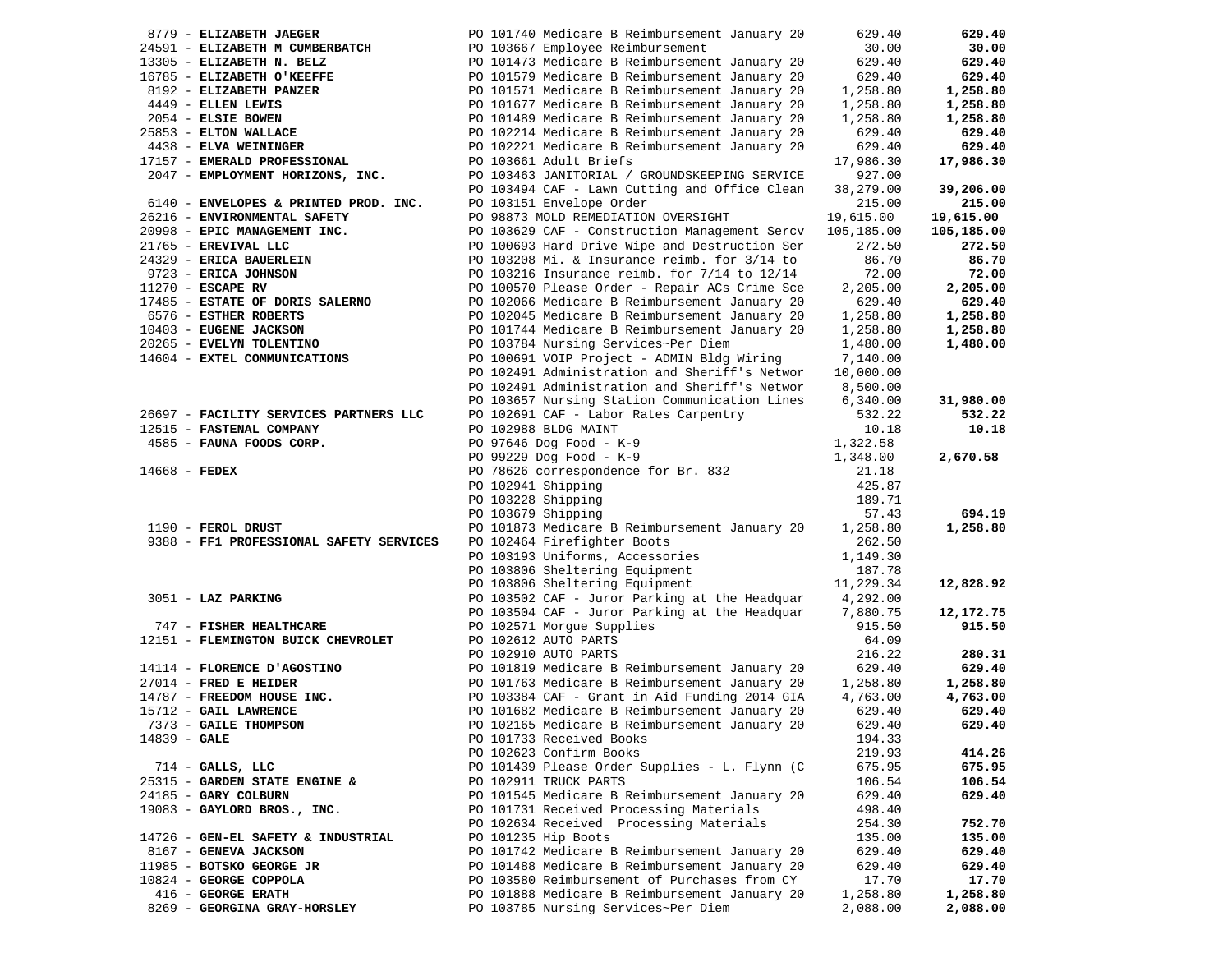|                                                                                            |                                                                                                                                                                                                                                                                                                                                                                                                                                                                                                                                                                                                                                              | 1,258.80 | 1,258.80   |
|--------------------------------------------------------------------------------------------|----------------------------------------------------------------------------------------------------------------------------------------------------------------------------------------------------------------------------------------------------------------------------------------------------------------------------------------------------------------------------------------------------------------------------------------------------------------------------------------------------------------------------------------------------------------------------------------------------------------------------------------------|----------|------------|
|                                                                                            | 26504 - GERALDINE KITZEROW PO 101713 Medicare B Reimbursement January 20 1,<br>6316 - GILBY'S PO 100869 Silk Screening for New Recruits<br>4872 - GLAS-TINT, LLC PO 100342 County-Wide Radio 1,<br>13278 - GLENN BEEKMAN PO 101470 M                                                                                                                                                                                                                                                                                                                                                                                                         | 1,968.00 | 1,968.00   |
|                                                                                            |                                                                                                                                                                                                                                                                                                                                                                                                                                                                                                                                                                                                                                              | 1,960.00 | 1,960.00   |
|                                                                                            |                                                                                                                                                                                                                                                                                                                                                                                                                                                                                                                                                                                                                                              | 629.40   | 629.40     |
|                                                                                            |                                                                                                                                                                                                                                                                                                                                                                                                                                                                                                                                                                                                                                              | 629.40   | 629.40     |
|                                                                                            |                                                                                                                                                                                                                                                                                                                                                                                                                                                                                                                                                                                                                                              | 1,258.80 | 1,258.80   |
| 14952 - GOODALE PHARMACY & SURGICAL SUPPLY PO 102482 Nursing Supplies                      |                                                                                                                                                                                                                                                                                                                                                                                                                                                                                                                                                                                                                                              | 125.00   | 125.00     |
| 14956 - GOODYEAR AUTO SERVICE                                                              | PO 102616 TIRES                                                                                                                                                                                                                                                                                                                                                                                                                                                                                                                                                                                                                              | 84.00    | 84.00      |
|                                                                                            | PO 99177 SECURITY SYSTEM SERVICE CONTRACT 22,887.24                                                                                                                                                                                                                                                                                                                                                                                                                                                                                                                                                                                          |          |            |
|                                                                                            |                                                                                                                                                                                                                                                                                                                                                                                                                                                                                                                                                                                                                                              | 450.00   |            |
|                                                                                            |                                                                                                                                                                                                                                                                                                                                                                                                                                                                                                                                                                                                                                              | 776.64   | 24, 113.88 |
|                                                                                            |                                                                                                                                                                                                                                                                                                                                                                                                                                                                                                                                                                                                                                              | 171.89   |            |
|                                                                                            |                                                                                                                                                                                                                                                                                                                                                                                                                                                                                                                                                                                                                                              | 102.44   | 274.33     |
|                                                                                            |                                                                                                                                                                                                                                                                                                                                                                                                                                                                                                                                                                                                                                              | 353.20   | 353.20     |
|                                                                                            |                                                                                                                                                                                                                                                                                                                                                                                                                                                                                                                                                                                                                                              | 23.16    | 23.16      |
|                                                                                            |                                                                                                                                                                                                                                                                                                                                                                                                                                                                                                                                                                                                                                              | 2,952.00 |            |
|                                                                                            |                                                                                                                                                                                                                                                                                                                                                                                                                                                                                                                                                                                                                                              | 738.00   | 3,690.00   |
|                                                                                            | 4984 - GRAINGER<br>14983 - GRAINGER<br>24884 - GRAINGER<br>24884 - GRAINGER<br>24884 - GRAINGER<br>24884 - GRAINGER<br>24884 - GRAINGER<br>24884 - GRAINGER<br>24884 - GRAINGER<br>24884 - GRAINGER<br>24884 - GRAINGER<br>24884 - GRAINGER<br>24884 -                                                                                                                                                                                                                                                                                                                                                                                       | 3,360.00 | 3,360.00   |
|                                                                                            |                                                                                                                                                                                                                                                                                                                                                                                                                                                                                                                                                                                                                                              | 90.00    | 90.00      |
|                                                                                            |                                                                                                                                                                                                                                                                                                                                                                                                                                                                                                                                                                                                                                              | 1,943.96 | 1,943.96   |
|                                                                                            | 19134 - GRINNELL RECYCLING INC.<br>15490 - GUARANTEED REBUILDERS INC PO 102912 TRUCK PARTS                                                                                                                                                                                                                                                                                                                                                                                                                                                                                                                                                   | 225.00   | 225.00     |
|                                                                                            |                                                                                                                                                                                                                                                                                                                                                                                                                                                                                                                                                                                                                                              | 400.00   | 400.00     |
|                                                                                            |                                                                                                                                                                                                                                                                                                                                                                                                                                                                                                                                                                                                                                              | 629.40   | 629.40     |
|                                                                                            |                                                                                                                                                                                                                                                                                                                                                                                                                                                                                                                                                                                                                                              | 629.40   | 629.40     |
|                                                                                            |                                                                                                                                                                                                                                                                                                                                                                                                                                                                                                                                                                                                                                              | 629.40   | 629.40     |
|                                                                                            |                                                                                                                                                                                                                                                                                                                                                                                                                                                                                                                                                                                                                                              | 1,258.80 | 1,258.80   |
|                                                                                            |                                                                                                                                                                                                                                                                                                                                                                                                                                                                                                                                                                                                                                              | 629.40   | 629.40     |
|                                                                                            |                                                                                                                                                                                                                                                                                                                                                                                                                                                                                                                                                                                                                                              | 30.00    | 30.00      |
|                                                                                            |                                                                                                                                                                                                                                                                                                                                                                                                                                                                                                                                                                                                                                              | 195.75   | 195.75     |
|                                                                                            |                                                                                                                                                                                                                                                                                                                                                                                                                                                                                                                                                                                                                                              | 629.40   | 629.40     |
|                                                                                            |                                                                                                                                                                                                                                                                                                                                                                                                                                                                                                                                                                                                                                              | 697.50   | 697.50     |
|                                                                                            |                                                                                                                                                                                                                                                                                                                                                                                                                                                                                                                                                                                                                                              | 335.40   | 335.40     |
|                                                                                            | 15490 - GUARANTLE CREEN<br>20597 - <b>HANDLE WITH CARE BEHAVIOR</b><br>20593 - <b>HELEN MARSH</b><br>20593 - <b>HELEN MARSH</b><br>20593 - <b>HELEN MARSH</b><br>20101455 Medicare B Reimbursement January 20<br>2022 - <b>HERRY ELLIOTT</b><br>2022 - <b>HERRY ELLIOT</b><br>20737 - HOOVER TRUCK CENTERS INC<br>9242 - IBM CORP CORP (2008) PO 101356 Software for training - Quote # 165<br>210437 - HOVER TRUCK CENTERS --<br>20932 - IBM CORP<br>20932 - IBM CORP<br>20932 - ILBME ORP<br>27075 - ILBME M. ST. JOHN<br>17802 - ILENE M. ST. JOHN<br>17802 - ILENE M. ST. JOHN<br>2010378 Nursing Services-Per Diem<br>2010378 Nursing S | 999.96   | 999.96     |
|                                                                                            |                                                                                                                                                                                                                                                                                                                                                                                                                                                                                                                                                                                                                                              | 629.40   | 629.40     |
|                                                                                            |                                                                                                                                                                                                                                                                                                                                                                                                                                                                                                                                                                                                                                              | 232.00   | 232.00     |
|                                                                                            |                                                                                                                                                                                                                                                                                                                                                                                                                                                                                                                                                                                                                                              | 629.40   | 629.40     |
|                                                                                            |                                                                                                                                                                                                                                                                                                                                                                                                                                                                                                                                                                                                                                              | 2,361.34 | 2,361.34   |
|                                                                                            | PO 103099 film for the archive media                                                                                                                                                                                                                                                                                                                                                                                                                                                                                                                                                                                                         | 4,310.00 | 4,310.00   |
|                                                                                            |                                                                                                                                                                                                                                                                                                                                                                                                                                                                                                                                                                                                                                              | 83.30    | 83.30      |
|                                                                                            |                                                                                                                                                                                                                                                                                                                                                                                                                                                                                                                                                                                                                                              | 120.86   | 120.86     |
|                                                                                            | 20210 - INDUSTRIAL CHEM LABS & SERVICE<br>1944 - INFRARED SERVICES INC<br>1944 - INFRARED SERVICES INC<br>1961 - INGLESINO, PEARLMAN, PO 102939 GROUND PENETRATING RADAR DETECTION<br>19772 Morris View Nursing Home - legal se<br>19772                                                                                                                                                                                                                                                                                                                                                                                                     | 995.00   | 995.00     |
|                                                                                            |                                                                                                                                                                                                                                                                                                                                                                                                                                                                                                                                                                                                                                              | 134.30   | 134.30     |
| 6100 - INTER CITY TIRE                                                                     |                                                                                                                                                                                                                                                                                                                                                                                                                                                                                                                                                                                                                                              | 3,034.54 |            |
|                                                                                            |                                                                                                                                                                                                                                                                                                                                                                                                                                                                                                                                                                                                                                              | 909.27   | 3,943.81   |
|                                                                                            | PO 103250 TIRES<br>10806 - INTERNATIONAL ACADEMIES OF PO 102592 Education, School, Training<br>10806 - INTERPORT MAINTENANCE CO INC PO 102543 Shelter Equpment Storage                                                                                                                                                                                                                                                                                                                                                                                                                                                                       | 110.00   | 110.00     |
|                                                                                            |                                                                                                                                                                                                                                                                                                                                                                                                                                                                                                                                                                                                                                              | 5,600.00 | 5,600.00   |
| 2881 - IRIS BLAKE                                                                          | PO 101482 Medicare B Reimbursement January 20 629.40                                                                                                                                                                                                                                                                                                                                                                                                                                                                                                                                                                                         |          | 629.40     |
| 24019 - IRIS GREEN<br>5877 - IRVING SKOLNICK<br>.8422 - IRVING WEISS<br>24019 - IRIS GREEN | PO 101794 Medicare B Reimbursement January 20                                                                                                                                                                                                                                                                                                                                                                                                                                                                                                                                                                                                | 629.40   | 629.40     |
|                                                                                            | PO 102114 Medicare B Reimbursement January 20                                                                                                                                                                                                                                                                                                                                                                                                                                                                                                                                                                                                | 629.40   | 629.40     |
| 18422 - IRVING WEISS                                                                       | PO 102223 Medicare B Reimbursement January 20                                                                                                                                                                                                                                                                                                                                                                                                                                                                                                                                                                                                | 1,258.80 | 1,258.80   |
| 21366 - ISABEL RUIZ                                                                        | PO 102059 Medicare B Reimbursement January 20                                                                                                                                                                                                                                                                                                                                                                                                                                                                                                                                                                                                | 629.40   | 629.40     |
| 15433 - J & D SALES & SERVICE LLC                                                          | PO 102913 WATER RECYCLER PARTS                                                                                                                                                                                                                                                                                                                                                                                                                                                                                                                                                                                                               | 36.00    | 36.00      |
| $12477 - J$ & J ENTERPRISES                                                                | PO 100532 TRAINING                                                                                                                                                                                                                                                                                                                                                                                                                                                                                                                                                                                                                           | 120.00   | 120.00     |
| $17605 - J.A.$ SEXAUER                                                                     | PO 97519 Machinery Repairs & Parts                                                                                                                                                                                                                                                                                                                                                                                                                                                                                                                                                                                                           | 512.82   | 512.82     |
| 16779 - J.R. O'DWYER COMPANY, INC.                                                         | PO 102624 Confirm Directory of Public Relatio                                                                                                                                                                                                                                                                                                                                                                                                                                                                                                                                                                                                | 101.00   | 101.00     |
| 15840 - JACK LUCAS                                                                         | PO 101664 Medicare B Reimbursement January 20                                                                                                                                                                                                                                                                                                                                                                                                                                                                                                                                                                                                | 1,258.80 | 1,258.80   |
| 25439 - JACQUELINE FULMORE                                                                 | PO 101966 Medicare B Reimbursement January 20                                                                                                                                                                                                                                                                                                                                                                                                                                                                                                                                                                                                | 629.40   | 629.40     |
| 21739 - JAMES E DEACON                                                                     | PO 102716 reimbursement for supplies for truc                                                                                                                                                                                                                                                                                                                                                                                                                                                                                                                                                                                                | 53.18    | 53.18      |
| 12197 - JAMES H WOLF                                                                       | PO 103663 CAF - Qualified Physician to Overse                                                                                                                                                                                                                                                                                                                                                                                                                                                                                                                                                                                                | 1,750.00 | 1,750.00   |
| $17228$ - JANE RAE                                                                         | PO 102018 Medicare B Reimbursement January 20                                                                                                                                                                                                                                                                                                                                                                                                                                                                                                                                                                                                | 629.40   | 629.40     |
| 4439 - JANET WATTERS                                                                       | PO 102220 Medicare B Reimbursement January 20                                                                                                                                                                                                                                                                                                                                                                                                                                                                                                                                                                                                | 629.40   | 629.40     |
| 20591 - JEFFREY PAUL                                                                       | PO 103489 OEM Expenses                                                                                                                                                                                                                                                                                                                                                                                                                                                                                                                                                                                                                       | 1,059.20 | 1,059.20   |
| 960 - JERSEY CENTRAL POWER & LIGHT                                                         | PO 102399 JCP&L                                                                                                                                                                                                                                                                                                                                                                                                                                                                                                                                                                                                                              | 44.57    | 44.57      |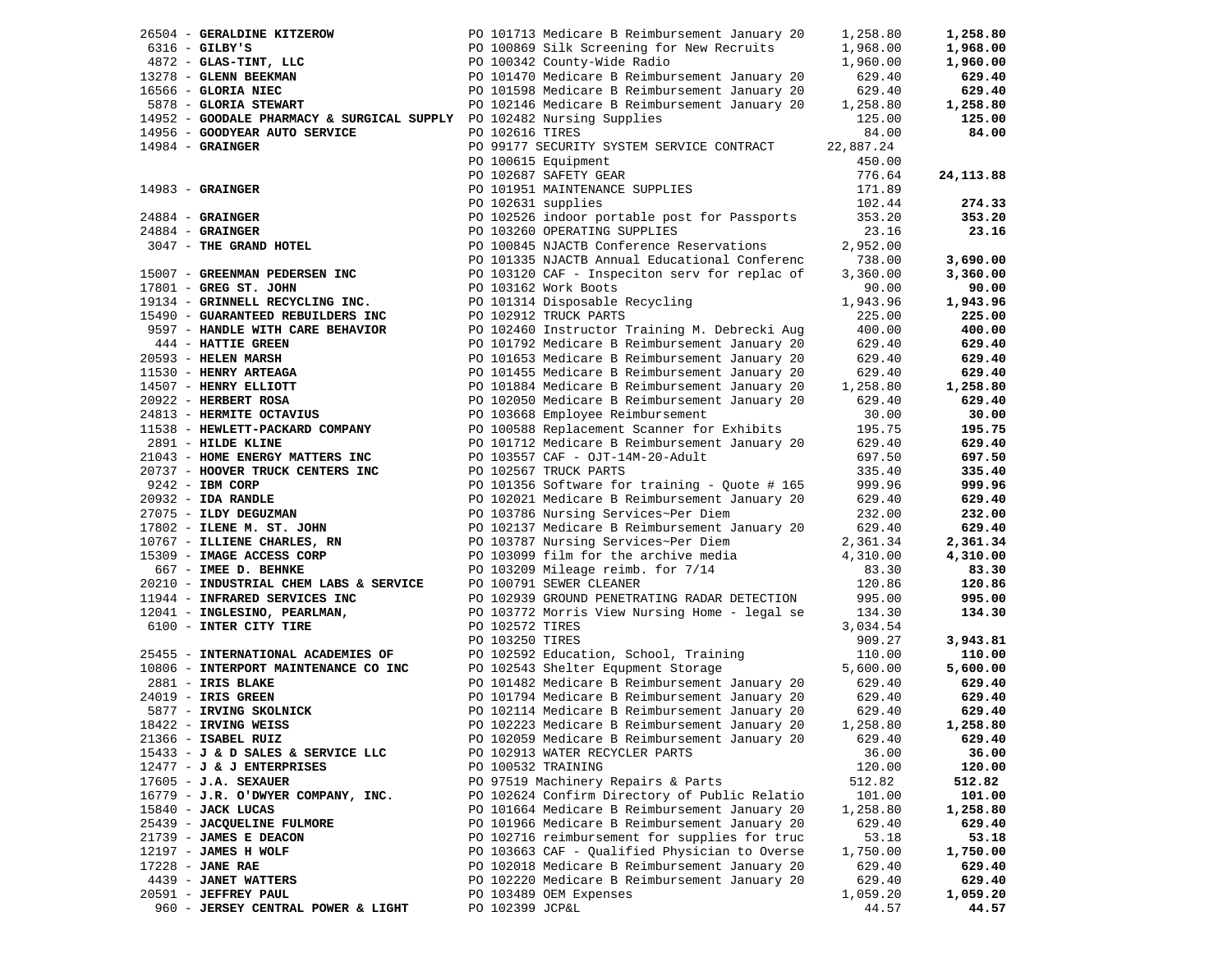| 960 - JERSEY CENTRAL POWER & LIGHT                                                                                                                                                                             | PO 102783 JCP&L |                                                                                     | 86.09                 | 86.09                 |
|----------------------------------------------------------------------------------------------------------------------------------------------------------------------------------------------------------------|-----------------|-------------------------------------------------------------------------------------|-----------------------|-----------------------|
| 960 - JERSEY CENTRAL POWER & LIGHT                                                                                                                                                                             |                 | PO 102804 Utility - Electric JCPL                                                   | 2,516.68              | 2,516.68              |
| 960 - JERSEY CENTRAL POWER & LIGHT                                                                                                                                                                             | PO 102934 JCP&L |                                                                                     | 46.33                 | 46.33                 |
| 960 - JERSEY CENTRAL POWER & LIGHT                                                                                                                                                                             |                 | PO 103140 ELECTRIC - CAC COMPLEX                                                    | 11,138.16             | 11,138.16             |
| 960 - JERSEY CENTRAL POWER & LIGHT                                                                                                                                                                             |                 | PO 103157 MOSQUITO CONTROL                                                          | 1,153.74              | 1,153.74              |
| 960 - JERSEY CENTRAL POWER & LIGHT                                                                                                                                                                             |                 | PO 103160 ELECTRIC - REMOTE - 0538                                                  | 3,672.05              | 3,672.05              |
| 960 - JERSEY CENTRAL POWER & LIGHT                                                                                                                                                                             | PO 103166 JCP&L |                                                                                     | 587.92                | 587.92                |
| 960 - JERSEY CENTRAL POWER & LIGHT                                                                                                                                                                             |                 | PO 103221 ELECTRIC - MORRISTOWN - 0528                                              | 52,946.57             | 52,946.57             |
| 960 - JERSEY CENTRAL POWER & LIGHT                                                                                                                                                                             |                 | PO 103223 ELECTRIC - 0537                                                           | 100,592.23            | 100,592.23            |
| 960 - JERSEY CENTRAL POWER & LIGHT                                                                                                                                                                             | PO 103472 JCP&L |                                                                                     | 38.69                 | 38.69                 |
| 960 - JERSEY CENTRAL POWER & LIGHT                                                                                                                                                                             | PO 103473 JCP&L |                                                                                     | 4.61                  | 4.61                  |
| 960 - JERSEY CENTRAL POWER & LIGHT                                                                                                                                                                             | PO 103548 JCP&L |                                                                                     | 63.02                 | 63.02                 |
| 960 - JERSEY CENTRAL POWER & LIGHT                                                                                                                                                                             |                 | PO 103602 Utility - Electric JCPL<br>PO 103664 Electric Usage                       | 896.55                | 896.55                |
| 960 - JERSEY CENTRAL POWER & LIGHT                                                                                                                                                                             |                 |                                                                                     | 65, 314.31            | 65, 314.31            |
| 16888 - JERSEY PAPER PLUS INC                                                                                                                                                                                  |                 | PO 102737 CAF - Coarse Paper & Household Supp                                       | 2,320.33              |                       |
|                                                                                                                                                                                                                |                 | PO 103065 CAF - Coarse Paper & Household Supp                                       | 459.28                | 2,779.61              |
| 26280 - JERSEY TACTICAL CORP.                                                                                                                                                                                  |                 | PO 102644 PEO Training                                                              | 900.00                | 900.00                |
| 1622 - JERSEY TRACTOR-TRAILER                                                                                                                                                                                  |                 | PO 103575 CAF - 1622-1238                                                           | 800.00                | 800.00                |
| $1815$ - JESCO INC.                                                                                                                                                                                            |                 | PO 102573 TRUCK PARTS                                                               | 385.86                | 385.86                |
| 20888 - JESSY JACOB                                                                                                                                                                                            |                 | PO 103788 Nursing Services~Per Diem                                                 | 217.50                | 217.50                |
|                                                                                                                                                                                                                |                 | PO 103665 CAF - Medical Supplies for Various                                        | 10,105.36             | 10,105.36             |
|                                                                                                                                                                                                                |                 | PO 101461 Medicare B Reimbursement January 20                                       | 629.40                | 629.40                |
|                                                                                                                                                                                                                |                 | PO 101650 Medicare B Reimbursement January 20                                       | 629.40                | 629.40                |
|                                                                                                                                                                                                                |                 | PO 102128 Medicare B Reimbursement January 20                                       | 629.40                | 629.40                |
|                                                                                                                                                                                                                |                 | PO 101451 Medicare B Reimbursement January 20                                       | 629.40                | 629.40                |
| 2000 - USSSI CACS<br>15508 - JML MEDICAL INC.<br>13249 - JOAN BARRY<br>27028 - JOHN A SOCHA<br>5928 - JOHN ALI<br>8936 - JOHN BOWER<br>27089 - JOHN DOHERTY<br>25485 - JOHN DOHERTY<br>25485 - JOHN JUSULAVAGE |                 | PO 103474 Work Boots                                                                | 90.00                 | 90.00                 |
|                                                                                                                                                                                                                |                 | PO 103517 Reimbursement<br>PO 101721 Medicare B Reimbursement January 20            | 38.76<br>629.40       | 38.76<br>629.40       |
|                                                                                                                                                                                                                |                 | PO 102193 Medicare B Reimbursement January 20                                       | 629.40                | 629.40                |
| $25465 - 1041$<br>18302 - JOHN L. VAN WINKLE<br>10043 - JOHN MIRTICH                                                                                                                                           |                 | PO 101616 Medicare B Reimbursement January 20                                       | 629.40                | 629.40                |
| $10533 - JOHN WALSH$                                                                                                                                                                                           |                 | PO 102215 Medicare B Reimbursement January 20                                       | 629.40                | 629.40                |
| 11180 - JOHN-PAUL BOUFFARD                                                                                                                                                                                     |                 | PO 103097 Consultant                                                                | 1,500.00              | 1,500.00              |
| 27068 - JOSEPH O'BRIEN                                                                                                                                                                                         |                 | PO 103057 Medicare B Reimbursement June 2013                                        | 1,909.70              | 1,909.70              |
| 17316 - JOSEPH RICCARDI                                                                                                                                                                                        |                 | PO 102034 Medicare B Reimbursement January 20                                       | 629.40                | 629.40                |
|                                                                                                                                                                                                                |                 | PO 102062 Medicare B Reimbursement January 20                                       | 1,258.80              | 1,258.80              |
| 25420 - <b>JOSEPH RYAN</b><br>27050 - <b>JOSEPH SHERWOOD</b>                                                                                                                                                   |                 | PO 102255 Medicare B Reimbursement January 20                                       | 629.40                | 629.40                |
| 20664 - JOSEPHINE SIKORA                                                                                                                                                                                       |                 | PO 102110 Medicare B Reimbursement January 20                                       | 1,258.80              | 1,258.80              |
| 27017 - JOYCCE KUSCHKE                                                                                                                                                                                         |                 | PO 101693 Medicare B Reimbursement January 20                                       | 629.40                | 629.40                |
| 8783 - JOYCE WALL                                                                                                                                                                                              |                 | PO 102213 Medicare B Reimbursement January 20                                       | 629.40                | 629.40                |
| 6601 - JOYCELENE ADAMS                                                                                                                                                                                         |                 | PO 101446 Medicare B Reimbursement January 20                                       | 629.40                | 629.40                |
| 9999 - JUDITH FYFFE                                                                                                                                                                                            |                 | PO 101967 Medicare B Reimbursement January 20                                       | 1,258.80              | 1,258.80              |
| 21317 - KAREN HOGAN                                                                                                                                                                                            |                 | PO 103741 Employee Reimbursement                                                    | 145.00                | 145.00                |
| 11239 - KAREN WEBSTER                                                                                                                                                                                          |                 | PO 103257 EXPENSE VOUCHER                                                           | 37.20                 | 37.20                 |
| 6308 - KARIN KELLY-WEISERT                                                                                                                                                                                     |                 | PO 101808 Medicare B Reimbursement January 20                                       | 881.40                | 881.40                |
| 15565 - KELLER & KIRKPATRICK                                                                                                                                                                                   |                 | PO 103131 CAF - Construction Admin & Inspecti                                       | 3,493.00              |                       |
|                                                                                                                                                                                                                |                 | PO 103456 CAF - Group 6 Milling & Resurfacing                                       | 5,279.40              | 8,772.40              |
| 26559 - KERRY KUBER                                                                                                                                                                                            |                 | PO 103666 Resident Activities                                                       | 300.00                | 300.00                |
| 15228 - KEY TECH<br>15587 - KEYSTONE PUBLIC SAFETY INC.                                                                                                                                                        |                 | PO 103482 CAF - Materials Testing of County-w<br>PO 100601 Proprietary Software     | 2,300.00<br>10,700.00 | 2,300.00<br>10,700.00 |
|                                                                                                                                                                                                                |                 |                                                                                     |                       |                       |
| 2201 - KIRKUS MEDIA, LLC                                                                                                                                                                                       |                 | PO 97419 Annual Subscription Print/Digital<br>PO 98034 Annual Renewal Print/Digital | 199.00<br>199.00      | 398.00                |
| 15634 - KORNER STORE INC                                                                                                                                                                                       | PO 102555 Meals |                                                                                     | 218.50                | 218.50                |
| 3088 - KRONOS INC                                                                                                                                                                                              |                 | PO 101334 Kronos Yearly Maintenance Renewal -                                       | 45,806.61             | 45,806.61             |
| 19318 - KUIKEN BROTHERS CO. INC.                                                                                                                                                                               |                 | PO 103055 SM TOOLS/ BLDG MAINT                                                      | 275.42                | 275.42                |
| 15657 - KURT'S LOCKSMITH SERVICE, LLC                                                                                                                                                                          |                 | PO 101921 DOOR LOCKS                                                                | 902.00                | 902.00                |
| 15719 - L D A PUBLISHERS                                                                                                                                                                                       |                 | PO 101007 Confirm Official Directory of NJ Li                                       | 164.90                | 164.90                |
| 12726 - LANGUAGE LINE SERVICES                                                                                                                                                                                 |                 | PO 101940 LANGUAGE TRANSLATION SERVICE                                              | 340.00                |                       |
|                                                                                                                                                                                                                |                 | PO 101398 Interpretation service                                                    | 226.10                | 566.10                |
| 15688 - LANIGAN ASSOCIATES INC                                                                                                                                                                                 |                 | PO 102719 Hat Badges                                                                | 1,975.00              | 1,975.00              |
| 25486 - LASZLO CSENGETO                                                                                                                                                                                        |                 | PO 103202 Mi. & Insurance reimb. for 7/14 to                                        | 90.55                 | 90.55                 |
| $20594$ - LAURA TSENG                                                                                                                                                                                          |                 | PO 102184 Medicare B Reimbursement January 20                                       | 1,258.80              | 1,258.80              |
| 25383 - LAW OFFICE OF ROBERT J. GREENBAUM                                                                                                                                                                      |                 | PO 103123 Legal services-County Counsel vario                                       | 2,227.87              | 2,227.87              |
| 15709 - LAWMEN SUPPLY CO OF NJ, INC.                                                                                                                                                                           |                 | PO 100450 Please Order - Ammo / A. Ziech / QU                                       | 316.25                | 316.25                |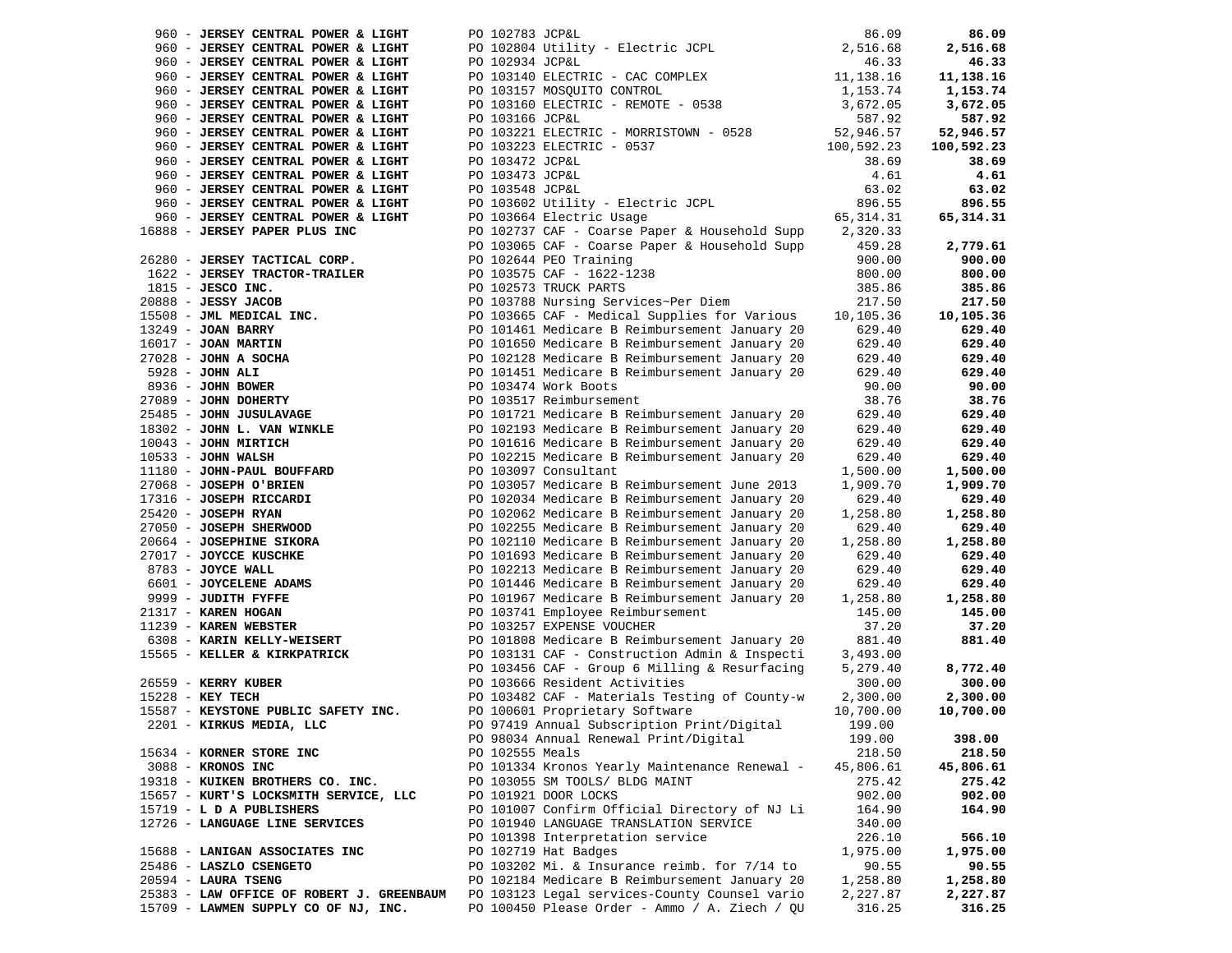| 16637 - LAWYERS DIARY AND MANUAL LLC                               |                    | PO 102636 Received Legislative Manual                                                            | 79.00                | 79.00             |
|--------------------------------------------------------------------|--------------------|--------------------------------------------------------------------------------------------------|----------------------|-------------------|
| 491 - LEONARD LAUTER                                               |                    | PO 101687 Medicare B Reimbursement January 20                                                    | 1,258.80             | 1,258.80          |
| 10789 - LEOPOLD TURNER                                             |                    | PO 102186 Medicare B Reimbursement January 20                                                    | 629.40               | 629.40            |
| 5855 - LEXIS NEXIS                                                 |                    | PO 101729 Confirm Monthly On-Line Service for                                                    | 174.00               | 174.00            |
| 27045 - LILLY JOSEPH KURIAN                                        |                    | PO 103789 Nursing Services~Per Diem                                                              | 592.00               | 592.00            |
| 15782 - LINCOLN PK MUNICIPAL ALLIANCE                              |                    | PO 103483 CAF - 2013 Municipal Alliance Funds                                                    | 8,271.94             | 8,271.94          |
| $17759$ - LINDA SPANN                                              |                    | PO 102131 Medicare B Reimbursement January 20                                                    | 629.40               | 629.40            |
| 26725 - LINVAL SENIOR                                              |                    | PO 102093 Medicare B Reimbursement January 20                                                    | 1,258.80             | 1,258.80          |
| 8307 - LOREEN RAFISURA                                             |                    | PO 103790 Nursing Services~Per Diem                                                              | 574.61               | 574.61            |
| 13630 - LORENZO CAMPOLI                                            |                    | PO 101524 Medicare B Reimbursement January 20                                                    | 1,258.80             | 1,258.80          |
| 8786 - LORI TRAETTINO                                              |                    | PO 102174 Medicare B Reimbursement January 20                                                    | 629.40               | 629.40            |
| 27022 - LOUIS D MCCANN                                             |                    | PO 101642 Medicare B Reimbursement January 20                                                    | 629.40               | 629.40            |
| 21100 - LOUISE R. MACCHIA                                          |                    | PO 103791 Nursing Services~Per Diem                                                              | 2,664.00             | 2,664.00          |
| 53 - LOVEYS PIZZA & GRILL                                          | PO 100637 LUNCHEON |                                                                                                  | 93.56                |                   |
|                                                                    |                    | PO 103496 MEAL RECEIPTS                                                                          | 537.19               | 630.75            |
| 13573 - LUCILLE DEZENZO                                            |                    | PO 101836 Medicare B Reimbursement January 20                                                    | 629.40               | 629.40            |
| 666 - LUCY CANNIZZO                                                |                    | PO 103158 EXPENSE VOUCHER                                                                        | 81.45                | 81.45             |
| 6050 - LUIS HENAO                                                  |                    | PO 101762 Medicare B Reimbursement January 20                                                    | 629.40               | 629.40            |
| 15850 - LUM, DRASCO & POSITAN LLC                                  |                    | PO 103145 Legal Services                                                                         | 564.00               | 564.00            |
| 15850 - LUM, DRASCO & POSITAN LLC                                  |                    | PO 103145 Legal Services                                                                         | 3,025.95             | 3,025.95          |
| $26505$ - LUZ GOMEZ                                                |                    | PO 101801 Medicare B Reimbursement January 20                                                    | 629.40               | 629.40            |
| 15883 - M.C. BAR ASSOCIATION                                       |                    | PO 91641 Due bill for $2014 - W$ R Bush                                                          | 75.00                | 75.00             |
| $16385 - M.0.M.A.C$                                                |                    | PO 103486 CAF - 2013 Municipal Alliance Funds                                                    | 500.14               | 500.14            |
| 20783 - MA. LIZA IMPERIAL                                          |                    | PO 103792 Nursing Services~Per Diem                                                              | 3,912.75             | 3,912.75          |
| 7568 - MADUKWE IMO IBOKO, RN                                       |                    | PO 103793 Nursing Services~Per Diem                                                              | 2,368.00             | 2,368.00          |
| 14891 - MAJOR POLICE SUPPLY                                        |                    | PO 102613 TRUCK PARTS                                                                            | 50.88                | 50.88             |
| 4528 - MALICK AND SCHERER PC                                       |                    | PO 103412 old Ref# CF08000825000                                                                 | 1,958.89             |                   |
|                                                                    |                    |                                                                                                  | 1,660.75             | 3,619.64          |
| 3210 - MANPOWER                                                    |                    | PO 103413 old Ref# CF08000825000<br>PO 102283 temporary staffing<br>PO 102284 temporary staffing | 907.20               |                   |
|                                                                    |                    | PO 102284 temporary staffing                                                                     | 907.20               | 1,814.40          |
| 20717 - MARGARET FAUST                                             |                    | PO 101896 Medicare B Reimbursement January 20                                                    | 1,067.40             | 1,067.40          |
| 15168 - MARGARET HESLIN                                            |                    | PO 101760 Medicare B Reimbursement January 20                                                    | 629.40               | 629.40            |
| 27024 - MARGARET K RAVO                                            |                    | PO 102022 Medicare B Reimbursement January 20                                                    | 629.40               | 629.40            |
| 16069 - MARGARET MCCANN                                            |                    | PO 101641 Medicare B Reimbursement January 20                                                    | 629.40               | 629.40            |
| 2291 - MARGARET SHULTZ                                             |                    | PO 103254 Expense Reimbursement                                                                  | 36.36                | 36.36             |
| 25080 - MARIA CARMELITA OBLINA                                     |                    | PO 103794 Nursing Services~Per Diem                                                              | 725.00               | 725.00            |
| 443 - MARIA FONSECA                                                |                    | PO 101910 Medicare B Reimbursement January 20                                                    | 629.40               | 629.40            |
| $11468$ - MARIA PLA                                                |                    | PO 102008 Medicare B Reimbursement January 20                                                    | 1,258.80             | 1,258.80          |
| 8222 - MARIE ALBERT                                                |                    | PO 101447 Medicare B Reimbursement January 20                                                    | 629.40               | 629.40            |
| $21667$ - MARIE REMY                                               |                    | PO 102028 Medicare B Reimbursement January 20                                                    | 1,258.80             | 1,258.80          |
| 10975 - MARIE UGLIALORO                                            |                    | PO 102188 Medicare B Reimbursement January 20                                                    | 1,258.80             | 1,258.80          |
| 18512 - MARILYN WIRTZ                                              |                    | PO 102238 Medicare B Reimbursement January 20                                                    | 629.40               | 629.40            |
| 26982 - MARION BROWN                                               |                    | PO 101511 Medicare B Reimbursement January 20                                                    | 524.50               | 524.50            |
| 26678 - MARION ENNIS                                               |                    | PO 103795 Nursing Services~Per Diem                                                              | 2,158.50             | 2,158.50          |
| 496 - MARQUIS WHO'S WHO LLC                                        |                    | PO 101031 Confirm Official Catholic Directory                                                    | 213.95               | 213.95            |
| 8774 - MARTHA PORTILLA                                             |                    | PO 102012 Medicare B Reimbursement January 20                                                    | 1,258.80             | 1,258.80          |
| $11023$ - MARTHA YAGHI                                             |                    | PO 103796 Nursing Services~Per Diem                                                              | 592.00               | 592.00            |
| 411 - MARY LWOWSKI                                                 |                    | PO 101661 Medicare B Reimbursement January 20                                                    | 1,258.80             | 1,258.80          |
| 10995 - MARY ROLIO                                                 |                    | PO 102048 Medicare B Reimbursement January 20                                                    | 1,258.80             | 1,258.80          |
| 11472 - MATILDE GARCERAN                                           |                    | PO 101975 Medicare B Reimbursement January 20                                                    | 1,258.80             | 1,258.80          |
| 20933 - MAUREEN BARRATT<br>20661 - MAUREEN BURIAN                  |                    | PO 101460 Medicare B Reimbursement January 20<br>PO 101514 Medicare B Reimbursement January 20   | 629.40               | 629.40            |
| 1836 - MC MUA TRANSFER STATION                                     |                    |                                                                                                  | 629.40               | 629.40            |
|                                                                    |                    | PO 103464 DUMPSTER SERVICE: JULY 2014                                                            | 350.00               | 350.00            |
| 16065 - MC VOCATIONAL SCHOOL DISTRICT                              |                    | PO 97448 AUTO AIR CONDITIONING CLASS<br>PO 103858 8/14 DISTRICT TAXES TO BE RAISED               | 770.00<br>580,000.00 | 580,770.00        |
|                                                                    |                    | PO 101387 Batteries Tube-Fitting Filter Shipp                                                    | 155.67               |                   |
| 16095 - MCMASTER-CARR SUPPLY CO<br>16096 - MCMASTER-CARR SUPPLY CO |                    | PO 102005 TRUCK PARTS                                                                            |                      | 155.67            |
| 26598 - MEDCARE MEDICAL SUPPLY INC.                                |                    | PO 102494 Rx Nursing Supplies                                                                    | 84.13<br>2,275.29    | 84.13<br>2,275.29 |
| 20839 - MEDLINE INDUSTRIES INC                                     |                    | PO 103671 Nursing Supplies~Wound Care                                                            | 85.38                | 85.38             |
| 13689 - MEGGIT TRAINING SYSTEMS INC.                               |                    | PO 103418 Yearly Maintenance/Service Contract                                                    | 7,980.00             | 7,980.00          |
| 8443 - MELOJANE CELESTINO                                          |                    | PO 103797 Nursing Services~Per Diem                                                              | 1,473.34             | 1,473.34          |
| 6518 - METALS USA PLATES &                                         | PO 102914 STEEL    |                                                                                                  | 1,341.67             | 1,341.67          |
| 1191 - MICHAEL CORCORAN                                            |                    | PO 101554 Medicare B Reimbursement January 20                                                    | 1,258.80             | 1,258.80          |
|                                                                    |                    |                                                                                                  |                      |                   |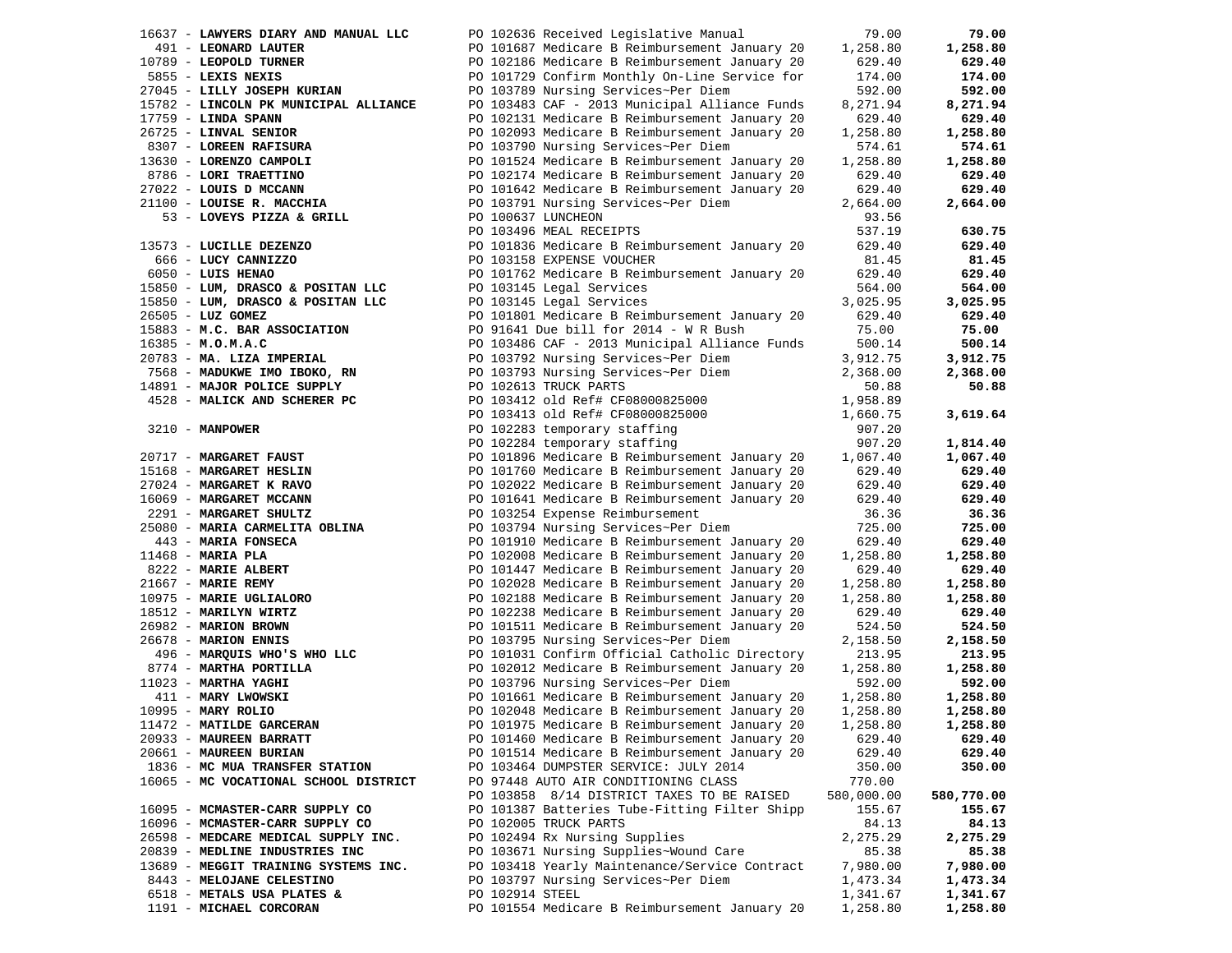| 12173 - MICHAEL GUADAGNO                                                                                                 | PO 101785 Medicare B Reimbursement January 20 1,258.80                                                                                                                                                                                                                                                |                   | 1,258.80   |
|--------------------------------------------------------------------------------------------------------------------------|-------------------------------------------------------------------------------------------------------------------------------------------------------------------------------------------------------------------------------------------------------------------------------------------------------|-------------------|------------|
|                                                                                                                          |                                                                                                                                                                                                                                                                                                       |                   | 1,258.80   |
|                                                                                                                          |                                                                                                                                                                                                                                                                                                       |                   | 888.00     |
|                                                                                                                          |                                                                                                                                                                                                                                                                                                       |                   | 64.75      |
|                                                                                                                          |                                                                                                                                                                                                                                                                                                       | 64.75<br>1,402.95 | 1,402.95   |
|                                                                                                                          |                                                                                                                                                                                                                                                                                                       |                   | 629.40     |
|                                                                                                                          |                                                                                                                                                                                                                                                                                                       |                   | 592.00     |
|                                                                                                                          |                                                                                                                                                                                                                                                                                                       |                   | 165.00     |
|                                                                                                                          |                                                                                                                                                                                                                                                                                                       |                   | 165.00     |
|                                                                                                                          |                                                                                                                                                                                                                                                                                                       |                   | 19.18      |
|                                                                                                                          |                                                                                                                                                                                                                                                                                                       |                   | 150.00     |
|                                                                                                                          |                                                                                                                                                                                                                                                                                                       | 226.35            | 226.35     |
|                                                                                                                          |                                                                                                                                                                                                                                                                                                       | 56,693.43         | 56,693.43  |
|                                                                                                                          | 1928 - MORRIS COUNTY FARMS INC<br>1628 - MORRIS COUNTY FARMS INC<br>1628 - MORRIS COUNTY INSURANCE FUND<br>1829 - MORRIS COUNTY M.U.A<br>1981 - MORRIS COUNTY M.U.A<br>1983 - M.C. MUA<br>2648 - MORRISTOWN CAR WASH<br>2648 - MORRISTOWN CA<br>PO 101934 FACILITY GARBAGE COMPACTOR TIPPING 1,109.45 |                   | 1,109.45   |
|                                                                                                                          |                                                                                                                                                                                                                                                                                                       | 650.00            | 650.00     |
|                                                                                                                          | PO 101911 TROLLETT MARKE Collection                                                                                                                                                                                                                                                                   | 6,382.57          | 6,382.57   |
|                                                                                                                          | PO 101004 (20) Full service car wash tickets 200.00                                                                                                                                                                                                                                                   |                   | 200.00     |
| 16321 - MORRISTOWN LUMBER &                                                                                              | PO 101004 (20) Full service car wash tickets<br>PO 100790 MAINTENANCE SUPPLIES<br>PO 101928 MAINTENANCE SUPPLIES<br>PO 102735 MAINTENANCE SUPPLIES<br>PO 102735 MAINTENANCE SUPPLIES<br>PO 102546 Materials for New Fire Props<br>223.00<br>                                                          |                   |            |
|                                                                                                                          |                                                                                                                                                                                                                                                                                                       |                   |            |
|                                                                                                                          |                                                                                                                                                                                                                                                                                                       |                   |            |
|                                                                                                                          |                                                                                                                                                                                                                                                                                                       |                   |            |
|                                                                                                                          |                                                                                                                                                                                                                                                                                                       |                   |            |
|                                                                                                                          |                                                                                                                                                                                                                                                                                                       |                   |            |
|                                                                                                                          |                                                                                                                                                                                                                                                                                                       |                   |            |
|                                                                                                                          |                                                                                                                                                                                                                                                                                                       |                   | 568.44     |
|                                                                                                                          |                                                                                                                                                                                                                                                                                                       |                   | 1,140.00   |
| 16327 - MORRISTOWN MEMORIAL HOSPITAL<br>16334 - MORRISTOWN MEMORIAL HOSPITAL                                             |                                                                                                                                                                                                                                                                                                       |                   | 2,430.00   |
| 16323 - MORRISTOWN MEMORIAL HOSPITAL                                                                                     |                                                                                                                                                                                                                                                                                                       |                   | 23,946.22  |
|                                                                                                                          | PO 103096 Lab Fees                                                                                                                                                                                                                                                                                    | 421.00            | 421.00     |
| 6637 - MORRISTOWN MEMORIAL/PATHOLOGY<br>27021 - MOSES MCBRYDE<br>21791 - MOTOROLA SOLUTIONS INC<br>27021 - MOSES MCBRYDE |                                                                                                                                                                                                                                                                                                       |                   | 629.40     |
| 21791 - MOTOROLA SOLUTIONS INC                                                                                           | PO 101644 Medicare B Reimbursement January 20 629.40<br>PO 98073 Equipment 272.00                                                                                                                                                                                                                     | 272.00            | 272.00     |
| 19501 - MSC INDUSTRIAL SUPPLY CO.                                                                                        |                                                                                                                                                                                                                                                                                                       | 654.48            |            |
|                                                                                                                          |                                                                                                                                                                                                                                                                                                       | 297.85            |            |
|                                                                                                                          |                                                                                                                                                                                                                                                                                                       | 603.99            |            |
|                                                                                                                          |                                                                                                                                                                                                                                                                                                       | 1,446.29          |            |
|                                                                                                                          |                                                                                                                                                                                                                                                                                                       |                   | 3,228.97   |
|                                                                                                                          | PO 98073 Equipment<br>PO 98073 Equipment<br>PO 101134 HARDWARE<br>PO 102026 SHOP SUPPLIES<br>PO 102401 Recharge Lantern<br>PO 102486 EQUIPMENT<br>PO 102575 SHOP SUPPLIES<br>PO 102898 Office machine rental<br>PO 102898 Office machine renta                                                        |                   | 658.75     |
|                                                                                                                          | 1,446.29<br>21658 - MUNICIPAL CAPITAL CORP<br>21658 - MUNICIPAL CAPITAL CORP<br>21658 - MUNICIPAL CAPITAL CORP<br>21658 - MUNICIPAL CAPITAL CORP<br>21658 - MUNICIPAL CAPITAL CORP<br>21658 - MUNICIPAL CAPITAL CORP<br>21658 - MUNICIPAL CA                                                          |                   | 1,016.21   |
|                                                                                                                          |                                                                                                                                                                                                                                                                                                       |                   | 1,029.09   |
|                                                                                                                          |                                                                                                                                                                                                                                                                                                       |                   | 1,137.42   |
|                                                                                                                          | 21858 <b>- MUNICIPAL CAPITAL CORP</b><br>21858 <b>- MUNICIPAL CAPITAL CORP</b><br>21858 <b>- MUNICIPAL CAPITAL CORP</b><br>21858 <b>- MUNICIPAL CAPITAL CORP</b><br>225.52<br>21858 <b>- MUNICIPAL CAPITAL CORP</b><br>225.52<br>21858 <b>- MUNICIPAL CAPITAL CORP</b><br>22                          |                   | 1,452.77   |
|                                                                                                                          |                                                                                                                                                                                                                                                                                                       |                   | 225.52     |
|                                                                                                                          |                                                                                                                                                                                                                                                                                                       |                   | 1,697.67   |
|                                                                                                                          |                                                                                                                                                                                                                                                                                                       |                   | 944.07     |
|                                                                                                                          |                                                                                                                                                                                                                                                                                                       |                   | 626.01     |
|                                                                                                                          |                                                                                                                                                                                                                                                                                                       | 946.02            | 946.02     |
|                                                                                                                          |                                                                                                                                                                                                                                                                                                       | 1,189.50          | 1,189.50   |
|                                                                                                                          |                                                                                                                                                                                                                                                                                                       |                   | 629.40     |
|                                                                                                                          |                                                                                                                                                                                                                                                                                                       | 26.80             |            |
| 19523 - N.J. NATURAL GAS COMPANY                                                                                         | PO 103402 NATURAL GAS - WHARTON OFF -                                                                                                                                                                                                                                                                 |                   |            |
|                                                                                                                          | PO 103403 NATURAL GAS - WHARTON ROADS                                                                                                                                                                                                                                                                 | 156.01            |            |
|                                                                                                                          | PO 103404 NATURAL GAS - WHARTON BRIDGES                                                                                                                                                                                                                                                               | 235.25            |            |
|                                                                                                                          | PO 103405 NATURAL GAS - WHARTON BRIDGE GEN                                                                                                                                                                                                                                                            | 26.22             |            |
|                                                                                                                          | PO 103406 NATURAL GAS - DOVER PROBATION                                                                                                                                                                                                                                                               | 25.00             | 469.28     |
| 14423 - NANCY DUNLEAVY<br>20657 - NANCY MEEKER                                                                           | PO 101877 Medicare B Reimbursement January 20<br>PO 101626 Medicare B Reimbursement January 20                                                                                                                                                                                                        | 629.40            | 629.40     |
|                                                                                                                          |                                                                                                                                                                                                                                                                                                       | 629.40            | 629.40     |
| 4481 - NATIONAL CONFERENCE                                                                                               | PO 100832 2015 NCWM MEMBERSHIP                                                                                                                                                                                                                                                                        | 75.00             | 75.00      |
| 21122 - NATIONAL FUEL OIL INC.                                                                                           | PO 102577 CAF - NJS#A72768 - Diesel Fuel                                                                                                                                                                                                                                                              | 30,003.50         | 30,003.50  |
| 21122 - NATIONAL FUEL OIL INC.                                                                                           | PO 104008 FUEL CHARGES 7/14                                                                                                                                                                                                                                                                           | 15,515.93         |            |
|                                                                                                                          | PO 104008 FUEL CHARGES 7/14                                                                                                                                                                                                                                                                           | 84,947.33         | 100,463.26 |
| 4206 - NATIONAL OFFICE FURNITURE                                                                                         | PO 92556 OIT STAFF Furniture Reconfiguration                                                                                                                                                                                                                                                          | 27,102.00         | 27,102.00  |
| 16521 - NETCONG MUNICIPAL ALLIANCE                                                                                       | PO 103383 CAF - 2013 Municipal Alliance Funds                                                                                                                                                                                                                                                         | 2,389.60          |            |
|                                                                                                                          | PO 103385 CAF - 2013 Municipal Alliance Funds                                                                                                                                                                                                                                                         | 1,963.37          |            |
|                                                                                                                          | PO 103386 CAF - 2013 Municipal Alliance Funds                                                                                                                                                                                                                                                         | 2,141.79          |            |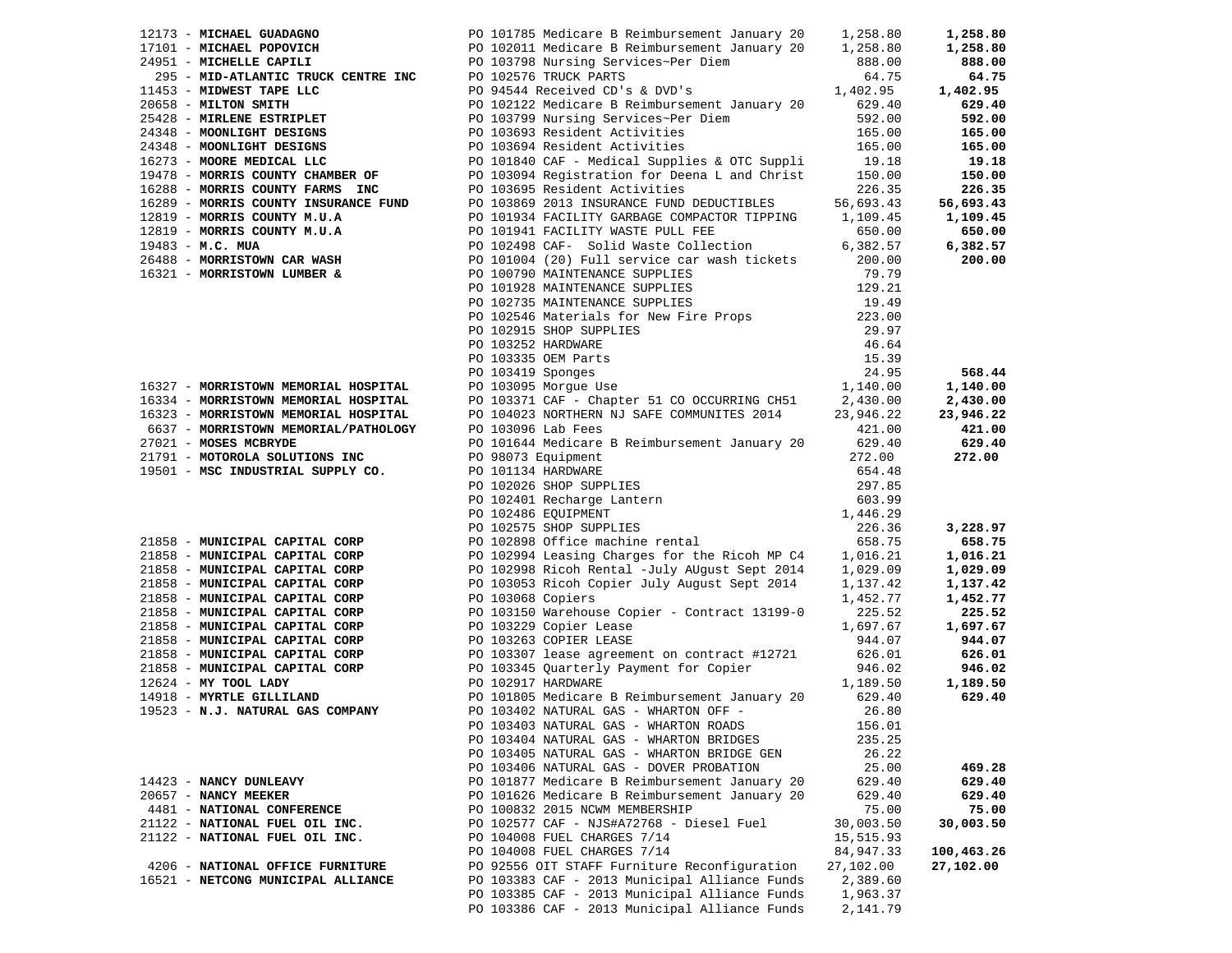|                                        |                                              | PO 103387 CAF - 2013 Municipal Alliance Funds              | 1,697.00  |           |
|----------------------------------------|----------------------------------------------|------------------------------------------------------------|-----------|-----------|
|                                        |                                              | PO 103366 CAF - 2013 Municipal Alliance Funds              | 1,768.97  | 9,960.73  |
| 16533 - NEW HOPE FOUNDATION INC.       |                                              | PO 103373 CAF - Chapter 51 CH51 1422 SUBACUTE              | 1,836.00  |           |
|                                        |                                              |                                                            |           |           |
|                                        |                                              | PO 103375 CAF - Chapter 51                                 | 5,535.00  |           |
|                                        |                                              | PO 103376 CAF - Chapter 51                                 | 8,775.00  | 16,146.00 |
| 16552 - NEWBRIDGE SERVICES INC         |                                              | PO 103389 CAF - Chapter 51                                 | 4,299.00  | 4,299.00  |
| 16552 - NEWBRIDGE SERVICES INC         |                                              | PO 103566 CAF - NEWSER-14M-WIA                             | 500.00    |           |
|                                        |                                              | PO 103569 CAF - NEWSER-14M-WIA                             | 1,000.00  |           |
|                                        |                                              | PO 103570 CAF - NEWSER-14M-WIA                             | 500.00    |           |
|                                        |                                              | PO 103571 CAF - NEWSER-14M-WIA                             | 500.00    |           |
|                                        |                                              | PO 103572 CAF - NEWSER-14M-WIA                             | 500.00    |           |
|                                        |                                              | PO 103573 CAF - NEWSER-14M-WIA                             | 1,500.00  |           |
|                                        |                                              | PO 103521 CAF - NEWSER-14M-WIA                             | 1,686.00  |           |
|                                        |                                              | PO 103520 CAF - NEWSER-14M-WIA                             | 500.00    | 6,686.00  |
| 2708 - NFPA INTERNATIONAL              |                                              | PO 101982 Confirm 70 Nat'l Electrical Code Ha              | 174.45    | 174.45    |
| 23981 - NIELSEN DODGE - C-J-R          | PO 101982 CONTITM 70<br>PO 102578 AUTO PARTS |                                                            | 1,214.99  | 1,214.99  |
| 23981 - NIELSEN DODGE - C-J-R          |                                              |                                                            | 669.36    | 669.36    |
| 16570 - NISIVOCCIA CONSULTING          |                                              | PO 102937 AUTO PARTS<br>PO 101233 Wireless network support | 150.00    | 150.00    |
| 17819 - NJ ADVANCE MEDIA, LLC          |                                              | PO 103763 LEGAL NOTICE                                     | 142.68    | 142.68    |
| 9556 - NJ COST                         |                                              | PO 103090 NJ COST EXPO                                     | 130.00    | 130.00    |
| 16670 - NJ STATE LEAGUE OF             |                                              | PO 102992 NJSLOM Conference Registration                   | 550.00    | 550.00    |
| 20279 - NJCTBA, PATRICIA MARSH,        |                                              | PO 100785 NJACTB 2014 Annual Educational Conf 1,740.00     |           |           |
|                                        |                                              | PO 101336 NJACTB Annual Educational Conferenc              |           |           |
|                                        |                                              |                                                            | 435.00    | 2,175.00  |
| $3111 - NJJDA$                         |                                              | PO 102338 Membership                                       | 40.00     | 40.00     |
| 24270 - NORMAN COMLY                   |                                              | PO 101549 Medicare B Reimbursement January 20              | 629.40    | 629.40    |
| 26357 - NORTHEAST COMMUNICATIONS, INC. |                                              | PO 100936 Radio Repair                                     | 69.95     | 69.95     |
| 26357 - NORTHEAST COMMUNICATIONS, INC. |                                              | PO 102579 AUTO PARTS                                       | 80.50     | 80.50     |
| 10182 - NORTHEASTERN ARBORIST SUPPLY   |                                              | PO 100820 Blower Back-Pack                                 | 449.96    | 449.96    |
| 16738 - NORTHEASTERN HARDWARE CO INC   |                                              | PO 101313 Construction Material                            | 169.80    |           |
|                                        |                                              | PO 102407 Plastic Pan                                      | 30.95     | 200.75    |
| 16786 - O'MULLAN & BRADY P.C.          |                                              | PO 103179 County Counsel Administration - leg              | 16,042.00 | 16,042.00 |
| 8872 - OEGLAIRE INGRAM                 |                                              | PO 101748 Medicare B Reimbursement January 20              | 1,258.80  | 1,258.80  |
| 10246 - OFFICE OF TEMPORARY ASSISTANCE |                                              | PO 103203 Estimated Co. Share of TANF Recipie              | 7,000.00  | 7,000.00  |
| 10246 - OFFICE OF TEMPORARY ASSISTANCE |                                              | PO 103204 Estimated Co. Share of ASSIR for 8/              | 38,500.00 | 38,500.00 |
| 4654 - OFFICE TEAM                     |                                              | PO 100348 Temporary employee-Kimberly Johnson              | 633.15    |           |
|                                        |                                              | PO 100846 Temporary employee - Kimberly Johns              | 651.24    |           |
|                                        |                                              | PO 101240 Temporary employee-Kimberly Johnson              | 1,076.36  |           |
|                                        |                                              | PO 102412 Temporary employee - Kimberly Johns              | 633.15    | 2,993.90  |
| 26657 - ON TIME AMBULANCE, INC.        |                                              | PO 103696 Resident Emergency Medical Transpor              | 1,736.00  | 1,736.00  |
| 8687 - ON TIME TRANSPORT INC.          |                                              | PO 103697 Resident Medical Transport                       | 922.00    | 922.00    |
| 14076 - OPHELIA V. CRUSE               |                                              | PO 103155 EXPENSE VOUCHER                                  | 60.65     | 60.65     |
| 16847 - OXFORD UNIVERSITY PRESS        |                                              | PO 101012 Received Benezit Asian Artists 2v                | 327.15    |           |
|                                        |                                              | PO 103415 NJ State Constitution 2E (2012)                  | 153.47    | 480.62    |
| 3245 - ELIZABETH A. DEMARTINO          |                                              | PO 103256 Fire Patches                                     | 700.00    | 700.00    |
| 9288 - P.C. RICHARD & SON              |                                              | PO 100623 Please Order - Refrigerator / Sgt.               | 495.00    | 495.00    |
| 10287 - PANCIELLO CONSTRUCTION LLC     |                                              | PO 103677 CAF - Labor Rates Concrete Replacem              | 2,720.00  | 2,720.00  |
| 16887 - PAPER MART INC                 |                                              | PO 101418 Please Order - Paper Karen / Admin               | 264.80    |           |
|                                        |                                              | $*_{P}$<br>PO 102470 PAPERLINE MULTI (R) WHITE             | 728.60    | 993.40    |
| 16890 - PARSIPPANY-TROY HILLS          |                                              |                                                            | 8,035.44  | 8,035.44  |
|                                        |                                              | PO 103226 CAF - 2013 Municipal Alliance Funds              |           |           |
| 9779 - PAST PERFECT SOFTWARE, INC.     |                                              | PO 103041 Annual Support Renewal                           | 352.00    | 352.00    |
| 25411 - PATRICIA W. GIBBONS            |                                              | PO 103259 NUTRITION SUPPORT SERVICES                       | 415.85    | 415.85    |
| 18491 - PATRICIA WILLS                 |                                              | PO 103056 Medicare B Reimbursement January 20              | 881.40    | 881.40    |
| 9584 - PAUL CERAN OD                   |                                              | PO 101936 INMATE MEDICAL CARE                              | 190.00    |           |
|                                        |                                              | PO 101945 INMATE MEDICAL CARE                              | 95.00     | 285.00    |
| 16966 - PENN-JERSEY PAPER CO.          |                                              | PO 103698 Nursing General Stores & Resident A              | 2,723.72  | 2,723.72  |
| 18102 - PEQUANNOCK TOWNSHIP            |                                              | PO 103484 CAF - 2013 Municipal Alliance Funds              | 10,793.91 | 10,793.91 |
| 18102 - PEQUANNOCK TOWNSHIP            |                                              | PO 103485 CAF - 2013 Municipal Alliance Funds              | 6,729.79  | 6,729.79  |
| 19663 - PERFORMANCE TRAILERS INC.      |                                              | PO 102919 TRUCK PARTS                                      | 50.00     | 50.00     |
| 20911 - PETER HEYWANG                  |                                              | PO 101759 Medicare B Reimbursement January 20              | 1,258.80  | 1,258.80  |
| 17005 - PHARMA CARE INC                |                                              | PO 103702 CAF - Pharmaceutical Consulting Ser              | 3,779.16  | 3,779.16  |
| 8140 - PHYLLIS KELLEY                  |                                              | PO 101810 Medicare B Reimbursement January 20              | 629.40    | 629.40    |
| 17066 - PLAINSMAN AUTO SUPPLY          |                                              | PO 102700 Hydrolic Hoses                                   | 131.04    |           |
|                                        |                                              | PO 102940 AUTO PARTS                                       | 1,751.76  |           |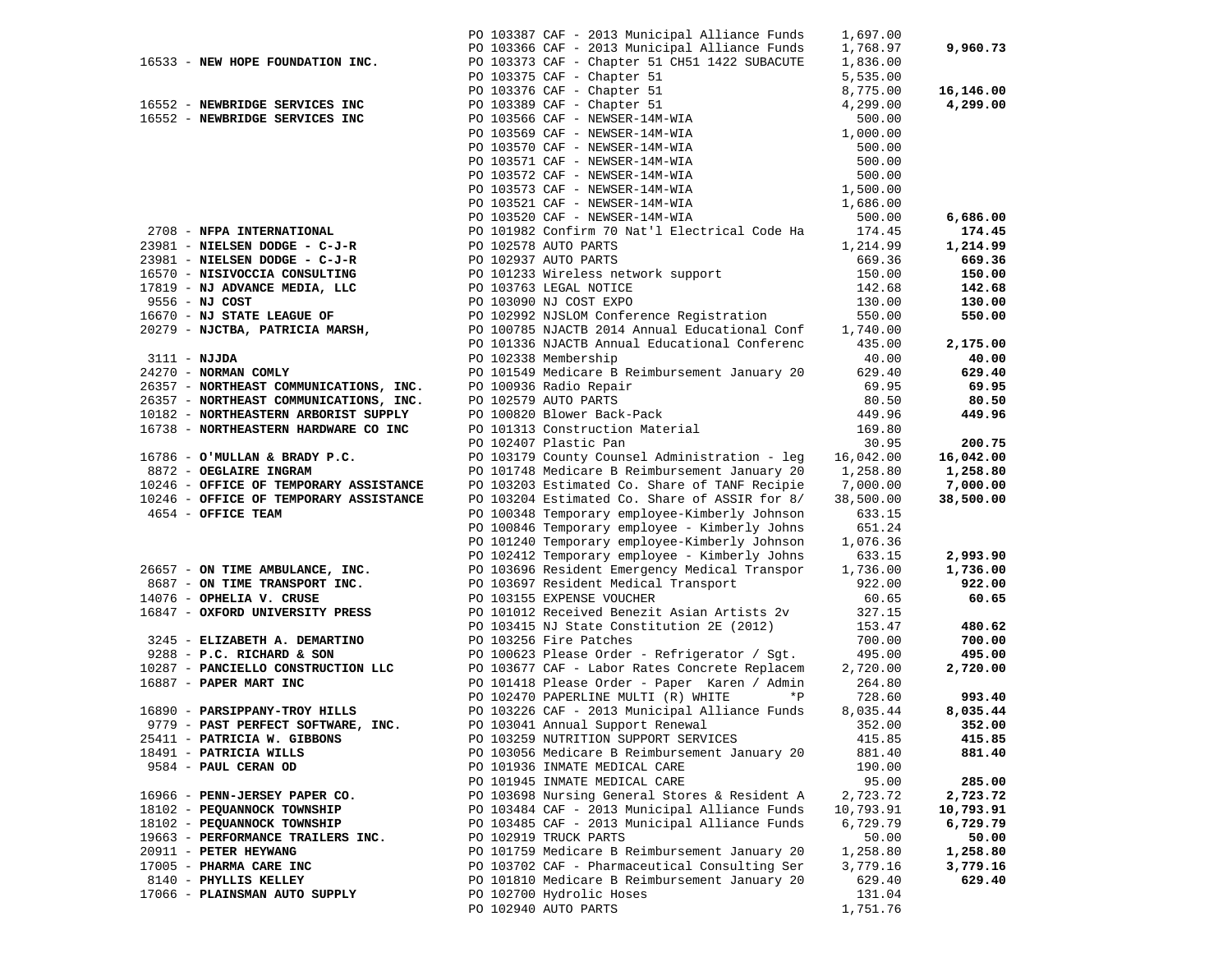|                                        |                                                                                                         | 48.86      |            |
|----------------------------------------|---------------------------------------------------------------------------------------------------------|------------|------------|
|                                        |                                                                                                         | 2,493.91   | 4,425.57   |
| 12398 - POP-A-LOCK OF NORTHERN NJ      | PO 103048 Misc. Supplies<br>PO 103271 AUTO PARTS<br>PO 101843 Small Tools<br>PO 102584 WELDING SUPPLIES | 610.00     | 610.00     |
| 26363 - PRAXAIR DISTRIBUTION           |                                                                                                         | 277.50     | 277.50     |
| 24230 - PRIORITY DISPATCH CORP.        | PO 101914 Education, School, Training                                                                   | 7,800.00   | 7,800.00   |
| 24230 - PRIORITY DISPATCH CORP.        | PO 101914 Equipment, Deligeon, Training<br>PO 102596 Education, School, Training                        | 4,550.00   | 4,550.00   |
| 17189 - PSE&G CO                       | PO 103407 GAS - PSE & G - MOSQUITO                                                                      | 49.76      |            |
|                                        | PO 103700 Gas Usage                                                                                     | 1,665.51   |            |
|                                        | PO 103701 Gas Usage                                                                                     | 612.94     | 2,328.21   |
| 7872 - QUENCH USA                      | PO 74274 WATER COOLER RENT PAYMENT                                                                      | 284.00     |            |
|                                        | PO 83018 WATER COOLERS                                                                                  | 284.00     |            |
|                                        | PO 84666 WATER COOLER RENT                                                                              | 284.00     |            |
|                                        | PO 88761 WATER COOLER RENT                                                                              | 284.00     |            |
|                                        | PO 90453 WATER COOLER RENT                                                                              | 284.00     |            |
|                                        | PO 93038 WATER COOLER RENT                                                                              | 284.00     |            |
|                                        |                                                                                                         |            |            |
|                                        | PO 94501 WATER COOLER RENT                                                                              | 284.00     |            |
|                                        | PO 95105 Office supplies                                                                                | 207.58     | 2,195.58   |
| 7872 - QUENCH USA                      | PO 95106 Office supplies                                                                                | 154.08     |            |
|                                        | PO 95721 WATER COOLER RENT                                                                              | 284.00     |            |
|                                        | PO 97736 WATER COOLER RENT                                                                              | 284.00     |            |
|                                        | PO 99071 Office Supplies                                                                                | 154.08     |            |
|                                        | PO 99842 WATER COOLER RENT                                                                              | 284.00     |            |
|                                        | PO 100793 WATER COOLER RENT                                                                             | 284.00     | 1,444.16   |
| 264 - R & J CONTROL, INC.              | PO 103044 CAF - Generator Repair Services                                                               | 1,051.42   | 1,051.42   |
| 12473 - R.D. SALES DOOR & HARDWARE LLC | PO 102473 Machinery Repairs & Parts                                                                     | 6,439.12   |            |
|                                        | PO 102370 DOOR REPL                                                                                     | 1,695.00   | 8,134.12   |
| 17215 - R.S. KNAPP CO. INC.            | PO 102653 Plans & Specs for Rd Projects/Vario                                                           | 1,647.18   |            |
|                                        | PO 102654 maintanice for HP Design jet printe                                                           | 66.64      |            |
|                                        | PO 102938 Mill & Resurf various road projects                                                           | 1,800.65   | 3,514.47   |
| 21740 - RACHAEL MOBLEY                 | PO 101615 Medicare B Reimbursement January 20                                                           | 629.40     | 629.40     |
| 27039 - RAICHAO CHENG                  | PO 103802 Nursing Services~Per Diem                                                                     | 888.00     | 888.00     |
| 17247 - TOWNSHIP OF RANDOLPH           | PO 103127 CAF - 2013 Municipal Alliance Funds                                                           | 3,447.26   | 3,447.26   |
| 25416 - RARZELL GRUBBS                 | PO 101786 Medicare B Reimbursement January 20                                                           | 629.40     | 629.40     |
| 11723 - RAYMOND TERWILLIGER            | PO 102161 Medicare B Reimbursement January 20                                                           | 1,258.80   | 1,258.80   |
| 17273 - RED BARN RESTAURANT            | PO 102308 Meals                                                                                         | 57.50      | 57.50      |
| 87 - REMINGTON ARMS COMPANY INC        | PO 101942 TRAINING                                                                                      | 775.00     | 775.00     |
| 13774 - RHODA CHASE                    | PO 101533 Medicare B Reimbursement January 20                                                           | 1,258.80   | 1,258.80   |
| 17318 - RICCIARDI BROTHERS OF          | PO 102438 materials/supplies                                                                            | 1,028.45   | 1,028.45   |
| 10730 - RICHARD GRUBB & ASSOC., INC.   | PO 103399 CAF - Architects, Archaeologists, E                                                           | 20,648.00  | 20,648.00  |
| 10985 - RICHARD RILEY                  | PO 102039 Medicare B Reimbursement January 20                                                           | 1,258.80   | 1,258.80   |
| 25419 - RICHARD SKWIERARALSKI          | PO 102115 Medicare B Reimbursement January 20                                                           | 1,258.80   | 1,258.80   |
|                                        |                                                                                                         |            |            |
| 10337 - RIKER DANZIG SCHERER HYLAND    | PO 103182 General advice-legal services rende                                                           | 1,104.00   | 1,104.00   |
| 25852 - RITA FORTENBERRY               | PO 101957 Medicare B Reimbursement January 20                                                           | 629.40     | 629.40     |
| 10996 - ROBERT ROSSI                   | PO 102053 Medicare B Reimbursement January 20                                                           | 1,258.80   | 1,258.80   |
| 17622 - ROBERT SHEEHAN                 | PO 102103 Medicare B Reimbursement January 20                                                           | 629.40     | 629.40     |
| 27042 - ROBERT YOUNG                   | PO 102246 Medicare B Reimbursement January 20                                                           | 209.80     | 209.80     |
| 26509 - ROGER ARMSTRONG                | PO 103126 Fish Pond Supplies                                                                            | 31.90      | 31.90      |
| 20990 - RON-JON CONSTRUCTION CORP.     | PO 103807 CAF - Rehabilitation of Leddells Po                                                           | 250,120.50 | 250,120.50 |
| 26515 - RONALD FOSTER                  | PO 103468 Work Boots                                                                                    | 90.00      | 90.00      |
| 26993 - ROSALIE GROW                   | PO 101788 Medicare B Reimbursement January 20                                                           | 734.30     | 734.30     |
| 13157 - ROSALIE ZABITA                 | PO 102248 Medicare B Reimbursement January 20                                                           | 629.40     | 629.40     |
| 7805 - ROSE DUMAPIT                    | PO 103800 Nursing Services~Per Diem                                                                     | 1,184.00   | 1,184.00   |
| 1178 - ROSE FERRARA                    | PO 101899 Medicare B Reimbursement January 20                                                           | 629.40     | 629.40     |
| 24397 - ROSEMARY BATANE COBCOBO        | PO 103801 Nursing Services~Per Diem                                                                     | 1,480.00   | 1,480.00   |
| 15590 - ROSLYN KHURDAN                 | PO 103469 Reim Pkg NJTPA                                                                                | 31.80      | 31.80      |
| 17448 - RUTGERS THE STATE UNIVERSITY   | PO 103089 CONTINUING EDUCATION                                                                          | 258.00     | 258.00     |
| 14059 - RUTH CRANE                     | PO 101557 Medicare B Reimbursement January 20                                                           | 629.40     | 629.40     |
| 9990 - RUTH SCHULTZ                    | PO 102084 Medicare B Reimbursement January 20                                                           | 629.40     | 629.40     |
| 6653 - S.A. COMUNALE CO., INC          | PO 100852 CAF - Parking Garage Sprinkler Syst                                                           | 9,325.00   | 9,325.00   |
| 20493 - SAINT ANN CHURCH               | PO 103069 June 3, 2014 Primary Election Polli                                                           | 50.00      | 50.00      |
| 26840 - SAINT BARNABAS MEDICAL CENTER  | PO 98850 RESIDENT MEDICAL TREATMENT                                                                     | 1,290.30   | 1,290.30   |
| 4327 - SAINT CLARE'S HOSPITAL          | PO 102485 Resident Medical Treatment                                                                    | 222.00     | 222.00     |
| 9506 - SALLY VANORSKI                  | PO 102195 Medicare B Reimbursement January 20                                                           | 629.40     | 629.40     |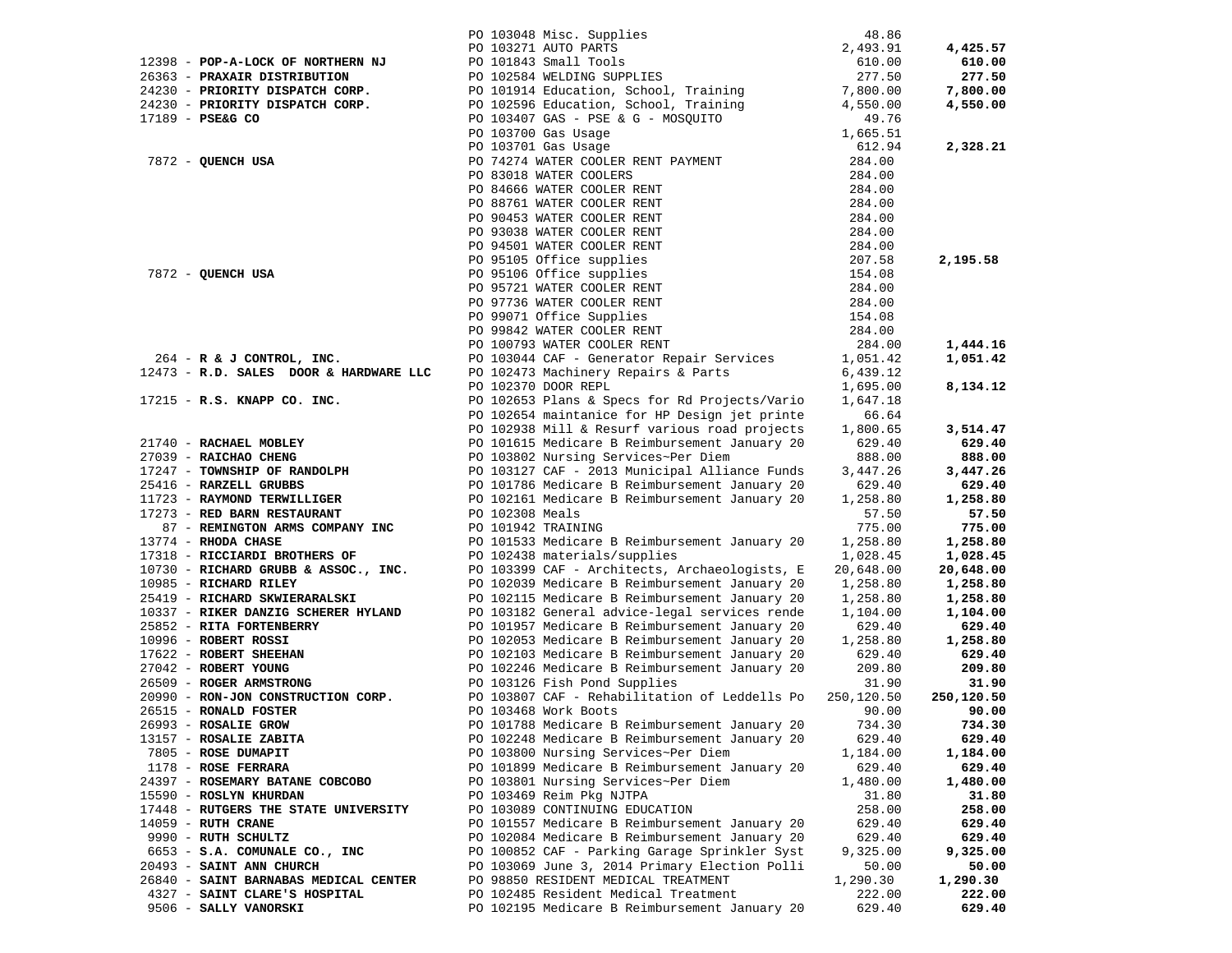|               |                                      |                 | 20056 - SALOME OGILVIE PO 101583 Medicare B Reimbursement January 20 629.40<br>2885 - SARAH HORAN PO 101751 Medicare B Reimbursement January 20 1,258.80<br>2895 - SCALES INDUSTRIAL PO 103704 Maintenance Repairs & Parts 2,847.       |          | 629.40     |
|---------------|--------------------------------------|-----------------|-----------------------------------------------------------------------------------------------------------------------------------------------------------------------------------------------------------------------------------------|----------|------------|
|               |                                      |                 |                                                                                                                                                                                                                                         |          | 1,258.80   |
|               |                                      |                 |                                                                                                                                                                                                                                         |          |            |
|               |                                      |                 |                                                                                                                                                                                                                                         |          | 4,147.06   |
|               |                                      |                 |                                                                                                                                                                                                                                         |          |            |
|               |                                      |                 |                                                                                                                                                                                                                                         |          |            |
|               |                                      |                 | PO 103675 CAF - Milling & Resurfacing of West 392,022.97<br>PO 103676 CAF - Milling & Resurfacing of Gree 230,714.44                                                                                                                    |          | 635,875.97 |
|               |                                      |                 |                                                                                                                                                                                                                                         |          | 1,201.95   |
|               |                                      |                 |                                                                                                                                                                                                                                         |          | 52.52      |
|               |                                      |                 |                                                                                                                                                                                                                                         |          | 816.24     |
|               |                                      |                 |                                                                                                                                                                                                                                         |          | 176,236.36 |
|               |                                      |                 |                                                                                                                                                                                                                                         |          | 5,750.00   |
|               |                                      |                 |                                                                                                                                                                                                                                         |          | 629.40     |
|               |                                      |                 |                                                                                                                                                                                                                                         |          | 1,543.22   |
|               |                                      |                 |                                                                                                                                                                                                                                         |          | 194.15     |
|               |                                      |                 |                                                                                                                                                                                                                                         |          |            |
|               |                                      |                 |                                                                                                                                                                                                                                         |          | 120.58     |
|               |                                      |                 |                                                                                                                                                                                                                                         |          |            |
|               |                                      |                 |                                                                                                                                                                                                                                         |          |            |
|               |                                      |                 |                                                                                                                                                                                                                                         |          |            |
|               |                                      |                 |                                                                                                                                                                                                                                         |          |            |
|               |                                      |                 |                                                                                                                                                                                                                                         |          | 1,450.94   |
|               |                                      |                 |                                                                                                                                                                                                                                         |          | 33.17      |
|               |                                      |                 |                                                                                                                                                                                                                                         |          |            |
|               |                                      |                 |                                                                                                                                                                                                                                         |          | 88,618.00  |
|               |                                      |                 |                                                                                                                                                                                                                                         |          | 478.90     |
|               |                                      |                 |                                                                                                                                                                                                                                         |          | 607.01     |
|               |                                      |                 |                                                                                                                                                                                                                                         |          | 360.00     |
|               |                                      |                 |                                                                                                                                                                                                                                         |          | 6,520.89   |
|               |                                      |                 |                                                                                                                                                                                                                                         |          | 52.00      |
|               |                                      |                 |                                                                                                                                                                                                                                         |          | 200.00     |
|               |                                      |                 |                                                                                                                                                                                                                                         |          | 629.40     |
|               |                                      |                 | 21319 - SCHEMELE MEWIND PO 103675 CAF - Willing & Resurracing of Gree 230,023,97<br>22552 - SCHOOL SPECIALITY REC.<br>22552 - SCHOOL SPECIALITY REC.<br>22552 - SCHOOL SPECIALITY REC.<br>22552 - SCHOOL SPECIALITY REC.<br>22552 - SCH |          | 629.40     |
|               |                                      |                 |                                                                                                                                                                                                                                         |          | 3,108.72   |
|               |                                      |                 |                                                                                                                                                                                                                                         |          | 3,230.55   |
| $1412 -$ SRDS |                                      |                 | 10 100221 Subpoema Compilance 3,230.55<br>PO 96693 Confirm Media Databases (online & p 3,165.00                                                                                                                                         |          | 3,165.00   |
|               | 17798 - ST. CLARE'S HOSPITAL         |                 |                                                                                                                                                                                                                                         |          | 15,912.00  |
|               |                                      |                 |                                                                                                                                                                                                                                         |          | 211.52     |
|               |                                      |                 |                                                                                                                                                                                                                                         |          | 724.60     |
|               |                                      |                 |                                                                                                                                                                                                                                         |          | 381.86     |
|               |                                      |                 |                                                                                                                                                                                                                                         |          | 155.41     |
|               |                                      |                 |                                                                                                                                                                                                                                         |          | 438.55     |
|               |                                      |                 |                                                                                                                                                                                                                                         |          | 81.55      |
|               |                                      |                 |                                                                                                                                                                                                                                         |          | 306.72     |
|               |                                      |                 |                                                                                                                                                                                                                                         |          | 1,377.47   |
|               |                                      |                 |                                                                                                                                                                                                                                         |          | 49.20      |
|               |                                      |                 |                                                                                                                                                                                                                                         |          | 602.10     |
|               |                                      |                 |                                                                                                                                                                                                                                         |          | 283.31     |
|               |                                      |                 |                                                                                                                                                                                                                                         |          | 204.70     |
|               | 4611 - STAPLES BUSINESS ADVANTAGE    |                 | PO 103393 Misc. office supplies 606.81                                                                                                                                                                                                  |          | 606.81     |
|               | 4611 - STAPLES BUSINESS ADVANTAGE    |                 | PO 103726 Office Supplies                                                                                                                                                                                                               | 2,858.22 | 2,858.22   |
|               | $19919 - STR LEDGER$                 |                 | PO 103729 Newspapers for Bistro                                                                                                                                                                                                         | 219.64   | 219.64     |
|               | 5021 - AEROFUND FINANCIAL INC.       |                 | PO 103533 CAF - Agreement #STATSHUT-14M-JARC                                                                                                                                                                                            | 3,686.94 |            |
|               |                                      |                 | PO 103538 CAF - Agreement #STATSHUT-14M-JARC                                                                                                                                                                                            | 3,686.94 | 7,373.88   |
|               | 12311 - STATEWIDE COMMUNICATIONS INC |                 | PO 100899 O/S SERV                                                                                                                                                                                                                      | 130.00   |            |
|               |                                      |                 | PO 102474 VoIP 2014 Phone Project                                                                                                                                                                                                       | 5,530.00 |            |
|               |                                      |                 | PO 102518 repair on voice location in confere                                                                                                                                                                                           | 1,225.00 | 6,885.00   |
|               | 5948 - STEPHEN TURKO                 |                 | PO 102185 Medicare B Reimbursement January 20                                                                                                                                                                                           | 1,258.80 | 1,258.80   |
|               | 4298 - STERICYCLE INC.               |                 | PO 102483 Medical Waste Disposal                                                                                                                                                                                                        | 1,004.32 | 1,004.32   |
|               | 15211 - STEVEN B. HODES, DVM PA      |                 | PO 103107 Medical - K-9                                                                                                                                                                                                                 | 373.87   | 373.87     |
|               | 24132 - STS TIRE & AUTO CENTERS      | PO 102927 TIRES |                                                                                                                                                                                                                                         | 785.40   | 785.40     |
|               | 24132 - STS TIRE & AUTO CENTERS      | PO 103333 TIRES |                                                                                                                                                                                                                                         | 1,324.63 | 1,324.63   |
|               | 17901 - SUBURBAN CONSULTING          |                 | PO 103409 old Ref# CF08000826000                                                                                                                                                                                                        | 555.00   | 555.00     |
|               |                                      |                 |                                                                                                                                                                                                                                         |          |            |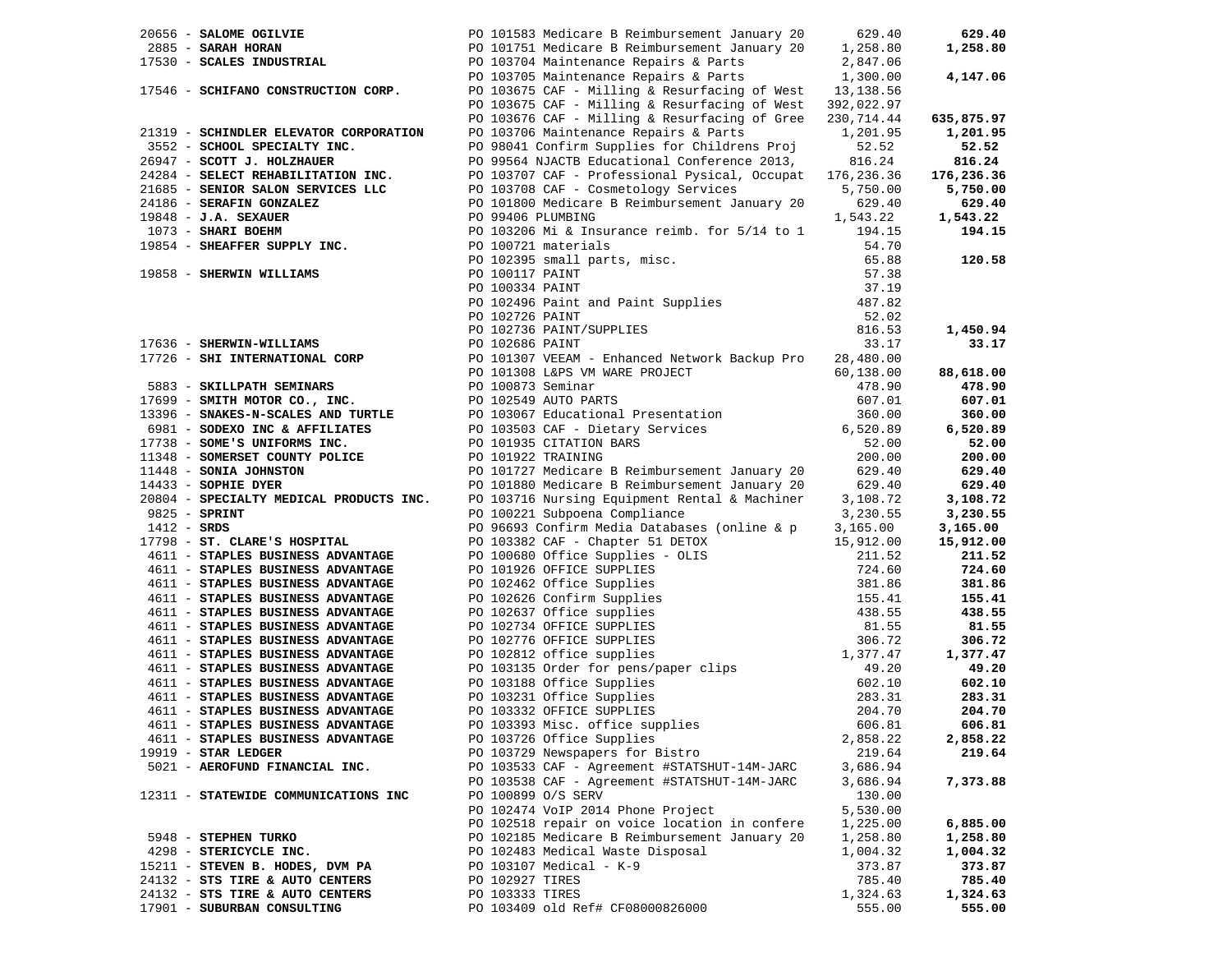|                                                                                     |                   |                                                                                                                                                                                                                                                | 1,258.80   | 1,258.80   |
|-------------------------------------------------------------------------------------|-------------------|------------------------------------------------------------------------------------------------------------------------------------------------------------------------------------------------------------------------------------------------|------------|------------|
|                                                                                     |                   |                                                                                                                                                                                                                                                | 10.50      | 10.50      |
|                                                                                     |                   |                                                                                                                                                                                                                                                | 72.00      | 72.00      |
|                                                                                     |                   |                                                                                                                                                                                                                                                | 682.65     |            |
|                                                                                     |                   |                                                                                                                                                                                                                                                | 2,724.00   |            |
|                                                                                     |                   | 90 102065 Medicare B Reimbursement January 20 1,<br>20356 - SUSAN MLLARD PO 102065 Medicare B Reimbursement January 20 1,<br>522 - SUSAN MLLARD PO 103217 Insurance reimb. for 7/14 to 12/14<br>11429 - SUSSEX COUNTY MUA PO 1013121           | 306.45     | 3,713.10   |
|                                                                                     |                   |                                                                                                                                                                                                                                                | 2,385.39   | 2,385.39   |
|                                                                                     |                   |                                                                                                                                                                                                                                                | 629.40     | 629.40     |
|                                                                                     |                   |                                                                                                                                                                                                                                                | 629.40     | 629.40     |
|                                                                                     |                   |                                                                                                                                                                                                                                                | 48.80      | 48.80      |
|                                                                                     |                   |                                                                                                                                                                                                                                                | 1,031.00   | 1,031.00   |
| 26030 - TABB INC.                                                                   | PO 100611 Medical |                                                                                                                                                                                                                                                | 59.00      | 59.00      |
| 18096 - TAX COLLECTOR                                                               |                   | PO 103142 SEWER - MORRISTOWN                                                                                                                                                                                                                   | 62,407.86  | 62,407.86  |
|                                                                                     |                   |                                                                                                                                                                                                                                                | 226.75     | 226.75     |
|                                                                                     |                   |                                                                                                                                                                                                                                                | 61.21      |            |
|                                                                                     |                   |                                                                                                                                                                                                                                                | 5,358.34   | 5,419.55   |
|                                                                                     |                   |                                                                                                                                                                                                                                                | 987.60     |            |
|                                                                                     |                   | 17975 - TAYLOR & FRIEDBERG, LLC<br>5611 - TBS CONTROLS LLC<br>17990 - TELESEARCH INC<br>17990 - TELESEARCH INC<br>17990 - TELESEARCH INC<br>17990 - TELESEARCH INC<br>17990 - TELESEARCH INC<br>17990 - TELESEARCH INC<br>17990 - TELESEARCH I |            |            |
|                                                                                     |                   |                                                                                                                                                                                                                                                |            |            |
|                                                                                     |                   |                                                                                                                                                                                                                                                |            |            |
|                                                                                     |                   |                                                                                                                                                                                                                                                |            |            |
|                                                                                     |                   |                                                                                                                                                                                                                                                |            | 4,675.09   |
|                                                                                     |                   | FOR THE CONSUMERED POSSIBING POSSIBING POSSIBING POSSIBING POSSIBING POSSIBING POSSIBING POSSIBING POSSIBING POSSIBING POSSIBING POSSIBING POSSIBING POSSIBING POSSIBING POSSIBING POSSIBING POSSIBING POSSIBING POSSIBING POS                 |            | 1,184.00   |
|                                                                                     |                   |                                                                                                                                                                                                                                                |            | 1,184.00   |
|                                                                                     |                   |                                                                                                                                                                                                                                                |            | 629.40     |
|                                                                                     |                   |                                                                                                                                                                                                                                                |            | 1,415.00   |
| 17242 - THE LAW OFFICE OF                                                           |                   | PO 103130 Morris View collections - legal ser<br>PO 103132 CAF - Final Design and Constr Docs                                                                                                                                                  | 2,057.00   | 2,057.00   |
| 20797 - THE MUSIAL GROUP PA                                                         |                   |                                                                                                                                                                                                                                                | 10,600.00  | 10,600.00  |
|                                                                                     |                   |                                                                                                                                                                                                                                                | 412.53     | 412.53     |
|                                                                                     |                   |                                                                                                                                                                                                                                                | 14,017.84  | 14,017.84  |
|                                                                                     |                   |                                                                                                                                                                                                                                                | 629.40     | 629.40     |
|                                                                                     |                   |                                                                                                                                                                                                                                                | 629.40     | 629.40     |
| 16007 - THOMAS A. MARKT<br>8778 - THOMAS JANKE<br>17538 - THOMAS SCERBO             |                   | PO 101739 Medicare B Reimbursement January 20<br>PO 102080 Medicare B Reimbursement January 20                                                                                                                                                 | 629.40     | 629.40     |
|                                                                                     |                   |                                                                                                                                                                                                                                                | 629.40     | 629.40     |
|                                                                                     |                   | 18047 - THOMSON FINANCIAL PUBLISHING PO 82310 Confirm Pratt's Guide 2013                                                                                                                                                                       | 1,995.00   | 1,995.00   |
| 11938 - THOMSON PROFESSIONAL &                                                      |                   | PO 92597 Confirm RIA All States Tax Handbook 105.72                                                                                                                                                                                            |            | 105.72     |
| 122 - TILCON NEW YORK INC.                                                          |                   |                                                                                                                                                                                                                                                | 3,580.30   |            |
|                                                                                     |                   | PO 101052 Bituminous Concrete<br>PO 101325 Bituminous Concrete<br>PO 102402 Bituminous Concrete                                                                                                                                                | 787.67     |            |
|                                                                                     |                   |                                                                                                                                                                                                                                                | 2,309.43   |            |
|                                                                                     |                   | PO 103672 CAF - Milling and Resurfacing 2014 11,640.24                                                                                                                                                                                         |            |            |
|                                                                                     |                   | PO 103672 CAF - Milling and Resurfacing 2014                                                                                                                                                                                                   | 186,928.63 |            |
|                                                                                     |                   | PO 103673 CAF - Milling and Resurfacing of Sc                                                                                                                                                                                                  | 345,050.27 | 550,296.54 |
| 11764 - TIMEKEEPING SYSTEMS INC<br>9099 - TONY SANCHEZ LTD<br>PO 102921 TRUCK PARTS |                   |                                                                                                                                                                                                                                                | 303.39     | 303.39     |
| 9099 - TONY SANCHEZ LTD                                                             |                   | PO 102921 TRUCK PARTS                                                                                                                                                                                                                          | 558.63     | 558.63     |
|                                                                                     |                   |                                                                                                                                                                                                                                                | 228,636.66 | 228,636.66 |
|                                                                                     |                   | 20788 - TOP LINE CONSTRUCTION CORP<br>20908 - TOP LINE CONSTRUCTION CORP DO 103674 CAF - Milling & Resurfacing of Gree                                                                                                                         | 599.99     | 599.99     |
|                                                                                     |                   | 14268 - TOWNSHIP OF DENVILLE <a>&gt; PO<br/> 103374 CAF - 2013 Municipal Alliance Funds <a> 6,856.16</a></a>                                                                                                                                   |            | 6,856.16   |
| 18110 - TRANE U.S. INC.                                                             |                   |                                                                                                                                                                                                                                                | 3,400.00   |            |
|                                                                                     |                   | PO 103730 Annual Service Agreement<br>PO 103732 CAF - Leading Age<br>PO 103870 REFUND OVERPAYMENT                                                                                                                                              | 79,958.00  | 83,358.00  |
| 17835 - TREASURER, STATE OF NEW JERSEY                                              |                   |                                                                                                                                                                                                                                                | 306.00     | 306.00     |
| 20000 - TREASURER-STATE OF NEW JERSEY                                               |                   | PO 101931 NJ STATE CORRECTIONS ACADEMY TRAINI                                                                                                                                                                                                  | 19,711.66  | 19,711.66  |
| 19990 - TREASURER-STATE OF NEW JERSEY                                               |                   | PO 102260 Registration                                                                                                                                                                                                                         | 85.00      | 85.00      |
| 11758 - TREASURER-STATE OF NJ                                                       |                   | PO 102586 Radioactive Materials Licensing Reg                                                                                                                                                                                                  | 205.00     | 205.00     |
| 20005 - TRICO EQUIPMENT SERVICES LLC                                                |                   | PO 102931 TRUCK PARTS                                                                                                                                                                                                                          | 2,098.15   | 2,098.15   |
| 12333 - TRIMBOLI & PRUSINOWSKI, LLC                                                 |                   | PO 103138 County Counsel legal services                                                                                                                                                                                                        | 5,609.48   |            |
|                                                                                     |                   | PO 103230 Porsecutor's Office legal services                                                                                                                                                                                                   | 1,188.00   |            |
|                                                                                     |                   | PO 103416 Sheriff's Office legal services ren                                                                                                                                                                                                  | 621.00     | 7,418.48   |
| 24804 - TRITEC OFFICE EQUIPMENT INC                                                 |                   | PO 102465 4-1 thru 6-30-14                                                                                                                                                                                                                     | 131.81     | 131.81     |
| 24804 - TRITEC OFFICE EQUIPMENT INC                                                 |                   | PO 102727 COLOR COPIES                                                                                                                                                                                                                         | 617.19     | 617.19     |
| 24804 - TRITEC OFFICE EQUIPMENT INC                                                 |                   | PO 103128 Richoh copier MPC 3502                                                                                                                                                                                                               | 1,208.06   | 1,208.06   |
| 24804 - TRITEC OFFICE EQUIPMENT INC                                                 |                   | PO 103272 Color Copies Charges - Superintende                                                                                                                                                                                                  | 92.68      | 92.68      |
| 24804 - TRITEC OFFICE EQUIPMENT INC                                                 |                   | PO 103353 Color Copy/Print Fee                                                                                                                                                                                                                 | 37.80      | 37.80      |
| 24804 - TRITEC OFFICE EQUIPMENT INC                                                 |                   | PO 103733 Copies over Contract Charges                                                                                                                                                                                                         | 944.78     | 944.78     |
| 12345 - TSI INCORPORATED                                                            |                   | PO 100466 Repair and Service of Fit Test Mach                                                                                                                                                                                                  | 688.89     | 688.89     |
|                                                                                     |                   |                                                                                                                                                                                                                                                |            |            |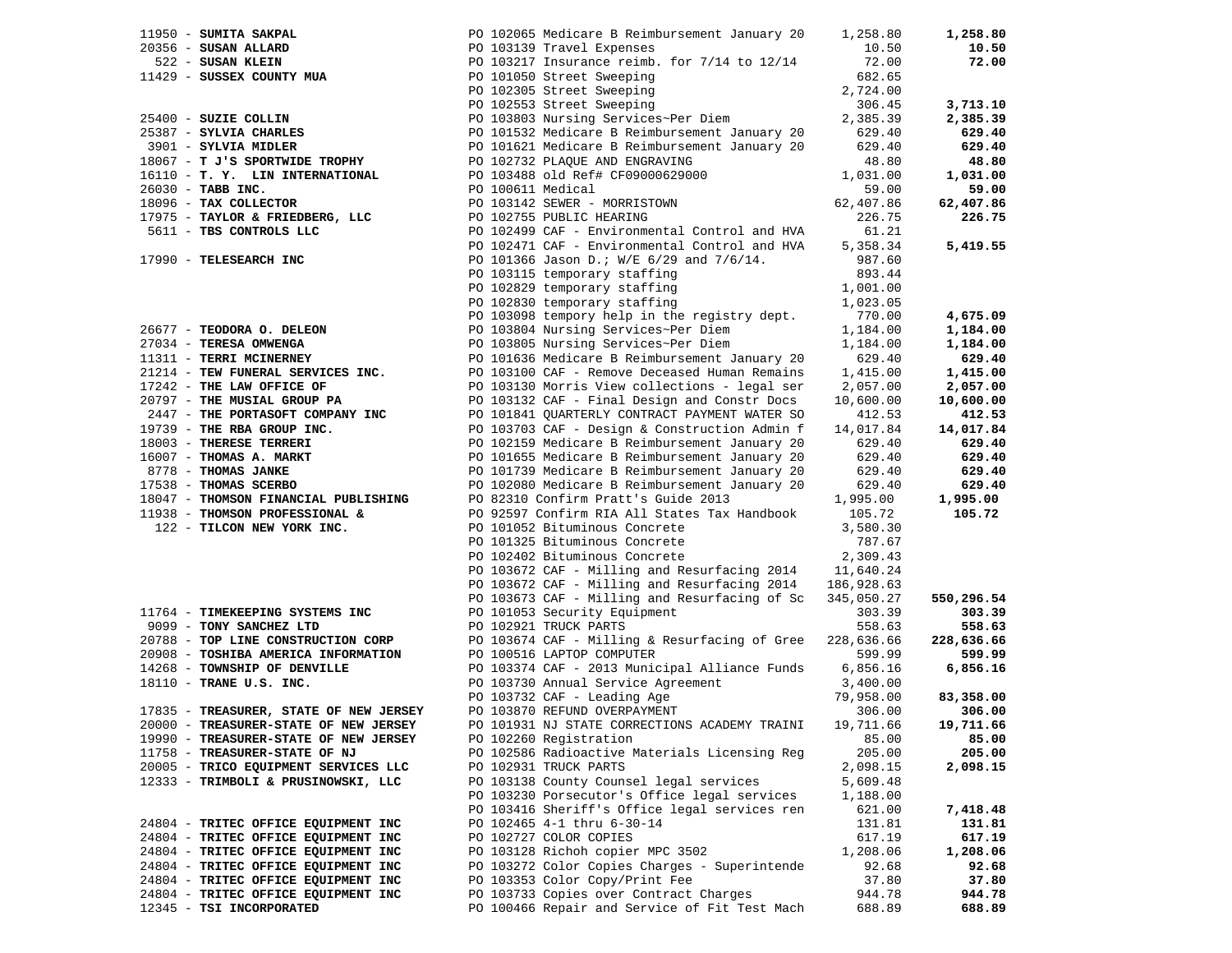|              | 26599 - TSUJ CORPORATION                                                         |                    | PO 103577 CAF - Transfer Switch Installation                     | 28,430.80 | 28,430.80 |
|--------------|----------------------------------------------------------------------------------|--------------------|------------------------------------------------------------------|-----------|-----------|
|              | 2101 - TURNING POINT, INC                                                        |                    | PO 103388 CAF - Chapter 51                                       | 3,468.00  | 3,468.00  |
|              |                                                                                  |                    | 1739 - TURTLE & HUGHES, INC PO 100559 ELECTRICAL SUPPLIES        | 2,061.25  |           |
|              |                                                                                  |                    |                                                                  | 94.80     |           |
|              |                                                                                  |                    | PO 100792 ELECTRICAL SUPPLIES<br>PO 101927 LIGHTING BALLASTS     | 282.65    | 2,438.70  |
|              | 9285 - U.S. SECURITY ASSOCIATES, INC.                                            |                    | PO 103683 CAF - Unarmed Security Guards 36,310.73                |           | 36,310.73 |
|              | 436 - UNA HUTCHIN                                                                |                    | PO 101749 Medicare B Reimbursement January 20                    | 629.40    | 629.40    |
|              | 8262 - UNA SOARES                                                                |                    | PO 102127 Medicare B Reimbursement January 20                    | 629.40    | 629.40    |
|              | 18232 - UNITED PARCEL SERVICE                                                    |                    | PO 103362 Postage Charges                                        | 32.72     | 32.72     |
|              | 20034 - UNIVERSAL SUPPLY GROUP INC.                                              | PO 102685 PLUMBING |                                                                  | 89.35     | 89.35     |
|              | 15732 - UNIVERSAL UNIFORM SALES CO INC                                           |                    | PO 100794 CAF - Custom Fitted Uniforms                           | 136.00    | 136.00    |
|              |                                                                                  | PO 102582 Badges   |                                                                  |           |           |
|              | 18255 - UNIVERSAL UNIFORM SALES CO INC                                           |                    |                                                                  | 94.00     | 94.00     |
|              | 18285 - VAN CLEEF ENGINEERING ASSOC                                              |                    | PO 103396 CAF - Milling & Resurfacing of CR 6                    | 6,793.20  | 6,793.20  |
|              | 5241 - VARLO CAMPBELL                                                            |                    | PO 101523 Medicare B Reimbursement January 20                    | 629.40    | 629.40    |
|              | 25245 - VEOLIA ES TECHNICAL SOLUTIONS, LLC PO 102444 Hazardous Material Disposal |                    |                                                                  | 1,463.50  | 1,463.50  |
|              | $1286$ - VERIZON                                                                 |                    | PO 102816 Telephone Services - pobox 4833 (II                    | 56.79     | 56.79     |
|              | $1286 - VERIZON$                                                                 |                    | PO 102817 Telephone pobox 4833 (III) RTL                         | 472.74    | 472.74    |
|              | $1286$ - VERIZON                                                                 |                    | PO 102818 telephone - T1's                                       | 11,851.34 | 11,851.34 |
|              | $1286 - VERIZON$                                                                 |                    | PO 103038 Morris County Shferrif's Ofc & Inst                    | 37.23     | 37.23     |
|              | $1286$ - VERIZON                                                                 |                    | FO 103186 PENTHOUSE- A & R BLDG<br>PO 103186 Telephone pobox4833 | 66.04     | 66.04     |
|              | $1286$ - VERIZON                                                                 |                    |                                                                  | 60.59     | 60.59     |
|              | $1286$ - VERIZON                                                                 |                    | PO 103593 PENTHOUSE- A & R BLDG<br>po 103684 Telephone Bill      | 65.74     | 65.74     |
|              | $1286$ - VERIZON                                                                 |                    | PO 103684 Telephone Bill                                         | 28.41     | 28.41     |
|              | 21097 - VERIZON BUSINESS                                                         |                    | PO 101920 Telephone Services (NUMS)                              | 464.00    | 464.00    |
|              | 10668 - VERIZON CABS                                                             |                    | PO 101842 Telephone Services - T1 American To                    | 813.34    |           |
|              |                                                                                  |                    | PO 101913 Telephone Services - 911 switch                        | 4,477.44  | 5,290.78  |
|              | 18308 - VERMEER NORTH ATLANTIC                                                   |                    | PO 102108 TRUCK PARTS                                            | 168.68    | 168.68    |
|              | $20154$ - VERNA FRASER                                                           |                    |                                                                  |           |           |
|              |                                                                                  |                    | PO 101963 Medicare B Reimbursement January 20                    | 629.40    | 629.40    |
|              | 8263 - VERNA KOLMAN                                                              |                    | PO 101702 Medicare B Reimbursement January 20                    | 1,258.80  | 1,258.80  |
|              | 21550 - VIANINI PIPE INC.                                                        | PO 102394 supplies |                                                                  | 1,782.40  | 1,782.40  |
|              | 16028 - VINCENT MASSALONGO                                                       |                    | PO 101649 Medicare B Reimbursement January 20                    | 629.40    | 629.40    |
|              | 14766 - VIRGINIA FORTE                                                           |                    | PO 101956 Medicare B Reimbursement January 20                    | 629.40    | 629.40    |
| $8384 - VMC$ |                                                                                  |                    | PO 103147 CAF - 2014 Funding through the Olde                    | 5,269.00  |           |
|              |                                                                                  |                    | PO 103148 CAF - 2014 Funding through the Olde                    | 5,000.00  | 10,269.00 |
|              | 25832 - VOIANCE LANGUAGE SERVICES, LLC                                           |                    | PO 103200 Interpreter Fees                                       | 578.70    | 578.70    |
|              | 6146 - W.B. MASON COMPANY INC                                                    |                    | PO 102704 LOG BOOKS AND FOLDERS                                  | 983.42    | 983.42    |
|              | 26518 - WALTER JONES                                                             |                    | PO 103467 Cell Phone Reimb.                                      | 60.00     | 60.00     |
|              | 18359 - WALTER WALKER                                                            |                    | PO 102212 Medicare B Reimbursement January 20                    | 629.40    | 629.40    |
|              | 18395 - WASHINGTON TWP MUNICIPAL                                                 |                    | PO 102307 Fuel Agreement                                         | 1,062.52  | 1,062.52  |
|              | 21268 - WATER WORKS SUPPLY CO., INC.                                             | PO 102684 PLUMBING |                                                                  | 427.66    | 427.66    |
|              | 24231 - WATERS, MCPHERSON, MCNEILL, P.C.                                         |                    | PO 103232 Balantrae condominiums-Florham Park                    | 1,404.55  | 1,404.55  |
|              | 24231 - WATERS, MCPHERSON, MCNEILL, P.C.                                         |                    | PO 103233 Montville Intersection Imp. Project                    | 1,856.20  | 1,856.20  |
|              | 24231 - WATERS, MCPHERSON, MCNEILL, P.C.                                         |                    | PO 103234 Sussex Turnpike Improvement Project                    | 3,035.00  | 3,035.00  |
|              | 24231 - WATERS, MCPHERSON, MCNEILL, P.C.                                         |                    | PO 103236 Can Street Bridge project, legal se                    | 852.00    | 852.00    |
|              | 24231 - WATERS, MCPHERSON, MCNEILL, P.C.                                         |                    | PO 103238 Washington Twp. bridge project-lega                    | 564.00    | 564.00    |
|              | 24231 - WATERS, MCPHERSON, MCNEILL, P.C.                                         |                    | PO 103241 Ridgedale Avenue Bridge project leg                    | 830.60    | 830.60    |
|              | 25859 - WESCOM SOLUTIONS INC.                                                    |                    | PO 103354 POINT CLICK CARE - Monthly Service                     | 3,122.86  | 3,122.86  |
|              | 5455 - WEST PAYMENT CENTER                                                       |                    | PO 94547 On-Line Service Feb 01, 2014 thru F                     | 836.16    |           |
|              |                                                                                  |                    | PO 101708 Confirm On-Line Service for Month o                    | 836.16    | 1,672.32  |
|              | 10812 - WEST PAYMENT CENTER                                                      |                    | PO 102267 Information/Discount Plan charges                      | 720.07    | 720.07    |
|              |                                                                                  |                    |                                                                  |           |           |
|              | 26353 - WHITE IRON LLC                                                           |                    | PO 101950 OUTSIDE RAILING INSTALL                                | 2,100.00  | 2,100.00  |
|              | 10826 - WHITES HEALTHCARE                                                        |                    | PO 102268 Resident Medications                                   | 412.67    |           |
|              |                                                                                  |                    | PO 102978 Resident Medicine Supplies June 201                    | 741.50    |           |
|              |                                                                                  |                    | PO 103423 Medications                                            | 816.22    | 1,970.39  |
|              | $26804 - \text{WHITMAN}$                                                         |                    | PO 102942 OTHER OUTSIDE                                          | 1,570.50  | 1,570.50  |
|              | 13653 - WILLIAM CARHUFF, JR.                                                     |                    | PO 101526 Medicare B Reimbursement January 20                    | 629.40    | 629.40    |
|              | 20913 - WILLIAM EVERS                                                            |                    | PO 101893 Medicare B Reimbursement January 20                    | 1,258.80  | 1,258.80  |
|              | 1885 - WILLIAM HIBLER                                                            |                    | PO 101757 Medicare B Reimbursement January 20                    | 1,258.80  | 1,258.80  |
|              | 15625 - WILLIAM KNIGHT                                                           |                    | PO 101707 Medicare B Reimbursement January 20                    | 629.40    | 629.40    |
|              | 8335 - WILLIAM PATERSON UNIVERSITY                                               |                    | PO 101359 CAF - 8335-1203                                        | 1,810.00  | 1,810.00  |
|              | 21361 - WILLIAM STATON                                                           |                    | PO 102139 Medicare B Reimbursement January 20                    | 1,258.80  | 1,258.80  |
|              | 24213 - WILLIAM WILLIS                                                           |                    | PO 102234 Medicare B Reimbursement January 20                    | 1,258.80  | 1,258.80  |
|              | 18506 - WINFIELD UPHOLSTERING CO                                                 |                    | PO 97842 TRUCK PARTS                                             | 170.00    |           |
|              |                                                                                  |                    |                                                                  |           |           |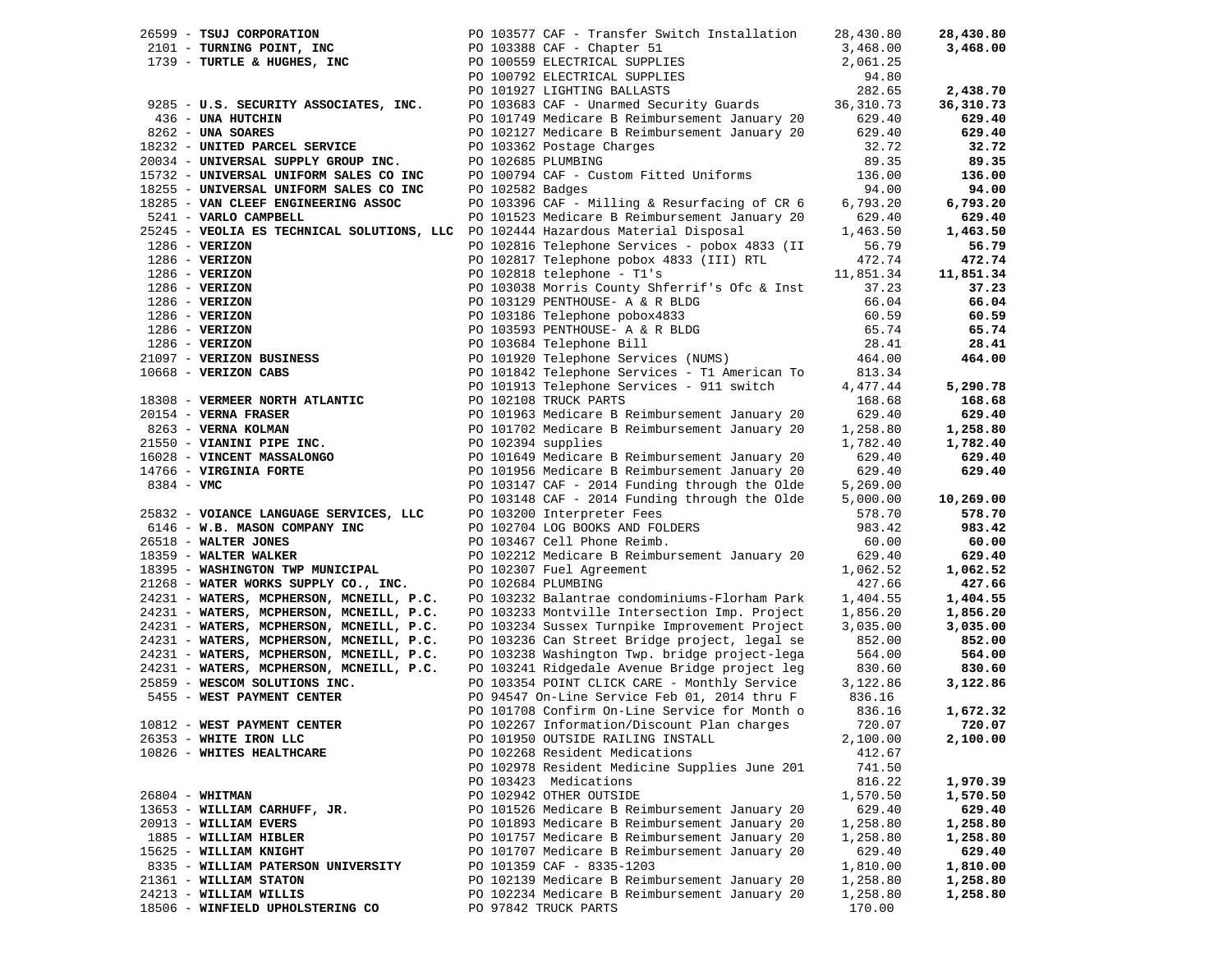|                        | PO 102551 TRUCK PARTS                         | 884.00   |              |
|------------------------|-----------------------------------------------|----------|--------------|
|                        | PO 102933 TRUCK PARTS                         | 535.00   | 1,589.00     |
| 3793 - WOODRUFF ENERGY | PO 103685 Gas Usage                           | 9,331.60 | 9,331.60     |
| $20140$ - ZERISH FYFFE | PO 101968 Medicare B Reimbursement January 20 | 629.40   | 629.40       |
|                        |                                               |          |              |
| TOTAL                  |                                               |          | 6,184,117.92 |

| Total to be paid from Fund 01 Current Fund    | 2,884,665.91 |
|-----------------------------------------------|--------------|
| Total to be paid from Fund 02 Grant Fund      | 1,097,870.40 |
| Total to be paid from Fund 04 County Capital  | 1,817,482.25 |
| Total to be paid from Fund 13 Dedicated Trust | 384,099.36   |
|                                               |              |
|                                               | 6,184,117.92 |

### **Report Printed** *2014-08-22 15:22:26* **COUNTY OF MORRIS**

# **List of Bills (Department/Account Detail) - CENTRALIZED DISBURSEMENT ACCOUNT**

| Account                                             | P0 #                                                         | Vendor                                                                                 | Description                                                                                             | Payment          | Account Total            |
|-----------------------------------------------------|--------------------------------------------------------------|----------------------------------------------------------------------------------------|---------------------------------------------------------------------------------------------------------|------------------|--------------------------|
|                                                     |                                                              |                                                                                        | <b>Current Fund</b>                                                                                     |                  |                          |
| <b>County Administrator</b><br>01-201-20-100100-068 |                                                              | 103889 COUNTY OF MORRIS<br>POSTAGE & METERED MAIL                                      | 1ST HALF AUGUST 2014 METERED MAIL<br>TOTAL FOR ACCOUNT                                                  | 18.17            | 18.17                    |
| 01-201-20-100100-082                                | TRAVEL EXPENSE                                               | 102992 NJ STATE LEAGUE OF                                                              | Registration for John Bonanni and Cathy<br>TOTAL FOR ACCOUNT                                            | 110.00           | 110.00                   |
|                                                     |                                                              | TOTAL for County Administrator                                                         |                                                                                                         |                  | ============<br>128.17   |
| <b>Personnel</b><br>01-201-20-105100-068            |                                                              | 103889 COUNTY OF MORRIS<br>POSTAGE & METERED MAIL                                      | 1ST HALF AUGUST 2014 METERED MAIL<br>TOTAL FOR ACCOUNT                                                  | 161.56           | 161.56                   |
| 01-201-20-105100-164                                |                                                              | 103053 MUNICIPAL CAPITAL CORP<br>OFFICE MACHINES - RENTAL                              | July, August, September 2014 Copier Leas<br>TOTAL FOR ACCOUNT                                           | 1,137.42         | 1,137.42                 |
|                                                     | TOTAL for Personnel                                          |                                                                                        |                                                                                                         |                  | ============<br>1,298.98 |
| <b>Board of Chosen Freeholders</b>                  |                                                              |                                                                                        |                                                                                                         |                  |                          |
| 01-201-20-110100-068                                |                                                              | 103889 COUNTY OF MORRIS<br>103889 COUNTY OF MORRIS<br>POSTAGE & METERED MAIL           | 1ST HALF AUGUST 2014 METERED MAIL<br>1ST HALF AUGUST 2014 METERED MAIL<br>TOTAL FOR ACCOUNT             | 173.16<br>77.40  | 250.56                   |
| 01-201-20-110100-079                                |                                                              | 102992 NJ STATE LEAGUE OF<br>103151 ENVELOPES & PRINTED PROD. INC.<br>SPECIAL PROJECTS | Registration for the following to attend<br>500 Monarch Envelopes<br>TOTAL FOR ACCOUNT                  | 385.00<br>215.00 | 600.00                   |
| 01-201-20-110100-082                                | 103139 SUSAN ALLARD<br>103139 SUSAN ALLARD<br>TRAVEL EXPENSE |                                                                                        | 06/23/14 Freeholder Work Session R/T to<br>07/28/14 Freeholder Work Session R/T to<br>TOTAL FOR ACCOUNT | 6.65<br>3.85     | 10.50                    |
| $01 - 201 - 20 - 110100 - 164$                      |                                                              | 102994 MUNICIPAL CAPITAL CORP<br>OFFICE MACHINES - RENTAL                              | Leasing Charges for the Ricoh C4502A<br>TOTAL FOR ACCOUNT                                               | 1,016.21         | 1,016.21                 |

============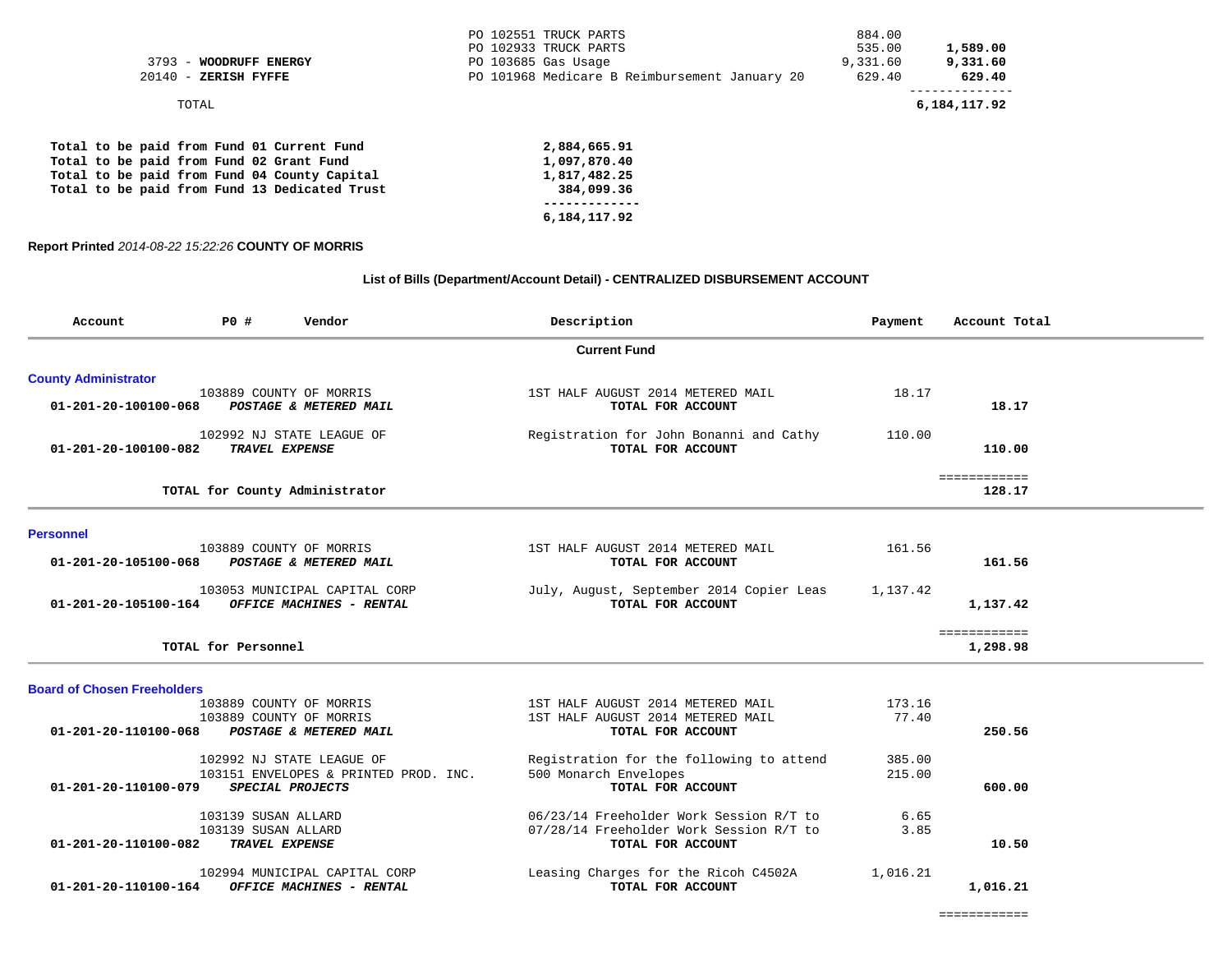#### **Clerk of the Board**

**County Clerk** 

| 01-201-20-110105-022<br><i>ADVERTISING</i> | TOTAL FOR ACCOUNT                        |        | 888.42 |
|--------------------------------------------|------------------------------------------|--------|--------|
| 103763 NJ ADVANCE MEDIA, LLC               | XCOUN6323799 THE COUNTY OF MORRIS IS SEE | 142.68 |        |
| 103341 DAILY RECORD                        | FREEDOM WAY SIGNAL 8/01/14               | 145.76 |        |
| 103341 DAILY RECORD                        | ROAD RESURFACING 7/30/14                 | 176.18 |        |
| 103425 DAILY RECORD                        | ABS-03668474 - LEGAL NOTICE SEALED BIDS  | 129.60 |        |
| 103425 DAILY RECORD                        | ABS-03668474 - LEGAL NOTICE SEALED PROPO | 75.04  |        |
| 103425 DAILY RECORD                        | ABS-03668474 - LEGAL NOTICE SEALED BIDS  | 143.24 |        |
| 103425 DAILY RECORD                        | ABS-03668474 - LEGAL NOTICE SEALED PROPO | 75.92  |        |

#### **TOTAL for Clerk of the Board 888.42**

# ============

| 103098 TELESEARCH INC<br>$01 - 201 - 20 - 120100 - 016$<br>OUTSIDE SALARIES & WAGES         | tempory services week ending 7/27/14 for<br>TOTAL FOR ACCOUNT | 770.00   | 770.00       |
|---------------------------------------------------------------------------------------------|---------------------------------------------------------------|----------|--------------|
| 102518 STATEWIDE COMMUNICATIONS INC                                                         | repair on clerks conference room cacle a                      | 640.00   |              |
| 102518 STATEWIDE COMMUNICATIONS INC<br>01-201-20-120100-044<br>EQUIPMENT SERVICE AGREEMENTS | cables in passport area 2voice jacks on<br>TOTAL FOR ACCOUNT  | 585.00   | 1,225.00     |
| 103099 IMAGE ACCESS CORP<br>01-201-20-120100-054<br>MICROFILMING                            | archive media 16mmx215ft film.item#334nx<br>TOTAL FOR ACCOUNT | 4,310.00 | 4,310.00     |
| 103417 ANN F. GROSSI<br>01-201-20-120100-058<br>OFFICE SUPPLIES & STATIONERY                | mis supplies<br>TOTAL FOR ACCOUNT                             | 5.99     | 5.99         |
| 103889 COUNTY OF MORRIS<br>$01 - 201 - 20 - 120100 - 068$<br>POSTAGE & METERED MAIL         | 1ST HALF AUGUST 2014 METERED MAIL<br>TOTAL FOR ACCOUNT        | 1,866.84 | 1,866.84     |
| 103093 COANJ                                                                                | 2014 annual conference registration. Sep                      | 750.00   |              |
| 103093 COANJ<br>01-201-20-120100-082<br>TRAVEL EXPENSE                                      | 2014 annual conference Sept. 16-19, 2014<br>TOTAL FOR ACCOUNT | 750.00   | 1,500.00     |
| 102526 GRAINGER<br><b>OFFICE MACHINES</b><br>01-201-20-120100-163                           | Item #3xGD9 indoor portable post-post fi<br>TOTAL FOR ACCOUNT | 353.20   | 353.20       |
| 103307 MUNICIPAL CAPITAL CORP<br>$01 - 201 - 20 - 120100 - 164$<br>OFFICE MACHINES - RENTAL | contract # 12721 ricoh MP4002SP copier f<br>TOTAL FOR ACCOUNT | 626.01   | 626.01       |
| 103417 ANN F. GROSSI<br>01-201-20-120100-185<br>FOOD                                        | petty cash for msi meeting on 6 differen<br>TOTAL FOR ACCOUNT | 272.19   | 272.19       |
|                                                                                             |                                                               |          | ============ |
| TOTAL for County Clerk                                                                      |                                                               |          | 10,929.23    |

## **County Board of Elections**

 $\equiv$ 

| 103235 DAILY RECORD                            | Acct#54031274 AD 0102107975 - Constituti | 33.54 |        |
|------------------------------------------------|------------------------------------------|-------|--------|
| 103235 DAILY RECORD                            | AD 0102107975 - Affidavit of Publication | 35.00 |        |
| 103235 DAILY RECORD                            | Acct#54031274 AD 0102107977 - Constituti | 48.36 |        |
| 103235 DAILY RECORD                            | AD 0102107977 - Affidavit of Publication | 35.00 |        |
| 01-201-20-121100-022<br><i>ADVERTISING</i>     | TOTAL FOR ACCOUNT                        |       | 151.90 |
| 103069 SAINT ANN CHURCH                        | June 3, 2014 Primary Election Polling Pl | 50.00 |        |
| 01-201-20-121100-059<br>OTHER GENERAL EXPENSES | TOTAL FOR ACCOUNT                        |       | 50.00  |
| 103889 COUNTY OF MORRIS                        | 1ST HALF AUGUST 2014 METERED MAIL        | 3.89  |        |
| 01-201-20-121100-068<br>POSTAGE & METERED MAIL | TOTAL FOR ACCOUNT                        |       | 3.89   |
|                                                |                                          |       |        |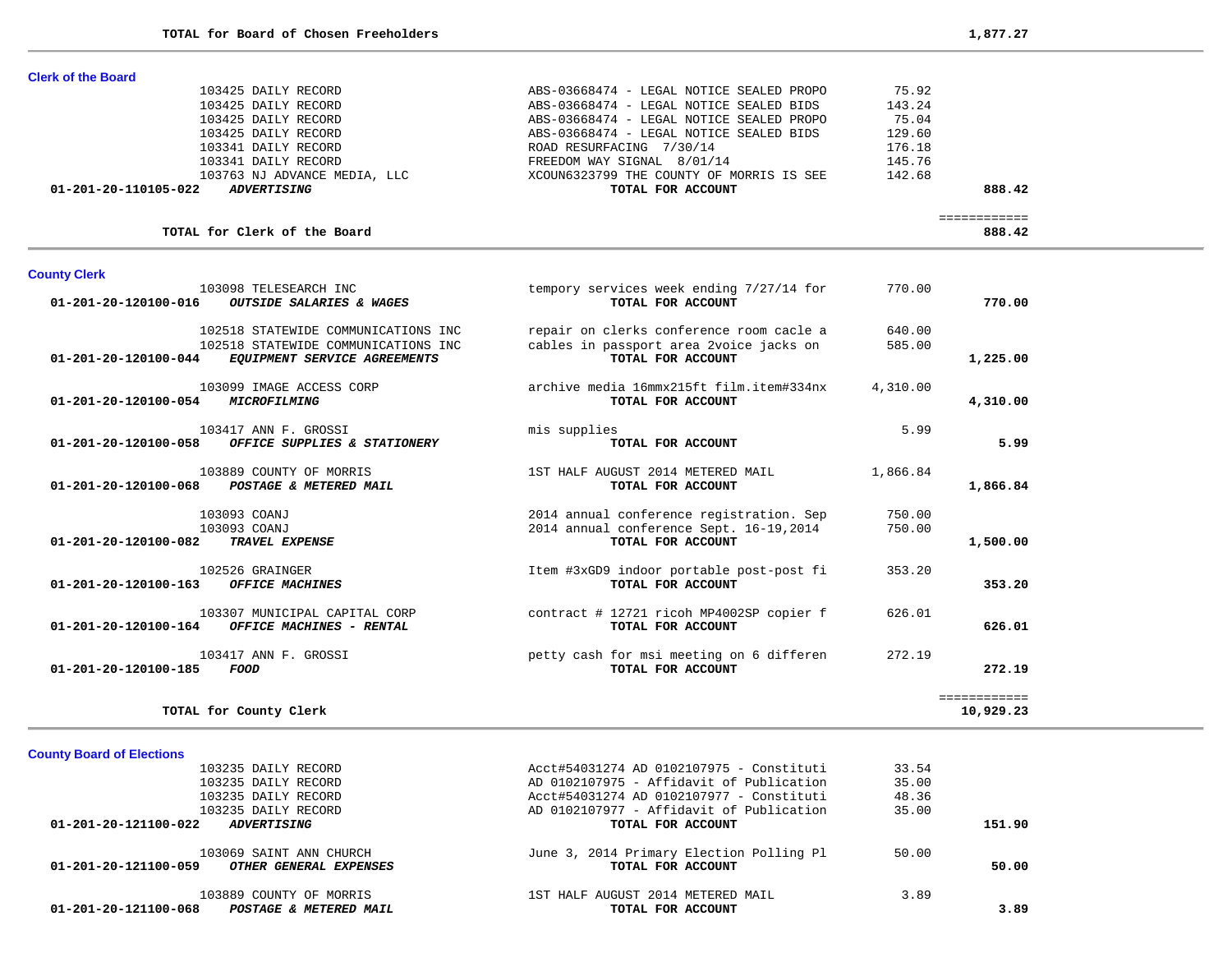| <b>Superintendent of Elections</b>                             |                                          |           |                          |  |
|----------------------------------------------------------------|------------------------------------------|-----------|--------------------------|--|
| 103424 BRIAN HAMILTON                                          | 8/11/14 State Voter Registration System  | 51.34     |                          |  |
| 103150 MUNICIPAL CAPITAL CORP                                  | Ricoh MP 301SPF Copier @ Warehouse - Qua | 225.52    |                          |  |
| 01-201-20-121105-057<br>NATIONAL VOTER REGISTRATION            | TOTAL FOR ACCOUNT                        |           | 276.86                   |  |
| 103889 COUNTY OF MORRIS                                        | 1ST HALF AUGUST 2014 METERED MAIL        | 1,078.30  |                          |  |
| 01-201-20-121105-068<br>POSTAGE & METERED MAIL                 | TOTAL FOR ACCOUNT                        |           | 1,078.30                 |  |
|                                                                |                                          |           |                          |  |
| 102641 AMERICAN WEAR INC.                                      | Item #1JT10 Navy Jacket                  | 40.00     |                          |  |
| 102641 AMERICAN WEAR INC.                                      | Item #24662M-Navy Sweat Shirts           | 48.00     |                          |  |
| 102641 AMERICAN WEAR INC.                                      | Item #2436MP-Navy Polo                   | 36.00     |                          |  |
| 102641 AMERICAN WEAR INC.                                      | Item#1PT20-Khaki Pants                   | 32.00     |                          |  |
| 103580 GEORGE COPPOLA                                          | CY Drake Locksmith - Duplicate Voting Ma | 2.20      |                          |  |
| 103580 GEORGE COPPOLA                                          | Radio Shack - Precision Electronic Clean | 15.50     |                          |  |
| ELECTRONIC VOTING MACHINE<br>01-201-20-121105-104              | TOTAL FOR ACCOUNT                        |           | 173.70                   |  |
|                                                                |                                          |           |                          |  |
| TOTAL for Superintendent of Elections                          |                                          |           | ============<br>1,528.86 |  |
|                                                                |                                          |           |                          |  |
|                                                                |                                          |           |                          |  |
| <b>County Elections (Cty Clerk)</b><br>103889 COUNTY OF MORRIS | 1ST HALF AUGUST 2014 METERED MAIL        | 24.48     |                          |  |
| 01-201-20-121110-068<br>POSTAGE & METERED MAIL                 | TOTAL FOR ACCOUNT                        |           | 24.48                    |  |
|                                                                |                                          |           |                          |  |
| 102519 DOMINION VOTING SYSTEMS INC                             | on site election day tally technician Da | 2,250.00  |                          |  |
| 01-201-20-121110-084<br>OTHER OUTSIDE SERVICES                 | TOTAL FOR ACCOUNT                        |           | 2,250.00                 |  |
|                                                                |                                          |           |                          |  |
|                                                                |                                          |           | ============             |  |
| TOTAL for County Elections (Cty Clerk)                         |                                          |           | 2,274.48                 |  |
|                                                                |                                          |           |                          |  |
| <b>County Treasurer</b>                                        |                                          |           |                          |  |
| 103889 COUNTY OF MORRIS                                        | 1ST HALF AUGUST 2014 METERED MAIL        | 474.45    |                          |  |
| POSTAGE & METERED MAIL<br>01-201-20-130100-068                 | TOTAL FOR ACCOUNT                        |           | 474.45                   |  |
|                                                                |                                          |           | ============             |  |
| TOTAL for County Treasurer                                     |                                          |           | 474.45                   |  |
|                                                                |                                          |           |                          |  |
|                                                                |                                          |           |                          |  |
| <b>Purchasing Division</b><br>102470 PAPER MART INC            | 85926 COPY PAPER                         | 728.60    |                          |  |
| 01-201-20-130105-058<br>OFFICE SUPPLIES & STATIONERY           | TOTAL FOR ACCOUNT                        |           | 728.60                   |  |
|                                                                |                                          |           |                          |  |
| 103889 COUNTY OF MORRIS                                        | 1ST HALF AUGUST 2014 METERED MAIL        | 138.07    |                          |  |
| POSTAGE & METERED MAIL<br>01-201-20-130105-068                 | TOTAL FOR ACCOUNT                        |           | 138.07                   |  |
|                                                                |                                          |           |                          |  |
|                                                                |                                          |           | ============             |  |
| TOTAL for Purchasing Division                                  |                                          |           | 866.67                   |  |
|                                                                |                                          |           |                          |  |
| <b>Information Technology Div</b>                              |                                          |           |                          |  |
| 101308 SHI INTERNATIONAL CORP                                  | VM Ware Consulting Credits               | 60,138.00 |                          |  |
| 01-201-20-140100-036<br>CONTRACTED SERVICES                    | TOTAL FOR ACCOUNT                        |           | 60,138.00                |  |
| 103355 DEER PARK                                               | Account 0419423314<br>$7/1/14 - 7/31/14$ | 49.13     |                          |  |
| 01-201-20-140100-058<br>OFFICE SUPPLIES & STATIONERY           | TOTAL FOR ACCOUNT                        |           | 49.13                    |  |
|                                                                |                                          |           |                          |  |

103889 COUNTY OF MORRIS 1.44 COUNTY 1.44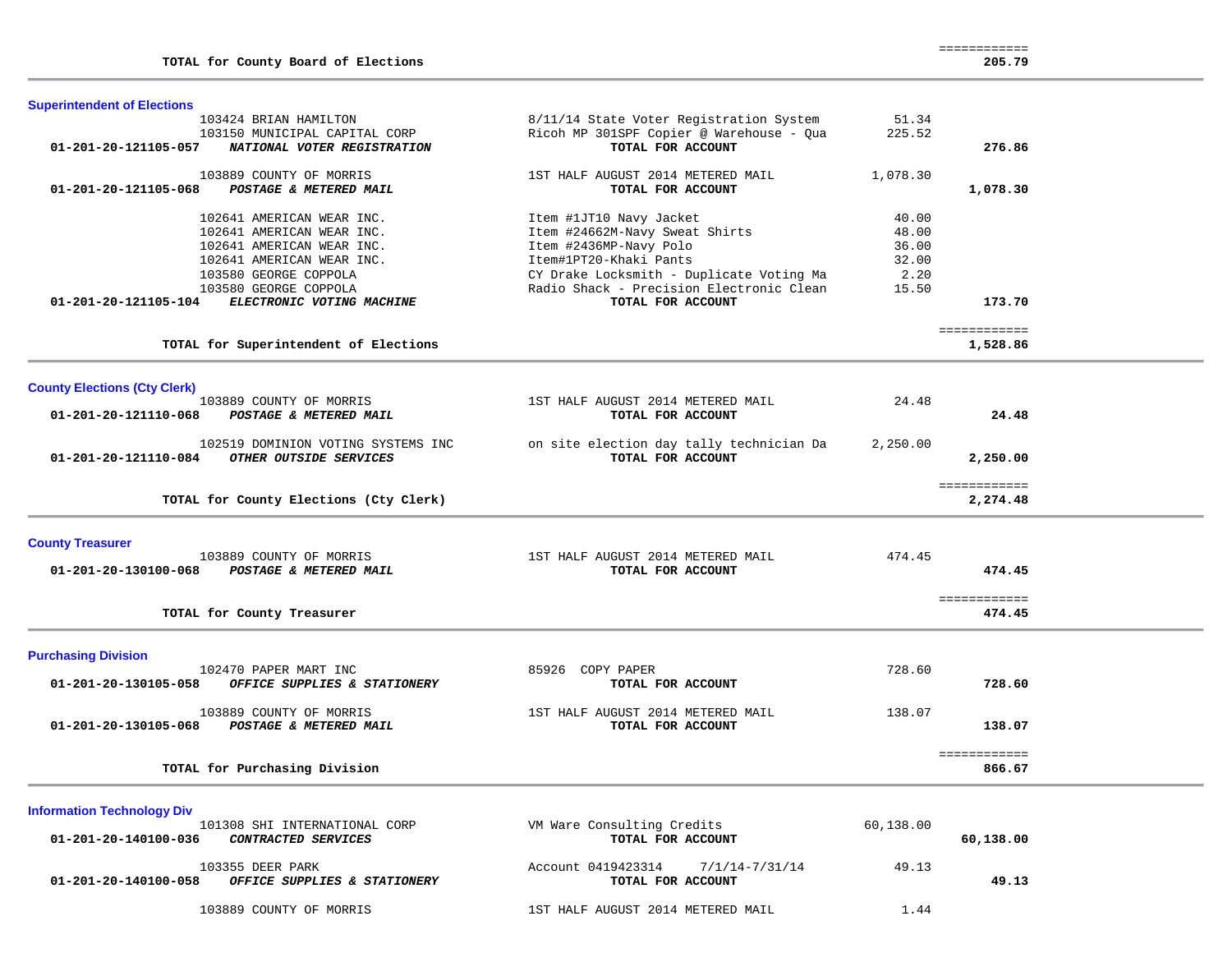| 103362 UNITED PARCEL SERVICE                          | GIS to NJ Taxation                      | 32.72     |              |  |
|-------------------------------------------------------|-----------------------------------------|-----------|--------------|--|
| POSTAGE & METERED MAIL<br>01-201-20-140100-068        | TOTAL FOR ACCOUNT                       |           | 34.16        |  |
|                                                       |                                         |           |              |  |
| 103830 CITYSIDE ARCHIVES, LTD                         | Office Services                         | 4,603.21  |              |  |
| 103833 CITYSIDE ARCHIVES, LTD                         | OFFICE SERVICES DATED 8/06/2014         | 4,115.10  |              |  |
| RECORDS MANAGMENT SERVICES<br>01-201-20-140100-073    | TOTAL FOR ACCOUNT                       |           |              |  |
|                                                       |                                         |           | 8,718.31     |  |
|                                                       |                                         |           |              |  |
| 101309 DELL MARKETING L.P.                            | Server Warranty Extensions              | 7,210.08  |              |  |
| 101309 DELL MARKETING L.P.                            | Server Netword Card                     | 999.98    |              |  |
| 101334 KRONOS INC                                     | License Yearly Maintenance Renewal      | 38,376.85 |              |  |
| 101334 KRONOS INC                                     | Hardware Yearly Maintenance Renewal     | 1,222.87  |              |  |
| 101334 KRONOS INC                                     | Hardware Yearly Maintenance Renewal     | 6,095.75  |              |  |
| 101334 KRONOS INC                                     | Hardware Yearly Maintenance Renewal     | 111.14    |              |  |
| SOFTWARE MAINTENANCE<br>01-201-20-140100-078          | TOTAL FOR ACCOUNT                       |           | 54,016.67    |  |
|                                                       |                                         |           |              |  |
| 100693 EREVIVAL LLC                                   | HArd Drive Shredding                    | 272.50    |              |  |
|                                                       |                                         |           |              |  |
| 101316 CDW GOVERNMENT INC.                            | APC SYBT5                               | 1,861.92  |              |  |
| OTHER OPERATING&REPAIR SUPPLY<br>01-201-20-140100-098 | TOTAL FOR ACCOUNT                       |           | 2,134.42     |  |
|                                                       |                                         |           |              |  |
| 103353 TRITEC OFFICE EQUIPMENT INC                    | Color Copy/Print Fee 1/01/2014-6/30/201 | 37.80     |              |  |
| OFFICE MACHINES - RENTAL<br>01-201-20-140100-164      | TOTAL FOR ACCOUNT                       |           | 37.80        |  |
|                                                       |                                         |           |              |  |
|                                                       |                                         |           | ============ |  |
| TOTAL for Information Technology Div                  |                                         |           | 125,128.49   |  |
|                                                       |                                         |           |              |  |
|                                                       |                                         |           |              |  |
| <b>O.L.I.S.</b>                                       |                                         |           |              |  |
| 103356 DEER PARK                                      | Account 0438862047<br>7/01/14-7/31/14   | 21.92     |              |  |
| 100680 STAPLES BUSINESS ADVANTAGE                     | Office Supplies                         | 192.65    |              |  |
| 100680 STAPLES BUSINESS ADVANTAGE                     | Office Supplies                         | 18.87     |              |  |
| OFFICE SUPPLIES & STATIONERY<br>01-201-20-140105-058  | TOTAL FOR ACCOUNT                       |           | 233.44       |  |
|                                                       |                                         |           |              |  |
| 103360 CHARLES J. SELLINGER                           | Milage for travel between Libraries     | 93.02     |              |  |
| 01-201-20-140105-082<br><b>TRAVEL EXPENSE</b>         | TOTAL FOR ACCOUNT                       |           | 93.02        |  |
|                                                       |                                         |           |              |  |
|                                                       |                                         |           | ============ |  |
| TOTAL for O.L.I.S.                                    |                                         |           | 326.46       |  |
|                                                       |                                         |           |              |  |
| <b>County Board of Taxation</b>                       |                                         |           |              |  |
| 103889 COUNTY OF MORRIS                               | 1ST HALF AUGUST 2014 METERED MAIL       | 94.48     |              |  |
| POSTAGE & METERED MAIL                                | TOTAL FOR ACCOUNT                       |           | 94.48        |  |
| 01-201-20-150100-068                                  |                                         |           |              |  |
|                                                       |                                         |           | ============ |  |
| TOTAL for County Board of Taxation                    |                                         |           | 94.48        |  |
|                                                       |                                         |           |              |  |
|                                                       |                                         |           |              |  |
| <b>County Counsel</b>                                 |                                         |           |              |  |
| 91641 M.C. BAR ASSOCIATION                            | Membership dues for 2014 - WRB          | 75.00     |              |  |
| 01-201-20-155100-023<br>ASSOCIATIONS AND MEMBERSHIPS  | TOTAL FOR ACCOUNT                       |           | 75.00        |  |
|                                                       |                                         |           |              |  |
| 102267 WEST PAYMENT CENTER                            | Information charges: June 2014          | 539.07    |              |  |
| 102267 WEST PAYMENT CENTER                            | Discount plan charges: $6/5/14-7/4/14$  | 181.00    |              |  |
|                                                       | One volume                              |           |              |  |
| 103415 OXFORD UNIVERSITY PRESS                        |                                         | 153.47    |              |  |
| 01-201-20-155100-050<br><b>LAW BOOKS</b>              | TOTAL FOR ACCOUNT                       |           | 873.54       |  |
|                                                       |                                         |           |              |  |
| 103141 BARBARULA LAW OFFICES                          | Marrow Disc.                            | 156.00    |              |  |
| 103141 BARBARULA LAW OFFICES                          | Palmer Disc.                            | 72.00     |              |  |
| 103141 BARBARULA LAW OFFICES                          | Civil Commitment Hrgs.                  | 1,368.00  |              |  |
| 103141 BARBARULA LAW OFFICES                          | MC(MoM) v. Schott                       | 924.00    |              |  |
| 103118 CLEARY GIACOBBE ALFIERI &                      | JG Drywall                              | 480.00    |              |  |
| 103118 CLEARY GIACOBBE ALFIERI &                      | John Street property                    | 203.52    |              |  |
|                                                       |                                         |           |              |  |

103118 CLEARY GIACOBBE ALFIERI & Rochford 1.1 (2008) 2011 103118 (4,710.00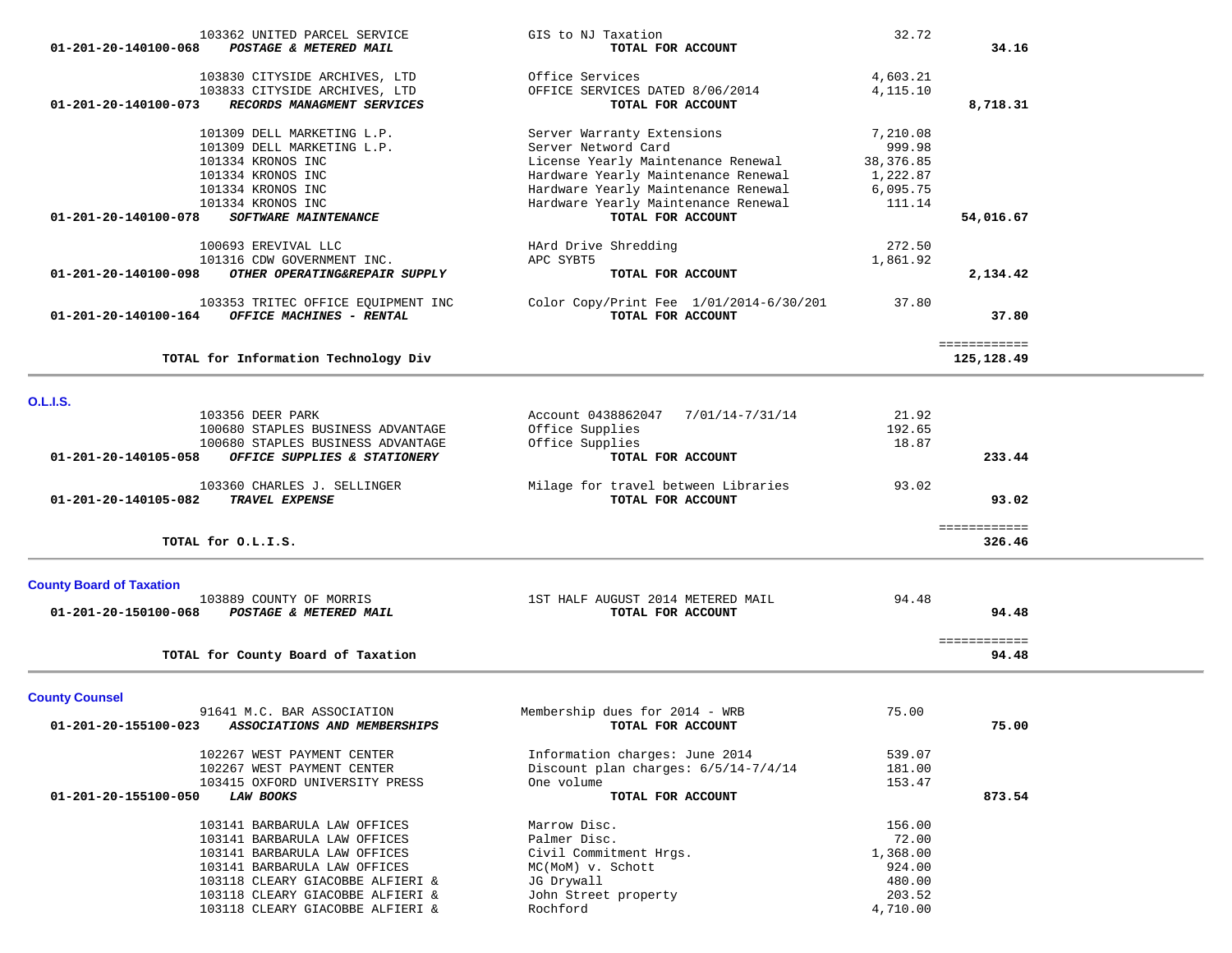|                         | $01-201-20-165100-164$ OFFICE MACHINES - RENTAL                          | TOTAL FOR ACCOUNT                                      |                  | 66.64        |  |
|-------------------------|--------------------------------------------------------------------------|--------------------------------------------------------|------------------|--------------|--|
|                         | 102654 R.S. KNAPP CO. INC.                                               | HP DesignJet - Monthly Service Contract                | 66.64            |              |  |
| 01-201-20-165100-082    | <b>TRAVEL EXPENSE</b>                                                    | TOTAL FOR ACCOUNT                                      |                  | 286.80       |  |
|                         | 103469 ROSLYN KHURDAN                                                    | Travel Expense to Newark                               | 16.80            |              |  |
|                         | 103469 ROSLYN KHURDAN                                                    | Parking at the NJTPA in Newarkfor Bridge               | 15.00            |              |  |
|                         | 103458 CLIFF WOLFE                                                       | NJSPLS Membership Dues                                 | 25.00            |              |  |
|                         | 103458 CLIFF WOLFE                                                       | North Jersey Chapter Dues                              | 230.00           |              |  |
| 01-201-20-165100-068    | POSTAGE & METERED MAIL                                                   | TOTAL FOR ACCOUNT                                      |                  | 112.37       |  |
|                         | 103889 COUNTY OF MORRIS                                                  | 1ST HALF AUGUST 2014 METERED MAIL                      | 1.92             |              |  |
|                         | 103889 COUNTY OF MORRIS                                                  | 1ST HALF AUGUST 2014 METERED MAIL                      | 106.29           |              |  |
|                         | 103889 COUNTY OF MORRIS                                                  | 1ST HALF AUGUST 2014 METERED MAIL                      | 4.16             |              |  |
| <b>Engineering</b>      |                                                                          |                                                        |                  |              |  |
|                         | TOTAL for County Surrogate                                               |                                                        |                  | 367.40       |  |
|                         |                                                                          |                                                        |                  | ============ |  |
|                         | 103889 COUNTY OF MORRIS<br>01-201-20-160100-068 POSTAGE & METERED MAIL   | 1ST HALF AUGUST 2014 METERED MAIL<br>TOTAL FOR ACCOUNT | 367.40           | 367.40       |  |
| <b>County Surrogate</b> |                                                                          |                                                        |                  |              |  |
|                         | TOTAL for County Counsel                                                 |                                                        |                  | 54,331.84    |  |
|                         |                                                                          |                                                        |                  | ============ |  |
|                         | 103889 COUNTY OF MORRIS<br>01-201-20-155100-068 POSTAGE & METERED MAIL   | 1ST HALF AUGUST 2014 METERED MAIL<br>TOTAL FOR ACCOUNT | 18.59            | 18.59        |  |
| 01-201-20-155100-058    | 103135 STAPLES BUSINESS ADVANTAGE<br>OFFICE SUPPLIES & STATIONERY        | Order for pens and paper clips<br>TOTAL FOR ACCOUNT    | 49.20            | 49.20        |  |
|                         |                                                                          |                                                        |                  |              |  |
| 01-201-20-155100-051    | LEGAL                                                                    | TOTAL FOR ACCOUNT                                      |                  | 53, 315.51   |  |
|                         | 103230 TRIMBOLI & PRUSINOWSKI, LLC                                       | Pinto, T.                                              | 96.00            |              |  |
|                         | 103230 TRIMBOLI & PRUSINOWSKI, LLC<br>103230 TRIMBOLI & PRUSINOWSKI, LLC | Drinkard, C.<br>General                                | 852.00           |              |  |
|                         | 103416 TRIMBOLI & PRUSINOWSKI, LLC                                       | Spinosa, J.                                            | 432.00<br>240.00 |              |  |
|                         | 103416 TRIMBOLI & PRUSINOWSKI, LLC                                       | PBA298-2011 contract                                   | 189.00           |              |  |
|                         | 103772 INGLESINO, PEARLMAN,                                              | legal svcs.                                            | 134.30           |              |  |
|                         | 103771 CARMAGNOLA & RITARDI LLC                                          | General employment matters                             | 3,084.00         |              |  |
|                         | 103138 TRIMBOLI & PRUSINOWSKI, LLC                                       | General                                                | 2,664.00         |              |  |
|                         | 103138 TRIMBOLI & PRUSINOWSKI, LLC                                       | BCPBA134 v. Donovan                                    | 533.48           |              |  |
|                         | 103138 TRIMBOLI & PRUSINOWSKI, LLC                                       | Soules, Megan (disc)                                   | 1,224.00         |              |  |
|                         | 103138 TRIMBOLI & PRUSINOWSKI, LLC                                       | SART/SANE nurse OPin                                   | 240.00           |              |  |
|                         | 103138 TRIMBOLI & PRUSINOWSKI, LLC                                       | Marlene, C.                                            | 228.00           |              |  |
|                         | 103138 TRIMBOLI & PRUSINOWSKI, LLC                                       | Jeudy, AM                                              | 120.00           |              |  |
|                         | 103138 TRIMBOLI & PRUSINOWSKI, LLC<br>103138 TRIMBOLI & PRUSINOWSKI, LLC | FMLA Abuse Opin 2013<br>Nemeth, C. (disc)              | 60.00<br>540.00  |              |  |
|                         | 103130 THE LAW OFFICE OF                                                 | Steele and Staley                                      | 649.50           |              |  |

103118 CLEARY GIACOBBE ALFIERI & General 1,044.00<br>103118 CLEARY GIACOBBE ALFIERI & Construction Bd. of App. 10,334.34 103118 CLEARY GIACOBBE ALFIERI & Construction Bd. of App. 10,334.34<br>103124 DIEGNAN & BROPHY, LLC. Keefe 552.00 103124 DIEGNAN & BROPHY, LLC. Keefe 552.00 103124 DIEGNAN & BROPHY, LLC. Piotrowski 456.00 103124 DIEGNAN & BROPHY, LLC. Quinn 84.00 103124 DIEGNAN & BROPHY, LLC. Rotchford 612.00 103124 DIEGNAN & BROPHY, LLC. Noah's Ark/Canine 252.00

103182 RIKER DANZIG SCHERER HYLAND Legal services 1,104.00 103123 LAW OFFICE OF ROBERT J. GREENBAUM Correctional Facility 432.00 103123 LAW OFFICE OF ROBERT J. GREENBAUM Paszkowski v. Roxbury 132.00 103123 LAW OFFICE OF ROBERT J. GREENBAUM Grunow v. National Investmentq 1.663.87<br>1.407.50 1.407.50 1.407.50 103130 THE LAW OFFICE OF Poculosky, E 1,407.50

103179 O'MULLAN & BRADY P.C. Counsel administration 16,042.00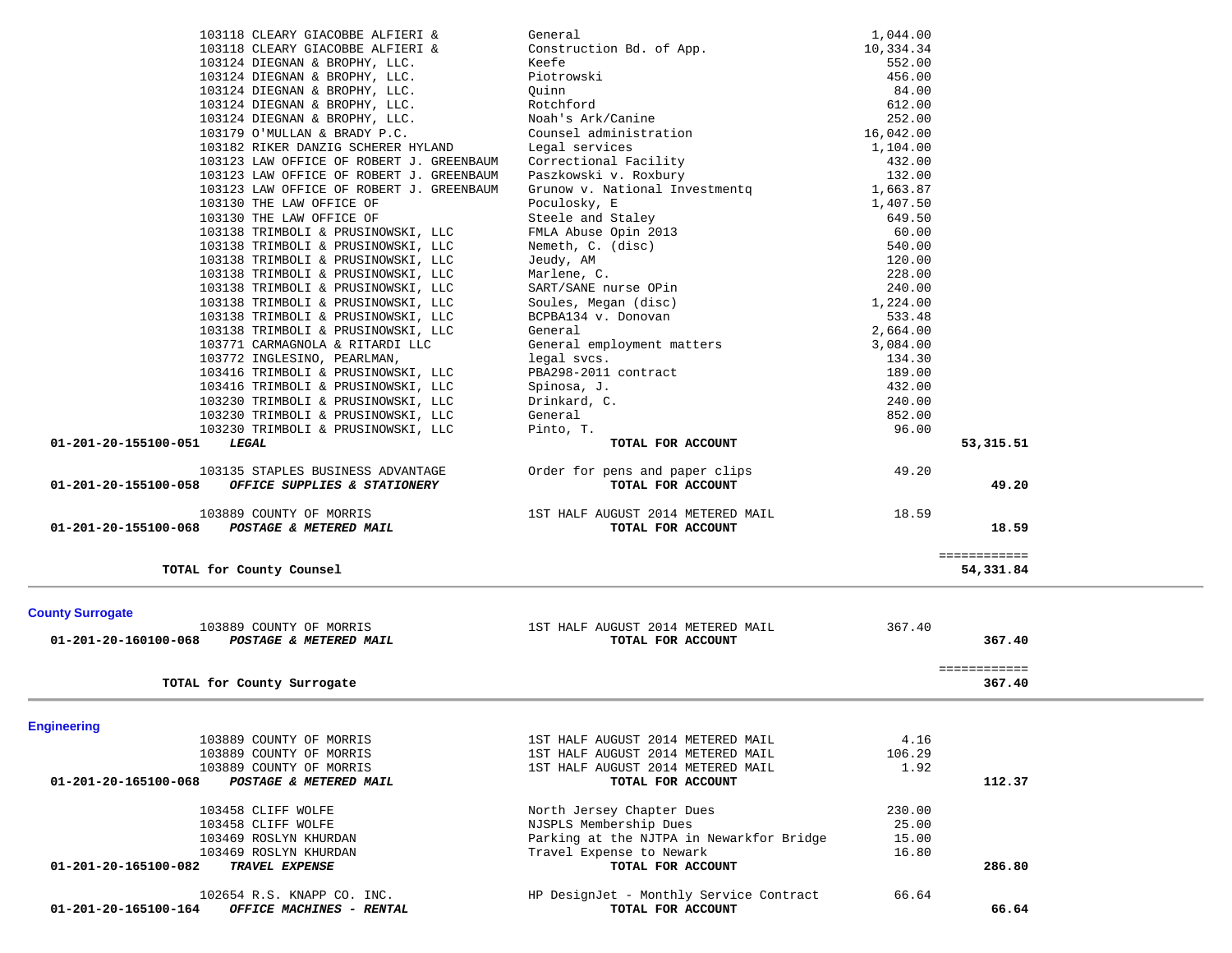| <b>Heritage Commission</b>                                                                                                                               |                                                                                                                                                       |                           |                        |  |
|----------------------------------------------------------------------------------------------------------------------------------------------------------|-------------------------------------------------------------------------------------------------------------------------------------------------------|---------------------------|------------------------|--|
| 103039 DEER PARK<br>01-201-20-175100-058<br>OFFICE SUPPLIES & STATIONERY                                                                                 | Acct #0434723672, Billing Period: 6/14/1<br>TOTAL FOR ACCOUNT                                                                                         | 9.94                      | 9.94                   |  |
| 103889 COUNTY OF MORRIS<br>01-201-20-175100-068<br>POSTAGE & METERED MAIL                                                                                | 1ST HALF AUGUST 2014 METERED MAIL<br>TOTAL FOR ACCOUNT                                                                                                | 1.88                      | 1.88                   |  |
| 103042 C'EST CHEESE<br>103042 C'EST CHEESE<br>103041 PAST PERFECT SOFTWARE, INC.<br>SPECIAL PROJECTS<br>01-201-20-175100-079                             | Sales-Food Lunch<br>Delivery Charge<br>Customer #36305. Support renewal (Single<br>TOTAL FOR ACCOUNT                                                  | 130.00<br>5.00<br>352.00  | 487.00                 |  |
| 103254 MARGARET SHULTZ<br>01-201-20-175100-082<br>TRAVEL EXPENSE                                                                                         | Auto Mileage Reimbursement 3/31/14 - 6/3<br>TOTAL FOR ACCOUNT                                                                                         | 36.36                     | 36.36                  |  |
| TOTAL for Heritage Commission                                                                                                                            |                                                                                                                                                       |                           | ============<br>535.18 |  |
| <b>Planning Board</b>                                                                                                                                    |                                                                                                                                                       |                           |                        |  |
| 103094 MORRIS COUNTY CHAMBER OF<br>103094 MORRIS COUNTY CHAMBER OF<br>102992 NJ STATE LEAGUE OF<br>EDUCATION SCHOOLS & TRAINING<br>01-201-20-180100-039  | Deena Leary, Director, Planning & Public<br>Christine Marion, Planning Board Directo<br>Registration for Deena Leary to attend t<br>TOTAL FOR ACCOUNT | 75.00<br>75.00<br>55.00   | 205.00                 |  |
| 103889 COUNTY OF MORRIS<br>POSTAGE & METERED MAIL<br>01-201-20-180100-068                                                                                | 1ST HALF AUGUST 2014 METERED MAIL<br>TOTAL FOR ACCOUNT                                                                                                | 127.55                    | 127.55                 |  |
| TOTAL for Planning Board                                                                                                                                 |                                                                                                                                                       |                           | ============<br>332.55 |  |
| <b>County Weights &amp; Measures</b>                                                                                                                     |                                                                                                                                                       |                           |                        |  |
| 100832 NATIONAL CONFERENCE<br>01-201-22-201100-023<br>ASSOCIATIONS AND MEMBERSHIPS                                                                       | MEMBER ID#24249 ; ROBERT ALVIENE<br>10/01<br>TOTAL FOR ACCOUNT                                                                                        | 75.00                     | 75.00                  |  |
| 103889 COUNTY OF MORRIS<br>01-201-22-201100-068<br>POSTAGE & METERED MAIL                                                                                | 1ST HALF AUGUST 2014 METERED MAIL<br>TOTAL FOR ACCOUNT                                                                                                | 3.11                      | 3.11                   |  |
| 103463 EMPLOYMENT HORIZONS, INC.<br>103463 EMPLOYMENT HORIZONS, INC.<br>103464 MC MUA TRANSFER STATION<br>OTHER OUTSIDE SERVICES<br>01-201-22-201100-084 | JANITORIAL SERVICE: JULY 2014<br>LAWN SERVICES: JULY 2014<br>CUSTOMER# WEIGHTS & MEA<br>TOTAL FOR ACCOUNT                                             | 842.00<br>85.00<br>350.00 | 1,277.00               |  |
| 103221 JERSEY CENTRAL POWER & LIGHT<br>103221 JERSEY CENTRAL POWER & LIGHT<br>01-201-22-201100-137<br><b>ELECTRICITY</b>                                 | 10 00 07 0512 7 7/ WEIGHTS & MEASURES<br>REVERSED INVOICE CREDIT 100 007 051 277<br>TOTAL FOR ACCOUNT                                                 | 2,104.94<br>$-957.72$     | 1,147.22               |  |
| 104008 NATIONAL FUEL OIL INC.<br>01-201-22-201100-140<br><b>GAS PURCHASES</b>                                                                            | FUEL CHARGES 7/14<br>TOTAL FOR ACCOUNT                                                                                                                | 1,373.92                  | 1,373.92               |  |
| 103461 B & R UNIFORMS<br>103461 B & R UNIFORMS<br>103461 B & R UNIFORMS<br>01-201-22-201100-258<br><i>EQUIPMENT</i>                                      | R.ALVIENE UNIFORM PANTS<br>$S\&H$<br>BLACK S/S POLOS FOR ALL INSPECTORS<br>TOTAL FOR ACCOUNT                                                          | 119.85<br>9.95<br>526.80  | 656.60                 |  |
|                                                                                                                                                          |                                                                                                                                                       |                           |                        |  |

102754 ARBORCHEM PRODUCTS 30 Accord XRT II & Freight 721.00<br> **5** CHEMICALS & SPRAYS **721.00 01-201-20-165100-225** *CHEMICALS & SPRAYS* **TOTAL FOR ACCOUNT 721.00**

**TOTAL for Engineering 1,186.81**

============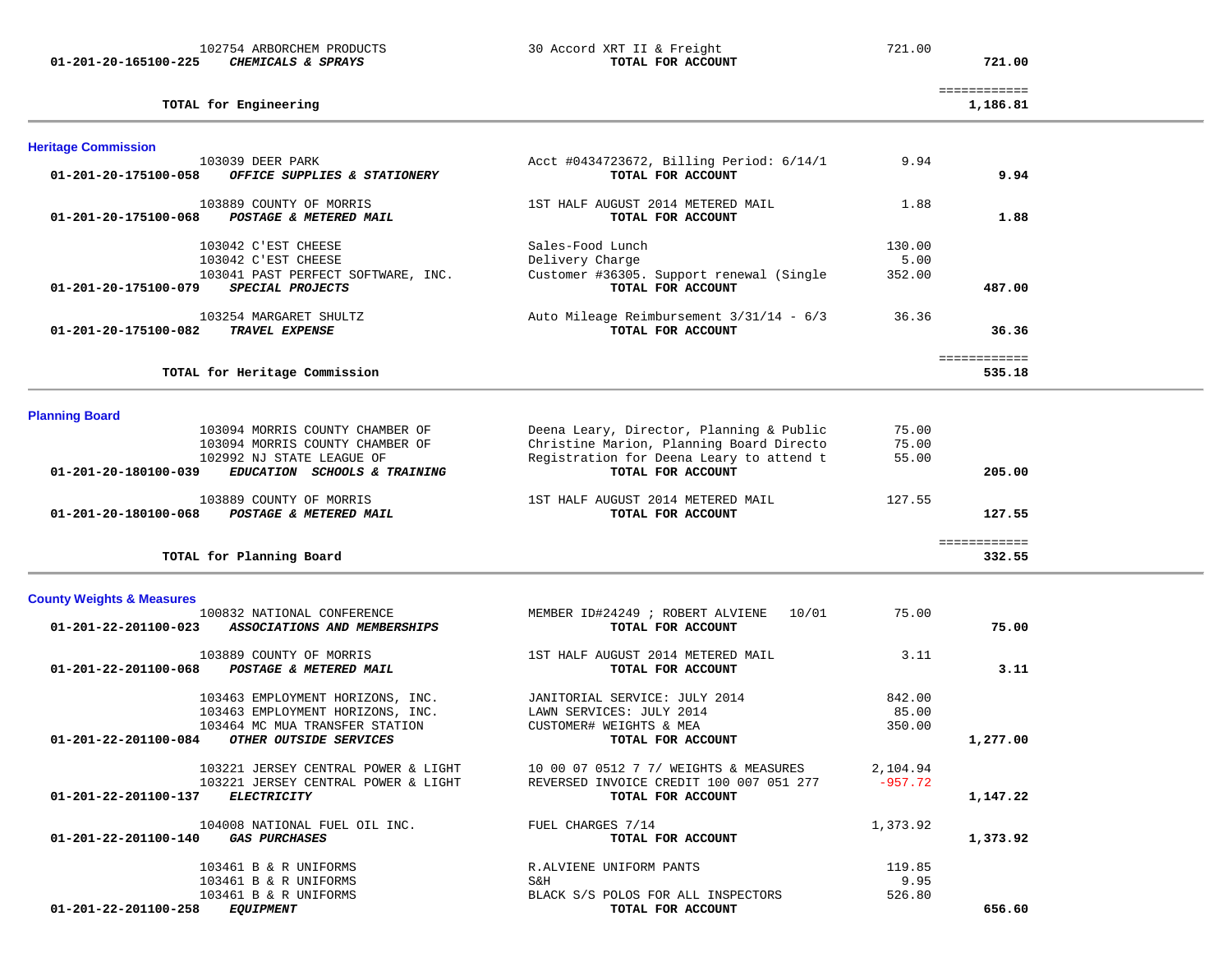## **Liability Insurance**

 **01-203-23-210100-090** *(2013) LIABILITY INSURANCE - OE* **TOTAL FOR ACCOUNT 56,693.43**

# 103869 MORRIS COUNTY INSURANCE FUND 2013 INSURANCE DEDUCTIBLES FOR AUTO, GEN 56,693.43<br>
2013 1930 12013) LIABILITY INSURANCE - OE TOTAL FOR ACCOUNT

# ============

### **TOTAL for Liability Insurance 56,693.43**

# **Employee Group Insurance**

| 102199 ANGEL VERGARA         |  | Medicare B Reimbursement January 2014 th |  | 629.40   |  |
|------------------------------|--|------------------------------------------|--|----------|--|
| 101961 AMPARO FRANCO         |  | Medicare B Reimbursement January 2014 th |  | 629.40   |  |
| 101505 AGNES BROWN           |  | Medicare B Reimbursement January 2014 th |  | 629.40   |  |
| 102208 ANNA VOLPE            |  | Medicare B Reimbursement January 2014 th |  | 629.40   |  |
| 102175 ANN TREMALLO          |  | Medicare B Reimbursement January 2014 th |  | 629.40   |  |
| 102162 ANJU THAKUR           |  | Medicare B Reimbursement January 2014 th |  | 629.40   |  |
| 102148 AGNES STRUBLE         |  | Medicare B Reimbursement January 2014 th |  | 629.40   |  |
| 102135 ANITA SPIVAK          |  | Medicare B Reimbursement January 2014 th |  | 1,258.80 |  |
| 102025 ALICE REDFIELD        |  | Medicare B Reimbursement January 2014 th |  | 629.40   |  |
| 101990 ANNE PAUST            |  | Medicare B Reimbursement January 2014 th |  | 629.40   |  |
| 101623 ANTOINETTE MENNELLA   |  | Medicare B Reimbursement January 2014 th |  | 629.40   |  |
| 101802 AUDREY GOLDBERG       |  | Medicare B Reimbursement January 2014 th |  | 629.40   |  |
| 101902 ARTHUR FIORE          |  | Medicare B Reimbursement January 2014 th |  | 1,258.80 |  |
| 101798 ARNE GOYTIL           |  | Medicare B Reimbursement January 2014 th |  | 881.40   |  |
| 101444 ALMA ACEVEDO          |  | Medicare B Reimbursement January 2014 th |  | 1,258.80 |  |
| 101612 AGNES MOLLAHAN        |  | Medicare B Reimbursement January 2014 th |  | 629.40   |  |
| 101483 ALAN ABRAMSON         |  | Medicare B Reimbursement January 2014 th |  | 629.40   |  |
| 101453 BATTINA ALRAZI        |  | Medicare B Reimbursement January 2014 th |  | 629.40   |  |
| 101467 BOBBY R BEAVERS       |  | Medicare B Reimbursement January 2014 th |  | 629.40   |  |
| 101656 BAILA MANDEL          |  | Medicare B Reimbursement January 2014 th |  | 1,258.80 |  |
| 102158 BARBARA TEMPLE        |  | Medicare B Reimbursement January 2014 th |  | 629.40   |  |
| 101631 BARBARA MCLAUGHLIN    |  | Medicare B Reimbursement January 2014 th |  | 1,258.80 |  |
| 101907 BARBARA FLINT         |  | Medicare B Reimbursement January 2014 th |  | 629.40   |  |
| 101797 CHARLOTTE GRAHAM      |  | Medicare B Reimbursement January 2014 th |  | 629.40   |  |
| 101719 CELESTE KALINA        |  | Medicare B Reimbursement January 2014 th |  | 629.40   |  |
| 101799 CYNTHIA GORDON        |  | Medicare B Reimbursement January 2014 th |  | 629.40   |  |
| 102111 CHARLOTTE SIMANDY     |  | Medicare B Reimbursement January 2014 th |  | 1,258.80 |  |
| 101555 CYNTHIA CRAMOND       |  | Medicare B Reimbursement January 2014 th |  | 1,258.80 |  |
| 101815 CONNIE KATSAKOS       |  | Medicare B Reimbursement January 2014 th |  | 629.40   |  |
| 102145 CHARLOTTE STEUBE      |  | Medicare B Reimbursement January 2014 th |  | 629.40   |  |
| 102254 CAROLE ANNE STEPHENS  |  | Medicare B Reimbursement January 2014 th |  | 629.40   |  |
| 101995 CARMEN PEREZ          |  | Medicare B Reimbursement January 2014 th |  | 629.40   |  |
| 102075 CHRISTINE SAWYER      |  | Medicare B Reimbursement January 2014 th |  | 629.40   |  |
| 101581 CAROLYN O'GRADY       |  | Medicare B Reimbursement January 2014 th |  | 629.40   |  |
| 101723 CAROLYN JOY           |  | Medicare B Reimbursement January 2014 th |  | 629.40   |  |
| 101494 CHRISTINE BRAUN       |  | Medicare B Reimbursement January 2014 th |  | 629.40   |  |
| 102119 DELILAH SMITH         |  | Medicare B Reimbursement January 2014 th |  | 1,258.80 |  |
| 101452 DOROTHY ALLEN         |  | Medicare B Reimbursement January 2014 th |  | 629.40   |  |
| 101548 DOROTHY COLQUHOUN     |  | Medicare B Reimbursement January 2014 th |  | 629.40   |  |
| 102124 DOTTRIGE SMITH-CAESAR |  | Medicare B Reimbursement January 2014 th |  | 629.40   |  |
| 101633 DAVID MCKIM           |  | Medicare B Reimbursement January 2014 th |  | 629.40   |  |
| 101909 DOROTHY FONG          |  | Medicare B Reimbursement January 2014 th |  | 629.40   |  |
| 102241 DOROTHY WULFERS       |  | Medicare B Reimbursement January 2014 th |  | 629.40   |  |
| 101672 DEE LOBO              |  | Medicare B Reimbursement January 2014 th |  | 629.40   |  |
| 101770 DOROTHY HARRSCH       |  | Medicare B Reimbursement January 2014 th |  | 419.60   |  |
| 101889 DOMINICK ESPOSITO     |  | Medicare B Reimbursement January 2014 th |  | 1,258.80 |  |
| 101897 DANIEL FEBUS          |  | Medicare B Reimbursement January 2014 th |  | 629.40   |  |
| 101710 EDWARD KLINGENER      |  | Medicare B Reimbursement January 2014 th |  | 629.40   |  |
| 101959 ELAINE FRANCHI        |  | Medicare B Reimbursement January 2014 th |  | 629.40   |  |
|                              |  |                                          |  |          |  |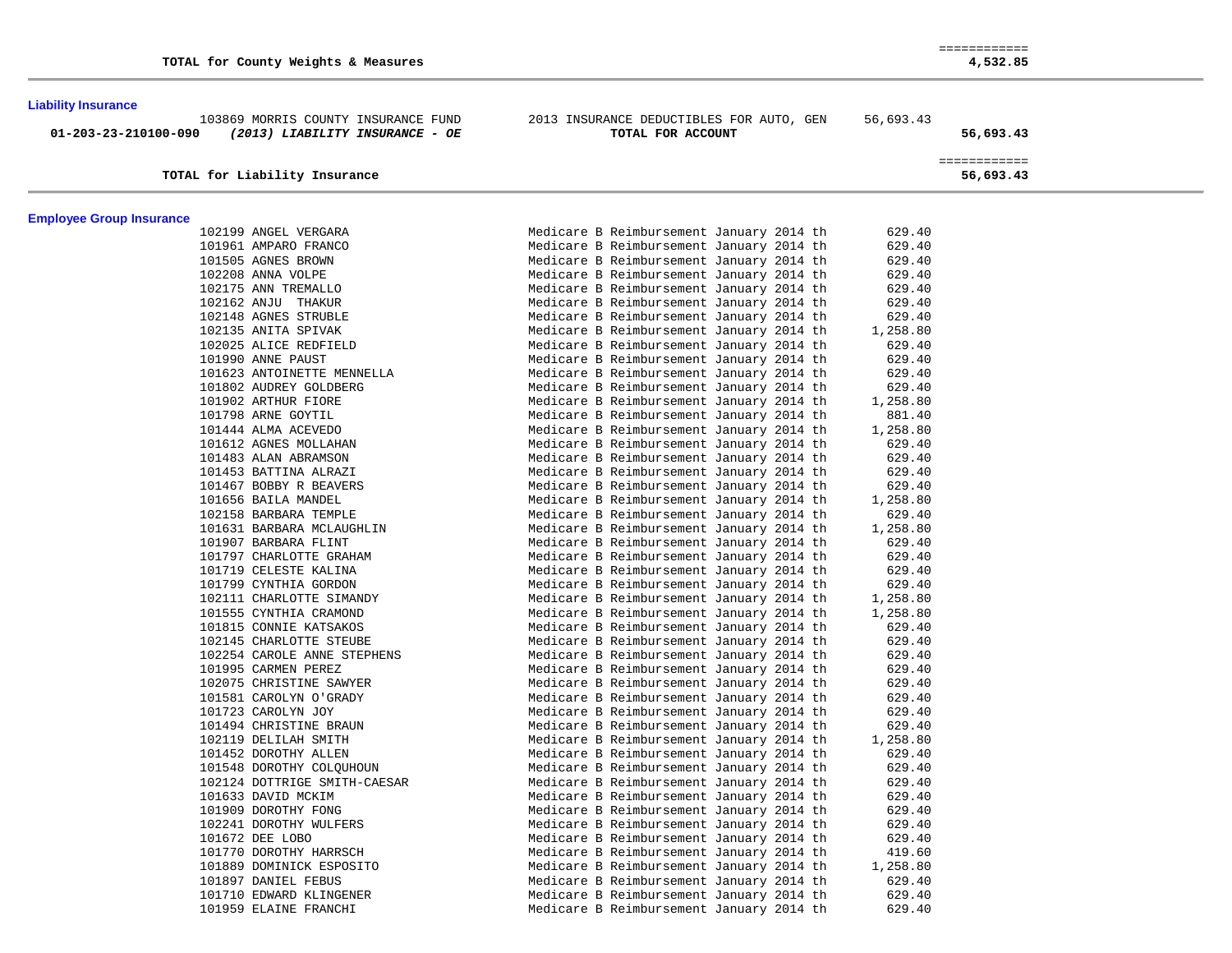| 101829 ELBERITA DELABASTIDE    | Medicare B Reimbursement January 2014 th |  | 1,258.80 |
|--------------------------------|------------------------------------------|--|----------|
| 101740 ELIZABETH JAEGER        | Medicare B Reimbursement January 2014 th |  | 629.40   |
| 101677 ELLEN LEWIS             | Medicare B Reimbursement January 2014 th |  | 1,258.80 |
| 101489 ELSIE BOWEN             | Medicare B Reimbursement January 2014 th |  | 1,258.80 |
|                                |                                          |  |          |
| 101473 ELIZABETH N. BELZ       | Medicare B Reimbursement January 2014 th |  | 629.40   |
| 102152 EILEEN SWEEDY           | Medicare B Reimbursement January 2014 th |  | 629.40   |
| 101571 ELIZABETH PANZER        | Medicare B Reimbursement January 2014 th |  | 1,258.80 |
| 101579 ELIZABETH O'KEEFFE      | Medicare B Reimbursement January 2014 th |  | 629.40   |
| 102221 ELVA WEININGER          | Medicare B Reimbursement January 2014 th |  | 629.40   |
| 102045 ESTHER ROBERTS          | Medicare B Reimbursement January 2014 th |  | 1,258.80 |
| 101744 EUGENE JACKSON          | Medicare B Reimbursement January 2014 th |  | 1,258.80 |
| 102214 ELTON WALLACE           | Medicare B Reimbursement January 2014 th |  | 629.40   |
| 102066 ESTATE OF DORIS SALERNO | Medicare B Reimbursement January 2014 th |  | 629.40   |
| 101819 FLORENCE D'AGOSTINO     | Medicare B Reimbursement January 2014 th |  | 629.40   |
|                                |                                          |  |          |
| 101873 FEROL DRUST             | Medicare B Reimbursement January 2014 th |  | 1,258.80 |
| 101742 GENEVA JACKSON          | Medicare B Reimbursement January 2014 th |  | 629.40   |
| 101598 GLORIA NIEC             | Medicare B Reimbursement January 2014 th |  | 629.40   |
| 101488 BOTSKO GEORGE JR        | Medicare B Reimbursement January 2014 th |  | 629.40   |
| 101713 GERALDINE KITZEROW      | Medicare B Reimbursement January 2014 th |  | 1,258.80 |
| 102146 GLORIA STEWART          | Medicare B Reimbursement January 2014 th |  | 1,258.80 |
| 101682 GAIL LAWRENCE           | Medicare B Reimbursement January 2014 th |  | 629.40   |
| 101470 GLENN BEEKMAN           | Medicare B Reimbursement January 2014 th |  | 629.40   |
| 101888 GEORGE ERATH            | Medicare B Reimbursement January 2014 th |  | 1,258.80 |
| 102165 GAILE THOMPSON          | Medicare B Reimbursement January 2014 th |  | 629.40   |
| 101545 GARY COLBURN            | Medicare B Reimbursement January 2014 th |  | 629.40   |
|                                |                                          |  | 629.40   |
| 101792 HATTIE GREEN            | Medicare B Reimbursement January 2014 th |  |          |
| 101455 HENRY ARTEAGA           | Medicare B Reimbursement January 2014 th |  | 629.40   |
| 101712 HILDE KLINE             | Medicare B Reimbursement January 2014 th |  | 629.40   |
| 102050 HERBERT ROSA            | Medicare B Reimbursement January 2014 th |  | 629.40   |
| 101653 HELEN MARSH             | Medicare B Reimbursement January 2014 th |  | 629.40   |
| 101884 HENRY ELLIOTT           | Medicare B Reimbursement January 2014 th |  | 1,258.80 |
| 102021 IDA RANDLE              | Medicare B Reimbursement January 2014 th |  | 629.40   |
| 101794 IRIS GREEN              | Medicare B Reimbursement January 2014 th |  | 629.40   |
| 102114 IRVING SKOLNICK         | Medicare B Reimbursement January 2014 th |  | 629.40   |
| 102223 IRVING WEISS            | Medicare B Reimbursement January 2014 th |  | 1,258.80 |
| 102137 ILENE M. ST. JOHN       | Medicare B Reimbursement January 2014 th |  | 629.40   |
| 101482 IRIS BLAKE              | Medicare B Reimbursement January 2014 th |  | 629.40   |
| 102128 JOHN A SOCHA            | Medicare B Reimbursement January 2014 th |  | 629.40   |
| 101693 JOYCCE KUSCHKE          | Medicare B Reimbursement January 2014 th |  | 629.40   |
| 101967 JUDITH FYFFE            | Medicare B Reimbursement January 2014 th |  | 1,258.80 |
| 102110 JOSEPHINE SIKORA        | Medicare B Reimbursement January 2014 th |  | 1,258.80 |
| 101664 JACK LUCAS              | Medicare B Reimbursement January 2014 th |  | 1,258.80 |
| 101966 JACQUELINE FULMORE      | Medicare B Reimbursement January 2014 th |  | 629.40   |
| 102213 JOYCE WALL              | Medicare B Reimbursement January 2014 th |  | 629.40   |
| 102193 JOHN L. VAN WINKLE      | Medicare B Reimbursement January 2014 th |  | 629.40   |
|                                |                                          |  |          |
| 102062 JOSEPH RYAN             | Medicare B Reimbursement January 2014 th |  | 1,258.80 |
| 102220 JANET WATTERS           | Medicare B Reimbursement January 2014 th |  | 629.40   |
| 102034 JOSEPH RICCARDI         | Medicare B Reimbursement January 2014 th |  | 629.40   |
| 102255 JOSEPH SHERWOOD         | Medicare B Reimbursement January 2014 th |  | 629.40   |
| 101650 JOAN MARTIN             | Medicare B Reimbursement January 2014 th |  | 629.40   |
| 101616 JOHN MIRTICH            | Medicare B Reimbursement January 2014 th |  | 629.40   |
| 101451 JOHN ALI                | Medicare B Reimbursement January 2014 th |  | 629.40   |
| 101808 KARIN KELLY-WEISERT     | Medicare B Reimbursement January 2014 th |  | 881.40   |
| 101801 LUZ GOMEZ               | Medicare B Reimbursement January 2014 th |  | 629.40   |
| 102174 LORI TRAETTINO          | Medicare B Reimbursement January 2014 th |  | 629.40   |
| 101836 LUCILLE DEZENZO         | Medicare B Reimbursement January 2014 th |  | 629.40   |
| 101642 LOUIS D MCCANN          | Medicare B Reimbursement January 2014 th |  | 629.40   |
| 101687 LEONARD LAUTER          | Medicare B Reimbursement January 2014 th |  | 1,258.80 |
| 101524 LORENZO CAMPOLI         | Medicare B Reimbursement January 2014 th |  | 1,258.80 |
| 102093 LINVAL SENIOR           | Medicare B Reimbursement January 2014 th |  | 1,258.80 |
|                                | Medicare B Reimbursement January 2014 th |  |          |
| 102184 LAURA TSENG             |                                          |  | 1,258.80 |
| 102131 LINDA SPANN             | Medicare B Reimbursement January 2014 th |  | 629.40   |
| 102186 LEOPOLD TURNER          | Medicare B Reimbursement January 2014 th |  | 629.40   |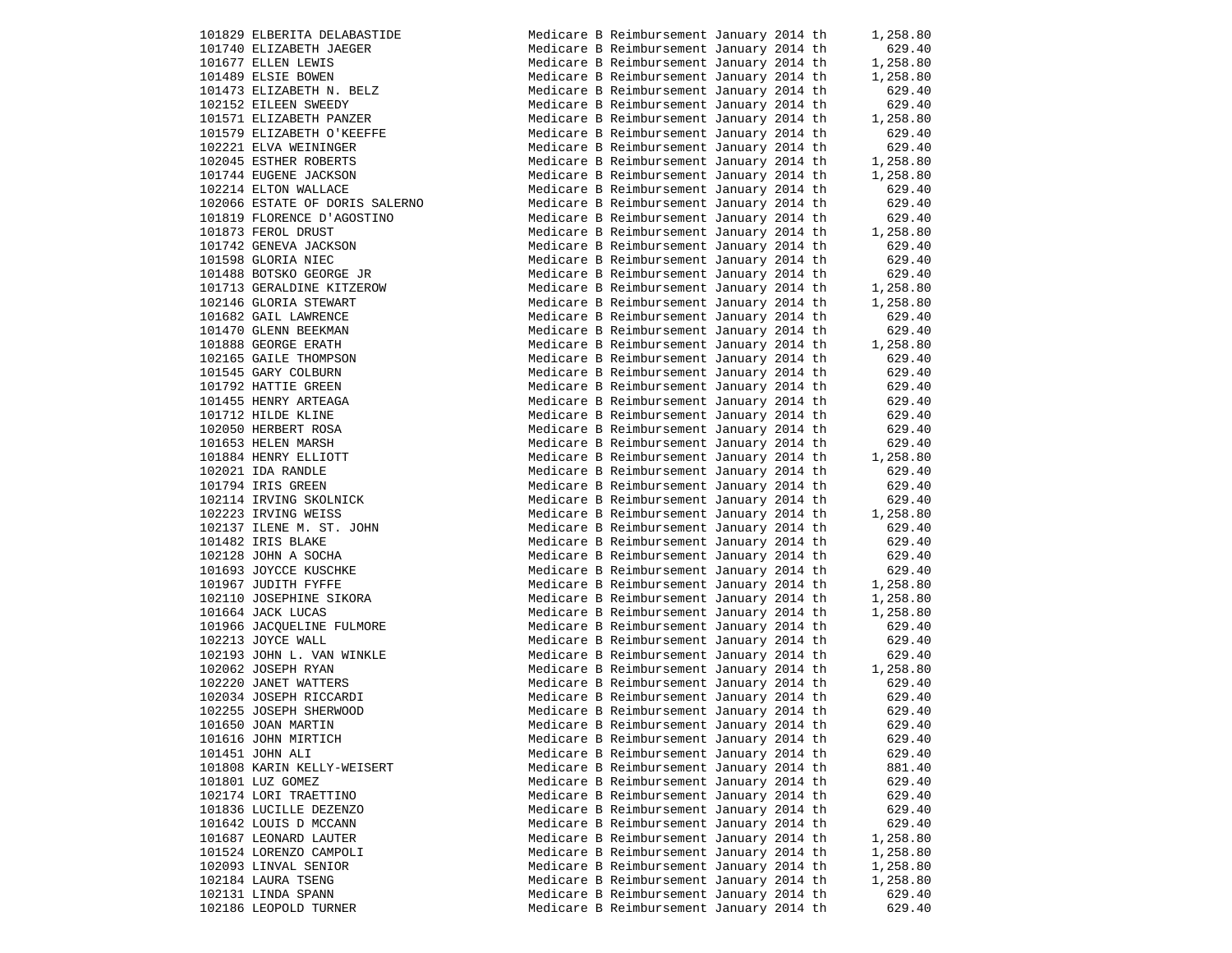| 101762 LUIS HENAO            | Medicare B Reimbursement January 2014 th |  | 629.40   |
|------------------------------|------------------------------------------|--|----------|
| 101511 MARION BROWN          | Medicare B Reimbursement January 2014 th |  | 524.50   |
| 101805 MYRTLE GILLILAND      | Medicare B Reimbursement January 2014 th |  | 629.40   |
| 101785 MICHAEL GUADAGNO      | Medicare B Reimbursement January 2014 th |  | 1,258.80 |
| 101760 MARGARET HESLIN       | Medicare B Reimbursement January 2014 th |  | 629.40   |
| 101896 MARGARET FAUST        | Medicare B Reimbursement January 2014 th |  | 1,067.40 |
| 101641 MARGARET MCCANN       | Medicare B Reimbursement January 2014 th |  | 629.40   |
| 102022 MARGARET K RAVO       | Medicare B Reimbursement January 2014 th |  | 629.40   |
| 102028 MARIE REMY            | Medicare B Reimbursement January 2014 th |  | 1,258.80 |
| 101975 MATILDE GARCERAN      | Medicare B Reimbursement January 2014 th |  | 1,258.80 |
| 102238 MARILYN WIRTZ         | Medicare B Reimbursement January 2014 th |  | 629.40   |
| 101644 MOSES MCBRYDE         | Medicare B Reimbursement January 2014 th |  | 629.40   |
| 102048 MARY ROLIO            | Medicare B Reimbursement January 2014 th |  | 1,258.80 |
| 101661 MARY LWOWSKI          | Medicare B Reimbursement January 2014 th |  | 1,258.80 |
|                              |                                          |  |          |
| 102122 MILTON SMITH          | Medicare B Reimbursement January 2014 th |  | 629.40   |
| 101554 MICHAEL CORCORAN      | Medicare B Reimbursement January 2014 th |  | 1,258.80 |
| 101460 MAUREEN BARRATT       | Medicare B Reimbursement January 2014 th |  | 629.40   |
| 102188 MARIE UGLIALORO       | Medicare B Reimbursement January 2014 th |  | 1,258.80 |
| 101447 MARIE ALBERT          | Medicare B Reimbursement January 2014 th |  | 629.40   |
| 102011 MICHAEL POPOVICH      | Medicare B Reimbursement January 2014 th |  | 1,258.80 |
| 101877 NANCY DUNLEAVY        | Medicare B Reimbursement January 2014 th |  | 629.40   |
| 101549 NORMAN COMLY          | Medicare B Reimbursement January 2014 th |  | 629.40   |
| 101748 OEGLAIRE INGRAM       | Medicare B Reimbursement January 2014 th |  | 1,258.80 |
| 101810 PHYLLIS KELLEY        | Medicare B Reimbursement January 2014 th |  | 629.40   |
| 101759 PETER HEYWANG         | Medicare B Reimbursement January 2014 th |  | 1,258.80 |
| 101957 RITA FORTENBERRY      | Medicare B Reimbursement January 2014 th |  | 629.40   |
| 102161 RAYMOND TERWILLIGER   | Medicare B Reimbursement January 2014 th |  | 1,258.80 |
| 102246 ROBERT YOUNG          | Medicare B Reimbursement January 2014 th |  | 209.80   |
| 101788 ROSALIE GROW          | Medicare B Reimbursement January 2014 th |  | 734.30   |
| 102248 ROSALIE ZABITA        | Medicare B Reimbursement January 2014 th |  | 629.40   |
| 102053 ROBERT ROSSI          | Medicare B Reimbursement January 2014 th |  | 1,258.80 |
| 101615 RACHAEL MOBLEY        | Medicare B Reimbursement January 2014 th |  | 629.40   |
| 102039 RICHARD RILEY         | Medicare B Reimbursement January 2014 th |  | 1,258.80 |
| 101899 ROSE FERRARA          | Medicare B Reimbursement January 2014 th |  | 629.40   |
| 102084 RUTH SCHULTZ          | Medicare B Reimbursement January 2014 th |  | 629.40   |
| 102115 RICHARD SKWIERARALSKI | Medicare B Reimbursement January 2014 th |  | 1,258.80 |
| 101786 RARZELL GRUBBS        | Medicare B Reimbursement January 2014 th |  | 629.40   |
| 101533 RHODA CHASE           | Medicare B Reimbursement January 2014 th |  | 1,258.80 |
| 101557 RUTH CRANE            | Medicare B Reimbursement January 2014 th |  | 629.40   |
| 101621 SYLVIA MIDLER         | Medicare B Reimbursement January 2014 th |  | 629.40   |
| 101532 SYLVIA CHARLES        | Medicare B Reimbursement January 2014 th |  | 629.40   |
|                              |                                          |  |          |
| 101800 SERAFIN GONZALEZ      | Medicare B Reimbursement January 2014 th |  | 629.40   |
| 102185 STEPHEN TURKO         | Medicare B Reimbursement January 2014 th |  | 1,258.80 |
| 101751 SARAH HORAN           | Medicare B Reimbursement January 2014 th |  | 1,258.80 |
| 101727 SONIA JOHNSTON        | Medicare B Reimbursement January 2014 th |  | 629.40   |
| 102065 SUMITA SAKPAL         | Medicare B Reimbursement January 2014 th |  | 1,258.80 |
| 102195 SALLY VANORSKI        | Medicare B Reimbursement January 2014 th |  | 629.40   |
| 101880 SOPHIE DYER           | Medicare B Reimbursement January 2014 th |  | 629.40   |
| 101739 THOMAS JANKE          | Medicare B Reimbursement January 2014 th |  | 629.40   |
| 102159 THERESE TERRERI       | Medicare B Reimbursement January 2014 th |  | 629.40   |
| 102080 THOMAS SCERBO         | Medicare B Reimbursement January 2014 th |  | 629.40   |
| 101636 TERRI MCINERNEY       | Medicare B Reimbursement January 2014 th |  | 629.40   |
| 101655 THOMAS A. MARKT       | Medicare B Reimbursement January 2014 th |  | 629.40   |
| 102127 UNA SOARES            | Medicare B Reimbursement January 2014 th |  | 629.40   |
| 101749 UNA HUTCHIN           | Medicare B Reimbursement January 2014 th |  | 629.40   |
| 101702 VERNA KOLMAN          | Medicare B Reimbursement January 2014 th |  | 1,258.80 |
| 101963 VERNA FRASER          | Medicare B Reimbursement January 2014 th |  | 629.40   |
| 101956 VIRGINIA FORTE        | Medicare B Reimbursement January 2014 th |  | 629.40   |
| 101649 VINCENT MASSALONGO    | Medicare B Reimbursement January 2014 th |  | 629.40   |
| 101523 VARLO CAMPBELL        | Medicare B Reimbursement January 2014 th |  | 629.40   |
| 102234 WILLIAM WILLIS        | Medicare B Reimbursement January 2014 th |  | 1,258.80 |
| 102212 WALTER WALKER         | Medicare B Reimbursement January 2014 th |  | 629.40   |
| 101757 WILLIAM HIBLER        | Medicare B Reimbursement January 2014 th |  | 1,258.80 |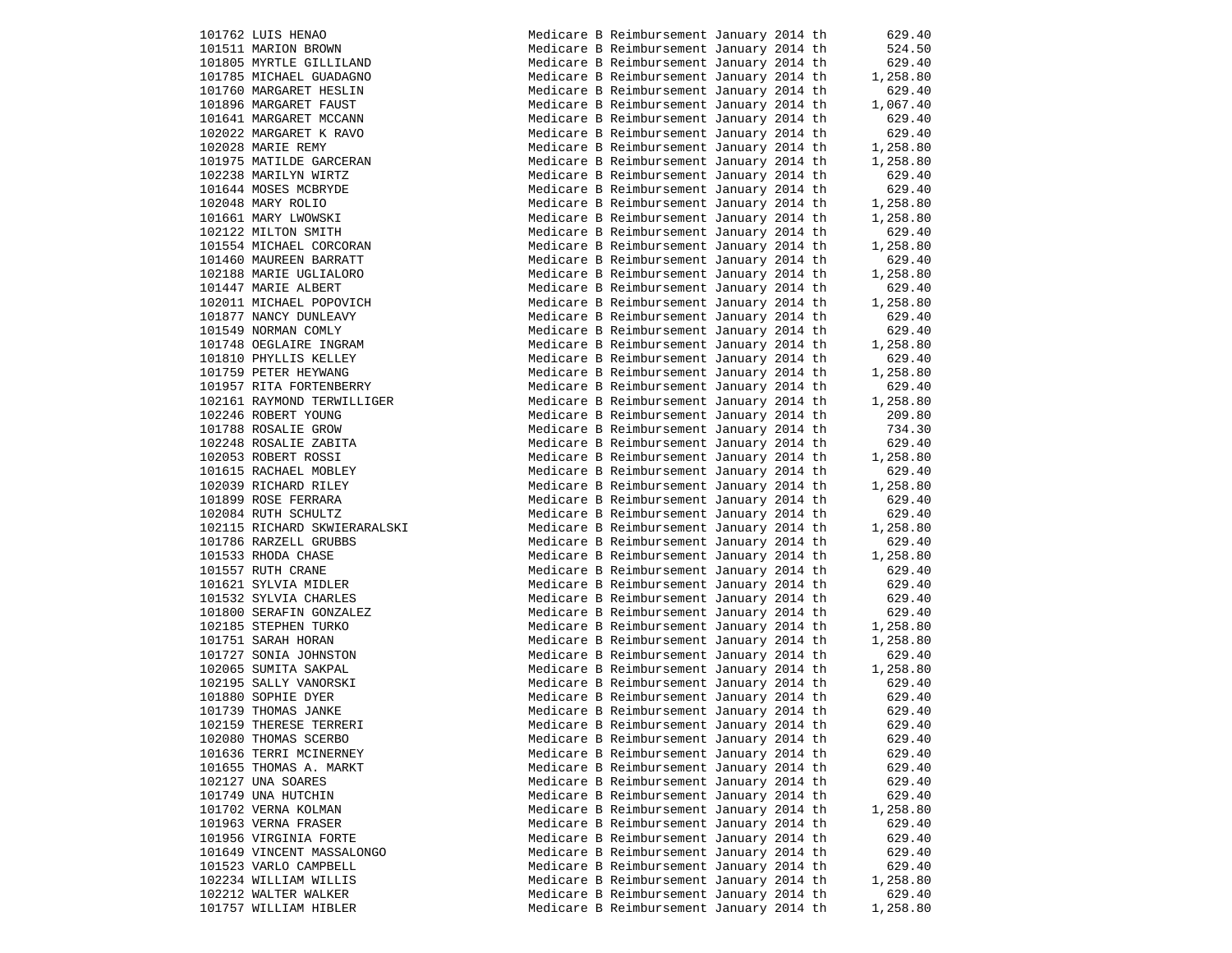| TARTHE THORD CATTAN                                           | Medicale B Reimbursement vanuary 2014 th | 029.40   |                            |  |
|---------------------------------------------------------------|------------------------------------------|----------|----------------------------|--|
| 103056 PATRICIA WILLS                                         | Medicare B Reimbursement January 2014 th | 881.40   |                            |  |
| 102132 DELIA SPARKES                                          | Medicare B Reimbursement January 2014 th | 629.40   |                            |  |
| 101583 SALOME OGILVIE                                         | Medicare B Reimbursement January 2014 th | 629.40   |                            |  |
| 101626 NANCY MEEKER                                           | Medicare B Reimbursement January 2014 th | 629.40   |                            |  |
| 01-201-23-220100-090<br>EMPLOYEE GROUP INSURANCE EXPENDITURES | TOTAL FOR ACCOUNT                        |          | 164,583.10                 |  |
|                                                               |                                          |          |                            |  |
| TOTAL for Employee Group Insurance                            |                                          |          | ============<br>164,583.10 |  |
|                                                               |                                          |          |                            |  |
| <b>Office of Emergency Management</b>                         |                                          |          |                            |  |
| 102637 STAPLES BUSINESS ADVANTAGE                             | Cust#NYC1054187, 7/15/14, AC#1032179     | 438.55   |                            |  |
| 103231 STAPLES BUSINESS ADVANTAGE                             | NYC1054187, AC#1032181, 7/31/14          | 280.03   |                            |  |
| 103231 STAPLES BUSINESS ADVANTAGE                             | NYC1054187, AC#1032181, 7/31/14          | 3.28     |                            |  |
| 01-201-25-252100-058<br>OFFICE SUPPLIES & STATIONERY          | TOTAL FOR ACCOUNT                        |          | 721.86                     |  |
|                                                               |                                          |          |                            |  |
| 103101 ALL COUNTY RENTAL CENTER                               | Inv Date 7/23/14                         | 66.00    |                            |  |
| 103101 ALL COUNTY RENTAL CENTER                               | Inv Date 7/31/14                         | 33.00    |                            |  |
| 103679 FEDEX                                                  | AC#164214938, 8/11/14                    | 57.43    |                            |  |
| 103335 MORRISTOWN LUMBER &                                    | Cust#5785, Doc#930001, 8/1/14            | 15.39    |                            |  |
| 103489 JEFFREY PAUL                                           | 2014 EOC Supplies                        | 1,024.98 |                            |  |
| OTHER GENERAL EXPENSES                                        | TOTAL FOR ACCOUNT                        |          | 1,196.80                   |  |
| 01-201-25-252100-059                                          |                                          |          |                            |  |
| 103889 COUNTY OF MORRIS                                       | 1ST HALF AUGUST 2014 METERED MAIL        | 36.88    |                            |  |
| POSTAGE & METERED MAIL<br>01-201-25-252100-068                | TOTAL FOR ACCOUNT                        |          | 36.88                      |  |
| 100936 NORTHEAST COMMUNICATIONS, INC.                         | Inv Date $4/16/14$                       | 19.95    |                            |  |
| 100936 NORTHEAST COMMUNICATIONS, INC.                         | Inv Date 6/30/14                         | 40.00    |                            |  |
| 100936 NORTHEAST COMMUNICATIONS, INC.                         | Inv Date 6/30/14                         | 10.00    |                            |  |
| <b>RADIO REPAIRS</b><br>01-201-25-252100-072                  | TOTAL FOR ACCOUNT                        |          | 69.95                      |  |
| 103061 COPPER SERVICES                                        | AC#600947, 7/31/14                       | 35.32    |                            |  |
| 01-201-25-252100-146<br><b>TELEPHONE</b>                      | TOTAL FOR ACCOUNT                        |          | 35.32                      |  |
| 103229 MUNICIPAL CAPITAL CORP                                 | L&PS Copier Lease 3rd Qtr 2014 Pymt 5/12 | 681.46   |                            |  |
| 103229 MUNICIPAL CAPITAL CORP                                 | OEM Copier Lease 3rd Qtr 204 Pymt 5/12   | 1,016.21 |                            |  |
| 01-201-25-252100-164<br>OFFICE MACHINES - RENTAL              | TOTAL FOR ACCOUNT                        |          | 1,697.67                   |  |
| 103806 FF1 PROFESSIONAL SAFETY SERVICES                       | OEM Oparating                            | 187.78   |                            |  |
| 01-201-25-252100-258<br><b>EQUIPMENT</b>                      | TOTAL FOR ACCOUNT                        |          | 187.78                     |  |
|                                                               |                                          |          |                            |  |

|                      | 102139 WILLIAM STATON                       | Medicare B Reimbursement January 2014 th          | 1,258.80  |
|----------------------|---------------------------------------------|---------------------------------------------------|-----------|
|                      | 101707 WILLIAM KNIGHT                       | Medicare B Reimbursement January 2014 th          | 629.40    |
|                      | 101526 WILLIAM CARHUFF, JR.                 | Medicare B Reimbursement January 2014 th          | 629.40    |
|                      | 101893 WILLIAM EVERS                        | Medicare B Reimbursement January 2014 th 1,258.80 |           |
|                      | 101968 ZERISH FYFFE                         | Medicare B Reimbursement January 2014 th          | 629.40    |
|                      | 101586 ARTHUR O'BRIEN                       | Medicare B Reimbursement January 2014 th          | 629.40    |
|                      | 101116 DISCOVERY BENEFITS INC.              | June 2014 COBRA Inv#0000470149-IN Acct#           | 877.50    |
|                      | 102117 DOROTHY SMARG                        | Medicare B Reimbursement January 2014 th          | 629.40    |
|                      | 101763 FRED E HEIDER                        | Medicare B Reimbursement January 2014 th          | 1,258.80  |
|                      | 102059 ISABEL RUIZ                          | Medicare B Reimbursement January 2014 th          | 629.40    |
|                      | 102018 JANE RAE                             | Medicare B Reimbursement January 2014 th          | 629.40    |
|                      | 102215 JOHN WALSH                           | Medicare B Reimbursement January 2014 th          | 629.40    |
|                      | 103057 JOSEPH O'BRIEN                       | Medicare B Reimbursement June 2013 throu 1,909.70 |           |
|                      | 101721 JOHN JUSULAVAGE                      | Medicare B Reimbursement January 2014 th          | 629.40    |
|                      | 101446 JOYCELENE ADAMS                      | Medicare B Reimbursement January 2014 th          | 629.40    |
|                      |                                             | Medicare B Reimbursement January 2014 th          | 629.40    |
|                      | 101461 JOAN BARRY<br>102012 MARTHA PORTILLA | Medicare B Reimbursement January 2014 th          | 1,258.80  |
|                      | 102008 MARIA PLA                            | Medicare B Reimbursement January 2014 th 1,258.80 |           |
|                      | 101514 MAUREEN BURIAN                       | Medicare B Reimbursement January 2014 th 629.40   |           |
|                      | 101910 MARIA FONSECA                        | Medicare B Reimbursement January 2014 th          | 629.40    |
|                      | 101771 CLARITA HARRISON                     | Medicare B Reimbursement January 2014 th 1,258.80 |           |
|                      | 101450 CLEMENCE ALEONG                      | Medicare B Reimbursement January 2014 th          | 734.30    |
|                      | 102103 ROBERT SHEEHAN                       | Medicare B Reimbursement January 2014 th          | 629.40    |
|                      | 103056 PATRICIA WILLS                       | Medicare B Reimbursement January 2014 th          | 881.40    |
|                      | 102132 DELIA SPARKES                        | Medicare B Reimbursement January 2014 th          | 629.40    |
|                      | 101583 SALOME OGILVIE                       | Medicare B Reimbursement January 2014 th          | 629.40    |
|                      | 101626 NANCY MEEKER                         | Medicare B Reimbursement January 2014 th          | 629.40    |
| 01-201-23-220100-090 | EMPLOYEE GROUP INSURANCE EXPENDITURES       | TOTAL FOR ACCOUNT                                 | 164,583.1 |
|                      |                                             |                                                   |           |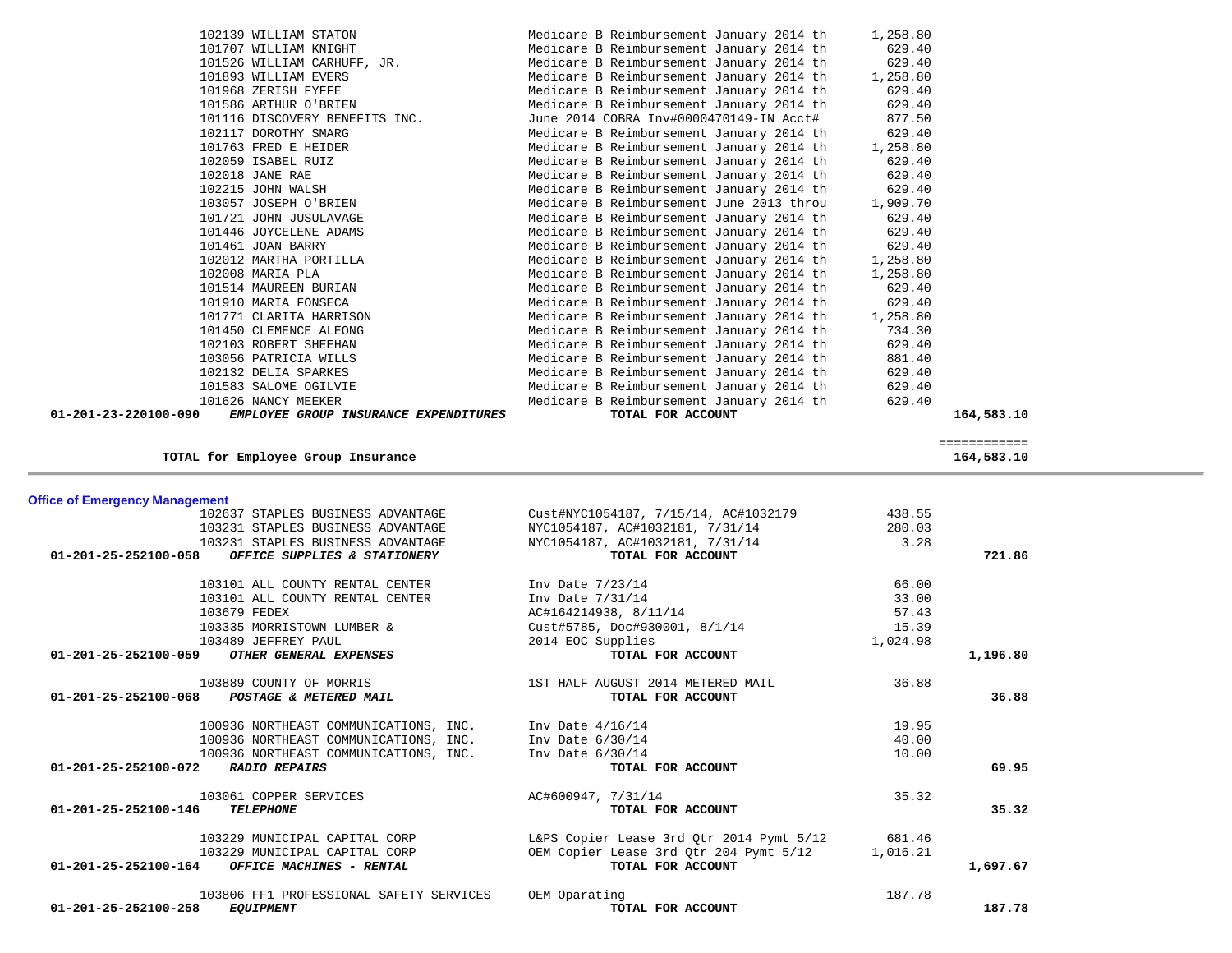| 103489 JEFFREY PAUL<br>(2013) OTHER GENERAL EXPENSES<br>01-203-25-252100-059       | 2013 EOC Supply<br>TOTAL FOR ACCOUNT                                                 | 34.22                | 34.22                    |  |
|------------------------------------------------------------------------------------|--------------------------------------------------------------------------------------|----------------------|--------------------------|--|
| TOTAL for Office of Emergency Management                                           |                                                                                      |                      | ============<br>3,980.48 |  |
| <b>Communications Center</b>                                                       |                                                                                      |                      |                          |  |
| 102592 INTERNATIONAL ACADEMIES OF                                                  | 7/9/14, Expired EPD Cert reinstatement f                                             | 45.00                |                          |  |
| 102592 INTERNATIONAL ACADEMIES OF                                                  | 7/11/14, Expired EPD Cert reinstatement                                              | 15.00                |                          |  |
| 102592 INTERNATIONAL ACADEMIES OF                                                  | 7/17/14, EPD recertification; J.Lezcano                                              | 50.00                |                          |  |
| 101914 PRIORITY DISPATCH CORP.                                                     | 6/30/14, Certification Course (Police -                                              | 3,575.00             |                          |  |
| 101914 PRIORITY DISPATCH CORP.<br>102596 PRIORITY DISPATCH CORP.                   | 6/30/14, Certification Course (Medical -<br>7/13/14, Certification course registrant | 4,225.00<br>4,550.00 |                          |  |
| 01-201-25-252105-039<br>EDUCATION SCHOOLS & TRAINING                               | TOTAL FOR ACCOUNT                                                                    |                      | 12,460.00                |  |
|                                                                                    |                                                                                      |                      |                          |  |
| 95106 QUENCH USA                                                                   | 3/1/14, acct#D048914, 720 UV Hot & Cold,                                             | 154.08               |                          |  |
| 99071 QUENCH USA                                                                   | $6/1/14$ , 720 UV Hot & Cold used, Contract                                          | 154.08               |                          |  |
| 103188 STAPLES BUSINESS ADVANTAGE                                                  | 7/23/14, NYC1054187, Office Supplies, or                                             | 1.54                 |                          |  |
| 103188 STAPLES BUSINESS ADVANTAGE                                                  | 7/30/14, NYC1054187, Office Supplies, or                                             | 83.16                |                          |  |
| 103188 STAPLES BUSINESS ADVANTAGE                                                  | 7/26/14, NYC1054187, Office Supplies, or                                             | 517.40               |                          |  |
| OFFICE SUPPLIES & STATIONERY<br>01-201-25-252105-058                               | TOTAL FOR ACCOUNT                                                                    |                      | 910.26                   |  |
| 103889 COUNTY OF MORRIS                                                            | 1ST HALF AUGUST 2014 METERED MAIL                                                    | 11.42                |                          |  |
| $01 - 201 - 25 - 252105 - 068$<br>POSTAGE & METERED MAIL                           | TOTAL FOR ACCOUNT                                                                    |                      | 11.42                    |  |
|                                                                                    |                                                                                      |                      |                          |  |
| 101850 CAROUSEL INDUSTRIES                                                         | Support Service Agreement for 911 phone                                              | 44,588.88            |                          |  |
| 100601 KEYSTONE PUBLIC SAFETY INC.                                                 | 5/22/14, SOW# 135777, Web Client Event s                                             | 750.00               |                          |  |
| 100601 KEYSTONE PUBLIC SAFETY INC.                                                 | 6/24/14, Quote, Fire Mobile License                                                  | 6,000.00             |                          |  |
| 100601 KEYSTONE PUBLIC SAFETY INC.                                                 | 6/24/14, Quote, Rip & Run Clients Licens                                             | 3,950.00             |                          |  |
| 01-201-25-252105-078<br>SOFTWARE MAINTENANCE                                       | TOTAL FOR ACCOUNT                                                                    |                      | 55,288.88                |  |
| 103200 VOIANCE LANGUAGE SERVICES, LLC                                              | 7/31/14, Interpreter fees 7/1/14-7/31/14                                             | 578.70               |                          |  |
| <b>INTERPRETOR FEES</b><br>01-201-25-252105-117                                    | TOTAL FOR ACCOUNT                                                                    |                      | 578.70                   |  |
|                                                                                    |                                                                                      |                      |                          |  |
| 102876 AMERICAN TOWER CORPORATION                                                  | Tower rental August 2014, Green Pond Roa                                             | 1,836.00             |                          |  |
| 100342 GLAS-TINT, LLC                                                              | 6/25/14, Install frost film on areas A11                                             | 1,960.00             |                          |  |
| 01-201-25-252105-131<br>COUNTY WIDE RADIO SYSTEM                                   | TOTAL FOR ACCOUNT                                                                    |                      | 3,796.00                 |  |
| 102804 JERSEY CENTRAL POWER & LIGHT                                                | 100 097 970 519, 7/24/14, W Hanover Dr R                                             | 1,083.81             |                          |  |
| 102804 JERSEY CENTRAL POWER & LIGHT                                                | 100 078 774 427, 7/25/14, Ross Dr Boonto                                             | 645.37               |                          |  |
| 102804 JERSEY CENTRAL POWER & LIGHT                                                | 100 078 770 714, 7/25/14, Conkling Rd Fl                                             | 784.07               |                          |  |
| 102804 JERSEY CENTRAL POWER & LIGHT                                                | 100 082 995 745, 7/29/14, Conkling Rd An                                             | 3.43                 |                          |  |
| 103199 BOROUGH OF BUTLER                                                           | 3680-0, 8/5/14, Denise Drive cell tower                                              | 619.06               |                          |  |
| 103602 JERSEY CENTRAL POWER & LIGHT                                                | 100 078 772 546, 8/4/14, Weldon Rd Oak R                                             | 896.55               |                          |  |
| 01-201-25-252105-137<br><b>ELECTRICITY</b>                                         | TOTAL FOR ACCOUNT                                                                    |                      | 4,032.29                 |  |
| 102898 MUNICIPAL CAPITAL CORP                                                      | 7/31/14, Qtr bill 5 of 12 Jun, Jul, Aug                                              | 658.75               |                          |  |
| 01-201-25-252105-164<br>OFFICE MACHINES - RENTAL                                   | TOTAL FOR ACCOUNT                                                                    |                      | 658.75                   |  |
|                                                                                    |                                                                                      |                      |                          |  |
| 100611 TABB INC.                                                                   | 6/30/14, Pre-employment investigation                                                | 59.00                |                          |  |
| 01-201-25-252105-189<br>MEDICAL                                                    | TOTAL FOR ACCOUNT                                                                    |                      | 59.00                    |  |
|                                                                                    |                                                                                      |                      |                          |  |
| 103193 FF1 PROFESSIONAL SAFETY SERVICES<br>103193 FF1 PROFESSIONAL SAFETY SERVICES | 6/27/14, Uniform, accessories, R.Frances<br>8/5/14, Uniform, accessories, R.Bisson   | 832.38<br>151.96     |                          |  |
| 103193 FF1 PROFESSIONAL SAFETY SERVICES                                            | 8/5/14, Uniform, accessories, R.Francesc                                             | 164.96               |                          |  |
| UNIFORM AND ACCESSORIES<br>01-201-25-252105-202                                    | TOTAL FOR ACCOUNT                                                                    |                      | 1,149.30                 |  |
|                                                                                    |                                                                                      |                      |                          |  |
| 101843 POP-A-LOCK OF NORTHERN NJ                                                   | $6/13/14$ , 4 MK Arrow #84 I/C core, 2 Reke                                          | 610.00               |                          |  |
| 01-201-25-252105-239<br>SMALL TOOLS                                                | TOTAL FOR ACCOUNT                                                                    |                      | 610.00                   |  |
|                                                                                    |                                                                                      |                      |                          |  |
| 101947 CDW GOVERNMENT INC.                                                         | Smarttech 15ft CPU power cords                                                       | 337.50               |                          |  |

 $\overline{\phantom{0}}$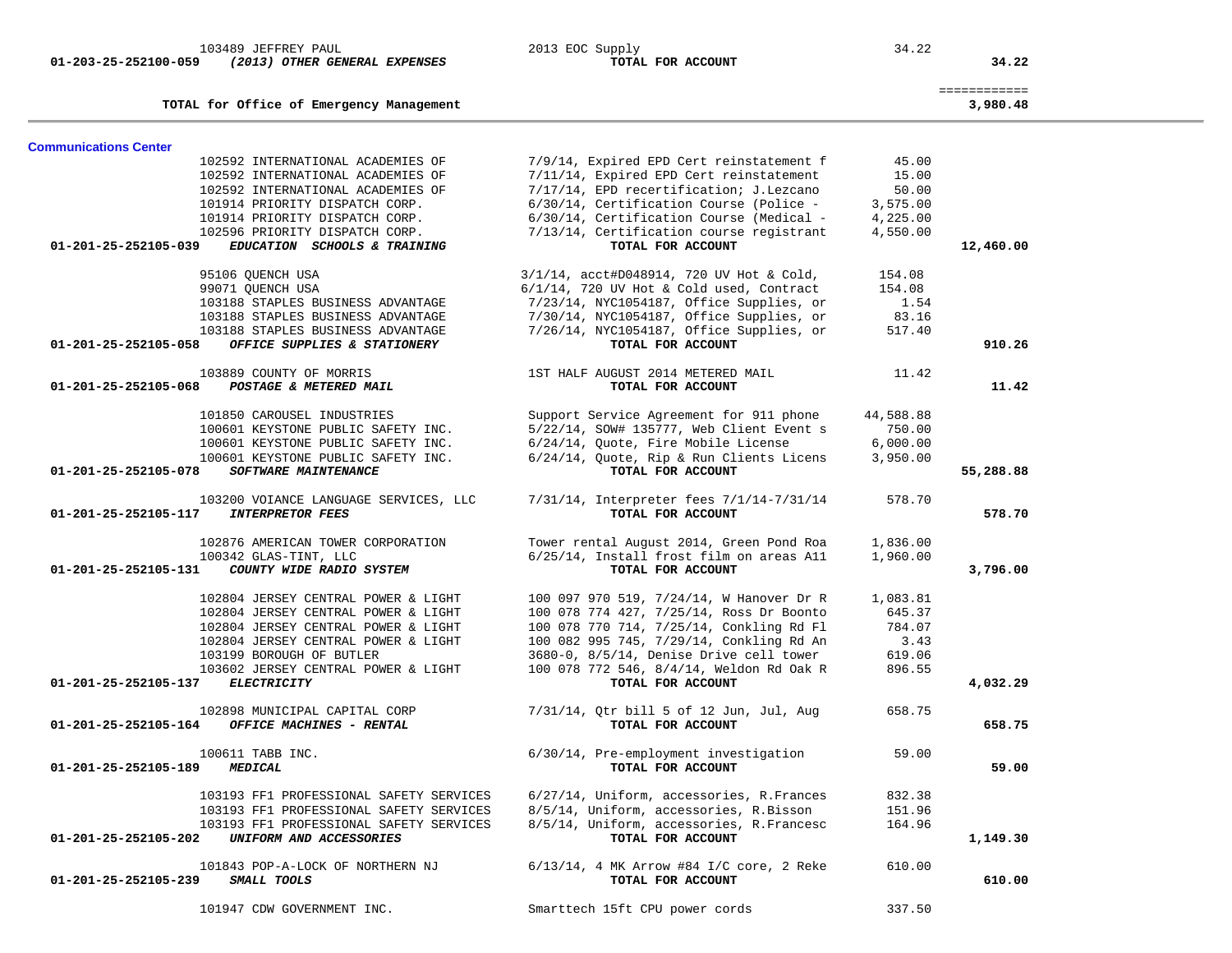|                                                                                                                                                             | TOTAL for Communications Center          |                                           |          |              |
|-------------------------------------------------------------------------------------------------------------------------------------------------------------|------------------------------------------|-------------------------------------------|----------|--------------|
|                                                                                                                                                             |                                          |                                           |          | 80,099.68    |
| <b>County Medical Examiner Office</b>                                                                                                                       |                                          |                                           |          |              |
|                                                                                                                                                             | 103097 JOHN-PAUL BOUFFARD                | Neuropathology Consultant, CASE 14-14-02  | 500.00   |              |
|                                                                                                                                                             | 103097 JOHN-PAUL BOUFFARD                | CASE 21-14-0063                           | 500.00   |              |
|                                                                                                                                                             | 103097 JOHN-PAUL BOUFFARD                | CASE 21-14-0078                           | 500.00   |              |
| 01-201-25-254100-035                                                                                                                                        | <b>CONSULTATION FEE</b>                  | TOTAL FOR ACCOUNT                         |          | 1,500.00     |
|                                                                                                                                                             | 103095 MORRISTOWN MEMORIAL HOSPITAL      | Morgue Use, APRIL - JUNE 2nd Qtr 2014     | 1,140.00 |              |
| 01-201-25-254100-055 MORGUE FEES                                                                                                                            |                                          | TOTAL FOR ACCOUNT                         |          | 1,140.00     |
|                                                                                                                                                             | 100498 DELL MARKETING L.P.               | E-Quote #1009753312362, 7/1/14, 3 desk s  | 1,275.09 |              |
|                                                                                                                                                             | 102941 FEDEX                             | AC#1642-1593-8, 7/28/14 Case 1914006      | 192.25   |              |
|                                                                                                                                                             | 102941 FEDEX                             | Case 21140065                             | 61.24    |              |
|                                                                                                                                                             | 102941 FEDEX                             | Case 14140327                             | 172.38   |              |
|                                                                                                                                                             | 103228 FEDEX                             | AC#1642-1593-8, 8/4/14, Case 14140525     | 189.71   |              |
|                                                                                                                                                             | 103100 TEW FUNERAL SERVICES INC.         | Livery Srvc 7/1/14-7/31/14                | 1,415.00 |              |
| 01-201-25-254100-059                                                                                                                                        | OTHER GENERAL EXPENSES                   | TOTAL FOR ACCOUNT                         |          | 3,305.67     |
|                                                                                                                                                             | 103889 COUNTY OF MORRIS                  | 1ST HALF AUGUST 2014 METERED MAIL         | 27.84    |              |
| 01-201-25-254100-068                                                                                                                                        | POSTAGE & METERED MAIL                   | TOTAL FOR ACCOUNT                         |          | 27.84        |
|                                                                                                                                                             | 102571 FISHER HEALTHCARE                 | 557815-001 Scint Vials, Order date 7/25   | 455.98   |              |
|                                                                                                                                                             | 102571 FISHER HEALTHCARE                 | Heat Seal Pouch, Order Date 7/25/14, Con  | 459.52   |              |
|                                                                                                                                                             | 103096 MORRISTOWN MEMORIAL/PATHOLOGY     | AC#A1418208538, 7/1/14, Case 19-14-0154   | 421.00   |              |
|                                                                                                                                                             |                                          |                                           |          |              |
|                                                                                                                                                             |                                          | TOTAL FOR ACCOUNT                         |          | 1,336.50     |
|                                                                                                                                                             |                                          |                                           |          | ============ |
|                                                                                                                                                             | TOTAL for County Medical Examiner Office |                                           |          | 7,310.01     |
|                                                                                                                                                             |                                          |                                           |          |              |
|                                                                                                                                                             |                                          |                                           |          |              |
|                                                                                                                                                             | 102644 JERSEY TACTICAL CORP.             | (June 25 & 26, 2014) DSC Tridents PEO Co  | 900.00   |              |
|                                                                                                                                                             | 100873 SKILLPATH SEMINARS                | Chief Edward Crooker - Seminar - "How to  | 149.00   |              |
|                                                                                                                                                             | 100873 SKILLPATH SEMINARS                | Chief of Staff Susan Hunter, Seminar - "  | 149.00   |              |
|                                                                                                                                                             | 100873 SKILLPATH SEMINARS                | Undersheriff Richard Wall, Seminar - "Ho  | 149.00   |              |
|                                                                                                                                                             | 100873 SKILLPATH SEMINARS                | Book - Item#18-0008 "How to Communicate   | 31.90    |              |
|                                                                                                                                                             | EDUCATION SCHOOLS & TRAINING             | TOTAL FOR ACCOUNT                         |          | 1,378.90     |
|                                                                                                                                                             | 101439 GALLS, LLC                        | Streamlight Stinger DS LED HL Rechargabl  | 639.96   |              |
|                                                                                                                                                             | 101439 GALLS, LLC                        | Shipping & Handling                       | 35.99    |              |
|                                                                                                                                                             | 101440 ARROWHEAD FORENSICS               | (30) Pairs - Hand Preservation Bags A-483 | 60.00    |              |
|                                                                                                                                                             | 101440 ARROWHEAD FORENSICS               | Shipping & Handling                       | 12.64    |              |
|                                                                                                                                                             | IDENTIFICATION EQUIP&SUPPLIES            | TOTAL FOR ACCOUNT                         |          | 748.59       |
|                                                                                                                                                             | 100883 CENTER FOR EDUCATION &            | Updated Edition - DESKBOOK ENCYCLOPEDIA   | 254.95   |              |
|                                                                                                                                                             | <b>LAW BOOKS</b>                         | TOTAL FOR ACCOUNT                         |          | 254.95       |
|                                                                                                                                                             | 103108 DEER PARK                         | 0434561387 Water & Delivery (6/15/14 - 7  | 201.77   |              |
|                                                                                                                                                             | 100623 P.C. RICHARD & SON                | One Frigidaire Model FRT21GNW 20.5 cu ft  | 445.20   |              |
|                                                                                                                                                             | 100623 P.C. RICHARD & SON                | delivery charge                           | 49.80    |              |
| 01-201-25-270100-047                                                                                                                                        | OTHER GENERAL EXPENSES                   | TOTAL FOR ACCOUNT                         |          | 696.77       |
| 01-201-25-254100-203 X-RAY & MEDICAL SUPPLIES<br><b>County Sheriff's Department</b><br>01-201-25-270100-039<br>01-201-25-270100-050<br>01-201-25-270100-059 | 103889 COUNTY OF MORRIS                  | 1ST HALF AUGUST 2014 METERED MAIL         | 554.04   |              |

95105 QUENCH USA 12/1/13, acct# D048914, Chiller3 Hot&Col 207.58<br>58 (2013) OFFICE SUPPLIES & STATIONERY TOTAL FOR ACCOUNT

-

 **01-203-25-252105-058** *(2013) OFFICE SUPPLIES & STATIONERY* **TOTAL FOR ACCOUNT 207.58**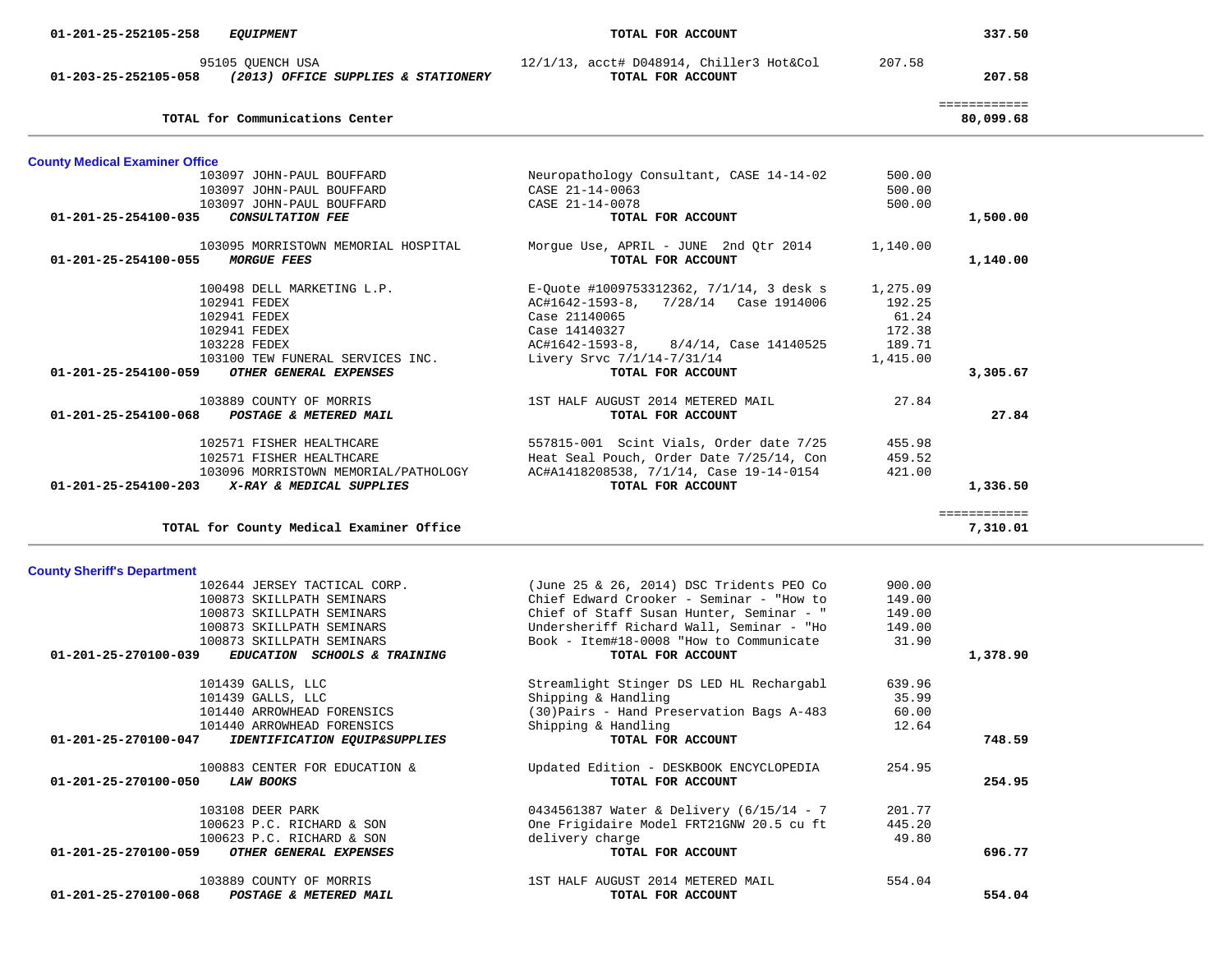| <b>County Jail</b>                                                 |                                            |        |          |
|--------------------------------------------------------------------|--------------------------------------------|--------|----------|
| 101942 REMINGTON ARMS COMPANY INC                                  | HANDGUN ARMORERS COURSE IN SEPT. 2014      | 775.00 |          |
| 101930 DIVISION OF CRIMINAL JUSTICE                                | TRAINING FOR DAVIDEK FROM JUNE 9-13 2014   | 400.00 |          |
| 100532 J & J ENTERPRISES                                           | TRAINING FOR CRUSE AND PETTAWAY ON 5.23.   | 70.00  |          |
| 100532 J & J ENTERPRISES                                           | TRAINING FOR CRUSE AND PETTAWAY ON 6.6.1   | 50.00  |          |
| 101922 SOMERSET COUNTY POLICE                                      | TRAINING FOR J.BAENA, A.PEREZ, J.SCHWEIZER | 200.00 |          |
| 01-201-25-280100-039<br><b>SCHOOLS &amp; TRAINING</b><br>EDUCATION | TOTAL FOR ACCOUNT                          |        | 1,495.00 |
| 101841 THE PORTASOFT COMPANY INC                                   | 129619<br>OUARTERLY CONTRACT PAYMENT FOR   | 412.53 |          |
| 01-201-25-280100-044<br>EQUIPMENT SERVICE AGREEMENTS               | TOTAL FOR ACCOUNT                          |        | 412.53   |
| 101926 STAPLES BUSINESS ADVANTAGE                                  | OFFICE SUPPLIES DATED 7.3.14               | 724.60 |          |

|  |  |  | <b>County Jail</b> |  |
|--|--|--|--------------------|--|
|  |  |  |                    |  |
|  |  |  |                    |  |
|  |  |  |                    |  |

| 103889 COUNTY OF MORRIS<br>01-201-25-275100-068<br>POSTAGE & METERED MAIL | 1ST HALF AUGUST 2014 METERED MAIL<br>TOTAL FOR ACCOUNT | 887.60<br>887.60 |
|---------------------------------------------------------------------------|--------------------------------------------------------|------------------|
|                                                                           |                                                        |                  |
| 100221 SPRINT                                                             | ELECTRONIC SURVEILLANCE INVOICES FOR: St               | 642.11           |
| 100221 SPRINT                                                             | State v R.Caldwell                                     | 672.11           |
| 100221 SPRINT                                                             | State v R.Caldwell                                     | 100.00           |
| 100221 SPRINT                                                             | State v.R.Caldwell                                     | 542.11           |
| 100221 SPRINT                                                             | State R.Caldwell                                       | 542.11           |
| 100221 SPRINT                                                             | State v R.Caldwell                                     | 672.11           |
| 100221 SPRINT                                                             | State v R.Caldwell                                     | 30.00            |
| 100221 SPRINT                                                             | State v R.Caldwell                                     | 30.00            |
| 01-203-25-275100-118<br>(2013) INVESTIGATION EXPENSE                      | TOTAL FOR ACCOUNT                                      | 3,230.55         |

| 101418 PAPER MART INC<br>OTHER ADMINISTRATIVE SUPPLIES<br>01-201-25-270100-095                                     | BOXES - White copy paper 8 $1/2 \times 11$ , Ite<br>TOTAL FOR ACCOUNT                      | 264.80   | 264.80       |
|--------------------------------------------------------------------------------------------------------------------|--------------------------------------------------------------------------------------------|----------|--------------|
| 100450 LAWMEN SUPPLY CO OF NJ, INC. Combined Tactical, 6/20/14<br>01-201-25-270100-115<br><i><b>AMMUNITION</b></i> | TOTAL FOR ACCOUNT                                                                          | 316.25   | 316.25       |
| 99229 FAUNA FOODS CORP.                                                                                            | PFB Euk PP $30/20$ 441bs Bags, Item#IMS301 1,348.00                                        |          |              |
| 97646 FAUNA FOODS CORP.                                                                                            | Item#RB10204 - Redbarn Roll Med Beef 21b                                                   | 94.10    |              |
| 97646 FAUNA FOODS CORP.<br>97646 FAUNA FOODS CORP.                                                                 | Item#RB10012 - Redbarn Roll Small Beef 1<br>Item#IMS30119 - PFB Euk PP 30/20 441b 1,186.24 | 42.24    |              |
| FOOD<br>01-201-25-270100-185                                                                                       | TOTAL FOR ACCOUNT                                                                          |          | 2,670.58     |
| 103107 STEVEN B. HODES, DVM PA                                                                                     | DJANGO - Exam 6/9/14, Inv dtd 7/11/14 279.37                                               |          |              |
| 103107 STEVEN B. HODES, DVM PA                                                                                     | HYDRO - Nose 6/16/14, Inv dtd 7/11/14                                                      | 94.50    |              |
| 01-201-25-270100-189<br><b>MEDICAL</b>                                                                             | TOTAL FOR ACCOUNT                                                                          |          | 373.87       |
| 101412 AMERICAN PATCH & EMBLEM COMP                                                                                | AP20678, COUNTY OF MORRIS SHERIFF NJ, 3.                                                   | 316.00   |              |
| 101412 AMERICAN PATCH & EMBLEM COMP                                                                                | SHIPPING & HANDLING                                                                        | 12.00    |              |
| 100869 GILBY'S                                                                                                     | Academy Attire for: J.Atoche, W.Rodrig                                                     | 1,968.00 |              |
| 01-201-25-270100-202<br>UNIFORM AND ACCESSORIES                                                                    | TOTAL FOR ACCOUNT                                                                          |          | 2,296.00     |
| 100570 ESCAPE RV                                                                                                   | ACCT.#2712 - 2 Upper AC Units - Low pro                                                    | 1,715.00 |              |
| 100570 ESCAPE RV                                                                                                   | 2 Ceiling assemblies #3909330                                                              | 160.00   |              |
| 100570 ESCAPE RV<br>01-201-25-270100-291<br><b>VEHICLE REPAIRS</b>                                                 | Labor to R&R 2 AC Units complete 3 Hrs @<br>TOTAL FOR ACCOUNT                              | 330.00   | 2,205,00     |
| 102719 LANIGAN ASSOCIATES INC                                                                                      | Hat Badges                                                                                 | 1,975.00 |              |
| 01-203-25-270100-202<br>(2013) UNIFORM AND ACCESSORIES                                                             | TOTAL FOR ACCOUNT                                                                          |          | 1,975.00     |
|                                                                                                                    |                                                                                            |          | ============ |
| TOTAL for County Sheriff's Department                                                                              |                                                                                            |          | 13,734.75    |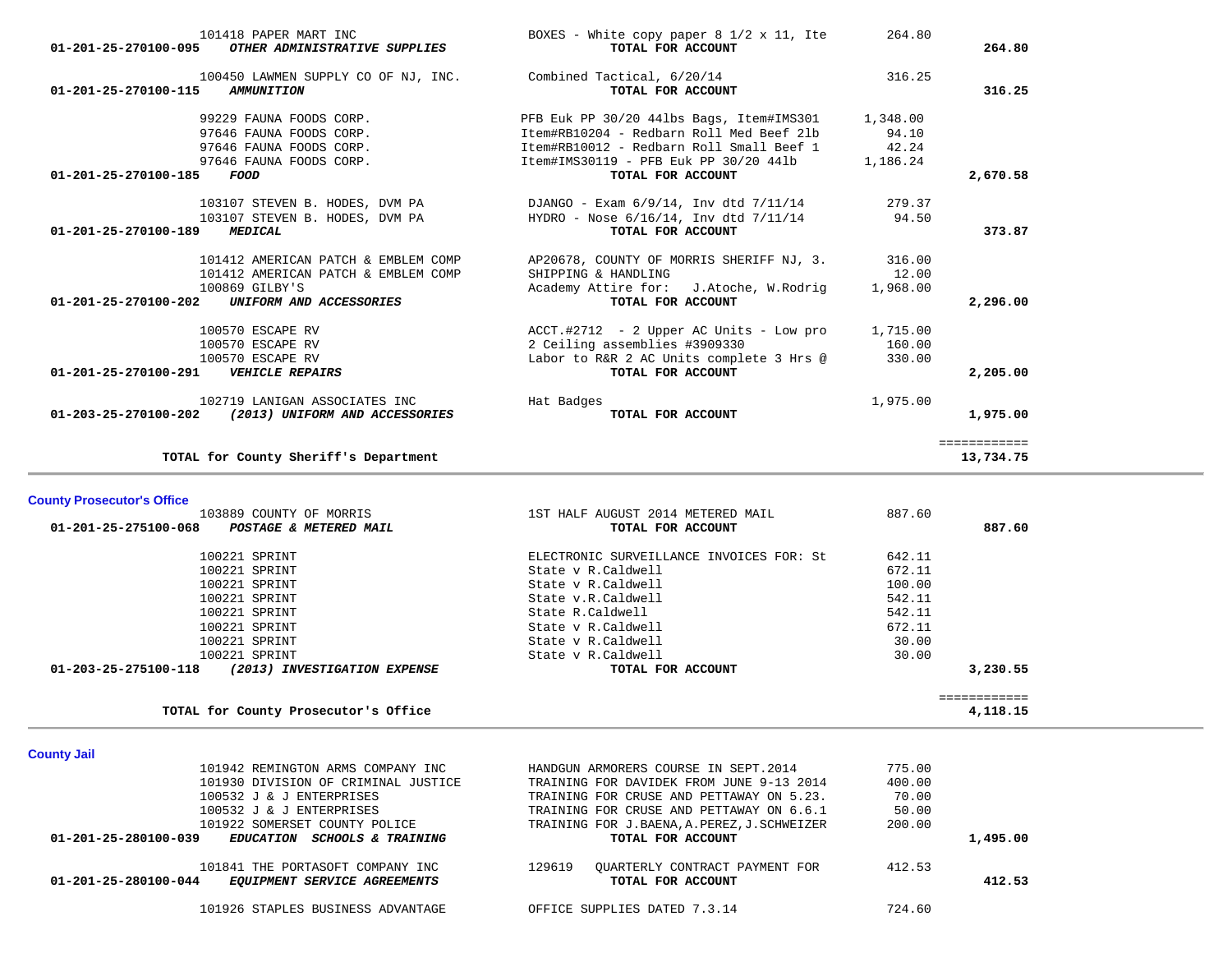|                                                                      |                                                                                                                                                                                                                                                                                                                                                                                                                                             |                       | 2,406.76  |
|----------------------------------------------------------------------|---------------------------------------------------------------------------------------------------------------------------------------------------------------------------------------------------------------------------------------------------------------------------------------------------------------------------------------------------------------------------------------------------------------------------------------------|-----------------------|-----------|
|                                                                      |                                                                                                                                                                                                                                                                                                                                                                                                                                             |                       |           |
|                                                                      |                                                                                                                                                                                                                                                                                                                                                                                                                                             |                       |           |
|                                                                      |                                                                                                                                                                                                                                                                                                                                                                                                                                             |                       |           |
|                                                                      |                                                                                                                                                                                                                                                                                                                                                                                                                                             |                       | 709.49    |
|                                                                      |                                                                                                                                                                                                                                                                                                                                                                                                                                             |                       |           |
|                                                                      |                                                                                                                                                                                                                                                                                                                                                                                                                                             |                       | 14.73     |
|                                                                      |                                                                                                                                                                                                                                                                                                                                                                                                                                             |                       |           |
|                                                                      |                                                                                                                                                                                                                                                                                                                                                                                                                                             |                       |           |
|                                                                      |                                                                                                                                                                                                                                                                                                                                                                                                                                             |                       |           |
|                                                                      |                                                                                                                                                                                                                                                                                                                                                                                                                                             |                       |           |
|                                                                      |                                                                                                                                                                                                                                                                                                                                                                                                                                             |                       |           |
|                                                                      |                                                                                                                                                                                                                                                                                                                                                                                                                                             |                       |           |
|                                                                      |                                                                                                                                                                                                                                                                                                                                                                                                                                             |                       | 5,079.25  |
|                                                                      |                                                                                                                                                                                                                                                                                                                                                                                                                                             |                       |           |
|                                                                      |                                                                                                                                                                                                                                                                                                                                                                                                                                             |                       |           |
|                                                                      |                                                                                                                                                                                                                                                                                                                                                                                                                                             |                       |           |
|                                                                      |                                                                                                                                                                                                                                                                                                                                                                                                                                             |                       |           |
|                                                                      |                                                                                                                                                                                                                                                                                                                                                                                                                                             |                       |           |
|                                                                      |                                                                                                                                                                                                                                                                                                                                                                                                                                             |                       | 1,099.86  |
|                                                                      | $\begin{tabular}{lllllllllllllllllllll} \hline 90453 & \text{QUENCH USA} & \text{WATER COOLER RENT FOR SEVEN COOLERS FOR} & 284.00 \\ \hline 93038 & \text{QUENCH USA} & \text{RENT FOR 7 WATER COOLERS FOR FEB.2014 DA} & 284.00 \\ \hline 94501 & \text{QUENCH USA} & \text{RENT FOR 7 WATER COOLERS FOR MAR.2014 DA} & 284.00 \\ \hline 95721 & \text{QUENCH USA} & \text{RENT FOR 7 WATER COOLERS FOR MAR.2014 DA} & 284.00 \\ \hline $ |                       |           |
|                                                                      |                                                                                                                                                                                                                                                                                                                                                                                                                                             |                       |           |
|                                                                      |                                                                                                                                                                                                                                                                                                                                                                                                                                             |                       |           |
|                                                                      |                                                                                                                                                                                                                                                                                                                                                                                                                                             |                       |           |
|                                                                      |                                                                                                                                                                                                                                                                                                                                                                                                                                             |                       |           |
|                                                                      |                                                                                                                                                                                                                                                                                                                                                                                                                                             |                       |           |
|                                                                      |                                                                                                                                                                                                                                                                                                                                                                                                                                             |                       |           |
| 01-201-25-280100-147                                                 |                                                                                                                                                                                                                                                                                                                                                                                                                                             |                       | 1,988.00  |
| 97784 ARAMARK CORRECTIONAL SERVICES                                  | STAFF AND INMATE MEALS DATED 4.30.14 14,995.06                                                                                                                                                                                                                                                                                                                                                                                              |                       |           |
|                                                                      |                                                                                                                                                                                                                                                                                                                                                                                                                                             |                       |           |
|                                                                      |                                                                                                                                                                                                                                                                                                                                                                                                                                             |                       |           |
|                                                                      |                                                                                                                                                                                                                                                                                                                                                                                                                                             |                       |           |
|                                                                      |                                                                                                                                                                                                                                                                                                                                                                                                                                             |                       |           |
|                                                                      |                                                                                                                                                                                                                                                                                                                                                                                                                                             |                       |           |
|                                                                      |                                                                                                                                                                                                                                                                                                                                                                                                                                             |                       |           |
|                                                                      |                                                                                                                                                                                                                                                                                                                                                                                                                                             |                       |           |
|                                                                      |                                                                                                                                                                                                                                                                                                                                                                                                                                             |                       |           |
|                                                                      |                                                                                                                                                                                                                                                                                                                                                                                                                                             |                       |           |
|                                                                      |                                                                                                                                                                                                                                                                                                                                                                                                                                             |                       |           |
|                                                                      |                                                                                                                                                                                                                                                                                                                                                                                                                                             |                       |           |
| 102705 ARAMARK CORRECTIONAL SERVICES                                 | CONTRACTOR MEALS DATED 7.17.14                                                                                                                                                                                                                                                                                                                                                                                                              | 75.57                 |           |
| 01-201-25-280100-185<br>FOOD                                         | TOTAL FOR ACCOUNT                                                                                                                                                                                                                                                                                                                                                                                                                           |                       | 92,996.49 |
|                                                                      |                                                                                                                                                                                                                                                                                                                                                                                                                                             |                       |           |
| 101845 BIO-REFERENCE LABORATORIES, INC                               | INMATE LAB WORK FOR JUNE 2014 DATED 6.30                                                                                                                                                                                                                                                                                                                                                                                                    | 1,576.51              |           |
| 101848 CONTRACT PHARMACY SERVICES INC<br>101846 DENTRUST DENTAL INC. | INMATE MEDICATION FOR JUNE 2014 DATED 6.                                                                                                                                                                                                                                                                                                                                                                                                    | 18,380.77<br>5,958.00 |           |
| 101840 MOORE MEDICAL LLC                                             | INMATE DENTAL CARE FOR JUNE 2014 DATED 6<br>MEDICAL SUPPLIES DATED 6.19.14                                                                                                                                                                                                                                                                                                                                                                  | 19.18                 |           |
| 101945 PAUL CERAN OD                                                 | MEDICAL CARE FOR A.VELEZ DATED 7.8.14                                                                                                                                                                                                                                                                                                                                                                                                       | 95.00                 |           |
| 101936 PAUL CERAN OD                                                 | MEDICAL CARE FOR W.MINTER DATED 6.23.14                                                                                                                                                                                                                                                                                                                                                                                                     | 95.00                 |           |
| 101936 PAUL CERAN OD                                                 | MEDICAL CARE FOR R. PACHECO DATED 6.17.14                                                                                                                                                                                                                                                                                                                                                                                                   | 95.00                 |           |
| 01-201-25-280100-189<br><i><b>MEDICAL</b></i>                        | TOTAL FOR ACCOUNT                                                                                                                                                                                                                                                                                                                                                                                                                           |                       | 26,219.46 |
|                                                                      |                                                                                                                                                                                                                                                                                                                                                                                                                                             |                       |           |
| 101935 SOME'S UNIFORMS INC.                                          | CITATION BARS DATED 6.20.14                                                                                                                                                                                                                                                                                                                                                                                                                 | 52.00                 |           |

100794 UNIVERSAL UNIFORM SALES CO INC UNIFORMS FOR LONG DATED 6.19.14 136.00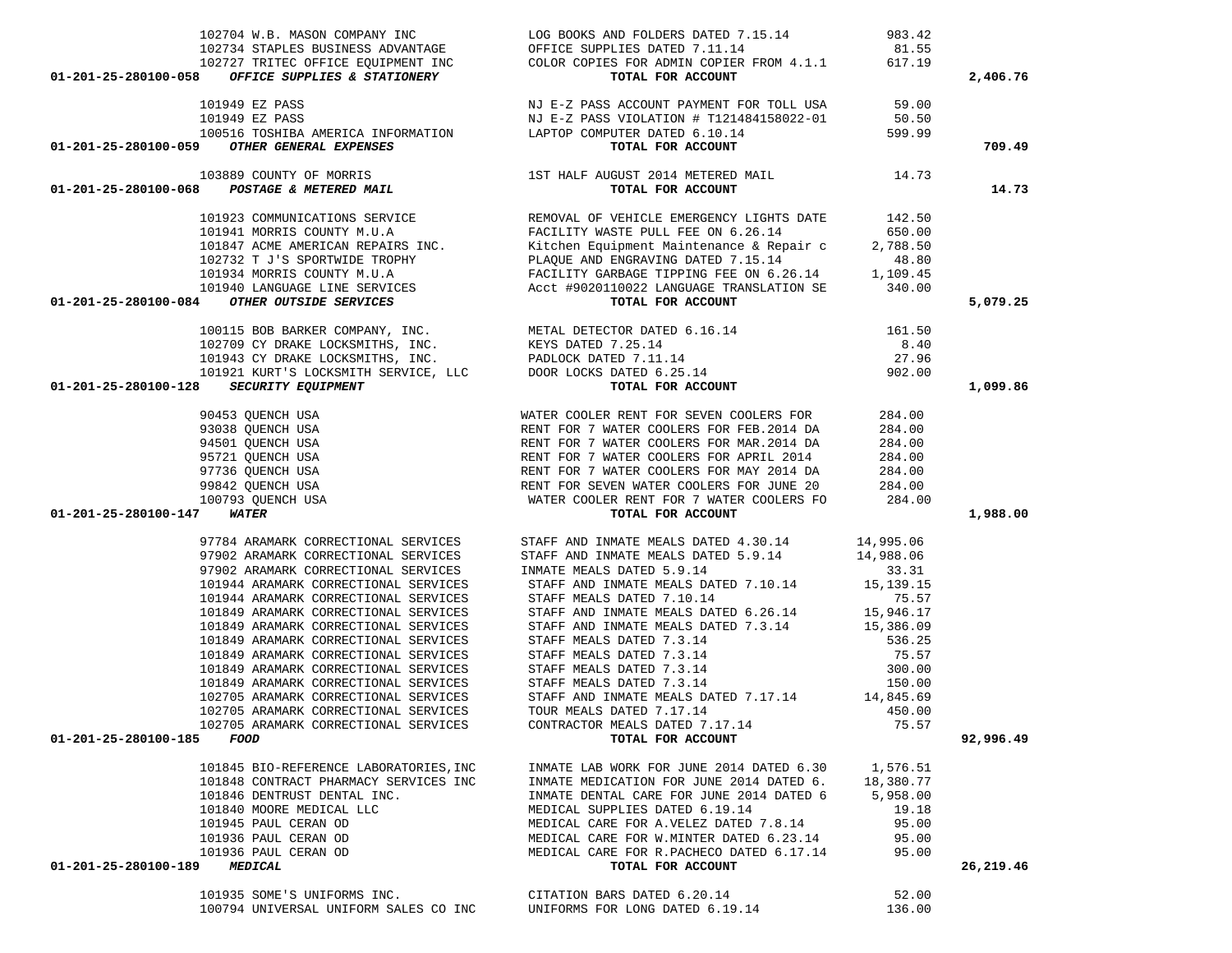| 103066 CABLEVISION                                                        | Acct. # $07876 - 529177 - 01 - 5$ 7/22/14-8/2                | 40.56  |          |
|---------------------------------------------------------------------------|--------------------------------------------------------------|--------|----------|
| 102985 DEL'S NOVELTY CO                                                   | July 25, 2014 Giveaways for children fo                      | 138.60 |          |
| 101233 NISIVOCCIA CONSULTING                                              | Support - 7/11/2014 Corrected wireless n                     | 150.00 |          |
| 103067 SNAKES-N-SCALES AND TURTLE                                         | Reptile presentation                                         | 360.00 |          |
| 100028 C D W GOVERNMENT, INC.                                             | MS SURFACE PRO 3 I5 128GB 4GB W8PMfq#: 0                     | 977.49 |          |
| 100028 C D W GOVERNMENT, INC.                                             | MICROSOFT SURFACE PRO 3 COVER BLKMfq#: R                     | 120.89 |          |
| 100028 C D W GOVERNMENT, INC.                                             | MS OFFICE HOME AND BUS 2013 32/64Mfg#: T                     | 197.83 |          |
| 100028 C D W GOVERNMENT, INC.                                             | MS SURFACE PRO 3 I5 128GB 4GB W8PMfq#: 0                     | 977.49 |          |
| 100028 C D W GOVERNMENT, INC.                                             | MICROSOFT SURFACE PRO 3 COVER BLKMfq#: R                     | 120.89 |          |
| 100028 C D W GOVERNMENT, INC.                                             | MS OFFICE HOME AND BUS 2013 32/64Mfq#: T                     | 197.83 |          |
| 103517 JOHN DOHERTY                                                       | Reimbursement for cooking supplies                           | 38.76  |          |
|                                                                           |                                                              |        |          |
| 01-201-25-281100-039<br>EDUCATION SCHOOLS & TRAINING                      | TOTAL FOR ACCOUNT                                            |        | 3,320.34 |
| 102338 NJJDA<br>01-201-25-281100-059<br>OTHER GENERAL EXPENSES            | Membership dues for New Jersey Juvenile<br>TOTAL FOR ACCOUNT | 40.00  | 40.00    |
| 103889 COUNTY OF MORRIS<br>01-201-25-281100-068<br>POSTAGE & METERED MAIL | 1ST HALF AUGUST 2014 METERED MAIL<br>TOTAL FOR ACCOUNT       | 46.47  | 46.47    |
| 100910 ALERE TOXICOLOGY SERVICES INC.                                     | Drug Test Resident C.S.                                      | 16.00  |          |

**County Youth Detention Facilit**

| 101950 WHITE IRON LLC OUTSIDE RAILING INSTALL DATED 7.15.14 2,100.00<br>01-201-25-280100-223 BUILDING REPAIRS TOTAL FOR ACCOUNT<br>100791 INDUSTRIAL CHEM LABS & SERVICE<br>SEWER CLEANER PLUS SHIPPING DATED 6.23.1 120.86<br>102735 MORRISTOWN LUMBER &<br>102735 MORRISTOWN LUMBER &<br>102735 MORRISTOWN LUMBER &<br>102736 SHERWIN WILLIAMS<br>102736 SHERWIN WILLIAMS<br>20117 SHERWIN WILLIAMS<br>20117 SHERWIN WILLIAMS<br>20117 SHERWIN WILLIAMS<br>20117 SHERWIN WI<br>$\begin{array}{lllllllllllllllll} 101932\ \text{E.A.}\ \text{MORSE}\ \text{\& CO.}\ \text{INC.} & \text{JANTORIAL SUPPLIES DATED 7.8.14} & 105.26\\ 100789\ \text{E.A.}\ \text{MORSE}\ \text{\& CO.}\ \text{INC.} & \text{JANTORIAL SUPPLIES DATED 6.17.14} & 1,227.48\\ 101933\ \text{E A MORE}\ \text{\& CO INC.} & \text{FACILITY GLOVES DATED 7.8.14} & 3,535.00\\ 102737\ \text{JERSE$<br>101931 TREASURER-STATE OF NEW JERSEY NJ STATE CORRECTIONS ACADEMY TRAINING RE 19,711.66<br>$01-203-25-280100-039$ (2013) EDUCATION SCHOOLS & TRAINING<br>TOTAL FOR ACCOUNT<br>101948 E-Z PASS VIOLATION PROCESSING CTR. NJ E-Z PASS VIOLATION # T201202111222-01 51.50<br>01-203-25-280100-059 (2013) OTHER GENERAL EXPENSES<br>TOTAL FOR ACCOUNT<br>284.00<br>284.00<br>284.00<br>284.00<br>01-203-25-280100-147 (2013) WATER | 01-201-23-280100-202 | UNIFURM AND ACCESSURIES | TOIAL FOR ACCOUNT | 100.UV                     |
|----------------------------------------------------------------------------------------------------------------------------------------------------------------------------------------------------------------------------------------------------------------------------------------------------------------------------------------------------------------------------------------------------------------------------------------------------------------------------------------------------------------------------------------------------------------------------------------------------------------------------------------------------------------------------------------------------------------------------------------------------------------------------------------------------------------------------------------------------------------------------------------------------------------------------------------------------------------------------------------------------------------------------------------------------------------------------------------------------------------------------------------------------------------------------------------------------------------------------------------------------------------------------------------------------------------|----------------------|-------------------------|-------------------|----------------------------|
|                                                                                                                                                                                                                                                                                                                                                                                                                                                                                                                                                                                                                                                                                                                                                                                                                                                                                                                                                                                                                                                                                                                                                                                                                                                                                                                |                      |                         |                   | 2,100.00                   |
|                                                                                                                                                                                                                                                                                                                                                                                                                                                                                                                                                                                                                                                                                                                                                                                                                                                                                                                                                                                                                                                                                                                                                                                                                                                                                                                |                      |                         |                   |                            |
|                                                                                                                                                                                                                                                                                                                                                                                                                                                                                                                                                                                                                                                                                                                                                                                                                                                                                                                                                                                                                                                                                                                                                                                                                                                                                                                |                      |                         |                   |                            |
|                                                                                                                                                                                                                                                                                                                                                                                                                                                                                                                                                                                                                                                                                                                                                                                                                                                                                                                                                                                                                                                                                                                                                                                                                                                                                                                |                      |                         |                   |                            |
|                                                                                                                                                                                                                                                                                                                                                                                                                                                                                                                                                                                                                                                                                                                                                                                                                                                                                                                                                                                                                                                                                                                                                                                                                                                                                                                |                      |                         |                   |                            |
|                                                                                                                                                                                                                                                                                                                                                                                                                                                                                                                                                                                                                                                                                                                                                                                                                                                                                                                                                                                                                                                                                                                                                                                                                                                                                                                |                      |                         |                   |                            |
|                                                                                                                                                                                                                                                                                                                                                                                                                                                                                                                                                                                                                                                                                                                                                                                                                                                                                                                                                                                                                                                                                                                                                                                                                                                                                                                |                      |                         |                   |                            |
|                                                                                                                                                                                                                                                                                                                                                                                                                                                                                                                                                                                                                                                                                                                                                                                                                                                                                                                                                                                                                                                                                                                                                                                                                                                                                                                |                      |                         |                   |                            |
|                                                                                                                                                                                                                                                                                                                                                                                                                                                                                                                                                                                                                                                                                                                                                                                                                                                                                                                                                                                                                                                                                                                                                                                                                                                                                                                |                      |                         |                   |                            |
|                                                                                                                                                                                                                                                                                                                                                                                                                                                                                                                                                                                                                                                                                                                                                                                                                                                                                                                                                                                                                                                                                                                                                                                                                                                                                                                |                      |                         |                   |                            |
|                                                                                                                                                                                                                                                                                                                                                                                                                                                                                                                                                                                                                                                                                                                                                                                                                                                                                                                                                                                                                                                                                                                                                                                                                                                                                                                |                      |                         |                   |                            |
|                                                                                                                                                                                                                                                                                                                                                                                                                                                                                                                                                                                                                                                                                                                                                                                                                                                                                                                                                                                                                                                                                                                                                                                                                                                                                                                |                      |                         |                   |                            |
|                                                                                                                                                                                                                                                                                                                                                                                                                                                                                                                                                                                                                                                                                                                                                                                                                                                                                                                                                                                                                                                                                                                                                                                                                                                                                                                |                      |                         |                   |                            |
|                                                                                                                                                                                                                                                                                                                                                                                                                                                                                                                                                                                                                                                                                                                                                                                                                                                                                                                                                                                                                                                                                                                                                                                                                                                                                                                |                      |                         |                   |                            |
|                                                                                                                                                                                                                                                                                                                                                                                                                                                                                                                                                                                                                                                                                                                                                                                                                                                                                                                                                                                                                                                                                                                                                                                                                                                                                                                |                      |                         |                   | 3,923.06                   |
|                                                                                                                                                                                                                                                                                                                                                                                                                                                                                                                                                                                                                                                                                                                                                                                                                                                                                                                                                                                                                                                                                                                                                                                                                                                                                                                |                      |                         |                   |                            |
|                                                                                                                                                                                                                                                                                                                                                                                                                                                                                                                                                                                                                                                                                                                                                                                                                                                                                                                                                                                                                                                                                                                                                                                                                                                                                                                |                      |                         |                   |                            |
|                                                                                                                                                                                                                                                                                                                                                                                                                                                                                                                                                                                                                                                                                                                                                                                                                                                                                                                                                                                                                                                                                                                                                                                                                                                                                                                |                      |                         |                   |                            |
|                                                                                                                                                                                                                                                                                                                                                                                                                                                                                                                                                                                                                                                                                                                                                                                                                                                                                                                                                                                                                                                                                                                                                                                                                                                                                                                |                      |                         |                   |                            |
|                                                                                                                                                                                                                                                                                                                                                                                                                                                                                                                                                                                                                                                                                                                                                                                                                                                                                                                                                                                                                                                                                                                                                                                                                                                                                                                |                      |                         |                   | 7,188.07                   |
|                                                                                                                                                                                                                                                                                                                                                                                                                                                                                                                                                                                                                                                                                                                                                                                                                                                                                                                                                                                                                                                                                                                                                                                                                                                                                                                |                      |                         |                   | 19,711.66                  |
|                                                                                                                                                                                                                                                                                                                                                                                                                                                                                                                                                                                                                                                                                                                                                                                                                                                                                                                                                                                                                                                                                                                                                                                                                                                                                                                |                      |                         |                   | 51.50                      |
|                                                                                                                                                                                                                                                                                                                                                                                                                                                                                                                                                                                                                                                                                                                                                                                                                                                                                                                                                                                                                                                                                                                                                                                                                                                                                                                |                      |                         |                   |                            |
|                                                                                                                                                                                                                                                                                                                                                                                                                                                                                                                                                                                                                                                                                                                                                                                                                                                                                                                                                                                                                                                                                                                                                                                                                                                                                                                |                      |                         |                   |                            |
|                                                                                                                                                                                                                                                                                                                                                                                                                                                                                                                                                                                                                                                                                                                                                                                                                                                                                                                                                                                                                                                                                                                                                                                                                                                                                                                |                      |                         |                   |                            |
|                                                                                                                                                                                                                                                                                                                                                                                                                                                                                                                                                                                                                                                                                                                                                                                                                                                                                                                                                                                                                                                                                                                                                                                                                                                                                                                |                      |                         |                   |                            |
|                                                                                                                                                                                                                                                                                                                                                                                                                                                                                                                                                                                                                                                                                                                                                                                                                                                                                                                                                                                                                                                                                                                                                                                                                                                                                                                |                      |                         |                   | 1,136.00                   |
|                                                                                                                                                                                                                                                                                                                                                                                                                                                                                                                                                                                                                                                                                                                                                                                                                                                                                                                                                                                                                                                                                                                                                                                                                                                                                                                |                      |                         |                   |                            |
| TOTAL for County Jail                                                                                                                                                                                                                                                                                                                                                                                                                                                                                                                                                                                                                                                                                                                                                                                                                                                                                                                                                                                                                                                                                                                                                                                                                                                                                          |                      |                         |                   | ============<br>166,719.86 |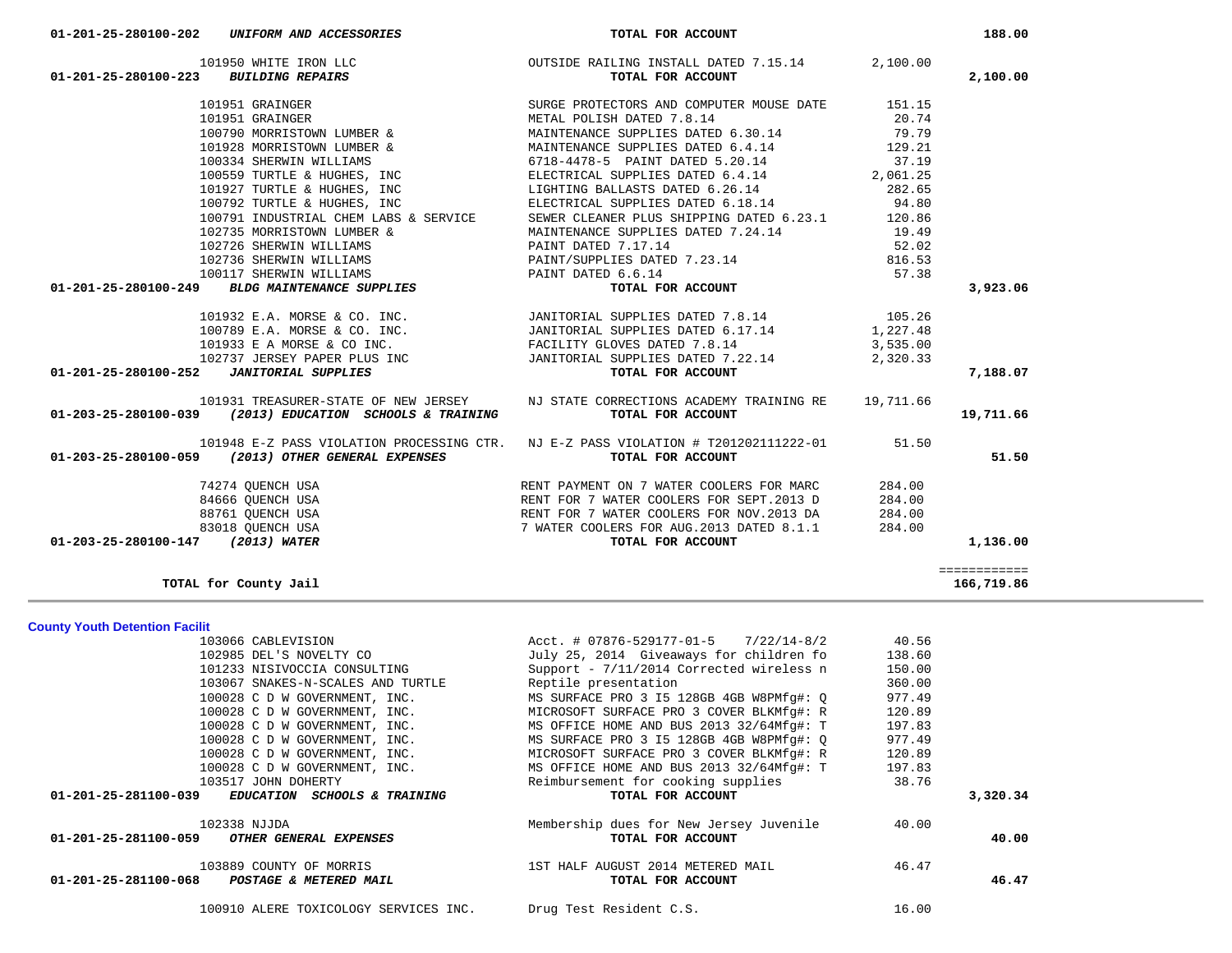| 103068 MUNICIPAL CAPITAL CORP<br>101053 TIMEKEEPING SYSTEMS INC<br>101053 TIMEKEEPING SYSTEMS INC                                                                                                                                                                                                                                                                                                                                                                                                                                                                                                                                                                                                                                                                   | Quarterly Charge for 2 copiers<br>Stubby Pipe/patrol wand for data collect<br>Shipping                                                                                                                                                                                                                                                                                                                                                                                                             | 1,452.77<br>295.00<br>8.39                                                                                                                                                                         |                          |  |
|---------------------------------------------------------------------------------------------------------------------------------------------------------------------------------------------------------------------------------------------------------------------------------------------------------------------------------------------------------------------------------------------------------------------------------------------------------------------------------------------------------------------------------------------------------------------------------------------------------------------------------------------------------------------------------------------------------------------------------------------------------------------|----------------------------------------------------------------------------------------------------------------------------------------------------------------------------------------------------------------------------------------------------------------------------------------------------------------------------------------------------------------------------------------------------------------------------------------------------------------------------------------------------|----------------------------------------------------------------------------------------------------------------------------------------------------------------------------------------------------|--------------------------|--|
| 01-201-25-281100-258<br><b>EQUIPMENT</b>                                                                                                                                                                                                                                                                                                                                                                                                                                                                                                                                                                                                                                                                                                                            | TOTAL FOR ACCOUNT                                                                                                                                                                                                                                                                                                                                                                                                                                                                                  |                                                                                                                                                                                                    | 1,756.16                 |  |
| TOTAL for County Youth Detention Facilit                                                                                                                                                                                                                                                                                                                                                                                                                                                                                                                                                                                                                                                                                                                            |                                                                                                                                                                                                                                                                                                                                                                                                                                                                                                    |                                                                                                                                                                                                    | ============<br>6,492.86 |  |
| <b>Road Repairs</b>                                                                                                                                                                                                                                                                                                                                                                                                                                                                                                                                                                                                                                                                                                                                                 |                                                                                                                                                                                                                                                                                                                                                                                                                                                                                                    |                                                                                                                                                                                                    |                          |  |
| 103889 COUNTY OF MORRIS<br>01-201-26-290100-068<br>POSTAGE & METERED MAIL                                                                                                                                                                                                                                                                                                                                                                                                                                                                                                                                                                                                                                                                                           | 1ST HALF AUGUST 2014 METERED MAIL<br>TOTAL FOR ACCOUNT                                                                                                                                                                                                                                                                                                                                                                                                                                             | 5.86                                                                                                                                                                                               | 5.86                     |  |
| 104008 NATIONAL FUEL OIL INC.<br>102307 WASHINGTON TWP MUNICIPAL                                                                                                                                                                                                                                                                                                                                                                                                                                                                                                                                                                                                                                                                                                    | FUEL CHARGES 7/14<br>3rd quarter fuel per agreement                                                                                                                                                                                                                                                                                                                                                                                                                                                | 5,814.60<br>1,062.52                                                                                                                                                                               |                          |  |
| 01-201-26-290100-140<br><b>GAS PURCHASES</b>                                                                                                                                                                                                                                                                                                                                                                                                                                                                                                                                                                                                                                                                                                                        | TOTAL FOR ACCOUNT                                                                                                                                                                                                                                                                                                                                                                                                                                                                                  |                                                                                                                                                                                                    | 6,877.12                 |  |
| 101049 CENTURYLINK<br>01-201-26-290100-146<br><b>TELEPHONE</b>                                                                                                                                                                                                                                                                                                                                                                                                                                                                                                                                                                                                                                                                                                      | 310111021 bill date 6/25/2014<br>TOTAL FOR ACCOUNT                                                                                                                                                                                                                                                                                                                                                                                                                                                 | 210.36                                                                                                                                                                                             | 210.36                   |  |
| 102555 KORNER STORE INC<br>102555 KORNER STORE INC<br>102308 RED BARN RESTAURANT<br>102308 RED BARN RESTAURANT                                                                                                                                                                                                                                                                                                                                                                                                                                                                                                                                                                                                                                                      | meals 4/28-7/07/2014<br>15% Gratuity<br>meals $5/6 - 5/22/2014$<br>15% Gratuity                                                                                                                                                                                                                                                                                                                                                                                                                    | 190.00<br>28.50<br>50.00<br>7.50                                                                                                                                                                   |                          |  |
| 01-201-26-290100-188<br><b>MEALS</b>                                                                                                                                                                                                                                                                                                                                                                                                                                                                                                                                                                                                                                                                                                                                | TOTAL FOR ACCOUNT                                                                                                                                                                                                                                                                                                                                                                                                                                                                                  |                                                                                                                                                                                                    | 276.00                   |  |
| 103162 GREG ST. JOHN<br>103474 JOHN BOWER<br>01-201-26-290100-207<br>UNIFORM & CLOTHING ALLOWANCE                                                                                                                                                                                                                                                                                                                                                                                                                                                                                                                                                                                                                                                                   | work boots per contract<br>work boots per contract<br>TOTAL FOR ACCOUNT                                                                                                                                                                                                                                                                                                                                                                                                                            | 90.00<br>90.00                                                                                                                                                                                     | 180.00                   |  |
| 101314 GRINNELL RECYCLING INC.<br>101314 GRINNELL RECYCLING INC.<br>101314 GRINNELL RECYCLING INC.<br>101314 GRINNELL RECYCLING INC.<br>101314 GRINNELL RECYCLING INC.<br>101314 GRINNELL RECYCLING INC.<br>101314 GRINNELL RECYCLING INC.<br>101325 TILCON NEW YORK INC.<br>101325 TILCON NEW YORK INC.<br>101052 TILCON NEW YORK INC.<br>101052 TILCON NEW YORK INC.<br>102402 TILCON NEW YORK INC.<br>102402 TILCON NEW YORK INC.<br>102554 DYNASTY CHEMICAL CORPORATION<br><b>BITUMINOUS CONCRETE</b><br>01-201-26-290100-222<br>100714 COUNTY WELDING SUPPLY CO<br>100714 COUNTY WELDING SUPPLY CO<br>102400 CUSTOM PRODUCTS CORPORATION<br>102400 CUSTOM PRODUCTS CORPORATION<br>101311 CUSTOM PRODUCTS CORPORATION<br>01-201-26-290100-238<br><b>SIGNAGE</b> | disposable recycling 6/11/2014<br>disposable $6/11/2014$<br>disposable $6/12/2014$<br>disposable $6/30/2014$<br>disposable $6/30/2014$<br>disposable $6/30/2014$<br>disposable 6/30/2014<br>$I - 5$<br>$I - 6$<br>$I - 5$<br>$I-5$ , $I-6$<br>$I-5$ , $I-6$<br>$I - 5$<br>55 gallon drum citrus kleen cleaner/degr<br>TOTAL FOR ACCOUNT<br>acetylene, oxygen<br>oxygen compressed, acetylene<br>signs, SNJ4830R38WDA<br>ClSigns<br>various sign materials: Stop Face, Left Tu<br>TOTAL FOR ACCOUNT | 190.06<br>453.96<br>506.80<br>249.56<br>213.86<br>202.66<br>127.06<br>225.34<br>562.33<br>1,147.65<br>2,432.65<br>2,240.65<br>68.78<br>3,424.00<br>8.85<br>50.98<br>1,024.20<br>125.82<br>3,403.88 | 12,045.36<br>4,613.73    |  |
| 101294 EASTERN CONCRETE MATERIALS, INC.<br>01-201-26-290100-244<br><b>STONE</b>                                                                                                                                                                                                                                                                                                                                                                                                                                                                                                                                                                                                                                                                                     | $3/4"$ quarry process<br>TOTAL FOR ACCOUNT                                                                                                                                                                                                                                                                                                                                                                                                                                                         | 116.11                                                                                                                                                                                             | 116.11                   |  |
| 102407 NORTHEASTERN HARDWARE CO INC<br>101313 NORTHEASTERN HARDWARE CO INC                                                                                                                                                                                                                                                                                                                                                                                                                                                                                                                                                                                                                                                                                          | plastic pan<br>asphalt lute                                                                                                                                                                                                                                                                                                                                                                                                                                                                        | 30.95<br>119.90                                                                                                                                                                                    |                          |  |

 102260 TREASURER-STATE OF NEW JERSEY New Jersey Regulated Medical Waste Gener 85.00 102268 WHITES HEALTHCARE Resident Medications for month of April 412.67

103423 WHITES HEALTHCARE **Residents medication for the month of Ma** 816.22<br>**9 MEDICAL RESIDENT TOTAL FOR ACCOUNT 01-201-25-281100-189** *MEDICAL* **TOTAL FOR ACCOUNT 1,329.89**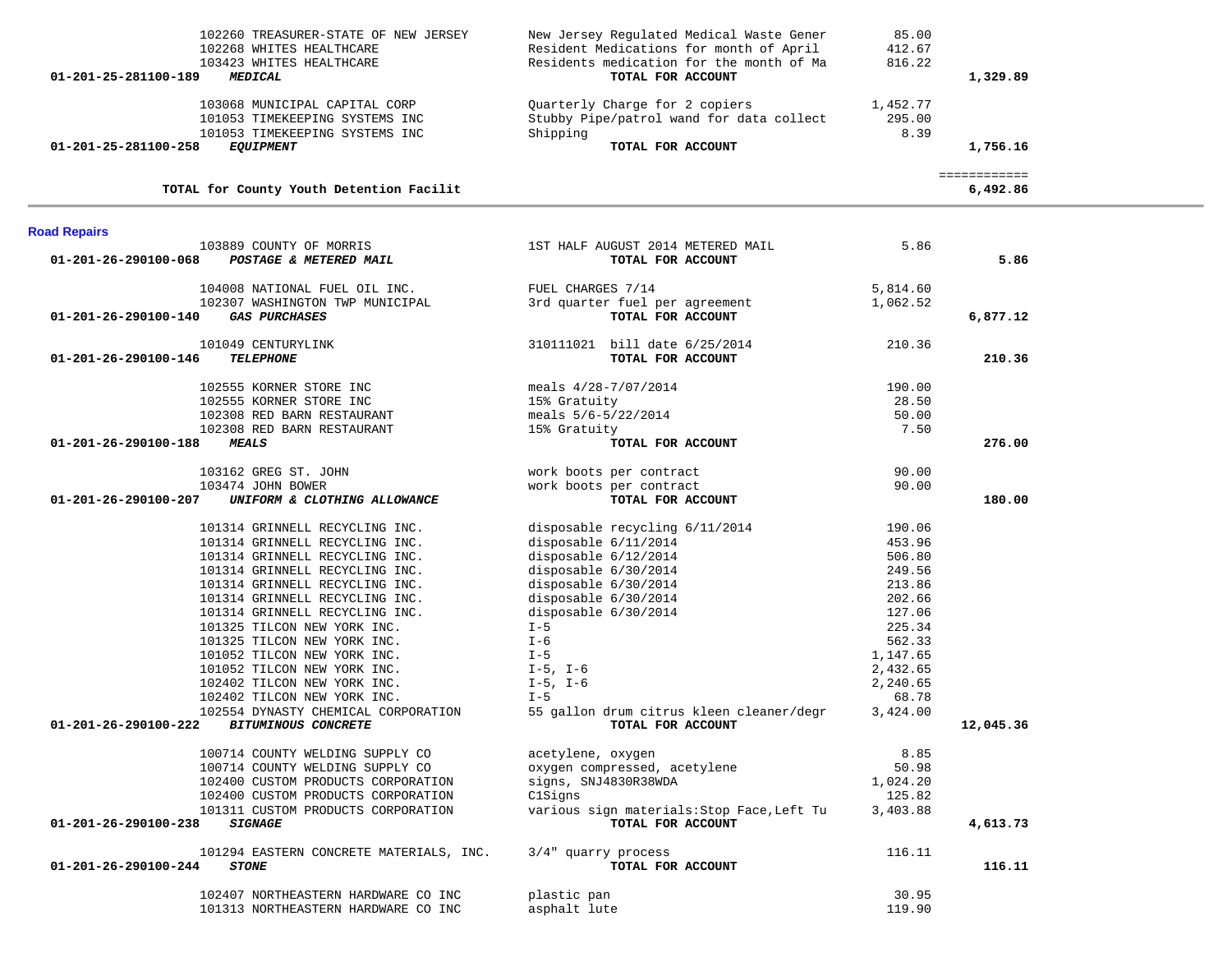| 01-201-26-292100-058 OFFICE SUPPLIES & STATIONERY | TOTAL FOR ACCOUNT                              |        | 102.44   |
|---------------------------------------------------|------------------------------------------------|--------|----------|
| 103889 COUNTY OF MORRIS                           | 1ST HALF AUGUST 2014 METERED MAIL              | 4.26   |          |
| 01-201-26-292100-068<br>POSTAGE & METERED MAIL    | TOTAL FOR ACCOUNT                              |        | 4.26     |
| 102357 AH HARRIS & SONS, INC.                     | Concrete Green 60#/50plt Raid Set              | 849.00 |          |
| 102357 AH HARRIS & SONS, INC.                     | Delivery Charge                                | 50.00  |          |
| 102394 VIANINI PIPE INC.                          | ASTM C-76 36in 8.0 Ft 0-ring cl-3 1,382.40     |        |          |
| 102394 VIANINI PIPE INC.                          | Extra Trucking Fee Less than Truckload         | 350.00 |          |
| 102394 VIANINI PIPE INC.                          | Lubricant for rubber gaskets 3.5 gallons 50.00 |        |          |
| 102437 AH HARRIS & SONS, INC.                     | Concrete Green 60# 50plt Rapid Set 849.00      |        |          |
| 102437 AH HARRIS & SONS, INC.                     | Delivery Charge                                | 50.00  |          |
| $01 - 201 - 26 - 292100 - 227$<br><b>CONCRETE</b> | TOTAL FOR ACCOUNT                              |        | 3,580.40 |
| 102438 RICCIARDI BROTHERS OF                      | BM AG Safety White Gallon                      | 874.00 |          |
| 102438 RICCIARDI BROTHERS OF                      | PPG Vet-4 Double Thick Brush                   | 34.90  |          |
| 102438 RICCIARDI BROTHERS OF                      | Allpro 4" Mini Woven 12 PK 58447               | 35.97  |          |
| 102438 RICCIARDI BROTHERS OF                      | Leaktite Liner for Plastic Tray                | 29.70  |          |
| 102438 RICCIARDI BROTHERS OF                      | Wooster Super/Fab 9x1/2                        | 53.88  |          |
| $01 - 201 - 26 - 292100 - 234$<br><b>PAINT</b>    | TOTAL FOR ACCOUNT                              |        | 1,028.45 |
| 102395 SHEAFFER SUPPLY INC.                       | 50PC 4" Timberlok Screws                       | 32.99  |          |
| 102395 SHEAFFER SUPPLY INC.                       | #1x1 HD Forged Phillips Insert bit             | 1.50   |          |
| 102395 SHEAFFER SUPPLY INC.                       | PH2x1 Shockwave Insert Bit                     | 1.50   |          |
| 102395 SHEAFFER SUPPLY INC.                       | #2 Square DR ISOTEMP Bit                       | 1.50   |          |
| 102395 SHEAFFER SUPPLY INC.                       | 3" Poly Varn Util Brush                        | 28.39  |          |
| 100721 SHEAFFER SUPPLY INC.                       | $3/16x1-3/4$ FH Tapcon                         | 17.80  |          |
| 100721 SHEAFFER SUPPLY INC.                       | 9x2-1/2 Grey Deckfast 51b                      | 26.95  |          |
| 100721 SHEAFFER SUPPLY INC.                       | $48-40-41237-1/4$ 24T Carbide TippedCirc S     | 9.95   |          |
| 01-201-26-292100-239<br>SMALL TOOLS               | TOTAL FOR ACCOUNT                              |        | 120.58   |

## 102305 SUSSEX COUNTY MUA street sweeping 7/02/2014 306.60 102305 SUSSEX COUNTY MUA street sweeping 7/02/2014 310.80 102305 SUSSEX COUNTY MUA street sweeping 7/08/2014 166.65 102305 SUSSEX COUNTY MUA street sweeping 7/08/2014 166.35 102305 SUSSEX COUNTY MUA street sweeping 7/08/2014 193.05 102305 SUSSEX COUNTY MUA street sweeping 7/08/2014 198.45 102305 SUSSEX COUNTY MUA street sweeping 7/11/2014 301.35 102305 SUSSEX COUNTY MUA street sweeping 7/11/2014 312.90 102305 SUSSEX COUNTY MUA street sweeping 7/11/2014 315.00 102305 SUSSEX COUNTY MUA street sweeping 7/11/2014 166.05 102553 SUSSEX COUNTY MUA **CTMO0001CM street sweeping 7/16/2014** 306.45<br>**3,913.85 3,913.85 70TAL FOR ACCOUNT** 3,913.85 101048 CABLEVISION 07876-512349-01-9 07/1-07/31/2014 97.79 102403 DEER PARK 102403 OASASSER PARK 102403 OEER PARK 102404 DEER PARK 12.95 102404 DEER PARK 0434540159 bottle water Hanover Garage 6 26.50 102306 AIRGAS SAFETY INC. gloves split leather palm 96.00 102306 AIRGAS SAFETY INC. Shipping/handling 19.34 102401 MSC INDUSTRIAL SUPPLY CO. 12VDC Yellow Recharge Lantern Litebox 603.99  **01-201-26-290100-266** *SAFETY ITEMS* **TOTAL FOR ACCOUNT 856.57** ============ **TOTAL for Road Repairs 29,094.96**

102631 GRAINGER Hand Cleaning Towels, 9WX10IN, L, PK4 102.44

**Bridges and Culverts** 

101313 NORTHEASTERN HARDWARE CO INC tampers the tampers 49.90<br>101050 SUSSEX COUNTY MUA (TMO0001CM street sweeping 6/25/2014 220.95

101050 SUSSEX COUNTY MUA sweeping 6/25/2014 217.80 101050 SUSSEX COUNTY MUA sweeping 6/25/2014 243.90 102305 SUSSEX COUNTY MUA street sweeping CTMO0001CM 7/02/2014 286.80

0000010M street sweeping 6/25/2014 220.95<br>sweeping 6/25/2014 217.80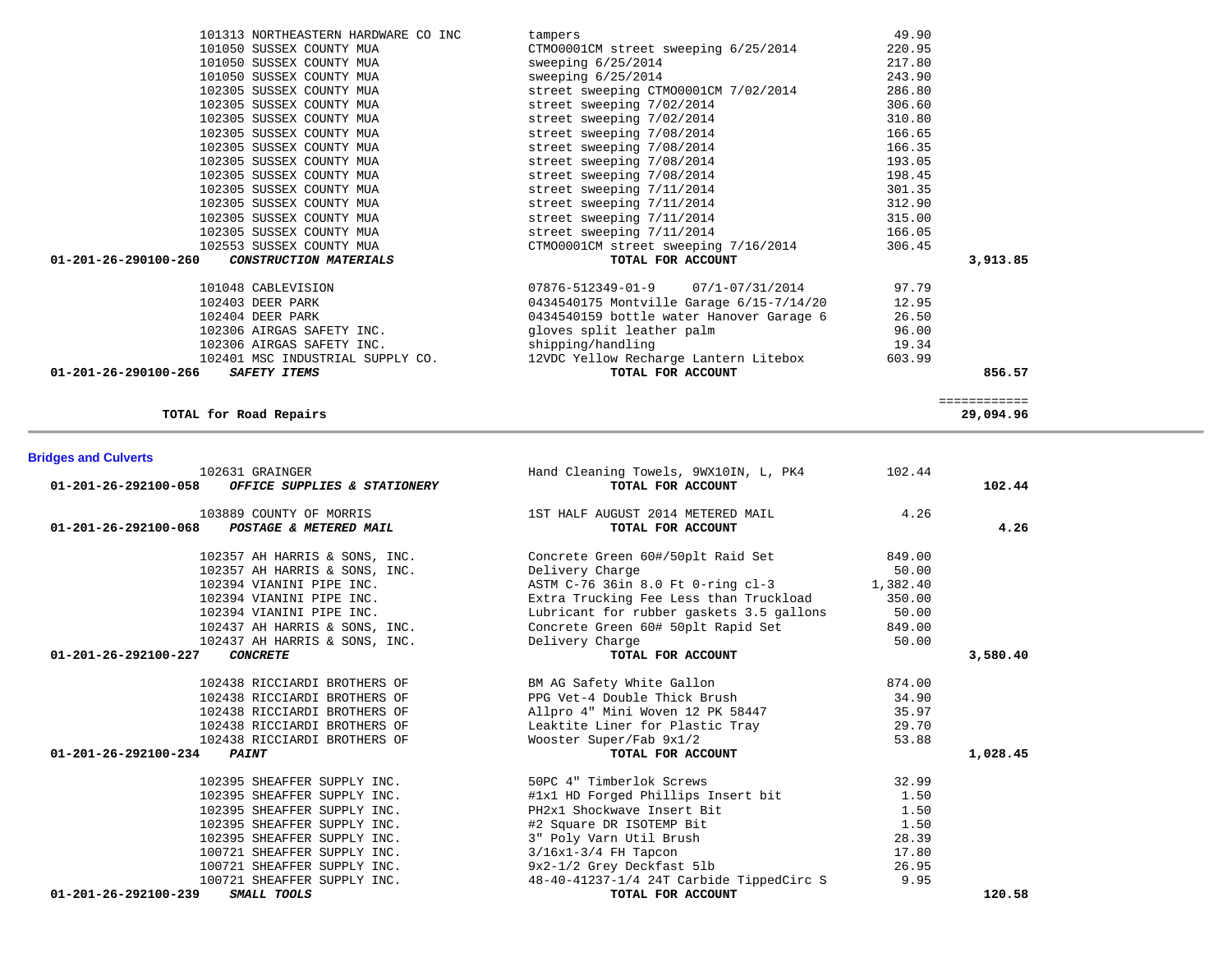| TOTAL for Bridges and Culverts                                                                         |                                                                                                                                                |                | 4,836.13     |  |
|--------------------------------------------------------------------------------------------------------|------------------------------------------------------------------------------------------------------------------------------------------------|----------------|--------------|--|
| <b>Shade Tree Commission</b>                                                                           |                                                                                                                                                |                |              |  |
| 100820 NORTHEASTERN ARBORIST SUPPLY blower BR600 back-pack<br>01-201-26-300100-258<br><i>EQUIPMENT</i> | TOTAL FOR ACCOUNT                                                                                                                              | 449.96         | 449.96       |  |
|                                                                                                        |                                                                                                                                                |                | ============ |  |
| TOTAL for Shade Tree Commission                                                                        |                                                                                                                                                |                | 449.96       |  |
| <b>Buildings &amp; Grounds</b>                                                                         |                                                                                                                                                |                |              |  |
| 103502 LAZ PARKING                                                                                     | 590803109/ JUROR PKG - 06-15-14 THRU 06-                                                                                                       | 4,292.00       |              |  |
| 103504 LAZ PARKING                                                                                     | 590803109/ JUROR PKG - JULY 2014                                                                                                               | 7,880.75       |              |  |
| 01-201-26-310100-062 PARKING LOT RENTAL                                                                | TOTAL FOR ACCOUNT                                                                                                                              |                | 12,172.75    |  |
| 102691 FACILITY SERVICES PARTNERS LLC                                                                  | WO72555/ PROSECUTOR/ 07-16-14                                                                                                                  | 532.22         |              |  |
| 100899 STATEWIDE COMMUNICATIONS INC                                                                    | RE: B&G - OFFICE LSM SYSTEM/ 06-25-14                                                                                                          | 130.00         |              |  |
| 103494 EMPLOYMENT HORIZONS, INC.                                                                       | CLEANING SERVICES - JULY 2014/ DATED 07-                                                                                                       | 33,469.00      |              |  |
| 103494 EMPLOYMENT HORIZONS, INC.                                                                       | GROUNDSKEEPING SERVICES - JULY 2014/ DAT                                                                                                       | 4,810.00       |              |  |
| 103149 CLIFTON ELEVATOR SERVICE CO INC                                                                 | RE: CAC COMPLEX - 1 MEDICAL DR - (1) CA                                                                                                        | 245.00         |              |  |
| 103149 CLIFTON ELEVATOR SERVICE CO INC                                                                 | RE: SEU - 102 RAYNOR RD - $(1)$ CAR $(S)$                                                                                                      | 245.00         |              |  |
| 103149 CLIFTON ELEVATOR SERVICE CO INC                                                                 | RE: HUMAN SERVICES - 340 W. HANOVER - (2)                                                                                                      | 580.00         |              |  |
| 103149 CLIFTON ELEVATOR SERVICE CO INC                                                                 | RE: HOMELESS CENTER- 540 W. HANOVER - (1                                                                                                       | 315.00         |              |  |
| 103149 CLIFTON ELEVATOR SERVICE CO INC                                                                 | RE: $PSTA - 500 W$ . HANOVER - (1) $CAR(S)$                                                                                                    | 245.00         |              |  |
| 103149 CLIFTON ELEVATOR SERVICE CO INC                                                                 | RE: LPS - 450 W. HANOVER - $(2)$ CAR $(S)$ -                                                                                                   | 245.00         |              |  |
| 103149 CLIFTON ELEVATOR SERVICE CO INC                                                                 | RE: A & R BLDG - COURT ST - $(4)$ CAR $(S)$                                                                                                    | 1,472.00       |              |  |
| 103149 CLIFTON ELEVATOR SERVICE CO INC                                                                 | $RE: CH - ANN ST - (3) CAR(S)$                                                                                                                 | 978.00         |              |  |
| 103149 CLIFTON ELEVATOR SERVICE CO INC                                                                 | RE: SCHUYLER ANNEX - 30 SCHUYLER - (2) C                                                                                                       | 600.00         |              |  |
| 103149 CLIFTON ELEVATOR SERVICE CO INC                                                                 | RE: LIBRARY - 30 E. HANOVER - $(1)$ CAR $(S)$                                                                                                  | 245.00         |              |  |
| 103496 LOVEYS PIZZA & GRILL                                                                            | RE: MEAL RECEIPTS 06-07-14 THRU 07-30-1                                                                                                        | 537.19         |              |  |
| 102942 WHITMAN                                                                                         | WO72779/ RE: R-7 LEGAL SERVICES/ 06-17-1                                                                                                       | 1,570.50       |              |  |
| 01-201-26-310100-084 OTHER OUTSIDE SERVICES                                                            | TOTAL FOR ACCOUNT                                                                                                                              |                | 46,218.91    |  |
| 102687 GRAINGER                                                                                        | WO72928/ B&G/ 07-21-14                                                                                                                         | 776.64         |              |  |
| 01-201-26-310100-207 UNIFORM & CLOTHING ALLOWANCE                                                      | TOTAL FOR ACCOUNT                                                                                                                              |                | 776.64       |  |
| 102686 SHERWIN-WILLIAMS                                                                                | WO72034/ RE: CH/ 07-16-14                                                                                                                      | 33.17          |              |  |
| <i><b>PAINT</b></i><br>01-201-26-310100-234                                                            | TOTAL FOR ACCOUNT                                                                                                                              |                | 33.17        |  |
| 99406 J.A. SEXAUER                                                                                     | WO71524/ RE: PSTA/ 02-07-14                                                                                                                    | 903.36         |              |  |
| 99406 J.A. SEXAUER                                                                                     | WO71363/ RE: OTA/ 02-07-14                                                                                                                     | 878.64         |              |  |
| 99406 J.A. SEXAUER                                                                                     | CREDIT NOTICE                                                                                                                                  | $-238.78$      |              |  |
| 102685 UNIVERSAL SUPPLY GROUP INC.                                                                     | WO72568/ RE: STOCK/ 07-14-14                                                                                                                   | 89.35          |              |  |
|                                                                                                        |                                                                                                                                                | 165.45         |              |  |
|                                                                                                        | 102684 WATER WORKS SUPPLY CO., INC. WO72636/RE: CTY LIBRARY/ 07-09-14<br>102684 WATER WORKS SUPPLY CO., INC. WO72636/RE: CTY LIBRARY/ 07-09-14 | 262.21         |              |  |
| 01-201-26-310100-235 PIPES - OTHERS                                                                    | TOTAL FOR ACCOUNT                                                                                                                              |                | 2,060.23     |  |
| 102458 BAYWAY LUMBER                                                                                   | WO72846/ RE: SM TOOLS/ 07-16-14                                                                                                                | 19.99          |              |  |
| 102763 COOPER ELECTRIC SUPPLY CO.                                                                      | WO72900/ RE: SMALL TOOLS/ 07-23-14                                                                                                             | 152.11         |              |  |
| 103055 KUIKEN BROTHERS CO. INC.                                                                        | WO72889/ RE: WARRANTS/ 07-16-14                                                                                                                | 151.74         |              |  |
| 01-201-26-310100-239 SMALL TOOLS                                                                       | TOTAL FOR ACCOUNT                                                                                                                              |                | 323.84       |  |
|                                                                                                        |                                                                                                                                                |                |              |  |
| 102683 ARZEE SUPPLY                                                                                    | WO72867/ RE: PSTA/ 07-15-14                                                                                                                    | 342.60         |              |  |
| 102458 BAYWAY LUMBER                                                                                   | WO72727/ RE: SHERIFF/ 07-17-14                                                                                                                 | 205.00         |              |  |
| 102988 FASTENAL COMPANY                                                                                | WO72818/ RE: B&G/ 07-15-14<br>WO72960/RE: B&G/07-28-14                                                                                         | 10.18<br>99.20 |              |  |
| 103055 KUIKEN BROTHERS CO. INC.<br>103055 KUIKEN BROTHERS CO. INC.                                     | WO72954/ RE: YOUTH SHELTER/ 07-28-14                                                                                                           | 24.48          |              |  |
| 01-201-26-310100-249 BLDG MAINTENANCE SUPPLIES                                                         | TOTAL FOR ACCOUNT                                                                                                                              |                | 681.46       |  |
|                                                                                                        |                                                                                                                                                |                |              |  |
| 102989 CENTRAL POLY CORP                                                                               | WO72858/RE: JANITORIAL SUPPLIES/07-28-                                                                                                         | 2,800.00       |              |  |
| <b>JANITORIAL SUPPLIES</b><br>01-201-26-310100-252                                                     | TOTAL FOR ACCOUNT                                                                                                                              |                | 2,800.00     |  |

============

-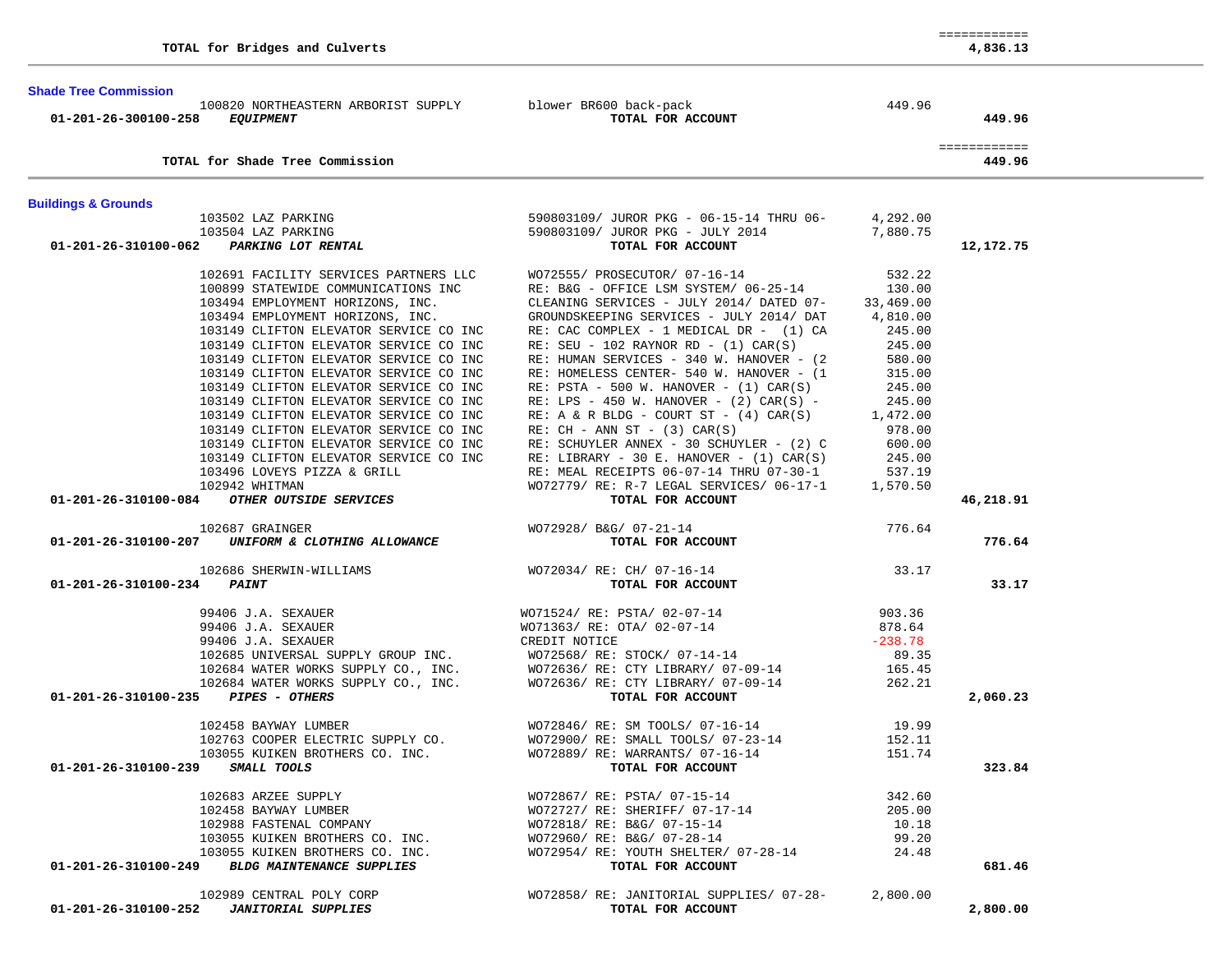| 01-201-26-315100-039 EDUCATION SCHOOLS & TRAINING                                                                                                                                                                                                                                                                                                                                                                                       | 97448 MC VOCATIONAL SCHOOL DISTRICT AIR CONDITIONING CLASS TUITION, MAY 22,2 770.00<br>TOTAL FOR ACCOUNT                                                                                                                                             |           | 770.00   |
|-----------------------------------------------------------------------------------------------------------------------------------------------------------------------------------------------------------------------------------------------------------------------------------------------------------------------------------------------------------------------------------------------------------------------------------------|------------------------------------------------------------------------------------------------------------------------------------------------------------------------------------------------------------------------------------------------------|-----------|----------|
| ${\tt 103332} \hbox{ STAPLES BUSINESS ADVANTAGE} {\tt PENS}$                                                                                                                                                                                                                                                                                                                                                                            |                                                                                                                                                                                                                                                      |           |          |
|                                                                                                                                                                                                                                                                                                                                                                                                                                         |                                                                                                                                                                                                                                                      |           |          |
|                                                                                                                                                                                                                                                                                                                                                                                                                                         |                                                                                                                                                                                                                                                      |           |          |
| $\begin{array}{cccc} & 103332 & STAPLES & BUSINES & ADVANTAGE & & PENS & & & & 5.49 \\ & 103332 & STAPLES & BUSINES & ADVANTAGE & & PAD, INK & CART, COPY PAPER, MARKER & & & 60.63 \\ & 103332 & STAPLES & BUSINES & ADVANTAGE & & & STICKIES, TAPE, LABEL MAKER & & & 138.58 \\ & & & & & & & & & & \\ \textbf{01-201-26-315100-058} & \textbf{OFFICE SUPPLIES & STATIONER} & & & & & \textbf{TOTAL FOR ACCOUNT} & & & & \end{array}$ |                                                                                                                                                                                                                                                      |           | 204.70   |
| 100637 LOVEYS PIZZA & GRILL LUNCHEON                                                                                                                                                                                                                                                                                                                                                                                                    | EARPLUG<br>WELDING CURTAIN<br>CONNECTOR, FLAT WASHER, NUT<br>SAFETY GLASSES, CLOCK, TOWELETTE<br>TPE, BATTERIES, CLAMPS, GLOVE, ANTI SIEZE<br>SAFETY GLASSES, CLOCK, TOWELETTE<br>568.60<br>SLUDGE BAG<br>SLUDGE BAG<br>SCREWS<br>TUBE<br>QUARTER RO |           |          |
| 102026 MSC INDUSTRIAL SUPPLY CO.<br>102026 MSC INDUSTRIAL SUPPLY CO.<br>101134 MSC INDUSTRIAL SUPPLY CO.                                                                                                                                                                                                                                                                                                                                |                                                                                                                                                                                                                                                      |           |          |
|                                                                                                                                                                                                                                                                                                                                                                                                                                         |                                                                                                                                                                                                                                                      |           |          |
|                                                                                                                                                                                                                                                                                                                                                                                                                                         |                                                                                                                                                                                                                                                      |           |          |
| 101134 MSC INDUSTRIAL SUPPLY CO.                                                                                                                                                                                                                                                                                                                                                                                                        |                                                                                                                                                                                                                                                      |           |          |
| 102575 MSC INDUSTRIAL SUPPLY CO.                                                                                                                                                                                                                                                                                                                                                                                                        |                                                                                                                                                                                                                                                      |           |          |
| 102913 J & D SALES & SERVICE LLC<br>103252 MORRISTOWN LUMBER &                                                                                                                                                                                                                                                                                                                                                                          |                                                                                                                                                                                                                                                      |           |          |
|                                                                                                                                                                                                                                                                                                                                                                                                                                         |                                                                                                                                                                                                                                                      |           |          |
|                                                                                                                                                                                                                                                                                                                                                                                                                                         |                                                                                                                                                                                                                                                      |           |          |
|                                                                                                                                                                                                                                                                                                                                                                                                                                         |                                                                                                                                                                                                                                                      |           |          |
|                                                                                                                                                                                                                                                                                                                                                                                                                                         |                                                                                                                                                                                                                                                      |           |          |
|                                                                                                                                                                                                                                                                                                                                                                                                                                         |                                                                                                                                                                                                                                                      |           |          |
|                                                                                                                                                                                                                                                                                                                                                                                                                                         |                                                                                                                                                                                                                                                      |           |          |
|                                                                                                                                                                                                                                                                                                                                                                                                                                         |                                                                                                                                                                                                                                                      |           |          |
|                                                                                                                                                                                                                                                                                                                                                                                                                                         |                                                                                                                                                                                                                                                      |           |          |
|                                                                                                                                                                                                                                                                                                                                                                                                                                         |                                                                                                                                                                                                                                                      |           |          |
| 01-201-26-315100-098 OTHER OPERATING&REPAIR SUPPLY                                                                                                                                                                                                                                                                                                                                                                                      | 103252 MORRISTOWN LUMBER & SCREWS<br>103252 MORRISTOWN LUMBER & TUBE<br>103252 MORRISTOWN LUMBER & TUBE<br>103252 MORRISTOWN LUMBER & TUBE<br>102906 BOONTON AUTO PARTS<br>102906 BOONTON AUTO PARTS<br>102917 MY TOOL LADY<br>103263 MUNICI         |           | 3,612.47 |
| 102599 AMERICAN WEAR INC. WILFORMS & MATS UNIFORMS AMERICAN WEAR INC. WILFORMS                                                                                                                                                                                                                                                                                                                                                          |                                                                                                                                                                                                                                                      | 287.35    |          |
|                                                                                                                                                                                                                                                                                                                                                                                                                                         |                                                                                                                                                                                                                                                      | 223.56    |          |
| 01-201-26-315100-207 UNIFORM & CLOTHING ALLOWANCE                                                                                                                                                                                                                                                                                                                                                                                       | TOTAL FOR ACCOUNT                                                                                                                                                                                                                                    |           | 510.91   |
| $102914$ METALS USA PLATES &                                                                                                                                                                                                                                                                                                                                                                                                            | TUBE                                                                                                                                                                                                                                                 | 1,341.67  |          |
| STEEL<br>01-201-26-315100-243                                                                                                                                                                                                                                                                                                                                                                                                           | TOTAL FOR ACCOUNT                                                                                                                                                                                                                                    |           | 1,341.67 |
| 102572 INTER CITY TIRE<br>102572 INTER CITY TIRE<br>102572 INTER CITY TIRE<br>102572 INTER CITY TIRE                                                                                                                                                                                                                                                                                                                                    | TIRES                                                                                                                                                                                                                                                | 684.87    |          |
|                                                                                                                                                                                                                                                                                                                                                                                                                                         | TIRES                                                                                                                                                                                                                                                | 1,003.77  |          |
|                                                                                                                                                                                                                                                                                                                                                                                                                                         | TIRES                                                                                                                                                                                                                                                | 1,599.90  |          |
| 102572 INTER CITY TIRE                                                                                                                                                                                                                                                                                                                                                                                                                  | TIRES                                                                                                                                                                                                                                                | 390.00    |          |
| 102572 INTER CITY TIRE                                                                                                                                                                                                                                                                                                                                                                                                                  | CREDIT                                                                                                                                                                                                                                               | $-644.00$ |          |

# **TOTAL for Buildings & Grounds 74,128.96**

**Motor Services Center** 

| 102486 MSC INDUSTRIAL SUPPLY CO.                   | WO72843/ RE: B&G/ 07/14/14       | 899.00   |          |
|----------------------------------------------------|----------------------------------|----------|----------|
| 102486 MSC INDUSTRIAL SUPPLY CO.                   | WO72892/ RE: B&G/ 07/16/14       | 547.29   |          |
| $01 - 201 - 26 - 310100 - 258$<br><i>EQUIPMENT</i> | TOTAL FOR ACCOUNT                |          | 1,446.29 |
| 103044 R & J CONTROL, INC.                         | RE: COUNTY GARAGE/ 07-29-14      | 1,051.42 |          |
| 01-201-26-310100-262 MACHINERY REPAIRS & PARTS     | TOTAL FOR ACCOUNT                |          | 1,051.42 |
| 103555 BINSKY & SNYDER SERVICES LLC                | RE: COUNTY GARAGE/ 07-23-14      | 21.58    |          |
| 103046 BINSKY & SNYDER SERVICES LLC                | RE: PSTA/ 05-07-14               | 4,054.46 |          |
| $01 - 201 - 26 - 310100 - 264$<br>HEAT & $A/C$     | TOTAL FOR ACCOUNT                |          | 4,076.04 |
| 102695 COOPER ELECTRIC SUPPLY CO.                  | WO72755/ RE: CH/ 07-08-14        | 302.94   |          |
| 102695 COOPER ELECTRIC SUPPLY CO.                  | WO72861/ RE: W&M/ 07-11-14       | 48.90    |          |
| 102695 COOPER ELECTRIC SUPPLY CO.                  | WO72900/ RE: PSTA/ 07-17-14      | 162.72   |          |
| 102695 COOPER ELECTRIC SUPPLY CO.                  | WO71485/ RE: STOCK/ 07-18-14     | 336.51   |          |
| 102695 COOPER ELECTRIC SUPPLY CO.                  | WO72715/ RE: CTY CLERK/ 07-18-14 | 98.16    |          |
|                                                    |                                  |          |          |
| 102695 COOPER ELECTRIC SUPPLY CO.                  | WO71485/ RE: STOCK/ 07-21-14     | 1,538.98 |          |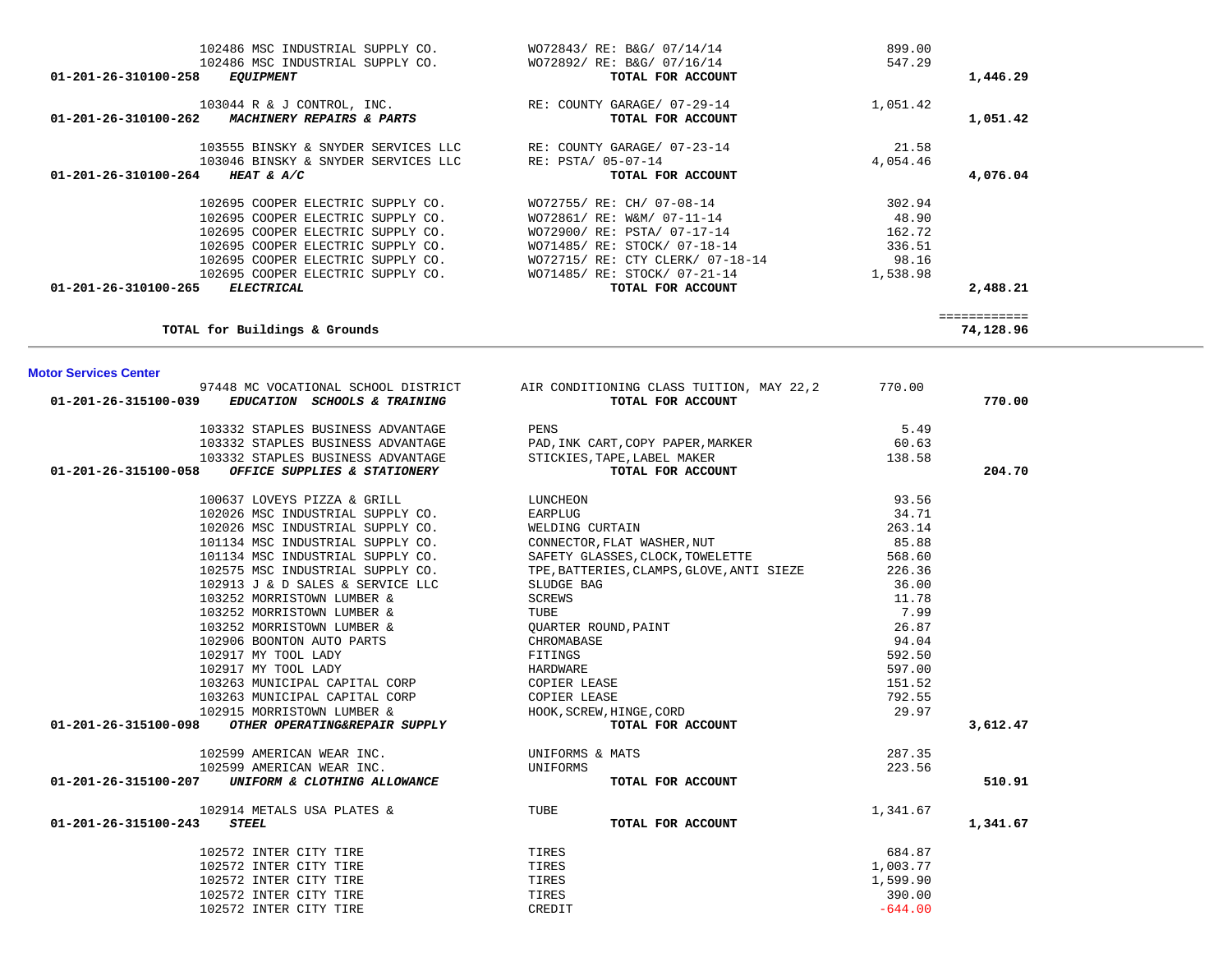|                                                                                                                                                                                                                                                                                    |                                                                                                                 | 84.00    |           |
|------------------------------------------------------------------------------------------------------------------------------------------------------------------------------------------------------------------------------------------------------------------------------------|-----------------------------------------------------------------------------------------------------------------|----------|-----------|
|                                                                                                                                                                                                                                                                                    |                                                                                                                 | 909.27   |           |
|                                                                                                                                                                                                                                                                                    |                                                                                                                 | 443.75   |           |
|                                                                                                                                                                                                                                                                                    |                                                                                                                 | 440.44   |           |
|                                                                                                                                                                                                                                                                                    |                                                                                                                 | 440.44   |           |
|                                                                                                                                                                                                                                                                                    |                                                                                                                 | 413.40   |           |
|                                                                                                                                                                                                                                                                                    |                                                                                                                 | 272.00   |           |
| 01-201-26-315100-245 TIRES                                                                                                                                                                                                                                                         |                                                                                                                 |          | 6,037.84  |
| 102616 GOODTER CITY TIRE<br>103250 INTER CITY TIRE<br>103333 STS TIRE & AUTO CENTERS<br>103333 STS TIRE & AUTO CENTERS<br>103333 STS TIRE & AUTO CENTERS<br>102927 STS TIRE & AUTO CENTERS<br>102927 STS TIRE & AUTO CENTERS<br>145 TIRES                                          | $\begin{array}{c} 84.00 \\ 909.2 \\ 443.7 \\ 440.4 \\ 440.4 \\ 413.4 \\ 272.0 \\ \end{array}$ TOTAL FOR ACCOUNT |          |           |
|                                                                                                                                                                                                                                                                                    |                                                                                                                 |          |           |
|                                                                                                                                                                                                                                                                                    |                                                                                                                 |          | 277.50    |
|                                                                                                                                                                                                                                                                                    |                                                                                                                 |          |           |
|                                                                                                                                                                                                                                                                                    |                                                                                                                 |          |           |
|                                                                                                                                                                                                                                                                                    |                                                                                                                 |          |           |
|                                                                                                                                                                                                                                                                                    |                                                                                                                 |          |           |
|                                                                                                                                                                                                                                                                                    |                                                                                                                 |          |           |
|                                                                                                                                                                                                                                                                                    |                                                                                                                 |          |           |
|                                                                                                                                                                                                                                                                                    |                                                                                                                 |          |           |
|                                                                                                                                                                                                                                                                                    |                                                                                                                 |          |           |
|                                                                                                                                                                                                                                                                                    |                                                                                                                 |          |           |
|                                                                                                                                                                                                                                                                                    |                                                                                                                 |          |           |
|                                                                                                                                                                                                                                                                                    |                                                                                                                 |          |           |
|                                                                                                                                                                                                                                                                                    |                                                                                                                 |          |           |
|                                                                                                                                                                                                                                                                                    |                                                                                                                 |          |           |
|                                                                                                                                                                                                                                                                                    |                                                                                                                 |          |           |
|                                                                                                                                                                                                                                                                                    |                                                                                                                 |          |           |
|                                                                                                                                                                                                                                                                                    |                                                                                                                 |          |           |
|                                                                                                                                                                                                                                                                                    |                                                                                                                 |          |           |
|                                                                                                                                                                                                                                                                                    |                                                                                                                 |          |           |
|                                                                                                                                                                                                                                                                                    |                                                                                                                 |          |           |
|                                                                                                                                                                                                                                                                                    |                                                                                                                 |          |           |
|                                                                                                                                                                                                                                                                                    |                                                                                                                 |          |           |
|                                                                                                                                                                                                                                                                                    |                                                                                                                 |          |           |
|                                                                                                                                                                                                                                                                                    |                                                                                                                 |          |           |
|                                                                                                                                                                                                                                                                                    |                                                                                                                 |          |           |
|                                                                                                                                                                                                                                                                                    |                                                                                                                 |          |           |
|                                                                                                                                                                                                                                                                                    |                                                                                                                 |          |           |
|                                                                                                                                                                                                                                                                                    |                                                                                                                 |          |           |
|                                                                                                                                                                                                                                                                                    |                                                                                                                 |          |           |
|                                                                                                                                                                                                                                                                                    |                                                                                                                 |          |           |
|                                                                                                                                                                                                                                                                                    |                                                                                                                 |          |           |
|                                                                                                                                                                                                                                                                                    |                                                                                                                 |          |           |
|                                                                                                                                                                                                                                                                                    |                                                                                                                 |          |           |
|                                                                                                                                                                                                                                                                                    |                                                                                                                 |          |           |
|                                                                                                                                                                                                                                                                                    |                                                                                                                 |          |           |
|                                                                                                                                                                                                                                                                                    |                                                                                                                 |          | 14,994.74 |
|                                                                                                                                                                                                                                                                                    |                                                                                                                 |          |           |
|                                                                                                                                                                                                                                                                                    |                                                                                                                 |          |           |
|                                                                                                                                                                                                                                                                                    |                                                                                                                 |          |           |
|                                                                                                                                                                                                                                                                                    |                                                                                                                 |          |           |
|                                                                                                                                                                                                                                                                                    |                                                                                                                 |          |           |
|                                                                                                                                                                                                                                                                                    |                                                                                                                 |          |           |
|                                                                                                                                                                                                                                                                                    |                                                                                                                 |          |           |
| 102602 D&B AUTO SUPPLY                                                                                                                                                                                                                                                             | CREDIT                                                                                                          | $-16.67$ |           |
| 102612 FLEMINGTON BUICK CHEVROLET                                                                                                                                                                                                                                                  | GASKET                                                                                                          | 5.52     |           |
| 01-201-26-13100-245 2772.00<br>01-201-26-13100-245 2772.00<br>01-201-26-13100-245 2772.00<br>01-201-26-13100-245 2772.00<br>01-201-26-13100-245 2772.00<br>01-201-26-13100-245 2772.00<br>2010-245 2772.00<br>2010-245 2772.00<br>2010-245 27<br>102612 FLEMINGTON BUICK CHEVROLET | WEATHERSTRIP                                                                                                    | 58.57    |           |
| 102578 NIELSEN DODGE - C-J-R                                                                                                                                                                                                                                                       | VEHICLE REPAIR (8-17)                                                                                           | 371.40   |           |
| 102578 NIELSEN DODGE - C-J-R                                                                                                                                                                                                                                                       | HINGE                                                                                                           | 41.60    |           |
| 102578 NIELSEN DODGE - C-J-R                                                                                                                                                                                                                                                       | PULL CUP                                                                                                        | 38.40    |           |
| 102578 NIELSEN DODGE - C-J-R                                                                                                                                                                                                                                                       | RADIATOR, FAN, MOTOR                                                                                            | 677.92   |           |
| 102578 NIELSEN DODGE - C-J-R                                                                                                                                                                                                                                                       | CABLE                                                                                                           | 176.44   |           |
| 102578 NIELSEN DODGE - C-J-R                                                                                                                                                                                                                                                       | RADIATOR                                                                                                        | 319.20   |           |
| 102578 NIELSEN DODGE - C-J-R                                                                                                                                                                                                                                                       | ANTIFREEZE                                                                                                      | 74.24    |           |
| 102578 NIELSEN DODGE - C-J-R                                                                                                                                                                                                                                                       | FAN, SCREW                                                                                                      | 83.92    |           |
| 102578 NIELSEN DODGE - C-J-R                                                                                                                                                                                                                                                       | CREDIT                                                                                                          | $-37.73$ |           |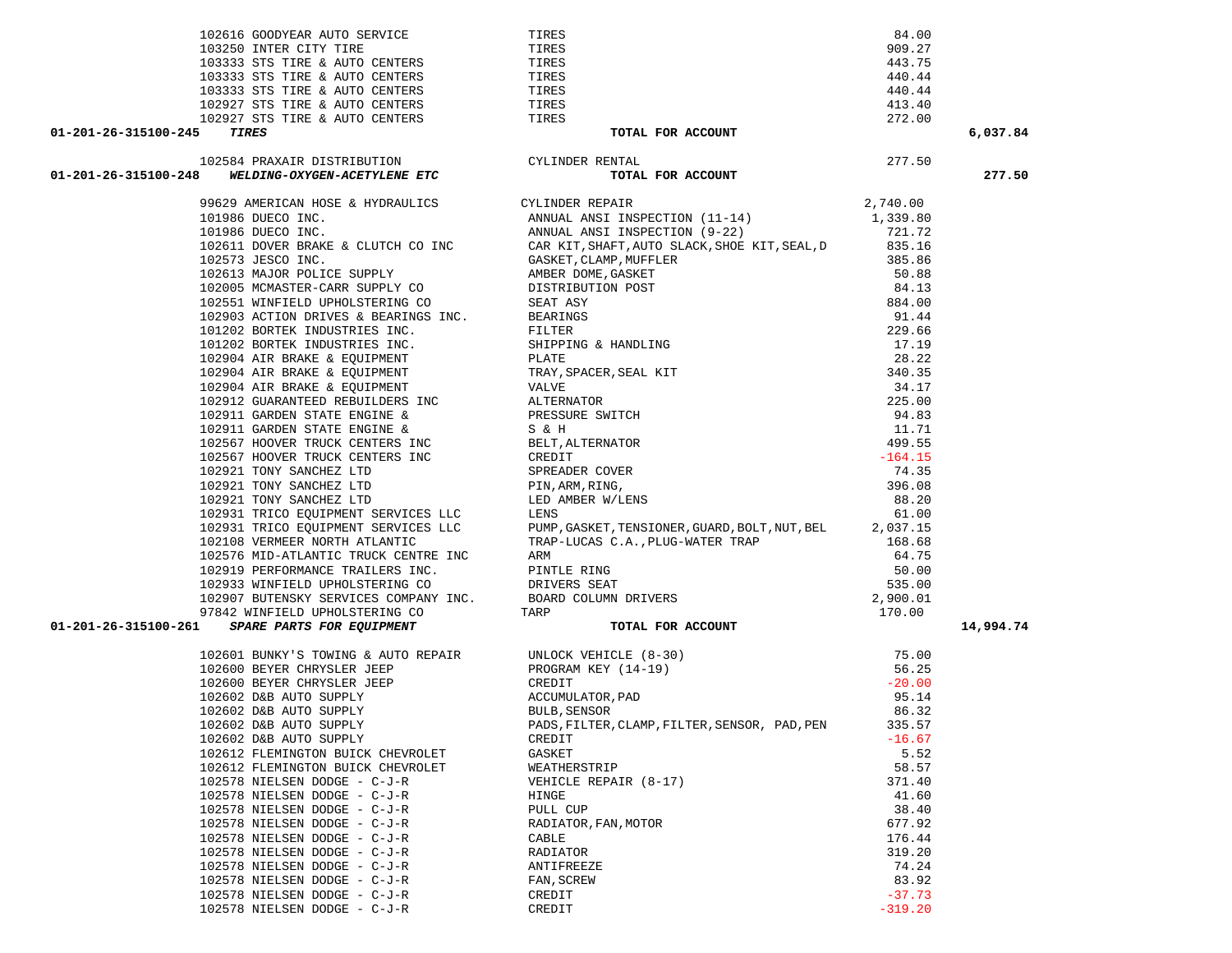| <b>Mosquito Extermination</b>                        |                                          |          |        |
|------------------------------------------------------|------------------------------------------|----------|--------|
| 103467 WALTER JONES                                  | Reimb. for Cell Phone April, May & June  | 60.00    |        |
| 01-201-26-320100-031 CELLULAR PHONES/PAGERS          | TOTAL FOR ACCOUNT                        |          | 60.00  |
| 103457 DAILY RECORD                                  | ASB-70021874 V Spray Notice 8/7/14       | 72.40    |        |
| 01-201-26-320100-051<br>LEGAL                        | TOTAL FOR ACCOUNT                        |          | 72.40  |
| 103393 STAPLES BUSINESS ADVANTAGE                    | Misc. Office Supplies                    | 345.35   |        |
| 103393 STAPLES BUSINESS ADVANTAGE                    | Misc. Office Supplies                    | 5.95     |        |
| 103393 STAPLES BUSINESS ADVANTAGE                    | Misc. Office Supplies                    | 71.60    |        |
| 01-201-26-320100-058<br>OFFICE SUPPLIES & STATIONERY | TOTAL FOR ACCOUNT                        |          | 422.90 |
| 101387 MCMASTER-CARR SUPPLY CO                       | Chemical-Resistant, Tube-fitting filter, | 25.00    |        |
| 102966 AMERICAN WEAR INC.                            | Clean Uniforms 7-3-14                    | 43.41    |        |
| 102966 AMERICAN WEAR INC.                            | Clean Uniforms 7-10-14                   | 43.41    |        |
| 102966 AMERICAN WEAR INC.                            | Clean Uniforms 7-17-14                   | 43.41    |        |
| 102966 AMERICAN WEAR INC.                            | Clean Uniforms 7-24-14                   | 43.41    |        |
| 102966 AMERICAN WEAR INC.                            | Clean Uniforms 7-31-14                   | 43.41    |        |
| 103468 RONALD FOSTER                                 | Reimb. for Work Boots Council #6         | 90.00    |        |
| 01-201-26-320100-084<br>OTHER OUTSIDE SERVICES       | TOTAL FOR ACCOUNT                        |          | 332.05 |
| 102700 PLAINSMAN AUTO SUPPLY                         | Hose #H24508                             | 60.00    |        |
| 102700 PLAINSMAN AUTO SUPPLY                         | Hose End $\#08U-104$                     | 45.57    |        |
| 102700 PLAINSMAN AUTO SUPPLY                         | Hose End #08U-608                        | 25.47    |        |
| 01-201-26-320100-098 OTHER OPERATING & REPAIR SUPPLY | TOTAL FOR ACCOUNT                        |          | 131.04 |
| 102269 CLARKE MOSOUITO CONTROL                       | cust m02305 Vectobac GS 40# #11558       | 6,480.00 |        |

 ============ **TOTAL for Motor Services Center 37,545.68**

102578 NIELSEN DODGE - C-J-R<br>102579 NORTHEAST COMMUNICATIONS. INC. ANTENNA.MOUNT.CONNECTOR.CABLE. FUSE 80.50 1025.08 ANTENNA, MOUNT, CONNECTOR, CABLE, FUSE 80.50<br>113.93 SHAFT ASY 102549 SMITH MOTOR CO., INC.<br>102549 SMITH MOTOR CO., INC. SHAFT ASY STRING ASY 213.93 102549 SMITH MOTOR CO., INC.<br>
102549 SMITH MOTOR CO., INC.<br>
STEP ASY STEP ASY 169 100 263.16 102549 SMITH MOTOR CO., INC.<br>102936 D&B AUTO SUPPLY 12.78 CALIPER RUBBER KIT.B/FLUID 102936 D&B AUTO 302.78 102936 D&B AUTO SUPPLY CALIPER RUBBER KIT, B/FLUID 42.78<br>102936 D&B AUTO SUPPLY CREASE GUN, CHAMBER, ROTOR, PADS, FILTER 319.53 102936 D&B AUTO SUPPLY GREASE GUN,CHAMBER,ROTOR,PADS, FILTER 319.53 1020 SOCKET, PLIERS, FILTER, ROTOR, PADS<br>102936 PADS, BRAKLEEN 102936 D&B AUTO SUPPLY PADS,BRAKLEEN 210.54 10SE,SOCKET,RATCHET,FUNNEL,MAS STR BIT S 308.97<br>4/C FITTINGS 308.97 102909 DELIVERY CONCEPTS EAST A/C FITTINGS 111.26 102610 DELIVERY CONCEPTS EAST VALVE 147.65 102610 DELIVERY CONCEPTS EAST DRIER,COMPRESSOR 561.35 102910 FLEMINGTON BUICK CHEVROLET HANDLE HANDLE AND A 22 FLEMINGTON BUICK CHEVROLET A MODULE AND LET A 22 FLEMINGTON BUICK CHEVROLET 102910 FLEMINGTON BUICK CHEVROLET MODULE MODULE 244.00<br>102910 FLEMINGTON BUICK CHEVROLET CEEDIT CERDIT 102910 FLEMINGTON BUICK CHEVROLET CREDIT<br>103271 PLAINSMAN AUTO SUPPLY THRD LOCK, ROTOR, CALIPER, PAD, MUFFLER, TAI 717.22 103271 PLAINSMAN AUTO SUPPLY THRD LOCK,ROTOR,CALIPER,PAD, MUFFLER,TAI 717.22 103271 PLAINSMAN AUTO SUPPLY THE ROTOR, SCRAPER SET, PIPE, WIRE, PAD, CALIPER 638.15<br>103271 PLAINSMAN AUTO SUPPLY FILTER.CLAMP.LIGHT.RADIATOR 145.84 103271 PLAINSMAN AUTO SUPPLY FILTER,CLAMP,LIGHT,RADIATOR 195.84<br>103271 PLAINSMAN AUTO SUPPLY FROTOR,HUB,BUSHING,BRACKET,EYE, SHOES 103271 PLAINSMAN AUTO SUPPLY ROTOR,HUB,BUSHING,BRACKET,EYE, SHOES 180.28 103271 PLAINSMAN AUTO SUPPLY SHOES, MAXI PACK, BAR, FAN, ADJUST KIT, HOSE, 812.42<br>102937 NIELSEN DODGE - C-J-R BRACKET, SCREW, HEADLAMP, FENDER 371.76 102937 BRACKET, SCREW, HEADLAMP, FENDER<br>10297 CONDENSOR 102937 NIELSEN DODGE - C-J-R CONDENSOR 297.60 102940 PLAINSMAN AUTO SUPPLY POST,ALTERNATOR BEARING,TIRE IRON 208.14 102940 PLAINSMAN AUTO SUPPLY FILTER,BALL JOINT,SPARK PLUG, FLEX HONE, 508.21<br>102940 PLAINSMAN AUTO SUPPLY ROTOR.GLV.NED.NUT.PADS.ROTOR.U-JOINT.LUB 102940 PLAINSMAN AUTO SUPPLY ROTOR,GLV,NED,NUT,PADS,ROTOR,U-JOINT,LUB 0.32 102940 PLAINSMAN AUTO SUPPLY TRLR GRS,BALL JOINT,FILTER, FITTING,BALL 670.15<br>102940 PLAINSMAN AUTO SUPPLY HOSE.PEDAL PAD.FILTER.PLUG. SWITCH.ROTOR 164.94 102940 PLAINSMAN AUTO SUPPLY HOSE,PEDAL PAD,FILTER,PLUG, SWITCH,ROTOR 364.94 102927 STS TIRE & AUTO CENTERS ALIGMENT (5-63) 50.00 102927 STS TIRE & AUTO CENTERS **ALIGMENT** (4-38) **102927 STS TIRE & AUTO CENTERS ALIGMENT** (4-38)  **01-201-26-315100-291** *VEHICLE REPAIRS* **TOTAL FOR ACCOUNT 9,795.85**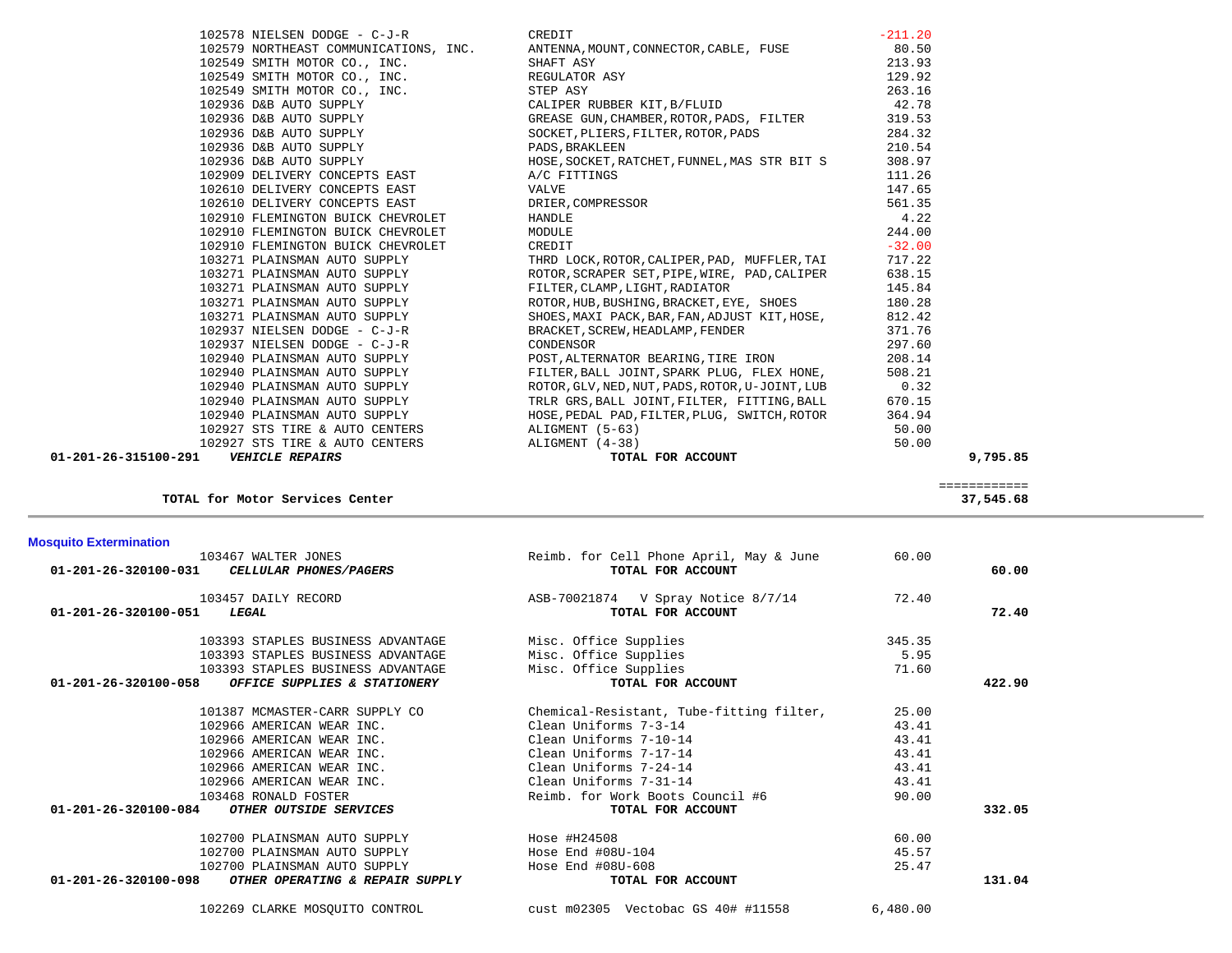|                          | 101387 MCMASTER-CARR SUPPLY CO<br>101387 MCMASTER-CARR SUPPLY CO<br>103126 ROGER ARMSTRONG | Rechargeable Sealed Lead-Acid Battery, A<br>Wrap-Around Pipe Marker, Fits 1/2"-1"OD,<br>Reimb. for plants for Gambusha Fish Pond | 33.66<br>11.13<br>31.90 |              |  |
|--------------------------|--------------------------------------------------------------------------------------------|----------------------------------------------------------------------------------------------------------------------------------|-------------------------|--------------|--|
|                          | 103393 STAPLES BUSINESS ADVANTAGE                                                          | Misc. Paper Supplies                                                                                                             | 76.57                   |              |  |
| 01-201-26-320100-249     | 103393 STAPLES BUSINESS ADVANTAGE<br><b>BLDG MAINTENANCE SUPPLIES</b>                      | Misc. Supplies<br>TOTAL FOR ACCOUNT                                                                                              | 107.34                  | 260.60       |  |
|                          |                                                                                            |                                                                                                                                  |                         |              |  |
|                          | 101387 MCMASTER-CARR SUPPLY CO                                                             | UN-Compliant Plastic Shipping Pail, Roun                                                                                         | 31.82                   |              |  |
| 01-201-26-320100-251     | GROUND MAINTENANCE SUPPLIES                                                                | TOTAL FOR ACCOUNT                                                                                                                |                         | 31.82        |  |
|                          | 101387 MCMASTER-CARR SUPPLY CO                                                             | Disposable Alkaline Battery, Size D, pac                                                                                         | 14.64                   |              |  |
|                          | 101387 MCMASTER-CARR SUPPLY CO                                                             | Disposable Alkaline Battery, 9 Volt, pac                                                                                         | 27.11                   |              |  |
|                          | 101387 MCMASTER-CARR SUPPLY CO                                                             | Shipping Charge                                                                                                                  | 12.31                   |              |  |
|                          | 102966 AMERICAN WEAR INC.                                                                  | Clean Uniforms 7-3-14 Invoice #205521                                                                                            | 43.40                   |              |  |
|                          | 102966 AMERICAN WEAR INC.                                                                  | Clean Uniforms 7-10-14 Invoice #207604                                                                                           | 43.40                   |              |  |
|                          | 102966 AMERICAN WEAR INC.                                                                  | Clean Uniforms 7-17-14 Invoice # 211834                                                                                          | 43.40                   |              |  |
|                          | 102966 AMERICAN WEAR INC.                                                                  | Clean Uniforms 7-24-14 Invoice # 213936                                                                                          | 43.40                   |              |  |
|                          | 102966 AMERICAN WEAR INC.                                                                  | Clean Uniforms 7-31-14 Invoice # 216034                                                                                          | 43.40                   |              |  |
|                          | 101235 GEN-EL SAFETY & INDUSTRIAL                                                          | Hip boots, insulated rubber with trac-li                                                                                         | 135.00                  |              |  |
|                          | 102980 CY DRAKE LOCKSMITHS, INC.                                                           | Kubota Ignition Key Copies                                                                                                       | 27.60                   |              |  |
|                          | 102980 CY DRAKE LOCKSMITHS, INC.                                                           | Kubota Door Key Copies                                                                                                           | 18.60                   |              |  |
|                          | 102980 CY DRAKE LOCKSMITHS, INC.                                                           | Masterlock Padlocks #3KA keyed alike #37                                                                                         | 65.46                   |              |  |
| 01-201-26-320100-258     | <b>EQUIPMENT</b>                                                                           | TOTAL FOR ACCOUNT                                                                                                                |                         | 517.72       |  |
|                          | 102580 APOLLO BATTERY & TIRE                                                               | LT265/75R16/E GT ATIII                                                                                                           | 284.76                  |              |  |
|                          | 103048 PLAINSMAN AUTO SUPPLY                                                               | Oil Filter Pro Select # 21516                                                                                                    | 4.46                    |              |  |
|                          | 103048 PLAINSMAN AUTO SUPPLY                                                               | Oil Filter Pro Select #21372                                                                                                     | 4.46                    |              |  |
|                          | 103048 PLAINSMAN AUTO SUPPLY                                                               | Napa Gold Fuel Filter # 4348                                                                                                     | 22.94                   |              |  |
|                          | 103048 PLAINSMAN AUTO SUPPLY                                                               | 12 oz. 134A Refrigerant #ZX-3012                                                                                                 | 12.40                   |              |  |
|                          | 103048 PLAINSMAN AUTO SUPPLY                                                               | Knobs # 735-5084                                                                                                                 | 4.60                    |              |  |
| 01-201-26-320100-291     | <b>VEHICLE REPAIRS</b>                                                                     | TOTAL FOR ACCOUNT                                                                                                                |                         | 333.62       |  |
|                          |                                                                                            |                                                                                                                                  |                         |              |  |
|                          | TOTAL for Mosquito Extermination                                                           |                                                                                                                                  |                         | ============ |  |
|                          |                                                                                            |                                                                                                                                  |                         | 8,642.15     |  |
|                          |                                                                                            |                                                                                                                                  |                         |              |  |
| <b>Health Management</b> | 103681 AHS HOSPITAL CORP                                                                   | For the month of July 2014                                                                                                       | 10,000.00               |              |  |
| 01-201-27-330100-079     | SPECIAL PROJECTS                                                                           | TOTAL FOR ACCOUNT                                                                                                                |                         | 10,000.00    |  |
|                          |                                                                                            |                                                                                                                                  |                         |              |  |
|                          | 102716 JAMES E DEACON                                                                      | reimbursement for supplies for trucks                                                                                            | 53.18                   |              |  |
|                          | 102586 TREASURER-STATE OF NJ                                                               | ID 454405 7/1/2014-6/30/2015                                                                                                     | 205.00                  |              |  |
|                          | 102582 UNIVERSAL UNIFORM SALES CO INC                                                      | Badges and case                                                                                                                  | 94.00                   |              |  |
| 01-201-27-330100-210     | ENVIRONMENTAL COMPLIANCE                                                                   | TOTAL FOR ACCOUNT                                                                                                                |                         | 352.18       |  |
|                          |                                                                                            |                                                                                                                                  |                         | ============ |  |
|                          | TOTAL for Health Management                                                                |                                                                                                                                  |                         | 10,352.18    |  |
|                          |                                                                                            |                                                                                                                                  |                         |              |  |
| <b>Human Services</b>    | 103888 COUNTY OF MOPPIC                                                                    | $1$ CT UNLE AUCUICT $2014$ METERED MATI                                                                                          | 145,79                  |              |  |
|                          |                                                                                            |                                                                                                                                  |                         |              |  |

-

 **01-201-26-320100-225** *CHEMICALS & SPRAYS* **TOTAL FOR ACCOUNT 6,480.00**

| 103889 COUNTY OF MORRIS                        | 1ST HALF AUGUST 2014 METERED MAIL        | 145.78 |        |
|------------------------------------------------|------------------------------------------|--------|--------|
| 01-201-27-331100-068<br>POSTAGE & METERED MAIL | TOTAL FOR ACCOUNT                        |        | 145.78 |
| 103378 ELIZABETH A. JACOBSON                   | 6/6/14 roundtrip to Atlantic Health PAC  | 2.10   |        |
| 103378 ELIZABETH A. JACOBSON                   | $6/10/14$ Parking fee at MMC             | 7.00   |        |
| 103378 ELIZABETH A. JACOBSON                   | 6/10/14 Roundtrip Mileage to MMC         | 1.75   |        |
| 103378 ELIZABETH A. JACOBSON                   | 6/19/14 roundtrip Trenton NJ             | 38.50  |        |
| 103378 ELIZABETH A. JACOBSON                   | parking fee Trenton AD association Meeti | 8.00   |        |
| 103378 ELIZABETH A. JACOBSON                   | $6/17/14$ mileage to arboretun           | 1.40   |        |
| 103378 ELIZABETH A. JACOBSON                   | 7/18/14 roundtrip to Trenton             | 38.50  |        |
| 103378 ELIZABETH A. JACOBSON                   | $7/18/14$ parking fee                    | 8.00   |        |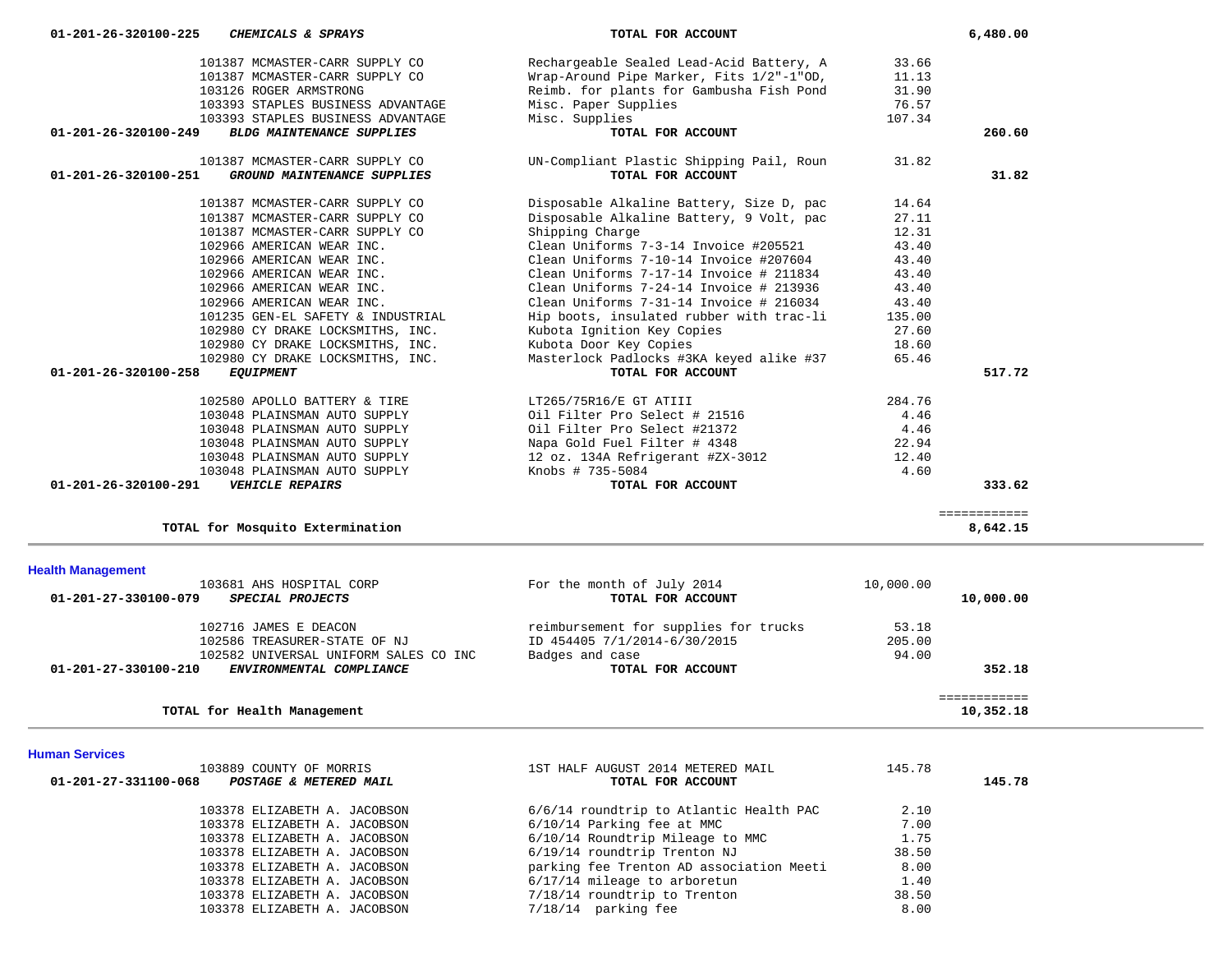| TOTAL for Human Services                                   |                                         |          | <b>BEBBBBBBBBBB</b><br>1,513.89 |
|------------------------------------------------------------|-----------------------------------------|----------|---------------------------------|
| <b>Youth Shelter</b>                                       |                                         |          |                                 |
| 102956 DEIRDRE'S HOUSE                                     | Sexual Behavior in Teens                | 80.00    |                                 |
| 102460 HANDLE WITH CARE BEHAVIOR                           | HWC Instructor Recert                   | 400.00   |                                 |
| 01-201-27-331110-039<br>EDUCATION SCHOOLS & TRAINING       | TOTAL FOR ACCOUNT                       |          | 480.00                          |
| 102462 STAPLES BUSINESS ADVANTAGE                          | Flip Chart supplies                     | 77.73    |                                 |
| 102462 STAPLES BUSINESS ADVANTAGE                          | Carry Cart                              | 209.59   |                                 |
| 102462 STAPLES BUSINESS ADVANTAGE                          | Art Supplies                            | 35.97    |                                 |
| 102462 STAPLES BUSINESS ADVANTAGE                          | Journals                                | 18.99    |                                 |
| 102462 STAPLES BUSINESS ADVANTAGE                          | Journals                                | 39.58    |                                 |
| 01-201-27-331110-058<br>OFFICE SUPPLIES & STATIONERY       | TOTAL FOR ACCOUNT                       |          | 381.86                          |
| 100484 AGWAY MORRISTOWN                                    | Garden supplies & vegetables            | 70.78    |                                 |
| 100484 AGWAY MORRISTOWN                                    | Garden Supplies & vegetables            | 36.29    |                                 |
| 100484 AGWAY MORRISTOWN                                    | Stakes for garden                       | 11.97    |                                 |
| 97668 AGWAY MORRISTOWN                                     | Perennial for Planting                  | 98.89    |                                 |
| 97668 AGWAY MORRISTOWN                                     | Annuals for Planting                    | 99.86    |                                 |
| 102461 DEER PARK                                           | $0434508388$ 6/15/14-7/14/14 - 5 Gallon | 59.80    |                                 |
| OTHER GENERAL EXPENSES<br>01-201-27-331110-059             | TOTAL FOR ACCOUNT                       |          | 377.59                          |
| 103889 COUNTY OF MORRIS                                    | 1ST HALF AUGUST 2014 METERED MAIL       | 5.34     |                                 |
| $01 - 201 - 27 - 331110 - 068$<br>POSTAGE AND METERED MAIL | TOTAL FOR ACCOUNT                       |          | 5.34                            |
| 100062 C D W GOVERNMENT, INC.                              | MS SURFACE PRO 3                        | 977.49   |                                 |
| 100062 C D W GOVERNMENT, INC.                              | <b>COVER</b>                            | 120.89   |                                 |
| 100062 C D W GOVERNMENT, INC.                              | MS OFFCE HOME & BUS 2013                | 197.83   |                                 |
| $01 - 201 - 27 - 331110 - 163$<br>OFFICE MACHINES          | TOTAL FOR ACCOUNT                       |          | 1,296.21                        |
| 102461 DEER PARK                                           | Rental                                  | 0.99     |                                 |
| 102465 TRITEC OFFICE EQUIPMENT INC                         | Copy costs                              | 131.81   |                                 |
| 102998 MUNICIPAL CAPITAL CORP                              | Quartly Billing                         | 1,029.09 |                                 |
| 01-201-27-331110-164<br>OFFICE MACHINES - RENTAL           | TOTAL FOR ACCOUNT                       |          | 1,161.89                        |
| 103503 SODEXO INC & AFFILIATES                             | Contractual Charges                     | 2,846.32 |                                 |
| 103503 SODEXO INC & AFFILIATES                             | Lunch & Dinner Meals                    | 2,146.68 |                                 |
| 103503 SODEXO INC & AFFILIATES                             | AFI & Other                             | 1,527.89 |                                 |
| 01-201-27-331110-185<br><b>FOOD</b>                        | TOTAL FOR ACCOUNT                       |          | 6,520.89                        |
| 102978 WHITES HEALTHCARE                                   | ResidentMedication June                 | 741.50   |                                 |
| 01-201-27-331110-189<br><b>MEDICAL</b>                     | TOTAL FOR ACCOUNT                       |          | 741.50                          |
| 102467 CENTRAL POLY CORP                                   | 23x17x46 Black Bags                     | 298.00   |                                 |
| 103065 JERSEY PAPER PLUS INC                               | C-Fold Towels                           | 77.82    |                                 |
| 103065 JERSEY PAPER PLUS INC                               | Kitchen Roll Towels                     | 114.00   |                                 |
|                                                            |                                         |          |                                 |

| 103378 ELIZABETH A. JACOBSON                               | 7/22/2014 roundtrip mileage to Pequannoc | 15.40    |          |
|------------------------------------------------------------|------------------------------------------|----------|----------|
| 103378 ELIZABETH A. JACOBSON                               | 7/23/14 mileage to cornerstone           | 1.40     |          |
| 103378 ELIZABETH A. JACOBSON                               | 7/28/14 roundtrip to Mt Arlinton         | 13.30    |          |
| 103378 ELIZABETH A. JACOBSON                               | 7/29/14 roundtrip to St Clares Boonton   | 7.70     |          |
| 103378 ELIZABETH A. JACOBSON                               | 7/29/14 mileage to hope house            | 3.85     |          |
| 103378 ELIZABETH A. JACOBSON                               | 7/30/14 roundtrip to Rockaway            | 4.20     |          |
| 103378 ELIZABETH A. JACOBSON                               | 7/31/14 parking MMC                      | 3.00     |          |
| 103378 ELIZABETH A. JACOBSON                               | 8/1/14 Roundtrip to atlantic health      | 2.10     |          |
| 103378 ELIZABETH A. JACOBSON                               | 8/6/14 mileage to daytop                 | 2.80     |          |
| 103378 ELIZABETH A. JACOBSON                               | 8/5/14 mileage to Mennan Arena           | 1.05     |          |
| 01-201-27-331100-082<br><b>TRAVEL EXPENSE</b>              | TOTAL FOR ACCOUNT                        |          | 160.05   |
| 103128 TRITEC OFFICE EQUIPMENT INC                         | PAYMENT FOR THE RICOH MPC3502 COPIER ID  | 1,208.06 |          |
| $01 - 201 - 27 - 331100 - 164$<br>OFFICE MACHINES - RENTAL | TOTAL FOR ACCOUNT                        |          | 1,208.06 |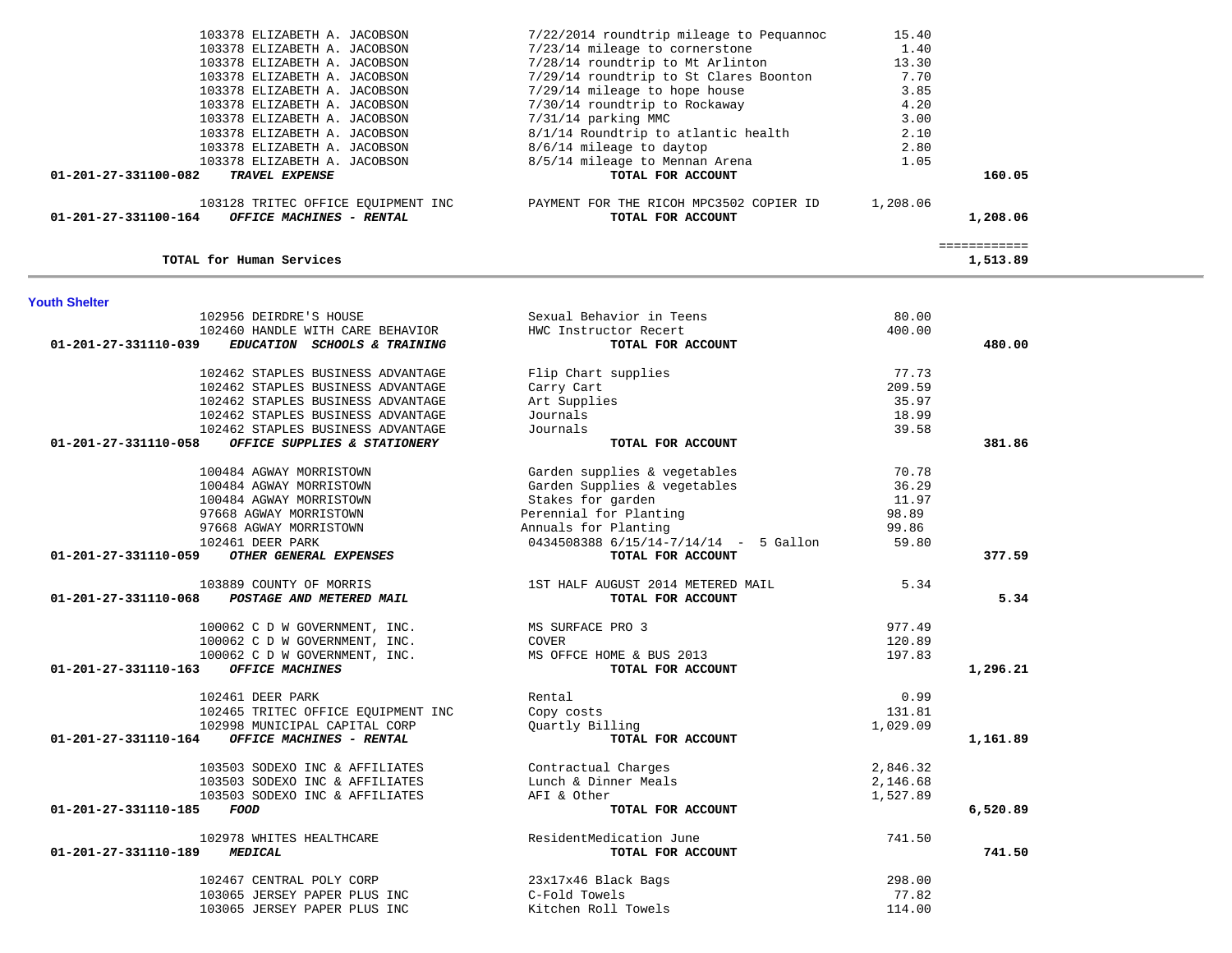|                        | 103065 JERSEY PAPER PLUS INC                                      | 5 oz cups                                                     | 87.66     |                           |  |
|------------------------|-------------------------------------------------------------------|---------------------------------------------------------------|-----------|---------------------------|--|
|                        | 103065 JERSEY PAPER PLUS INC                                      | teaspoons                                                     | 13.00     |                           |  |
|                        | 103065 JERSEY PAPER PLUS INC                                      | toilet tissue                                                 | 166.80    |                           |  |
| 01-201-27-331110-252   | <b>JANITORIAL SUPPLIES</b>                                        | TOTAL FOR ACCOUNT                                             |           | 757.28                    |  |
|                        |                                                                   |                                                               |           |                           |  |
|                        | 100484 AGWAY MORRISTOWN                                           | Plants for program time                                       | 13.03     |                           |  |
| 01-203-27-331110-059   | (2013) OTHER GENERAL EXPENSES                                     | TOTAL FOR ACCOUNT                                             |           | 13.03                     |  |
|                        | TOTAL for Youth Shelter                                           |                                                               |           | ============<br>11,735.59 |  |
|                        |                                                                   |                                                               |           |                           |  |
| <b>Office on Aging</b> |                                                                   |                                                               |           |                           |  |
|                        | 103089 RUTGERS THE STATE UNIVERSITY                               | Date: 7/30/14Time: 9:30am-3:30pmTopic : I                     | 129.00    |                           |  |
|                        | 103089 RUTGERS THE STATE UNIVERSITY                               | Carmen Ayala                                                  | 129.00    |                           |  |
| 01-201-27-333100-039   | EDUCATION SCHOOLS & TRAINING                                      | TOTAL FOR ACCOUNT                                             |           | 258.00                    |  |
|                        |                                                                   |                                                               |           |                           |  |
|                        | 103156 BETH DENMEAD                                               | Car Insurance reimbursement for Jul-2014                      | 12.00     |                           |  |
|                        | 103088 DAVID GILLIHAM                                             | Car Insurance reimbursement for June-201                      | 12.00     |                           |  |
|                        | 103158 LUCY CANNIZZO                                              | Car Insurance reimbursement for Jul-2014                      | 12.00     |                           |  |
|                        | 103155 OPHELIA V. CRUSE                                           | Car Insurance reimbursement for Jul-2014                      | 12.00     |                           |  |
|                        | 103257 KAREN WEBSTER                                              | Car Insurance reimbursement for Jul-2014                      | 12.00     |                           |  |
| 01-201-27-333100-048   | <b>INSURANCE</b>                                                  | TOTAL FOR ACCOUNT                                             |           | 60.00                     |  |
|                        |                                                                   |                                                               |           |                           |  |
|                        | 102776 STAPLES BUSINESS ADVANTAGE<br>OFFICE SUPPLIES & STATIONERY | Kellyrest underdesk keyboard., Bags shre                      | 145.17    |                           |  |
| 01-201-27-333100-058   |                                                                   | TOTAL FOR ACCOUNT                                             |           | 145.17                    |  |
|                        | 103889 COUNTY OF MORRIS                                           | 1ST HALF AUGUST 2014 METERED MAIL                             | 207.85    |                           |  |
| 01-201-27-333100-068   | POSTAGE & METERED MAIL                                            | TOTAL FOR ACCOUNT                                             |           | 207.85                    |  |
|                        |                                                                   |                                                               |           |                           |  |
|                        | 103156 BETH DENMEAD                                               | Miles reimbursement for Jul-2014                              | 195.65    |                           |  |
|                        | 103088 DAVID GILLIHAM                                             | Miles Reimbursement for June 2014                             | 135.80    |                           |  |
|                        | 103088 DAVID GILLIHAM                                             | Tolls                                                         | 7.00      |                           |  |
|                        | 103158 LUCY CANNIZZO                                              | Miles reimbursement for Jul-2014                              | 65.45     |                           |  |
|                        | 103158 LUCY CANNIZZO                                              | Parking                                                       | 4.00      |                           |  |
|                        | 103258 CARMEN N. AYALA                                            | Miles reimbursement for Jul-2014                              | 21.00     |                           |  |
|                        | 103155 OPHELIA V. CRUSE                                           | Miles reimbursement for Jul-2014                              | 48.65     |                           |  |
|                        | 103257 KAREN WEBSTER                                              | Miles reimbursement for Jul-2014                              | 25.20     |                           |  |
| 01-201-27-333100-082   | TRAVEL EXPENSE                                                    | TOTAL FOR ACCOUNT                                             |           | 502.75                    |  |
|                        |                                                                   |                                                               |           |                           |  |
| 01-201-27-333100-117   | 103261 BENAY FIORE<br><b>INTERPRETOR FEES</b>                     | Interpreter Services: Special Child Heal<br>TOTAL FOR ACCOUNT | 175.00    | 175.00                    |  |
|                        |                                                                   |                                                               |           |                           |  |
|                        |                                                                   |                                                               |           | ============              |  |
|                        | TOTAL for Office on Aging                                         |                                                               |           | 1,348.77                  |  |
|                        |                                                                   |                                                               |           |                           |  |
| <b>Grant in Aid</b>    | 103367 ALFRE INC.                                                 |                                                               |           |                           |  |
|                        | 01-201-27-342000-453 GRANT IN AID GIA: ALFRE INC                  | HALFWAY HOUSE SERVICES FOR 10 WOMEN FROM                      | 12,330.00 | 12,330.00                 |  |
|                        |                                                                   | TOTAL FOR ACCOUNT                                             |           |                           |  |
|                        | 103379 CORNERSTONE FAMILY PROGRAMS                                | cost reimbursement for the 2nd quarter o                      | 6,276.00  |                           |  |
| 01-201-27-342000-462   | GRANT IN AID GIA: FAMILY SERVICES                                 | TOTAL FOR ACCOUNT                                             |           | 6,276.00                  |  |
|                        |                                                                   |                                                               |           |                           |  |
|                        | 103368 ATLANTIC HEALTH SERVICES/MMH                               | JUNE 2014 SERVICES RENDERED                                   | 9,240.00  |                           |  |
| 01-201-27-342000-464   | GRANT IN AID GIA: MORR MEMOR. HOSPITAL                            | TOTAL FOR ACCOUNT                                             |           | 9,240.00                  |  |
|                        |                                                                   |                                                               |           |                           |  |
|                        | 103369 CFCS - HOPE HOUSE                                          | SUBSTANCE ABUSE CASE MANAGER FOR JUNE 20                      | 450.00    |                           |  |
|                        | 103369 CFCS - HOPE HOUSE                                          | CASE MANAGEMENT INDIVIDUAL                                    | 540.00    |                           |  |
|                        | 103369 CFCS - HOPE HOUSE                                          | GROUP                                                         | 510.00    |                           |  |
|                        | 103369 CFCS - HOPE HOUSE                                          | URINE SCREENINGS                                              | 225.00    |                           |  |
| 01-201-27-342000-480   | GRANT IN AID GIA:HOPEHOUSEOPERTNFIXIT                             | TOTAL FOR ACCOUNT                                             |           | 1,725.00                  |  |
|                        |                                                                   |                                                               |           |                           |  |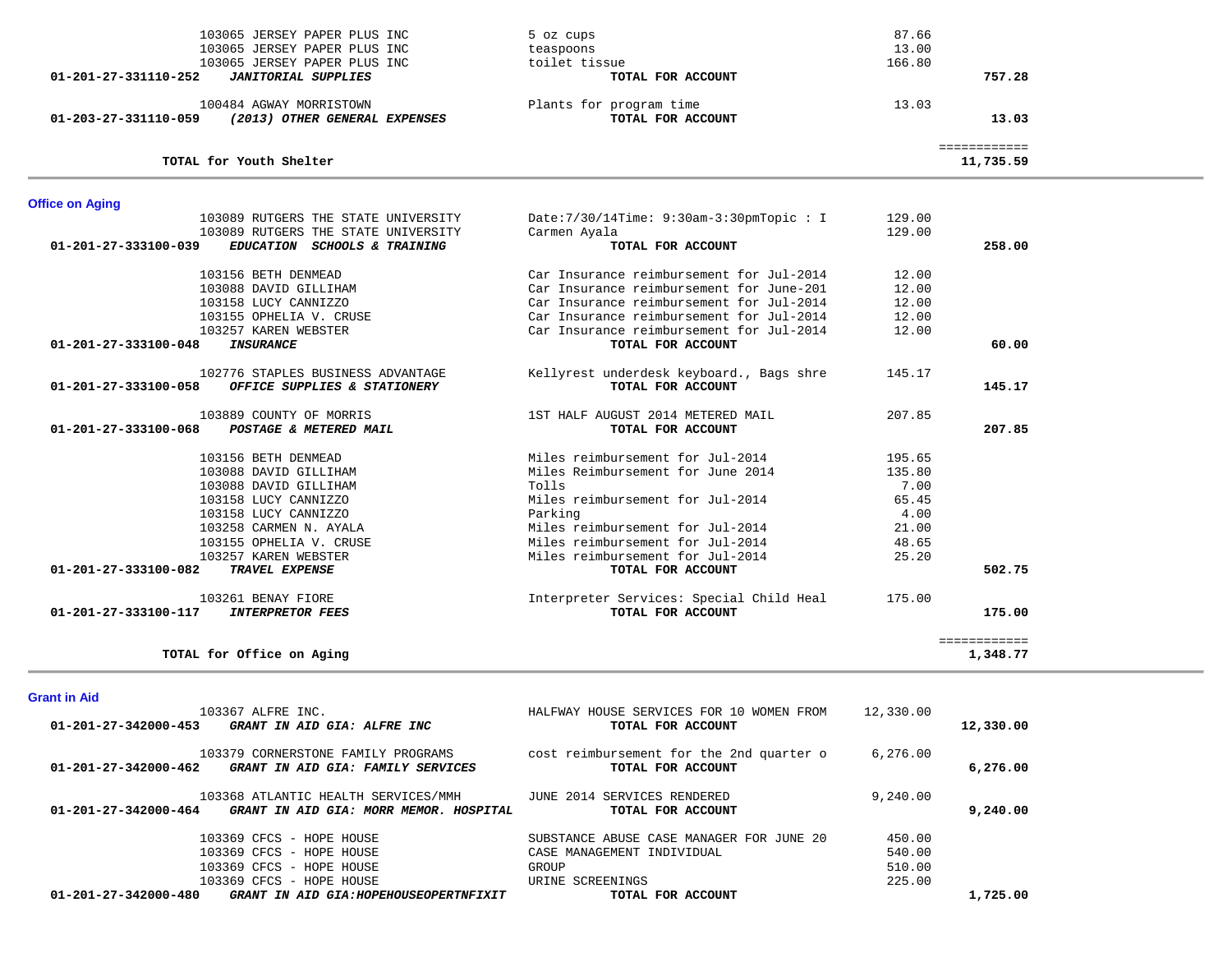| 103384 FREEDOM HOUSE INC.<br>01-201-27-342000-482<br>GRANT IN AID: FREEDOM HOUSE | SERVICES RENDERED FOR CLIENTS IN JUNE 20<br>TOTAL FOR ACCOUNT                  | 4,763.00           | 4,763.00                  |  |
|----------------------------------------------------------------------------------|--------------------------------------------------------------------------------|--------------------|---------------------------|--|
| 103365 DAYTOP VILLAGE OF NJ, INC.                                                | For residential services in June 2014                                          | 3,900.00           |                           |  |
| 103365 DAYTOP VILLAGE OF NJ, INC.                                                | For residential services in June                                               | 3,900.00           |                           |  |
| 103365 DAYTOP VILLAGE OF NJ, INC.                                                | For residential services in June                                               | 3,900.00           |                           |  |
| 01-201-27-342000-490<br>GRANT IN AID: DAYTOP                                     | TOTAL FOR ACCOUNT                                                              |                    | 11,700.00                 |  |
| TOTAL for Grant in Aid                                                           |                                                                                |                    | ============<br>46,034.00 |  |
| <b>County Board of Social Service</b>                                            |                                                                                |                    |                           |  |
| 101398 LANGUAGE LINE SERVICES<br>01-201-27-345100-059<br>OTHER GENERAL EXPENSES  | Over the phone interpretation service -<br>TOTAL FOR ACCOUNT                   | 226.10             | 226.10                    |  |
| 103889 COUNTY OF MORRIS<br>01-201-27-345100-068<br>POSTAGE & METERED MAIL        | 1ST HALF AUGUST 2014 METERED MAIL<br>TOTAL FOR ACCOUNT                         | 1.19               | 1.19                      |  |
|                                                                                  |                                                                                |                    |                           |  |
| 103830 CITYSIDE ARCHIVES, LTD<br>103833 CITYSIDE ARCHIVES, LTD                   | Office of Temp Assistance<br>OFFICE OF TEMP ASSISTANCE                         | 668.87<br>1,048.45 |                           |  |
| 01-201-27-345100-257<br><b>RENTAL - OTHER</b>                                    | TOTAL FOR ACCOUNT                                                              |                    | 1,717.32                  |  |
|                                                                                  |                                                                                |                    |                           |  |
| 103208 ERICA BAUERLEIN                                                           | FSS - Mileage reimb. for March to May 20<br>CSP - Mileage reimb. for July 2014 | 14.70              |                           |  |
| 103209 IMEE D. BEHNKE<br>103212 CHRISTINE HELLYER                                | ADM - Mileage reimb. for June & July 201                                       | 83.30<br>74.20     |                           |  |
| 103202 LASZLO CSENGETO                                                           | ADM - Mileage reimb. for July 2014                                             | 18.55              |                           |  |
| 103202 LASZLO CSENGETO                                                           | Insurance reimb. for July thru December                                        | 72.00              |                           |  |
| 103206 SHARI BOEHM                                                               | ADM - Mileage reimb. for May & July 2014                                       | 122.15             |                           |  |
| 01-201-27-345100-332<br><b>MILEAGE</b>                                           | TOTAL FOR ACCOUNT                                                              |                    | 384.90                    |  |
| 103208 ERICA BAUERLEIN                                                           | Insurance reimb. for July to December 20                                       | 72.00              |                           |  |
| 103216 ERICA JOHNSON                                                             | MAP - Insurance reimb. for July to Decem                                       | 72.00              |                           |  |
| 103211 BEATRIZ OSPINA                                                            | MAP - Insurance reimb. for July thru Dec                                       | 72.00              |                           |  |
| 103212 CHRISTINE HELLYER                                                         | Insurance reimb. for July thru December                                        | 72.00              |                           |  |
| 103217 SUSAN KLEIN                                                               | MAP - Insurance reimb. for July to Decem                                       | 72.00              |                           |  |
| 103206 SHARI BOEHM                                                               | Insurance reimb. for July thru December                                        | 72.00              |                           |  |
| 01-201-27-345100-333<br>OTHER ALLOWANCES                                         | TOTAL FOR ACCOUNT                                                              |                    | 432.00                    |  |
| TOTAL for County Board of Social Service                                         |                                                                                |                    | ============<br>2,761.51  |  |
|                                                                                  |                                                                                |                    |                           |  |

**MV:Administration** 

| 103782 DANILO LAPID           | RN,8-3-2014 thru 8-16-2014   | 1,479.26 |
|-------------------------------|------------------------------|----------|
| 103783 DAVID JEAN-LOUIS       | LPN, 8-3-2014 thru 8-16-2014 | 1,820.50 |
| 103784 EVELYN TOLENTINO       | RN,8-3-2014 thru 8-16-2014   | 1,480.00 |
| 103776 ARNEL P GARCIA         | LPN,8-3-2014 thru 8-16-2014  | 2,317.97 |
| 103785 GEORGINA GRAY-HORSLEY  | LPN, 8-3-2014 thru 8-16-2014 | 2,088.00 |
| 103786 ILDY DEGUZMAN          | LPN, 8-3-2014 thru 8-16-2014 | 232.00   |
| 103787 ILLIENE CHARLES, RN    | RN,8-3-2014 thru 8-16-2014   | 2,361.34 |
| 103777 CARLO N DURAN          | RN,8-3-2014 thru 8-16-2014   | 592.00   |
| 103778 CARRELLE L CALIXTE     | LPN,8-3-2014 thru 8-16-2014  | 1,390.55 |
| 103779 CATALINA V BALTAZAR    | LPN.8-3-2014 thru 8-16-2014  | 188.50   |
| 103780 CHARLES NADARAJAH      | RN,8-3-2014 thru 8-16-2014   | 1,480.00 |
| 103781 COLLETE K NYANARO      | RN,8-3-2014 thru 8-16-2014   | 888.00   |
| 103788 JESSY JACOB            | LPN,8-3-2014 thru 8-16-2014  | 217.50   |
| 103789 LILLY JOSEPH KURIAN    | RN,8-3-2014 thru 8-16-2014   | 592.00   |
| 103790 LOREEN RAFISURA        | RN,8-3-2014 thru 8-16-2014   | 574.61   |
| 103791 LOUISE R. MACCHIA      | RN,8-3-2014 thru 8-16-2014   | 2,664.00 |
| 103792 MA. LIZA IMPERIAL      | RN, 8-3-2014 thru 8-16-2014  | 3,912.75 |
| 103793 MADUKWE IMO IBOKO, RN  | RN,8-3-2014 thru 8-16-2014   | 2,368.00 |
| 103794 MARIA CARMELITA OBLINA | LPN, 8-3-2014 thru 8-16-2014 | 725.00   |
|                               |                              |          |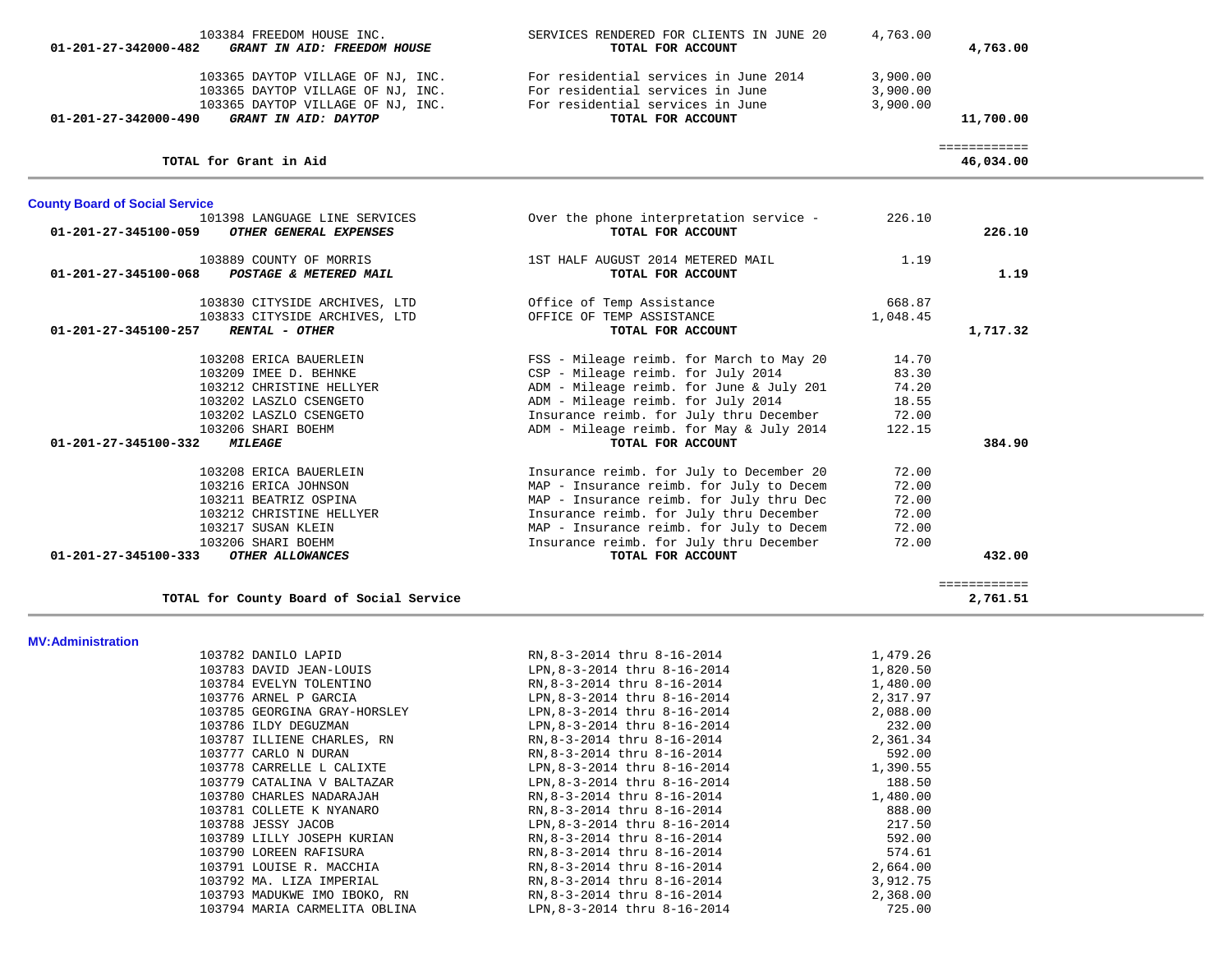**MV:Building Services 01-201-27-350110-036** *CONTRACTED SERVICES* **TOTAL FOR ACCOUNT 1,800.00**

103670 ACORN TERMITE AND PEST Pest Control for July,2014 750.00<br>103670 ACORN TERMITE AND PEST Pest Control for May,2014 750.00 103670 ACORN TERMITE AND PEST Pest Control for May,2014 1,050.00

| 103797 MELOJANE CELESTINO                                | RN, 8-3-2014 thru 8-16-2014               | 1,473.34  |              |
|----------------------------------------------------------|-------------------------------------------|-----------|--------------|
| 103798 MICHELLE CAPILI                                   | RN, 8-3-2014 thru 8-16-2014               | 888.00    |              |
| 103799 MIRLENE ESTRIPLET                                 | RN, 8-3-2014 thru 8-16-2014               | 592.00    |              |
| 103800 ROSE DUMAPIT                                      | RN, 8-3-2014 thru 8-16-2014               | 1,184.00  |              |
| 103801 ROSEMARY BATANE COBCOBO                           | RN, 8-3-2014 thru 8-16-2014               | 1,480.00  |              |
| 103802 RAICHAO CHENG                                     | RN, 8-3-2014 thru 8-16-2014               | 888.00    |              |
| 103803 SUZIE COLLIN                                      | RN, 8-3-2014 thru 8-16-2014               | 2,385.39  |              |
| 103804 TEODORA O. DELEON                                 | RN, 8-3-2014 thru 8-16-2014               | 1,184.00  |              |
| 103805 TERESA OMWENGA                                    | RN, 8-3-2014 thru 8-16-2014               | 1,184.00  |              |
| 01-201-27-350100-013<br>TEMPORARY HELP - PER DIEM NURSES | TOTAL FOR ACCOUNT                         |           | 41,381.21    |
| 103669 AEQUOR HEALTHCARE SERVICES, LLC                   | Agency Nursing, 7-20-2014 thru 7-26-2014  | 8,927.92  |              |
| 103669 AEQUOR HEALTHCARE SERVICES, LLC                   | Agency Nursing, 7-13-2014 thru 7-19-2014  | 12,546.30 |              |
| 103669 AEQUOR HEALTHCARE SERVICES, LLC                   | Agency Nursing, 7-27-2014 thru 8-02-2014  | 13,669.77 |              |
| OUTSIDE SALARIES & WAGES<br>01-201-27-350100-016         | TOTAL FOR ACCOUNT                         |           | 35, 143.99   |
| 102481 DEER PARK                                         | 0435619937,5-15-2014 thru 6-14-2014       | 15.94     |              |
| 102481 DEER PARK                                         | 0435619937,6-15-2014 thru 7-14-2014       | 30.89     |              |
| <b>GENERAL STORES</b><br>01-201-27-350100-046            | TOTAL FOR ACCOUNT                         |           | 46.83        |
| 103726 STAPLES BUSINESS ADVANTAGE                        | 1032198, August~2014 Supply Order         | 2,492.84  |              |
| 103726 STAPLES BUSINESS ADVANTAGE                        | 1032198, August~2014 Supply Order         | 19.90     |              |
| 103726 STAPLES BUSINESS ADVANTAGE                        | 1032198, August~2014 Supply Order         | 260.39    |              |
| 103726 STAPLES BUSINESS ADVANTAGE                        | 1032198, Interim Order, 7-22-2014         | 80.97     |              |
| 103726 STAPLES BUSINESS ADVANTAGE                        | 1032198, Interim Order, 7-19-2014         | 4.12      |              |
| OFFICE SUPPLIES & STATIONERY<br>01-201-27-350100-058     | TOTAL FOR ACCOUNT                         |           | 2,858.22     |
| 103889 COUNTY OF MORRIS                                  | 1ST HALF AUGUST 2014 METERED MAIL         | 166.21    |              |
| 01-201-27-350100-068<br>POSTAGE & METERED MAIL           | TOTAL FOR ACCOUNT                         |           | 166.21       |
| 104008 NATIONAL FUEL OIL INC.                            | FUEL CHARGES 7/14                         | 524.13    |              |
| <b>GAS PURCHASES</b><br>01-201-27-350100-140             | TOTAL FOR ACCOUNT                         |           | 524.13       |
| 102474 STATEWIDE COMMUNICATIONS INC                      | Install/Disconnect/Relocate Phone Cables  | 5,530.00  |              |
| 103684 VERIZON                                           | 973-984-0357-078-33Y, 7-22-2014 to 8-21-2 | 28.41     |              |
| 01-201-27-350100-146<br><b>TELEPHONE</b>                 | TOTAL FOR ACCOUNT                         |           | 5,558.41     |
| 103733 TRITEC OFFICE EQUIPMENT INC                       | CTMORR, 1-9-2014                          | 477.96    |              |
| 103733 TRITEC OFFICE EQUIPMENT INC                       | CTMORR, 1-9-2014                          | 186.83    |              |
| 103733 TRITEC OFFICE EQUIPMENT INC                       | CTMORR, 1-9-2014                          | 129.99    |              |
| 103733 TRITEC OFFICE EQUIPMENT INC                       | CTMORR, 3-4-2014                          | 150.00    |              |
| 01-201-27-350100-164<br>OFFICE MACHINES - RENTAL         | TOTAL FOR ACCOUNT                         |           | 944.78       |
| 100547 DMR SIGN SYSTEMS                                  | SIGNS, 6/9/14                             | 1,223.65  |              |
| 103683 U.S. SECURITY ASSOCIATES, INC.                    | 573-1134-000,6-6-2014 thru 6-12-2014      | 5,271.40  |              |
| 103683 U.S. SECURITY ASSOCIATES, INC.                    | 573-1134-000,6-13-2014 thru 6-19-2014     | 5,379.32  |              |
| 103683 U.S. SECURITY ASSOCIATES, INC.                    | 573-1134-000,6-20-2014 thru 6-26-2014     | 5,331.23  |              |
| 103683 U.S. SECURITY ASSOCIATES, INC.                    | 573-1134-000,6-27-2014 thru 7-03-2014     | 5,109.52  |              |
| 103683 U.S. SECURITY ASSOCIATES, INC.                    | 573-1134-000,7-4-2014 thru 7-10-2014      | 5,554.34  |              |
| 103683 U.S. SECURITY ASSOCIATES, INC.                    | 573-1134-000,7-11-2014 thru 7-17-2014     | 4,820.36  |              |
| 103683 U.S. SECURITY ASSOCIATES, INC.                    | 573-1134-000, 7-18-2014 thru 7-24-2014    | 4,844.56  |              |
| 01-201-27-350100-266<br><b>SAFETY ITEMS</b>              | TOTAL FOR ACCOUNT                         |           | 37,534.38    |
|                                                          |                                           |           | ============ |
| TOTAL for MV:Administration                              |                                           |           | 124, 158. 16 |

 103795 MARION ENNIS LPN,8-3-2014 thru 8-16-2014 2,158.50 103796 MARTHA YAGHI RN,8-3-2014 thru 8-16-2014 592.00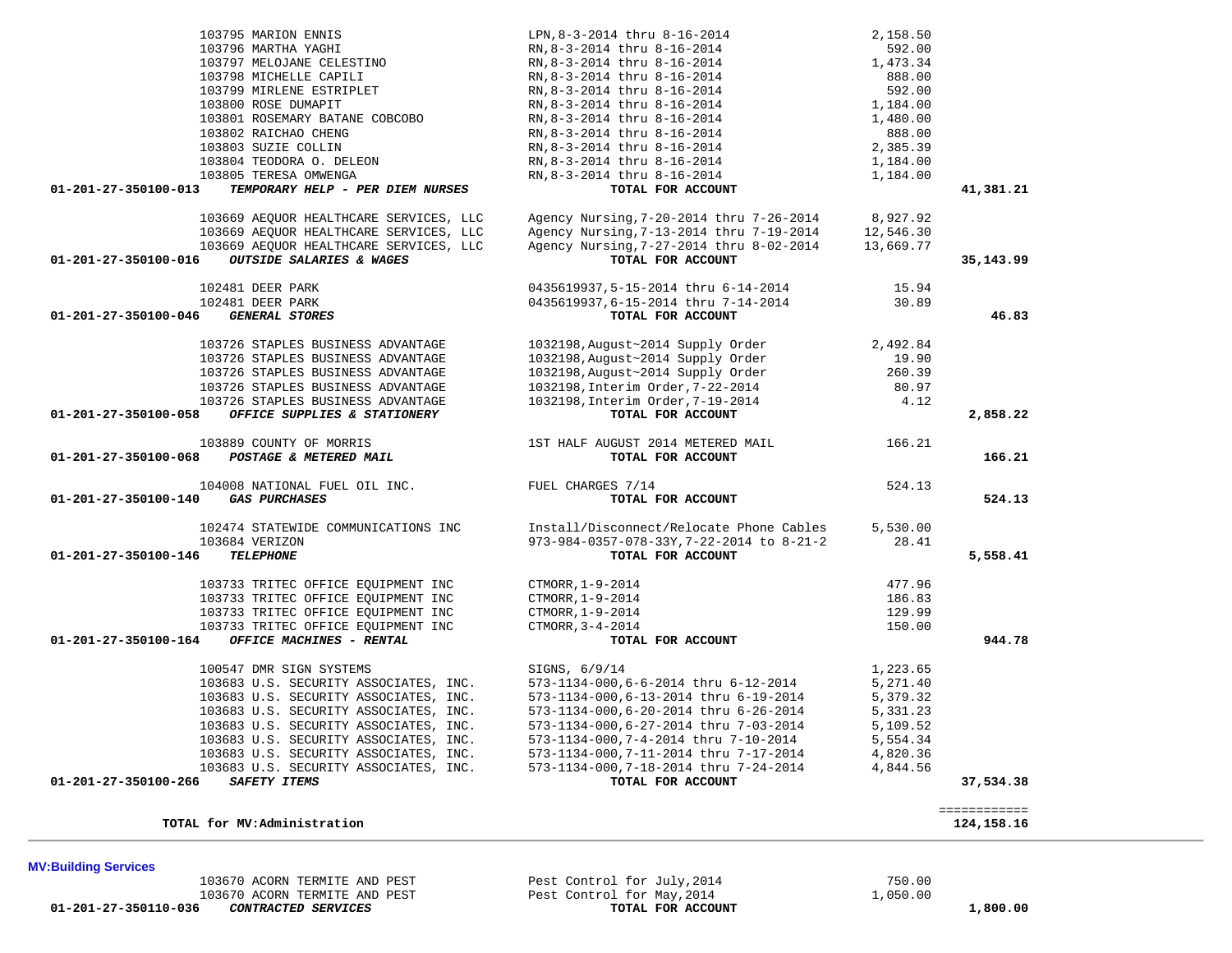| 102471 TBS CONTROLS LLC                                          | 13000, August-2014 Contract Charges        | 2,679.17   |                            |
|------------------------------------------------------------------|--------------------------------------------|------------|----------------------------|
| 103730 TRANE U.S. INC.                                           | 2793224,8-1-2014 thru 10-31-2014           | 3,400.00   |                            |
| EQUIPMENT SERVICE AGREEMENTS<br>01-201-27-350110-044             | TOTAL FOR ACCOUNT                          |            | 11,184.84                  |
| 103664 JERSEY CENTRAL POWER & LIGHT                              | 100 004 803 738, July~2014                 | 65, 314.31 |                            |
| <b>ELECTRICITY</b><br>01-201-27-350110-137                       | TOTAL FOR ACCOUNT                          |            | 65, 314.31                 |
| 103700 PSE&G CO                                                  | 65 858 068 08, July~2014                   | 1,665.51   |                            |
| 103701 PSE&G CO                                                  | 66 472 055 00, July~2014                   | 612.94     |                            |
| 103685 WOODRUFF ENERGY                                           | 508579,6-25-2014 thru 7-24-2014            | 7,068.77   |                            |
| 103685 WOODRUFF ENERGY                                           | 508584,6-25-2014 thru 7-24-2014            | 2,262.83   |                            |
| 01-201-27-350110-141<br><b>NATURAL GAS</b>                       | TOTAL FOR ACCOUNT                          |            | 11,610.05                  |
| 103830 CITYSIDE ARCHIVES, LTD                                    | Morris View                                | 842.77     |                            |
| 103833 CITYSIDE ARCHIVES, LTD                                    | MORRIS VIEW                                | 1,089.77   |                            |
| 102498 M.C. MUA                                                  | 100041, June-2014                          | 3,452.57   |                            |
| 102498 M.C. MUA                                                  | MORRIS55, June-2014                        | 2,930.00   |                            |
| RUBBISH & TRASH REMOVAL<br>01-201-27-350110-143                  | TOTAL FOR ACCOUNT                          |            | 8,315.11                   |
| 102483 STERICYCLE INC.                                           | 8074425, July~2014                         | 1,004.32   |                            |
| 01-201-27-350110-145<br>SOLID WASTE COST                         | TOTAL FOR ACCOUNT                          |            | 1,004.32                   |
| 102496 SHERWIN WILLIAMS                                          | 6657-3842-3,6-10-2014                      | 39.39      |                            |
| 102496 SHERWIN WILLIAMS                                          | 6657-3842-3,6-12-2014                      | 142.85     |                            |
| 102496 SHERWIN WILLIAMS                                          | 6657-3842-3,6-10-2014                      | 191.95     |                            |
| 102496 SHERWIN WILLIAMS                                          | 6657-3842-3,5-05-2014[Credit Memo]         | $-27.78$   |                            |
| 102496 SHERWIN WILLIAMS                                          | $6776 - 8278 - 3, 6 - 25 - 2014$           | 41.74      |                            |
| 102496 SHERWIN WILLIAMS                                          | $6776 - 8278 - 3, 6 - 25 - 2014$           | 41.74      |                            |
| 102496 SHERWIN WILLIAMS                                          | $6776 - 8278 - 3, 6 - 25 - 2014$           | 3.67       |                            |
| 102496 SHERWIN WILLIAMS                                          | $6776 - 8278 - 3, 5 - 09 - 2014$           | 26.48      |                            |
| 102496 SHERWIN WILLIAMS                                          | $6657 - 3842 - 3, 5 - 05/2014$             | 27.78      |                            |
| 01-201-27-350110-204<br>PLANT OPERATION                          | TOTAL FOR ACCOUNT                          |            | 487.82                     |
| 102477 DIRECT MACHINERY SERVICE CORP.                            | Laundry Equipment Repair, 4-13-2014        | 600.00     |                            |
| 97519 J.A. SEXAUER                                               | $276829, 4 - 4 - 2014$                     | 35.16      |                            |
| 97519 J.A. SEXAUER                                               | $276829, 4 - 4 - 2014$                     | 477.66     |                            |
| 102473 R.D. SALES DOOR & HARDWARE LLC                            | Door Repair, 6-16-2014                     | 285.00     |                            |
| 102473 R.D. SALES DOOR & HARDWARE LLC                            | Door Repair, 6-12-2014                     | 475.00     |                            |
|                                                                  |                                            |            |                            |
| 102473 R.D. SALES DOOR & HARDWARE LLC                            | Door Repair, $6-18-2014$                   | 1,184.12   |                            |
| 102473 R.D. SALES DOOR & HARDWARE LLC                            | Door Repair, 6-10-2014                     | 4,495.00   |                            |
| 102499 TBS CONTROLS LLC                                          | 13000, HVAC Network Parts-Installed        | 61.21      |                            |
| 103704 SCALES INDUSTRIAL                                         | 20869,8-5-2014                             | 2,847.06   |                            |
| 103705 SCALES INDUSTRIAL                                         | $20869, 8 - 5 - 2014$                      | 1,300.00   |                            |
| 103706 SCHINDLER ELEVATOR CORPORATION                            | 5000013604, 7-22-2014                      | 395.90     |                            |
| 103706 SCHINDLER ELEVATOR CORPORATION                            | 5000013604, 7-22-2014                      | 806.05     |                            |
| 103716 SPECIALTY MEDICAL PRODUCTS INC.                           | MOVMN, 7-29-2014                           | 114.00     |                            |
| MACHINERY REPAIRS & PARTS<br>01-201-27-350110-262                | TOTAL FOR ACCOUNT                          |            | 13,076.16                  |
| TOTAL for MV: Building Services                                  |                                            |            | ============<br>112,792.61 |
|                                                                  |                                            |            |                            |
| <b>MV:Dietary</b>                                                |                                            |            |                            |
| 103729 STAR LEDGER                                               | 947758, w/e 7-26-2014                      | 89.80      |                            |
| 103729 STAR LEDGER                                               | 947758, w/e 8-02-2014                      | 39.13      |                            |
|                                                                  |                                            |            |                            |
| 103729 STAR LEDGER<br>01-201-27-350115-186<br>COFFEE / GIFT SHOP | 947758, w/e 8-09-2014<br>TOTAL FOR ACCOUNT | 90.71      | 219.64                     |

102472 ACME AMERICAN REPAIRS INC. <br>102471 TBS CONTROLS LLC 13000, July-2014 Contract Charges 2,679.17

11000,July-2014 Contract Charges

| 102484 ACME AMERICAN REPAIRS INC. | 0118615,6-16-2014 | 498.26 |
|-----------------------------------|-------------------|--------|
| 102484 ACME AMERICAN REPAIRS INC. | 0118615,6-18-2014 | 586.85 |

۰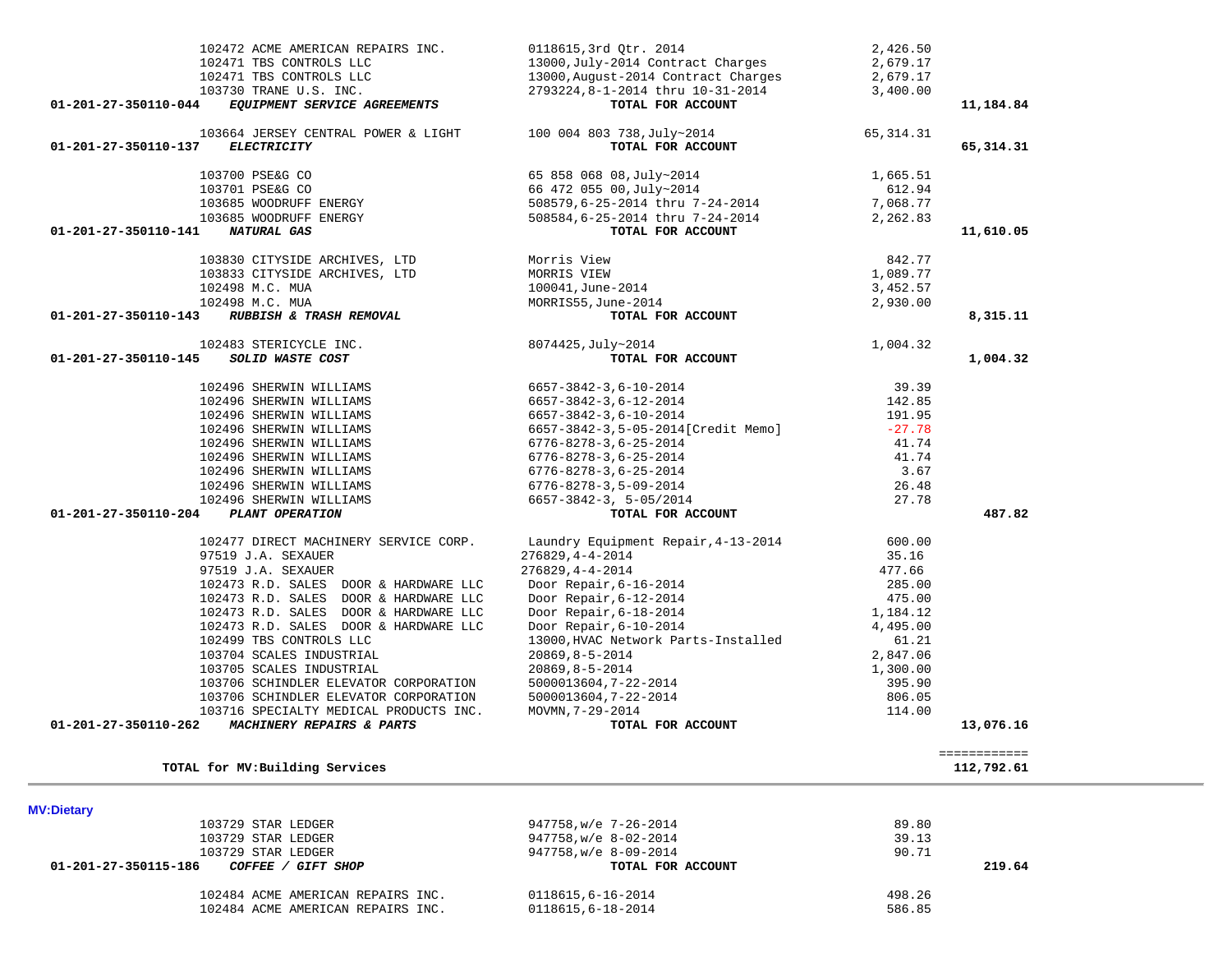| 01-201-27-350115-262 | MACHINERY REPAIRS & PARTS                             | TOTAL FOR ACCOUNT                                              |                    | 1,085.11                  |  |
|----------------------|-------------------------------------------------------|----------------------------------------------------------------|--------------------|---------------------------|--|
|                      | TOTAL for MV: Dietary                                 |                                                                |                    | ============<br>1,304.75  |  |
|                      |                                                       |                                                                |                    |                           |  |
| <b>MV:Laundry</b>    | 103661 EMERALD PROFESSIONAL                           | 285632, 8-5-2014                                               | 12,794.10          |                           |  |
|                      | 103661 EMERALD PROFESSIONAL                           | 285632,5-6-2014                                                | 5,192.20           |                           |  |
| 01-201-27-350125-182 | <b>DIAPERS</b>                                        | TOTAL FOR ACCOUNT                                              |                    | 17,986.30                 |  |
|                      | TOTAL for MV: Laundry                                 |                                                                |                    | ============<br>17,986.30 |  |
| <b>MV:Nursing</b>    |                                                       |                                                                |                    |                           |  |
|                      | 103702 PHARMA CARE INC                                | MORR02, Pharmaceutical Consultation for J                      | 3,779.16           |                           |  |
| 01-201-27-350130-035 | <b>CONSULTATION FEE</b>                               | TOTAL FOR ACCOUNT                                              |                    | 3,779.16                  |  |
|                      | 103663 JAMES H WOLF                                   | Medical Director of Morris View, 7-31, 8-4                     | 1,750.00           |                           |  |
| 01-201-27-350130-036 | CONTRACTED SERVICES                                   | TOTAL FOR ACCOUNT                                              |                    | 1,750.00                  |  |
|                      |                                                       |                                                                |                    |                           |  |
|                      | 103659 DIRECT SUPPLY INC                              | 29406, 7-28-2014                                               | 380.99             |                           |  |
|                      | 103662 AGL WELDING SUPPLY CO INC                      | 584500, August~2014                                            | 200.00             |                           |  |
|                      | 103662 AGL WELDING SUPPLY CO INC                      | 584500, August~2014                                            | 250.00             |                           |  |
|                      | 103662 AGL WELDING SUPPLY CO INC                      | 584500, August~2014                                            | 250.00             |                           |  |
|                      | 102482 GOODALE PHARMACY & SURGICAL SUPPLY             | 02 Concentrator Parts, 6-18-2014                               | 125.00             |                           |  |
|                      | 103665 JML MEDICAL INC.<br>103665 JML MEDICAL INC.    | 5MOC02, Monthly Nursing Supplies for July<br>5MOC02, 7-31-2014 | 5,127.16<br>144.00 |                           |  |
|                      | 103665 JML MEDICAL INC.                               | 5MOC02, 7-28-2014                                              | 4,834.20           |                           |  |
|                      | 103671 MEDLINE INDUSTRIES INC                         | 1183053, 7-29-2014                                             | 85.38              |                           |  |
|                      | 103698 PENN-JERSEY PAPER CO.                          | 20955, 7-24-2014                                               | 2,489.47           |                           |  |
|                      | 103716 SPECIALTY MEDICAL PRODUCTS INC.                | MOVMN, July-2014                                               | 2,994.72           |                           |  |
| 01-201-27-350130-046 | <b>GENERAL STORES</b>                                 | TOTAL FOR ACCOUNT                                              |                    | 16,880.92                 |  |
|                      |                                                       |                                                                |                    |                           |  |
|                      | 102475 BIO-REFERENCE LABORATORIES, INC                | M8049 EG, June-2014                                            | 3, 273.63          |                           |  |
| 01-201-27-350130-049 | LABORATORY SERVICES                                   | TOTAL FOR ACCOUNT                                              |                    | 3,273.63                  |  |
|                      | 103660 DISCOVER RX                                    | 5438, July~2014                                                | 38,210.34          |                           |  |
|                      | 103660 DISCOVER RX                                    | 5438, July~2014                                                | 5,464.42           |                           |  |
| 01-201-27-350130-171 | LEGEND DRUGS (PRESCRIPTION)                           | TOTAL FOR ACCOUNT                                              |                    | 43,674.76                 |  |
|                      |                                                       |                                                                |                    |                           |  |
|                      | 103660 DISCOVER RX                                    | 5438, July~2014                                                | 2,189.78           |                           |  |
|                      | 103660 DISCOVER RX                                    | 5438, July~2014                                                | 274.39             |                           |  |
| 01-201-27-350130-172 | NON-LEGEND DRUGS (OTC)                                | TOTAL FOR ACCOUNT                                              |                    | 2,464.17                  |  |
|                      |                                                       |                                                                |                    |                           |  |
|                      | 98850 SAINT BARNABAS MEDICAL CENTER                   | EUGENE F., MED RECORD 2313971 03/21-26/                        | 1,090.80           |                           |  |
|                      | 98850 SAINT BARNABAS MEDICAL CENTER<br><b>MEDICAL</b> | EUGENE F., MED RECORD 2313971 04/16-30/                        | 199.50             |                           |  |
| 01-201-27-350130-189 |                                                       | TOTAL FOR ACCOUNT                                              |                    | 1,290.30                  |  |
|                      | 103667 ELIZABETH M CUMBERBATCH                        | CNA Re-certification, 7-29-2014                                | 30.00              |                           |  |
|                      | 103668 HERMITE OCTAVIUS                               | CNA Re-certification, 8-8-2014                                 | 30.00              |                           |  |
| 01-201-27-350130-191 | <i><b>NURSING</b></i>                                 | TOTAL FOR ACCOUNT                                              |                    | 60.00                     |  |
|                      |                                                       |                                                                |                    |                           |  |
|                      | 103696 ON TIME AMBULANCE, INC.                        | Resident Transport on 6-17-2014                                | 458.00             |                           |  |
|                      | 103696 ON TIME AMBULANCE, INC.                        | Resident Transport on 7-23-2014                                | 434.00             |                           |  |
|                      | 103696 ON TIME AMBULANCE, INC.                        | Resident Transport on 7-24-2014                                | 422.00             |                           |  |
|                      | 103696 ON TIME AMBULANCE, INC.                        | Resident Transport on 7-29-2014                                | 422.00             |                           |  |
|                      | 103697 ON TIME TRANSPORT INC.                         | Resident Transport on 7-23-2014                                | 106.00             |                           |  |
|                      | 103697 ON TIME TRANSPORT INC.                         | Resident Transport on 7-25-2014                                | 100.00             |                           |  |
|                      | 103697 ON TIME TRANSPORT INC.                         | Resident Transport on 7-25-2014                                | 154.00             |                           |  |
|                      | 103697 ON TIME TRANSPORT INC.                         | Resident Transport on 7-28-2014                                | 196.00             |                           |  |
|                      | 103697 ON TIME TRANSPORT INC.                         | Resident Transport on 7-28-2014                                | 160.00             |                           |  |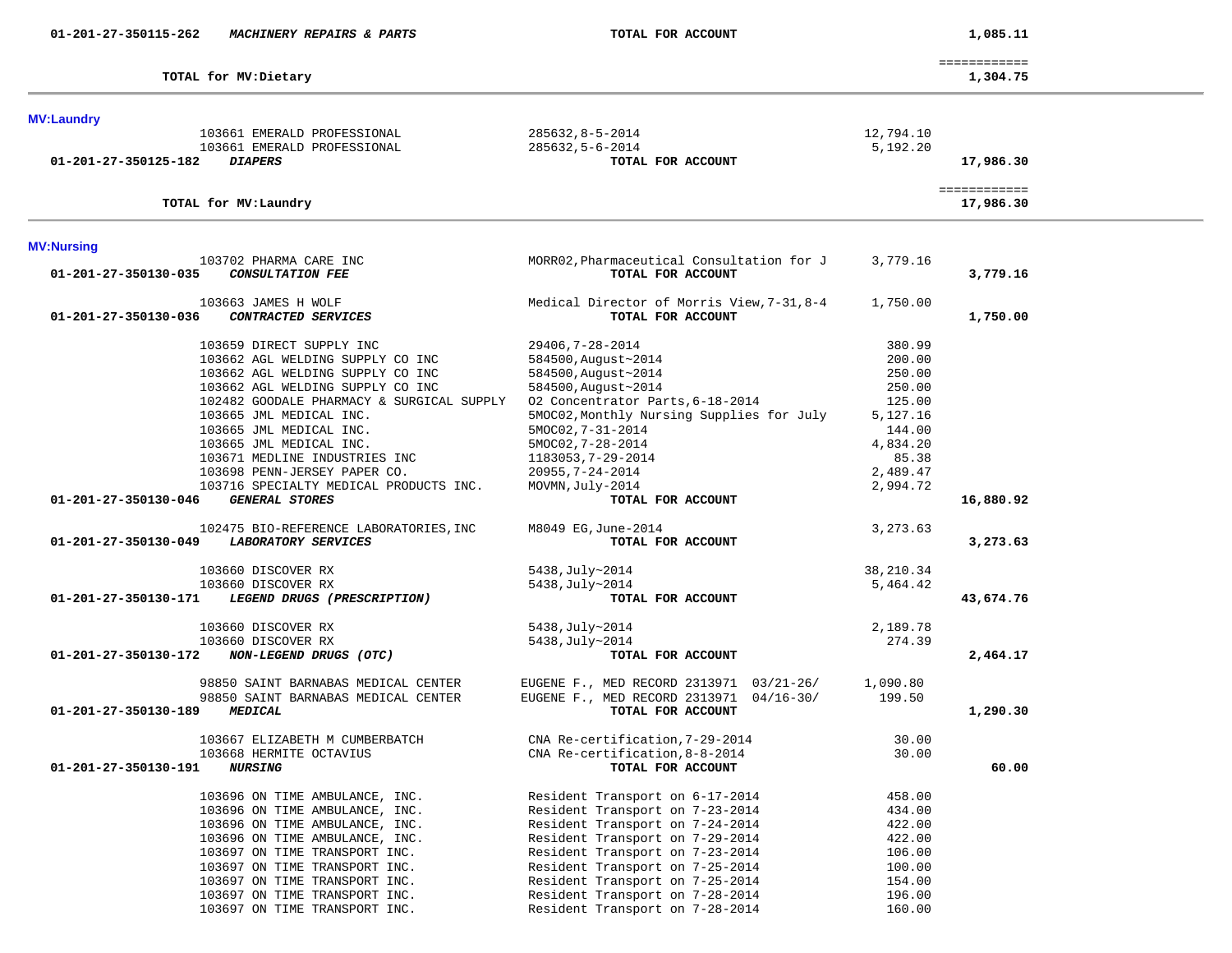| 103697 ON TIME TRANSPORT INC.                          | Resident Transport on 7-29-2014           | 106.00   |              |  |
|--------------------------------------------------------|-------------------------------------------|----------|--------------|--|
| 01-201-27-350130-340<br><b>TRANSPORTATION SERVICES</b> | TOTAL FOR ACCOUNT                         |          | 2,658.00     |  |
| 102494 MEDCARE MEDICAL SUPPLY INC.                     | June, 2013 Rx Nursing Supplies            | 778.68   |              |  |
| 102494 MEDCARE MEDICAL SUPPLY INC.                     | July, 2013 Rx Nursing Supplies            | 661.01   |              |  |
| 102494 MEDCARE MEDICAL SUPPLY INC.                     | August, 2013 Rx Nursing Supplies          | 225.17   |              |  |
| 102494 MEDCARE MEDICAL SUPPLY INC.                     | September, 2013 Rx Nursing Supplies       | 316.85   |              |  |
| 102494 MEDCARE MEDICAL SUPPLY INC.                     | October, 2013 Rx Nursing Supplies         | 78.12    |              |  |
| 102494 MEDCARE MEDICAL SUPPLY INC.                     | November, 2013 Rx Nursing Supplies        | 115.92   |              |  |
| 102494 MEDCARE MEDICAL SUPPLY INC.                     | December, 2013 Rx Nursing Supplies        | 99.54    |              |  |
| 01-203-27-350130-046<br>(2013) GENERAL STORES          | TOTAL FOR ACCOUNT                         |          | 2,275.29     |  |
| 102485 SAINT CLARE'S HOSPITAL                          | 8566904001Z, John T. 11/14/12             | 222.00   |              |  |
| 01-203-27-350130-189<br>(2013) MEDICAL                 | TOTAL FOR ACCOUNT                         |          | 222.00       |  |
|                                                        |                                           |          | ============ |  |
| TOTAL for MV: Nursing                                  |                                           |          | 78,328.23    |  |
|                                                        |                                           |          |              |  |
| <b>MV:Recreation/Volunteer Svc</b>                     |                                           |          |              |  |
| 103708 SENIOR SALON SERVICES LLC                       | 6409, Resident Salon Services for July~20 | 5,750.00 |              |  |
| 01-201-27-350135-036<br>CONTRACTED SERVICES            | TOTAL FOR ACCOUNT                         |          | 5,750.00     |  |
| 103658 CREATING WITH CLAY LLC                          | Clay Art Class, 8-5-2014                  | 100.00   |              |  |

| TOTAL for MV: Recreation/Volunteer Svc        |                                         | 7,262.95   |
|-----------------------------------------------|-----------------------------------------|------------|
| <b>MV:Rehabilitation</b>                      |                                         |            |
| 103707 SELECT REHABILITATION INC.             | 850, Physical Therapy for July~2014     | 83,835.58  |
| 103707 SELECT REHABILITATION INC.             | 850, Occupational Therapy for July~2014 | 67,050.33  |
| 103707 SELECT REHABILITATION INC.             | 850, Speech Therapy for July~2014       | 25,350.45  |
| 01-201-27-350140-036<br>CONTRACTED SERVICES   | TOTAL FOR ACCOUNT                       | 176,236.36 |
| 102497 CURRENT THERAPEUTICS, INC.             | MORRISVI02, 7-10-2014                   | 47.90      |
| 01-201-27-350140-046<br><b>GENERAL STORES</b> | TOTAL FOR ACCOUNT                       | 47.90      |
|                                               |                                         |            |
| TOTAL for MV: Rehabilitation                  |                                         | 176,284.26 |

103666 KERRY KUBER Exercise Class on 2-D on 7-16-2014 100.00 103666 KERRY KUBER Exercise Class in Atrium on 7-30-2014 100.00 103695 MORRIS COUNTY FARMS INC Silk Flowers for Resident Planter Projec 226.35<br>103694 MOONLIGHT DESIGNS Art Class in Atrium on 7-14-2014 165.00 103694 MOONLIGHT DESIGNS Art Class in Atrium on 7-14-2014 165.00 103693 MOONLIGHT DESIGNS Art Class in Atrium on 8-8-2014 165.00

103698 PENN-JERSEY PAPER CO. 20955,8-1-2014<br>103699 AFI FOODSERVICE DISTRIBUTORS Food Service for Resident Activities,8-1 177.35

 **01-201-27-350135-194** *PATIENT ACTIVITIES* **TOTAL FOR ACCOUNT 1,512.95**

Resident Activities, Mmachine Rental 145.00<br>20955.8-1-2014 234.25

 $\sim$ 

Food Service for Resident Activities, 8-1<br> **TOTAL FOR ACCOUNT** 

**Assistance Dep Child:Local Shr**

| Assistance Dep Onnu.Local Onl                                    |                                          |          |  |
|------------------------------------------------------------------|------------------------------------------|----------|--|
| 103203 OFFICE OF TEMPORARY ASSISTANCE                            | For estimated Co. Share of TANF Recipien | 7,000.00 |  |
| 01-201-27-354100-091<br>ASSISTANCE DEP CHILD:LOCAL SHR PROGRAM E | TOTAL FOR ACCOUNT                        | ,000.00  |  |
|                                                                  |                                          |          |  |
|                                                                  |                                          |          |  |
| TOTAL for Assistance Dep Child:Local Shr                         |                                          | 7,000.00 |  |
|                                                                  |                                          |          |  |

**Assistance SSI Income Recipien**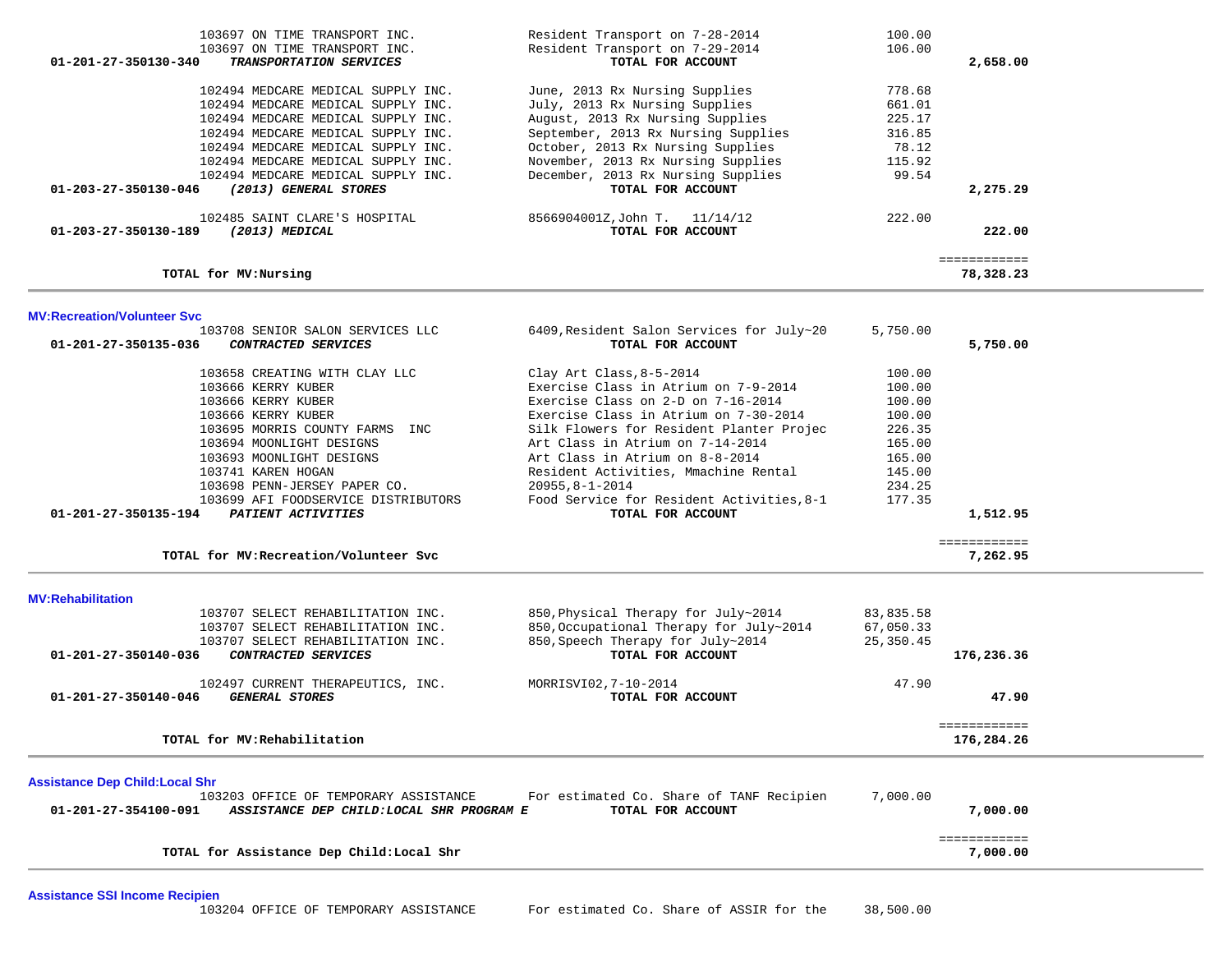| 01-201-27-355100-090<br>ASSISTANCE SSI INCOME RECIPIEN EXPENDITU          | TOTAL FOR ACCOUNT                                      |           | 38,500.00    |
|---------------------------------------------------------------------------|--------------------------------------------------------|-----------|--------------|
|                                                                           |                                                        |           | ============ |
| TOTAL for Assistance SSI Income Recipien                                  |                                                        |           | 38,500.00    |
| <b>County Adjuster</b>                                                    |                                                        |           |              |
| 103889 COUNTY OF MORRIS<br>POSTAGE & METERED MAIL<br>01-201-27-357100-068 | 1ST HALF AUGUST 2014 METERED MAIL<br>TOTAL FOR ACCOUNT | 185.11    | 185.11       |
|                                                                           |                                                        |           | ============ |
| TOTAL for County Adjuster                                                 |                                                        |           | 185.11       |
| <b>County Library</b>                                                     |                                                        |           |              |
| 101743 APRAISAL INSTITUTE INC.                                            | Order#0762M dated 07/02/14                             | 201.00    |              |
| 99987 ACCUITY, INC.                                                       | Bill To: BAA-00024116 dated 06/01/14                   | 1,121.00  |              |
| 98027 BERNAN                                                              | 0782711 dated 03/28/14                                 | 71.69     |              |
| 98027 BERNAN                                                              | 0782711 dated 04/11/14                                 | $-71.69$  |              |
| 98027 BERNAN                                                              | 0782711 dated 03/28/14                                 | 105.93    |              |
| 98027 BERNAN                                                              | 0782711 dated 03/31/14                                 | 53.00     |              |
| 98027 BERNAN                                                              | 0782711 dated 04/14/14                                 | 153.01    |              |
| 98027 BERNAN                                                              | 0782711 dated 04/18/14                                 | 71.69     |              |
| 101002 BERNAN                                                             | 0782711 dated 06/18/14                                 | 22.00     |              |
| 101002 BERNAN                                                             | 0782711 dated 06/20/14                                 | 176.55    |              |
| 101735 BAKER & TAYLOR BOOKS                                               | 321652 L044405 3 B00000 dated 06/30/14                 | 95.95     |              |
| 100462 BERNAN                                                             | 0782711 dated 05/28/14                                 | 502.90    |              |
| 102639 BERNAN                                                             | 0782711 dated 07/08/14                                 | 85.00     |              |
| 101030 CCH INC                                                            | 400108275 dated 06/28/14                               | 221.90    |              |
| 102623 GALE                                                               | 116418 dated 07/03/14                                  | 110.37    |              |
| 102623 GALE                                                               | 116418 dated 07/04/14                                  | 109.56    |              |
| 101733 GALE                                                               | 116418 dated 06/26/14                                  | 168.74    |              |
| 101733 GALE                                                               | 116418 dated 06/27/14                                  | 25.59     |              |
| 102624 J.R. O'DWYER COMPANY, INC.                                         | Directory of Public Relations Firms                    | 101.00    |              |
| 101007 L D A PUBLISHERS                                                   | Confirm 2 copies Official Directory of N               | 164.90    |              |
| 102636 LAWYERS DIARY AND MANUAL LLC                                       | 90001731-VO dated 07/18/14                             | 79.00     |              |
| 101729 LEXIS NEXIS                                                        | 150KMG dated 06/30/14                                  | 174.00    |              |
| 101031 MARQUIS WHO'S WHO LLC                                              | 078867000 dated 06/25/14                               | 213.95    |              |
| 101982 NFPA INTERNATIONAL                                                 | 405753 dated 06/28/14                                  | 174.45    |              |
| 101012 OXFORD UNIVERSITY PRESS                                            | 1087326 dated 06/18/14                                 | 327.15    |              |
| 96693 SRDS                                                                | 000000002585 dated 03/25/14                            | 3,165.00  |              |
| 98034 KIRKUS MEDIA, LLC                                                   | 101501 dated 04/14/14                                  | 199.00    |              |
| 97419 KIRKUS MEDIA, LLC                                                   | 34110 dated 04/17/14                                   | 199.00    |              |
| 92597 THOMSON PROFESSIONAL &                                              | 903351856 dated 01/07/14                               | 105.72    |              |
| 94547 WEST PAYMENT CENTER                                                 | 1003308031 dated 03/01/14                              | 836.16    |              |
| 101708 WEST PAYMENT CENTER                                                | 1003308031 dated 07/01/14                              | 836.16    |              |
| 01-201-29-390100-028<br><b>BOOKS &amp; PERIODICALS</b>                    | TOTAL FOR ACCOUNT                                      |           | 9,799.68     |
| 101705 DEMCO                                                              | 290190055 dated 07/02/14                               | 445.08    |              |
| 102634 GAYLORD BROS., INC.                                                | 682988 dated 07/02/14                                  | 368.75    |              |
| 102634 GAYLORD BROS., INC.                                                | 682988 dated 07/18/14                                  | $-114.45$ |              |
| 101731 GAYLORD BROS., INC.                                                | 682988 dated 07/08/14                                  | 498.40    |              |
| OFFICE SUPPLIES & STATIONERY<br>01-201-29-390100-058                      | TOTAL FOR ACCOUNT                                      |           | 1,197.78     |
| 103889 COUNTY OF MORRIS                                                   | 1ST HALF AUGUST 2014 METERED MAIL                      | 803.23    |              |
| <b>POSTAGE &amp; METERED MAIL</b><br>01-201-29-390100-068                 | TOTAL FOR ACCOUNT                                      |           | 803.23       |
| 94544 MIDWEST TAPE LLC                                                    | 2000001148 dated 02/24/14                              | 463.56    |              |
| 94544 MIDWEST TAPE LLC                                                    | 2000001148 dated 03/03/14                              | 939.39    |              |
| 01-201-29-390100-083<br><i><b>VIDEO &amp; FILM MATERIALS</b></i>          | TOTAL FOR ACCOUNT                                      |           | 1,402.95     |
| 102622 CARTRIDGE WORLD OF PARSIPPANY                                      | 2934 dated 07/21/14; Circ \$180.98; R/S \$             | 700.85    |              |
| 100588 HEWLETT-PACKARD COMPANY                                            | Replacement Scanner for Exhibits Departm               | 195.75    |              |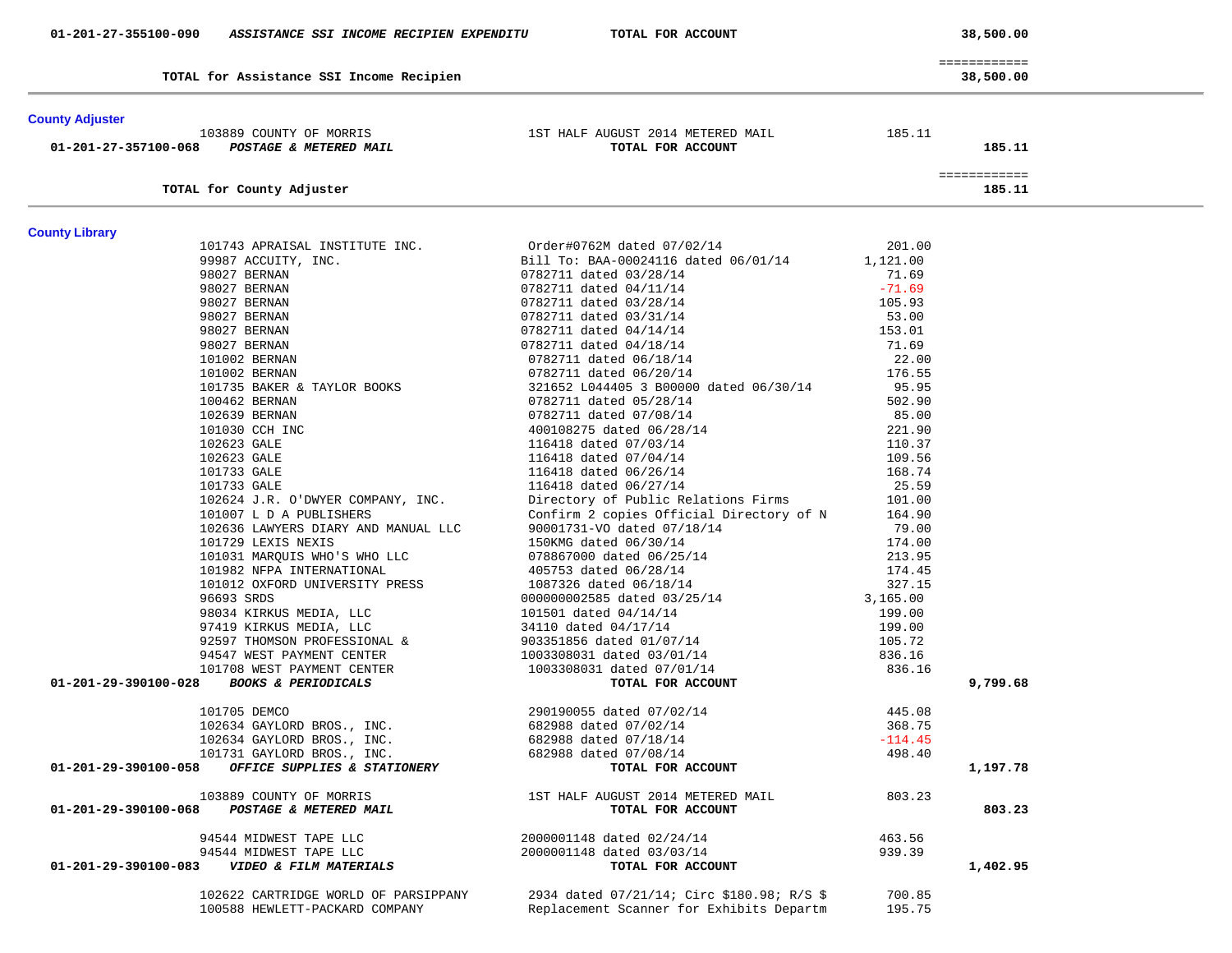| 102626 STAPLES BUSINESS ADVANTAGE<br>98041 SCHOOL SPECIALTY INC.<br>OTHER ADMINISTRATIVE SUPPLIES<br>01-201-29-390100-095                | NYC1054187 dated 07/19/14<br>290713 dated 04/16/14<br>TOTAL FOR ACCOUNT | 155.41<br>52.52    | 1,104.53                   |  |
|------------------------------------------------------------------------------------------------------------------------------------------|-------------------------------------------------------------------------|--------------------|----------------------------|--|
| 89604 CCH INC<br>82310 THOMSON FINANCIAL PUBLISHING<br>(2013) BOOKS & PERIODICALS<br>01-203-29-390100-028                                | 4001080275 dated 12/03/13<br>486971 dated 07/23/13<br>TOTAL FOR ACCOUNT | 112.81<br>1,995.00 | 2,107.81                   |  |
| TOTAL for County Library                                                                                                                 |                                                                         |                    | ============<br>16,415.98  |  |
| <b>County Superintendent of Schoo</b>                                                                                                    |                                                                         |                    |                            |  |
| 103272 TRITEC OFFICE EQUIPMENT INC<br>01-201-29-392100-058<br>OFFICE SUPPLIES & STATIONERY                                               | Color Cost Per Copy Machine ID #6316 Ric<br>TOTAL FOR ACCOUNT           | 92.68              | 92.68                      |  |
| 103889 COUNTY OF MORRIS<br>01-201-29-392100-068<br>POSTAGE & METERED MAIL                                                                | 1ST HALF AUGUST 2014 METERED MAIL<br>TOTAL FOR ACCOUNT                  | 61.94              | 61.94                      |  |
| TOTAL for County Superintendent of Schoo                                                                                                 |                                                                         |                    | ============<br>154.62     |  |
| <b>Contribution to County College</b><br>103868 COUNTY COLLEGE OF MORRIS<br>EXPENDITURES<br>01-201-29-395100-090                         | 2ND HALF 8/14 OPERATING BUDGET<br>TOTAL FOR ACCOUNT                     | 398,409.91         | 398,409.91                 |  |
| TOTAL for Contribution to County College                                                                                                 |                                                                         |                    | ============<br>398,409.91 |  |
| <b>Rutgers Extension Service</b><br>103889 COUNTY OF MORRIS<br>01-201-29-396100-068<br>POSTAGE & METERED MAIL                            | 1ST HALF AUGUST 2014 METERED MAIL<br>TOTAL FOR ACCOUNT                  | 231.98             | 231.98                     |  |
| 102642 DEER PARK<br>OTHER ADMINISTRATIVE SUPPLIES<br>01-201-29-396100-095                                                                | 0434680872 6/23/14-7/22/14<br>bottled wa<br>TOTAL FOR ACCOUNT           | 22.76              | 22.76                      |  |
| TOTAL for Rutgers Extension Service                                                                                                      |                                                                         |                    | ============<br>254.74     |  |
| <b>Cont M.C. School of Tech</b><br>103858 MC VOCATIONAL SCHOOL DISTRICT<br>01-201-29-400100-090<br>CONT M.C. SCHOOL OF TECH EXPENDITURES | 8/14 DISTRICT TAXES TO BE RAISED<br>TOTAL FOR ACCOUNT                   | 580,000.00         | 580,000.00                 |  |
| TOTAL for Cont M.C. School of Tech                                                                                                       |                                                                         |                    | ============<br>580,000.00 |  |
| <b>Fire and Police Academy</b><br>103418 MEGGIT TRAINING SYSTEMS INC.<br>EQUIPMENT SERVICE AGREEMENTS<br>01-201-29-407100-044            | Contract for Firing Range<br>TOTAL FOR ACCOUNT                          | 7,980.00           | 7,980.00                   |  |
| 103419 MORRISTOWN LUMBER &<br>01-201-29-407100-059<br>OTHER GENERAL EXPENSES                                                             | Sponges<br>TOTAL FOR ACCOUNT                                            | 24.95              | 24.95                      |  |
| 103889 COUNTY OF MORRIS<br>01-201-29-407100-068<br>POSTAGE & METERED MAIL                                                                | 1ST HALF AUGUST 2014 METERED MAIL<br>TOTAL FOR ACCOUNT                  | 24.89              | 24.89                      |  |
| 103345 MUNICIPAL CAPITAL CORP<br>OFFICE MACHINES - RENTAL<br>01-201-29-407100-164                                                        | Copier Payment<br>TOTAL FOR ACCOUNT                                     | 946.02             | 946.02                     |  |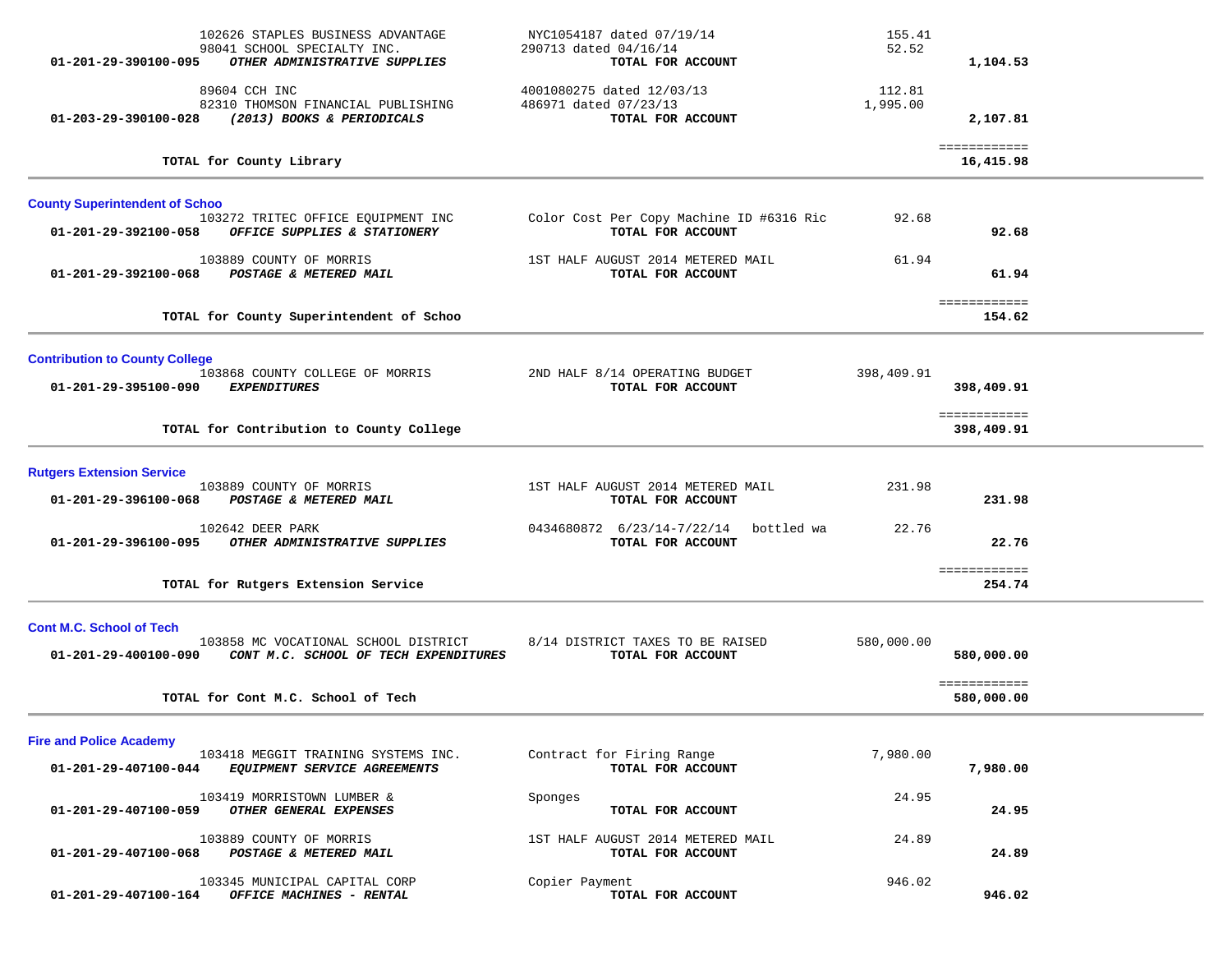|                      |                          | 102783 JERSEY CENTRAL POWER & LIGHT |                                     |                           | 10-00-89-1397-3-5 0 Rt 206 July 28, 2014 | 86.09       |            |
|----------------------|--------------------------|-------------------------------------|-------------------------------------|---------------------------|------------------------------------------|-------------|------------|
|                      |                          | 103157 JERSEY CENTRAL POWER & LIGHT |                                     |                           | 100 004 885 628- MOSOUITO CONTROL/ 06-25 | 1,153.74    |            |
|                      |                          | 103160 JERSEY CENTRAL POWER & LIGHT |                                     |                           | 20 00 00 0538 4 9 -MASTER ACCOUNT#/ REMO | 3,672.05    |            |
|                      |                          | 103140 JERSEY CENTRAL POWER & LIGHT |                                     |                           | 100 079 438 253 - CAC COMPLEX/ 06-19-14  | 11,138.16   |            |
|                      |                          |                                     | 102934 JERSEY CENTRAL POWER & LIGHT |                           | 10-00-28-8978-6-4 Rt 80 Mt Arlington 7/2 | 46.33       |            |
|                      | 103165 BOROUGH OF BUTLER |                                     |                                     | 8496-0 Rt 23 & Decker Ave |                                          | 51.75       |            |
|                      | 103165 BOROUGH OF BUTLER |                                     |                                     |                           | 8495-1 Rt 23 Traffic Light               | 78.47       |            |
|                      | 103165 BOROUGH OF BUTLER |                                     |                                     |                           | 8495-0 Rt 23 So Light Pole #144          | 102.07      |            |
|                      |                          | 103166 JERSEY CENTRAL POWER & LIGHT |                                     |                           | 20-00-00-0539-3-0 120 E Hanover Ave 7/31 | 587.92      |            |
|                      |                          | 103548 JERSEY CENTRAL POWER & LIGHT |                                     |                           | 10-00-59-9968-9-0 Rt 15 & Dewey Ave 8/8/ | 63.02       |            |
|                      |                          | 103472 JERSEY CENTRAL POWER & LIGHT |                                     |                           | Acct #100 064 246 539 Rt 53 & Diamond Sp | 38.69       |            |
|                      |                          | 102399 JERSEY CENTRAL POWER & LIGHT |                                     | 100 105 119 190           | $-07/18/2014$                            | 44.57       |            |
|                      |                          | 103473 JERSEY CENTRAL POWER & LIGHT |                                     |                           | 10-00-48-4053-0-0 Howard Blvd 8/4/2014   | 4.61        |            |
|                      |                          | 103221 JERSEY CENTRAL POWER & LIGHT |                                     |                           | 20-00-00-0528-1-7 MASTER ACCOUNT / MORRI | 51,799.35   |            |
|                      |                          | 103223 JERSEY CENTRAL POWER & LIGHT |                                     |                           | 20 00 00 0537 8 1 - MASTER ACCT - HILL/  | 106,849.75  |            |
|                      |                          | 103223 JERSEY CENTRAL POWER & LIGHT |                                     |                           | 100 005 063 530 - REVERSED INVOICE CREDI | $-5,184.05$ |            |
|                      |                          | 103223 JERSEY CENTRAL POWER & LIGHT |                                     |                           | 100 005 064 165- REVERSED INVOICE CREDIT | $-258.04$   |            |
|                      |                          | 103223 JERSEY CENTRAL POWER & LIGHT |                                     |                           | 100 037 710 934- REVERSED INVOICE CREDIT | $-815.43$   |            |
| 01-201-31-430100-137 | <b>ELECTRICITY</b>       |                                     |                                     |                           | TOTAL FOR ACCOUNT                        |             | 169,459.05 |
|                      |                          |                                     |                                     |                           |                                          |             |            |

| 01-201-31-430100-136<br>DIESEL FUEL | TOTAL FOR ACCOUNT                                                                      | 30,003.50 |
|-------------------------------------|----------------------------------------------------------------------------------------|-----------|
|                                     | 102783 JERSEY CENTRAL POWER & LIGHT 10-00-89-1397-3-5 0 Rt 206 July 28, 2014 86.09     |           |
| 103157 JERSEY CENTRAL POWER & LIGHT | 100 004 885 628- MOSQUITO CONTROL/ 06-25 1,153.74                                      |           |
|                                     | 103160 JERSEY CENTRAL POWER & LIGHT 420 00 00 0538 4 9 -MASTER ACCOUNT#/ REMO 3,672.05 |           |
| 103140 JERSEY CENTRAL POWER & LIGHT | 100 079 438 253 - CAC COMPLEX/ 06-19-14                                                | 11,138.16 |
| 102934 JERSEY CENTRAL POWER & LIGHT | 10-00-28-8978-6-4 Rt 80 Mt Arlington 7/2                                               | 46.33     |
| 103165 BOROUGH OF BUTLER            | 8496-0 Rt 23 & Decker Ave                                                              | 51.75     |
| 103165 BOROUGH OF BUTLER            | 8495-1 Rt 23 Traffic Light 78.47                                                       |           |
| 103165 BOROUGH OF BUTLER            | 8495-0 Rt 23 So Light Pole #144                                                        | 102.07    |
|                                     | 103166 JERSEY CENTRAL POWER & LIGHT 20-00-00-0539-3-0 120 E Hanover Ave 7/31           | 587.92    |
|                                     | 103548 JERSEY CENTRAL POWER & LIGHT 10-00-59-9968-9-0 Rt 15 & Dewey Ave 8/8/ 63.02     |           |
|                                     | 103472 JERSEY CENTRAL POWER & LIGHT Acct #100 064 246 539 Rt 53 & Diamond Sp           | 38.69     |
| 102399 JERSEY CENTRAL POWER & LIGHT | $100 105 119 190 - 07/18/2014$                                                         | 44.57     |
| 103473 JERSEY CENTRAL POWER & LIGHT | $10-00-48-4053-0-0$ Howard Blvd $8/4/2014$ 4.61                                        |           |
| 103221 JERSEY CENTRAL POWER & LIGHT | 20-00-00-0528-1-7 MASTER ACCOUNT / MORRI                                               | 51,799.35 |
| 103223 JERSEY CENTRAL POWER & LIGHT | 20 00 00 0537 8 1 - MASTER ACCT - HILL/ 106,849.75                                     |           |
| 103223 JERSEY CENTRAL POWER & LIGHT | 100 005 063 530 - REVERSED INVOICE CREDI $-5,184.05$                                   |           |
| 103223 JERSEY CENTRAL POWER & LIGHT | 100 005 064 165- REVERSED INVOICE CREDIT -258.04                                       |           |
| 103223 JERSEY CENTRAL POWER & LIGHT | 100 037 710 934- REVERSED INVOICE CREDIT -815.43                                       |           |

**Utilities** 

| 103256 ELIZABETH A. DEMARTINO                             | Patches                    | 700.00 |              |
|-----------------------------------------------------------|----------------------------|--------|--------------|
| 102464 FF1 PROFESSIONAL SAFETY SERVICES                   | Fire Boots                 | 262.50 |              |
| $01 - 201 - 29 - 407100 - 202$<br>UNIFORM AND ACCESSORIES | TOTAL FOR ACCOUNT          |        | 962.50       |
| 102545 AMERICAN TEST CENTER                               | Ground Ladder Testing      | 629.00 |              |
| 102545 AMERICAN TEST CENTER                               | Heat Sensors               | 160.00 |              |
| 01-201-29-407100-223<br><b>BUILDING REPAIRS</b>           | TOTAL FOR ACCOUNT          |        | 789.00       |
| 102444 VEOLIA ES TECHNICAL SOLUTIONS, LLC                 | Filters w/Lead             | 770.00 |              |
| 102444 VEOLIA ES TECHNICAL SOLUTIONS, LLC                 | Cubic Yard Box/Liner       | 190.00 |              |
| 102444 VEOLIA ES TECHNICAL SOLUTIONS, LLC                 | State Regulatory Fees      | 10.00  |              |
| 102444 VEOLIA ES TECHNICAL SOLUTIONS, LLC                 | Fuel & Security Surcharge  | 178.50 |              |
| 102444 VEOLIA ES TECHNICAL SOLUTIONS, LLC                 | Mobilization Fee           | 150.00 |              |
| 102444 VEOLIA ES TECHNICAL SOLUTIONS, LLC                 | Tech Supervisor            | 82.50  |              |
| 102444 VEOLIA ES TECHNICAL SOLUTIONS, LLC                 | Tech Assistant             | 82.50  |              |
| HAZARDOUS MATERIAL DISPOSAL<br>01-201-29-407100-231       | TOTAL FOR ACCOUNT          |        | 1,463.50     |
| 102546 MORRISTOWN LUMBER &                                | All Weather Screws         | 2.99   |              |
| 102546 MORRISTOWN LUMBER &                                | Drywall Screw              | 2.99   |              |
| 102546 MORRISTOWN LUMBER &                                | Pull Zinc                  | 7.26   |              |
| 102546 MORRISTOWN LUMBER &                                | Hinge Zinc                 | 20.36  |              |
| 102546 MORRISTOWN LUMBER &                                | 4x8 Plywood                | 92.80  |              |
| 102546 MORRISTOWN LUMBER &                                | 4x8 Sheathing              | 96.60  |              |
| 01-201-29-407100-258<br><b>EQUIPMENT</b>                  | TOTAL FOR ACCOUNT          |        | 223.00       |
| 100466 TSI INCORPORATED                                   | Repair & Service Q20058131 | 680.00 |              |
| 100466 TSI INCORPORATED                                   | Shipping RMA # 800334626   | 8.89   |              |
| MACHINERY REPAIRS & PARTS<br>01-201-29-407100-262         | TOTAL FOR ACCOUNT          |        | 688.89       |
| 102943 AIRPOWER INTERNATIONAL INC.                        | Line Valve Rebuild Kit     | 18.50  |              |
| 102943 AIRPOWER INTERNATIONAL INC.                        | I289-4D Turn Kob           | 7.79   |              |
| 01-201-29-407100-291<br><b>VEHICLE REPAIRS</b>            | TOTAL FOR ACCOUNT          |        | 26.29        |
|                                                           |                            |        | ============ |
| TOTAL for Fire and Police Academy                         |                            |        | 13,129.04    |

102577 NATIONAL FUEL OIL INC. 5000.0 GAL. DIESEL FUEL FOR WHARTON GARA 14,732.50

102577 NATIONAL FUEL OIL INC. 5000.0 GAL. DIESEL FUEL FOR COUNTY GARAG 15,271.00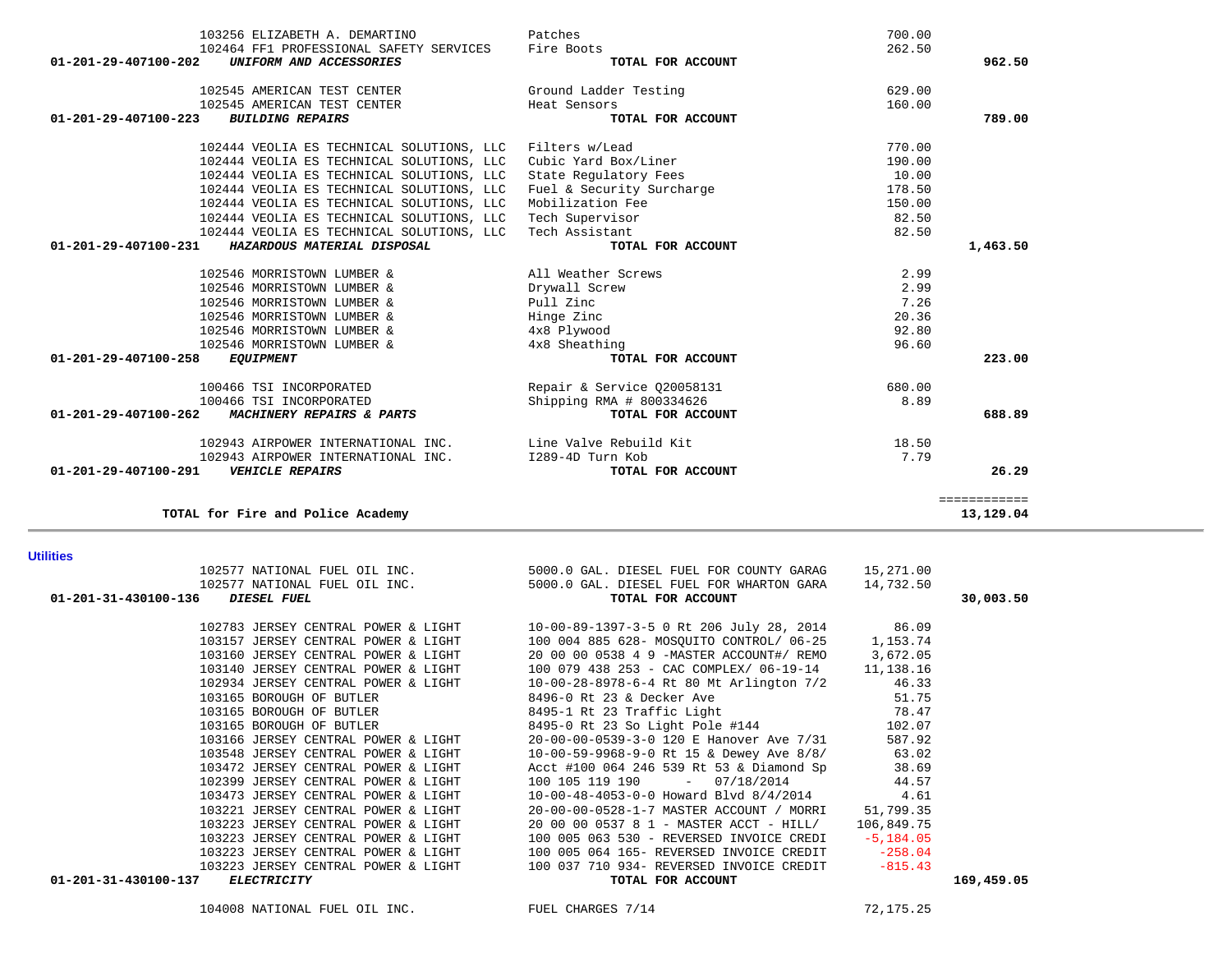| 01-201-31-430100-140<br><b>GAS PURCHASES</b>          | TOTAL FOR ACCOUNT                        |           | 72,175.25    |
|-------------------------------------------------------|------------------------------------------|-----------|--------------|
| 103404 N.J. NATURAL GAS COMPANY                       | 06-1126-4355-14 RE: WHARTON BRIDGES / 07 | 235.25    |              |
| 103406 N.J. NATURAL GAS COMPANY                       | 12-1157-4515-09 RE: DOVER PROBATION/ 07- | 25.00     |              |
| 103405 N.J. NATURAL GAS COMPANY                       | 22-0009-8231-77 RE: WHARTON BRIDGE GEN/  | 26.22     |              |
| 103403 N.J. NATURAL GAS COMPANY                       | 06-1126-4370-18 RE: WHARTON ROADS/ 07-03 | 156.01    |              |
| 103402 N.J. NATURAL GAS COMPANY                       | 06-1126-4174-12 RE: WHARTON OFF/ 07-03-1 | 26.80     |              |
| 103407 PSE&G CO                                       | REF # MOMBAG/ 66-254-142-04 - 18 HIGHVIE | 49.76     |              |
| 01-201-31-430100-141<br>NATURAL GAS                   | TOTAL FOR ACCOUNT                        |           | 519.04       |
|                                                       |                                          |           |              |
| 103142 TAX COLLECTOR                                  | 502-0 / A & R BLDG                       | 4,138.99  |              |
| 103142 TAX COLLECTOR                                  | 2083-0 / COURTHOUSE                      | 11,383.36 |              |
| 103142 TAX COLLECTOR                                  | 513-0 / 8 COURT ST                       | 126.75    |              |
| 103142 TAX COLLECTOR                                  | 2593-0 / SCHUYLER                        | 1,436.09  |              |
| 103142 TAX COLLECTOR                                  | 512-0 / 6 COURT ST                       | 126.75    |              |
| 103142 TAX COLLECTOR                                  | 3688-0 / W & M                           | 127.48    |              |
| 103142 TAX COLLECTOR                                  | 5537-0 / CORRECTION FACILITY             | 45,068.44 |              |
| 01-201-31-430100-144<br><b>SEWER</b>                  | TOTAL FOR ACCOUNT                        |           | 62,407.86    |
|                                                       |                                          |           |              |
| 103129 VERIZON                                        | 973-455-0378 979 71Y / RE: PENTHOUSE- A  | 66.04     |              |
| 100927 CABLEVISION                                    | Account 07876-542998-01-8                | 2,256.00  |              |
| 100927 CABLEVISION                                    | One Time installation fee for additional | 46.95     |              |
| 100927 CABLEVISION                                    | June 2014 Balance Due                    | 31.39     |              |
| 100929 COPPER SERVICES                                | Account 602217                           | 36.16     |              |
| 103185 CENTURYLINK                                    | acct # 309973303, 7/19/14, T1 Chester (7 | 1,785.33  |              |
| 103186 VERIZON                                        | 973-326-8955 127 49Y, 7/25/14, Sheriff's | 28.44     |              |
| 103186 VERIZON                                        | 973-838-8083 446 48Y, 7/28/14, Kinnelon  | 32.15     |              |
| 103593 VERIZON                                        | 973-455-0378 979 71Y / RE: PENTHOUSE- A  | 65.74     |              |
| 101842 VERIZON CABS                                   | 201 M55-4914 825, 6/25/14, T1 American T | 813.34    |              |
| 101913 VERIZON CABS                                   | 201 M55-5534 968, 6/25/14, E911 fiber li | 4,477.44  |              |
| 101920 VERIZON BUSINESS                               | 6000057810 X26, 7/1/14, Mthly charge(aut | 464.00    |              |
| 102818 VERIZON                                        | 201 V03-7261 127 66Y, 7/16/14, 911 Switc | 11,851.34 |              |
| 102816 VERIZON                                        | 973-539-7933 842 07Y, 7/16/14, Randolph  | 28.38     |              |
| 102816 VERIZON                                        | 973-697-0879 521 94Y, 7/22/14, Jefferson | 28.41     |              |
| 102817 VERIZON                                        | 201 V03-1289 703 57Y, 7/16/14, Mine Hill | 241.64    |              |
| 102817 VERIZON                                        | 201 V03-1541 818 53Y, 7/16/14, Mt Arling | 231.10    |              |
| 103038 VERIZON                                        | 973 267-2255 164 81Y 07/19/14            | 37.23     |              |
| 01-201-31-430100-146<br><b>TELEPHONE</b>              | TOTAL FOR ACCOUNT                        |           | 22,521.08    |
|                                                       |                                          |           | ============ |
| TOTAL for Utilities                                   |                                          |           | 357,085.78   |
|                                                       |                                          |           |              |
| <b>Nutrition</b>                                      |                                          |           |              |
| 102776 STAPLES BUSINESS ADVANTAGE                     | Cannon L100 Laser Fax                    | 161.55    |              |
| 01-201-41-716100-058<br>OFFICE SUPPLIES & STATIONERY  | TOTAL FOR ACCOUNT                        |           | 161.55       |
| 103260 GRAINGER                                       | 1 Combination Padlock, Bottom, 4 Dial, B | 23.16     |              |
| 103259 PATRICIA W. GIBBONS                            | Nutrition Support Services for Jul-2014  | 370.00    |              |
| 103259 PATRICIA W. GIBBONS                            | Mileage                                  | 45.85     |              |
| 01-201-41-716100-098<br>OTHER OPERATING&REPAIR SUPPLY | TOTAL FOR ACCOUNT                        |           | 439.01       |
|                                                       |                                          |           |              |
| 104008 NATIONAL FUEL OIL INC.                         | FUEL CHARGES 7/14                        | 5,059.43  |              |
| 01-201-41-716100-140<br><b>GAS PURCHASES</b>          | TOTAL FOR ACCOUNT                        |           | 5,059.43     |

 ============ **TOTAL for Nutrition 5,659.99**

#### **Area Plan Grant**

 103147 VMC 14-14-026 Accss Serv OAA Period 6/1 5,269.00 AS  $14-14-026$  OAA<br>**TOTAL FOR ACCOUNT**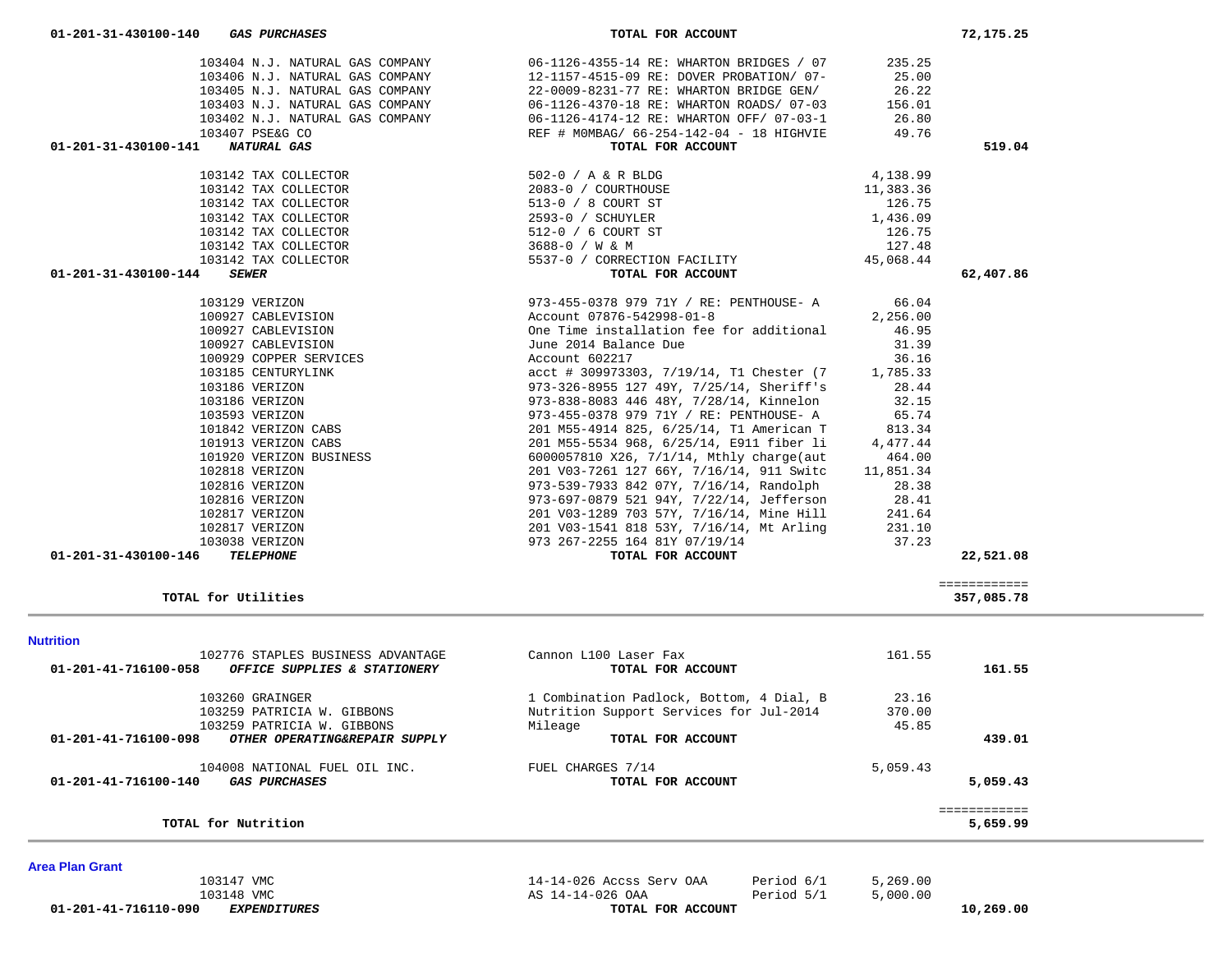#### **Grant Fund**

| <b>Bio-Terrorism Grant</b>                     |                                                                                          |                                                 |                 |                          |
|------------------------------------------------|------------------------------------------------------------------------------------------|-------------------------------------------------|-----------------|--------------------------|
|                                                | 103887 COUNTY OF MORRIS<br>02-213-41-718505-391 PUBLIC HEALTH EMER GRANT(7/1/14-6/30/15) | 1ST HALF 8/14 METERED MAIL<br>TOTAL FOR ACCOUNT | 182.22          | 182.22                   |
|                                                |                                                                                          |                                                 |                 |                          |
|                                                |                                                                                          |                                                 |                 | ============             |
|                                                | TOTAL for Bio-Terrorism Grant                                                            |                                                 |                 | 182.22                   |
| <b>DEPARTMENT 741415</b>                       |                                                                                          |                                                 |                 |                          |
|                                                | 100978 AT&T                                                                              |                                                 | 2.04            |                          |
|                                                | 101367 AT&T                                                                              |                                                 | 1.71            |                          |
|                                                | 102808 DEER PARK                                                                         |                                                 | 2.70            |                          |
|                                                | 93073 DELL MARKETING L.P.                                                                |                                                 | 189.42          |                          |
|                                                | 93073 DELL MARKETING L.P.                                                                |                                                 | 26.12           |                          |
|                                                | 101356 IBM CORP                                                                          |                                                 | 50.00           |                          |
|                                                | 101004 MORRISTOWN CAR WASH                                                               |                                                 | 10.00           |                          |
|                                                | 102812 STAPLES BUSINESS ADVANTAGE                                                        |                                                 | 68.87           |                          |
|                                                | 101366 TELESEARCH INC                                                                    | Jason D.; $W/E$ 6/29 and 7/6/14.                | 543.18          |                          |
|                                                | 103115 TELESEARCH INC                                                                    | Phyllis E.M. $W/E$ 7/06/14                      | 893.44          |                          |
| 02-213-41-741415-392                           | WFNJ-TANF (7/1/13-6/30/14)                                                               | TOTAL FOR ACCOUNT                               |                 | 1,787.48                 |
|                                                |                                                                                          |                                                 |                 | ============             |
|                                                | TOTAL for DEPARTMENT 741415                                                              |                                                 |                 | 1,787.48                 |
|                                                |                                                                                          |                                                 |                 |                          |
| <b>DEPARTMENT 741420</b>                       |                                                                                          |                                                 |                 |                          |
|                                                | 100978 AT&T                                                                              |                                                 | 1.63            |                          |
|                                                | 101367 AT&T                                                                              |                                                 | 1.37            |                          |
|                                                | 102808 DEER PARK                                                                         |                                                 | 2.15            |                          |
|                                                | 93073 DELL MARKETING L.P.                                                                |                                                 | 142.06<br>19.59 |                          |
|                                                | 93073 DELL MARKETING L.P.                                                                |                                                 | 40.00           |                          |
|                                                | 101356 IBM CORP<br>101004 MORRISTOWN CAR WASH                                            |                                                 | 8.00            |                          |
|                                                | 102284 MANPOWER                                                                          | Sarah D./W/E 7/13/14.                           | 907.20          |                          |
|                                                | 102283 MANPOWER                                                                          | Komi A.; W/E 7/13/14.                           | 907.20          |                          |
|                                                | 102812 STAPLES BUSINESS ADVANTAGE                                                        |                                                 | 55.10           |                          |
|                                                | 101366 TELESEARCH INC                                                                    |                                                 | 444.42          |                          |
|                                                | 102829 TELESEARCH INC                                                                    | Abigail P., W/E 7/13/14.                        | 1,001.00        |                          |
|                                                | 102830 TELESEARCH INC                                                                    | Phyllis E.M. $W/E$ 07/13                        | 1,023.05        |                          |
|                                                | 02-213-41-741420-392 WFNJ-GENERAL ASSISTANCE(7/1/13-6/30/14) TOTAL FOR ACCOUNT           |                                                 |                 | 4,552.77                 |
|                                                |                                                                                          |                                                 |                 | ============             |
|                                                | TOTAL for DEPARTMENT 741420                                                              |                                                 |                 | 4,552.77                 |
|                                                |                                                                                          |                                                 |                 |                          |
| <b>DEPARTMENT 741435</b>                       | 101359 WILLIAM PATERSON UNIVERSITY                                                       | Oreste C.                                       | 1,810.00        |                          |
| 02-213-41-741435-392 WDP DW $(7/1/13-6/30/14)$ |                                                                                          | TOTAL FOR ACCOUNT                               |                 | 1,810.00                 |
|                                                |                                                                                          |                                                 |                 |                          |
|                                                | TOTAL for DEPARTMENT 741435                                                              |                                                 |                 | ============<br>1,810.00 |
|                                                |                                                                                          |                                                 |                 |                          |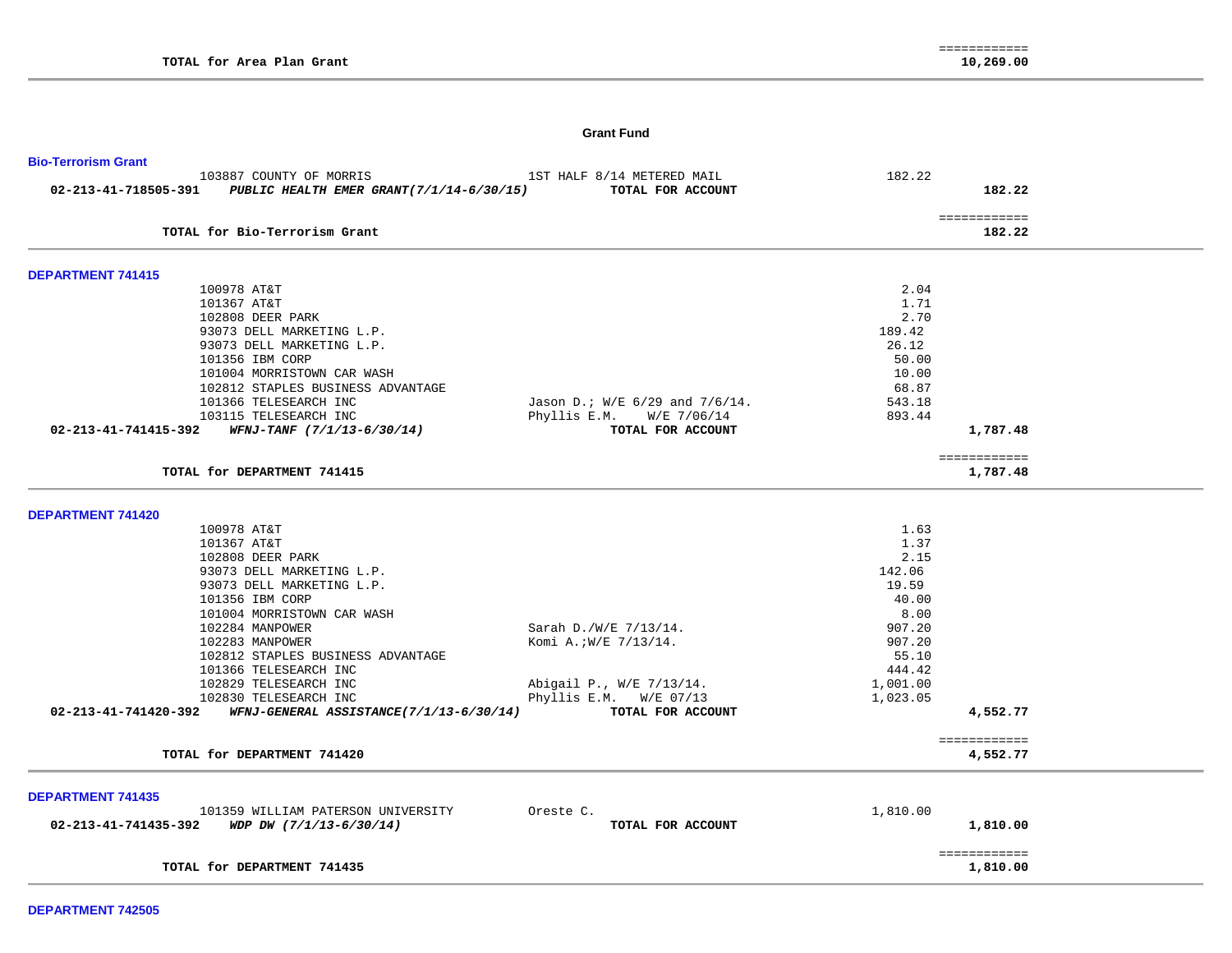| 100978 AT&T                                                    |                                             | 7.74     |                          |
|----------------------------------------------------------------|---------------------------------------------|----------|--------------------------|
| 93073 DELL MARKETING L.P.                                      |                                             | 1,231.21 |                          |
| 93073 DELL MARKETING L.P.                                      | Qty. of $(1)$                               | 169.78   |                          |
| 103575 JERSEY TRACTOR-TRAILER                                  | Robert S.                                   | 800.00   |                          |
| 104008 NATIONAL FUEL OIL INC.                                  | FUEL CHARGES 7/14                           | 104.76   |                          |
| 103557 HOME ENERGY MATTERS INC                                 | Alexa C.                                    | 697.50   |                          |
| 02-213-41-742505-391 WIA ADULT (7/1/13-6/30/15)                | TOTAL FOR ACCOUNT                           |          | 3,010.99                 |
|                                                                |                                             |          |                          |
| TOTAL for DEPARTMENT 742505                                    |                                             |          | ============<br>3,010.99 |
|                                                                |                                             |          |                          |
| DEPARTMENT 742510                                              |                                             |          |                          |
| 103887 COUNTY OF MORRIS                                        | 1ST HALF 8/14 METERED MAIL                  | 469.00   |                          |
| 100978 AT&T                                                    | 030 515 8956 001 6/27/14 973-383-104        | 22.40    |                          |
| 93073 DELL MARKETING L.P.                                      | Ouote $\#$ 674592392 Oty. of 3 on all items | 2,557.15 |                          |
| 93073 DELL MARKETING L.P.                                      | Quote #674584111 - Epson PowerLite 1751     | 352.62   |                          |
| 02-213-41-742510-391 WIA DISLOCATED WORKER (7/1/13-6/30/15)    | TOTAL FOR ACCOUNT                           |          | 3,401.17                 |
|                                                                |                                             |          | ============             |
| TOTAL for DEPARTMENT 742510                                    |                                             |          | 3,401.17                 |
|                                                                |                                             |          |                          |
| <b>DEPARTMENT 742520</b>                                       |                                             |          |                          |
| 100978 AT&T                                                    |                                             | 6.93     |                          |
| 93073 DELL MARKETING L.P.                                      |                                             | 615.61   |                          |
| 93073 DELL MARKETING L.P.                                      |                                             | 84.87    |                          |
| 103570 NEWBRIDGE SERVICES INC                                  | Carolina C.                                 | 500.00   |                          |
| 103571 NEWBRIDGE SERVICES INC                                  | Michael M.                                  | 500.00   |                          |
| 103520 NEWBRIDGE SERVICES INC                                  | Kevin M.                                    | 500.00   |                          |
| 103521 NEWBRIDGE SERVICES INC                                  | Nicole M.                                   | 1,686.00 |                          |
| 103573 NEWBRIDGE SERVICES INC                                  | Clay R.                                     | 1,500.00 |                          |
| 103572 NEWBRIDGE SERVICES INC                                  | Kevin N.                                    | 500.00   |                          |
| 103569 NEWBRIDGE SERVICES INC                                  | Tyler C.                                    | 1,000.00 |                          |
| 103566 NEWBRIDGE SERVICES INC                                  | Tyler K.                                    | 500.00   |                          |
| 02-213-41-742520-391 WIA YOUTH (7/1/13-6/30/15)                | TOTAL FOR ACCOUNT                           |          | 7,393.41                 |
|                                                                |                                             |          | ============             |
| TOTAL for DEPARTMENT 742520                                    |                                             |          | 7,393.41                 |
| <b>DEPARTMENT 742605</b>                                       |                                             |          |                          |
| 101367 AT&T                                                    |                                             | 7.54     |                          |
| 102808 DEER PARK                                               |                                             | 11.87    |                          |
| 101356 IBM CORP                                                |                                             | 219.99   |                          |
| 101004 MORRISTOWN CAR WASH                                     |                                             | 44.00    |                          |
| 102812 STAPLES BUSINESS ADVANTAGE                              |                                             | 303.04   |                          |
| 02-213-41-742605-391 WIA ADULT (7/1/14-6/30/16)                |                                             |          | 586.44                   |
|                                                                | TOTAL FOR ACCOUNT                           |          |                          |
| TOTAL for DEPARTMENT 742605                                    |                                             |          | 586.44                   |
|                                                                |                                             |          |                          |
| DEPARTMENT 742610                                              |                                             |          |                          |
| 101367 AT&T                                                    | 1001-196-9846 7/01/14 908-859-3220          | 17.82    |                          |
| 102808 DEER PARK                                               | 0434508545 6/15/14-7/14/14 Water (5)        | 28.05    |                          |
| 101356 IBM CORP                                                | IBM Kenexa skills assessments.              | 519.98   |                          |
| 101004 MORRISTOWN CAR WASH                                     | car wash booklet (20) tix.                  | 104.00   |                          |
| 102812 STAPLES BUSINESS ADVANTAGE                              | Office supplies for ETS.                    | 716.29   |                          |
| 02-213-41-742610-391<br>WIA DISLOCATED WORKER (7/1/14-6/30/16) | TOTAL FOR ACCOUNT                           |          | 1,386.14                 |
|                                                                |                                             |          |                          |

**TOTAL for DEPARTMENT 742610 1,386.14**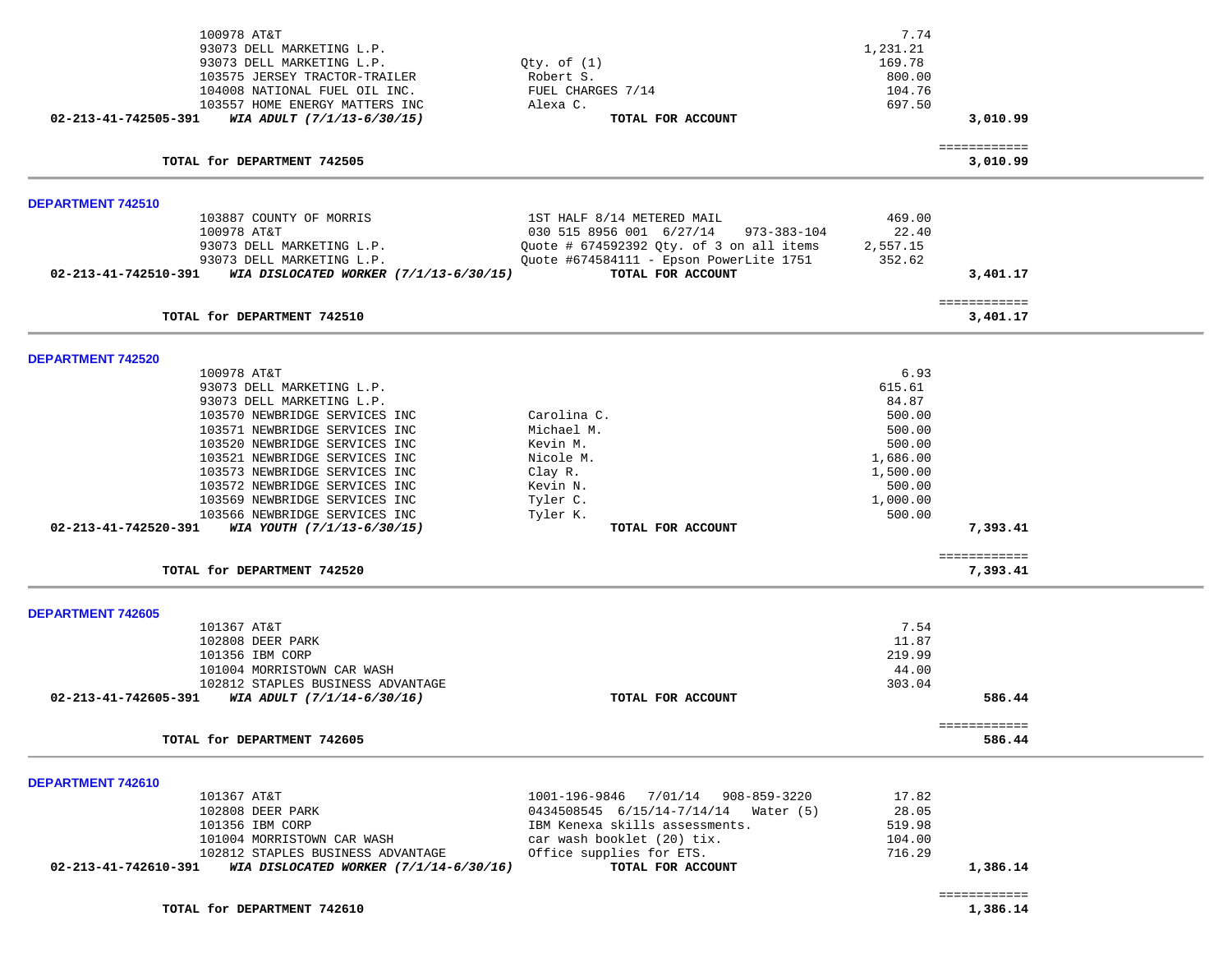| DEPARTMENT 742620        |                                                                                   |                                                               |                  |                        |  |
|--------------------------|-----------------------------------------------------------------------------------|---------------------------------------------------------------|------------------|------------------------|--|
|                          | 101367 AT&T                                                                       |                                                               | 5.82             |                        |  |
|                          | 102808 DEER PARK                                                                  |                                                               | 9.17             |                        |  |
|                          | 101356 IBM CORP                                                                   |                                                               | 169.99           |                        |  |
|                          | 101004 MORRISTOWN CAR WASH                                                        |                                                               | 34.00            |                        |  |
|                          | 102812 STAPLES BUSINESS ADVANTAGE                                                 |                                                               | 234.17           |                        |  |
| 02-213-41-742620-391     | WIA YOUTH (7/1/14-6/30/16)                                                        | TOTAL FOR ACCOUNT                                             |                  | 453.15                 |  |
|                          | TOTAL for DEPARTMENT 742620                                                       |                                                               |                  | ============<br>453.15 |  |
|                          |                                                                                   |                                                               |                  |                        |  |
| <b>DEPARTMENT 752325</b> |                                                                                   |                                                               |                  |                        |  |
| 02-118-03-752325-392     | 103870 TREASURER, STATE OF NEW JERSEY<br>SCP: PROGRAM MANAGEMENT(1/1/13-12/31/13) | REFUND OVERPAYMENT - SCP-PROGRAM MANAGEM<br>TOTAL FOR ACCOUNT | 306.00           | 306.00                 |  |
|                          |                                                                                   |                                                               |                  |                        |  |
|                          | TOTAL for DEPARTMENT 752325                                                       |                                                               |                  | ============<br>306.00 |  |
|                          |                                                                                   |                                                               |                  |                        |  |
| <b>Chapter 51</b>        |                                                                                   |                                                               |                  |                        |  |
|                          | 103371 MORRISTOWN MEMORIAL HOSPITAL                                               | SERVICES FOR THE MONTH OF JUNE 2014 CO O                      | 2,430.00         |                        |  |
|                          | 103370 ALFRE INC.                                                                 | HALFWAY HOUSE SERVICES FOR JUNE 2014 FOR                      | 160.00           |                        |  |
|                          | 103372 CFCS - HOPE HOUSE                                                          | ADOLESCENT SERVICES FOR JUNE 2014 INDIV                       | 1,080.00         |                        |  |
|                          | 103372 CFCS - HOPE HOUSE                                                          | GROUP SESSIONS                                                | 935.00           |                        |  |
|                          | 103372 CFCS - HOPE HOUSE                                                          | URINE SCREENINGS                                              | 250.00           |                        |  |
|                          | 103372 CFCS - HOPE HOUSE                                                          | URINE SCREENS                                                 | 100.00           |                        |  |
|                          | 103372 CFCS - HOPE HOUSE<br>103372 CFCS - HOPE HOUSE                              | <b>EVALUATIONS</b><br>PSYCH EVALS                             | 600.00<br>250.00 |                        |  |
|                          | 103372 CFCS - HOPE HOUSE                                                          | PSYCH. FOLLOW UP                                              | 250.00           |                        |  |
|                          | 103381 CORNERSTONE FAMILY PROGRAMS                                                | 76 UNDUPLICATED CLIENTS FOR THE 2ND QUAR                      | 20,802.00        |                        |  |
|                          | 103380 CORNERSTONE FAMILY PROGRAMS                                                | First Step, alcohol and drug outreach cl                      | 6,953.00         |                        |  |
|                          | 103391 DAYTOP VILLAGE OF NJ, INC.                                                 | adolescent services for the month of Jun                      | 5,184.00         |                        |  |
|                          | 103389 NEWBRIDGE SERVICES INC                                                     | reimbursement to Newbridge for services                       | 4,299.00         |                        |  |
|                          | 103375 NEW HOPE FOUNDATION INC.                                                   | client bed days for 2 clients in the mon                      | 5,535.00         |                        |  |
|                          | 103376 NEW HOPE FOUNDATION INC.                                                   | CLIENT BED DAYS FOR 5 CLIENTS IN JUNE 20                      | 8,775.00         |                        |  |
|                          | 103373 NEW HOPE FOUNDATION INC.                                                   | CLIENT BED DAYS FOR JUNE 2014 FOR 2 CLIE                      | 1,836.00         |                        |  |
|                          | 103382 ST. CLARE'S HOSPITAL                                                       | ST CLARES 78 TREATMENT DAYS FROM APRIL-                       | 15,912.00        |                        |  |
|                          | 103388 TURNING POINT, INC                                                         | DETOX PRG JUNE 9-JUNE 13                                      | 1,224.00         |                        |  |
|                          | 103388 TURNING POINT, INC                                                         | DETOX PRG JUNE 16-JUNE 22                                     | 1,428.00         |                        |  |
| 02-213-41-757405-392     | 103388 TURNING POINT, INC<br>CHAPTER 51 (1/1/14-12/31/14)                         | DETOX PRG JUNE 23-JUNE 26<br>TOTAL FOR ACCOUNT                | 816.00           | 78,819.00              |  |
|                          |                                                                                   |                                                               |                  | ============           |  |
|                          | TOTAL for Chapter 51                                                              |                                                               |                  | 78,819.00              |  |
|                          |                                                                                   |                                                               |                  |                        |  |
| DEPARTMENT 758310        | 103374 TOWNSHIP OF DENVILLE                                                       | 2013 Denville Municipal Alliance Q5 and                       | 6,856.16         |                        |  |
|                          | 103397 DOVER/VG MUNICIPAL ALLIANCE                                                | 2013 Dover/Victory Gardens Municipal All                      | 1,585.05         |                        |  |
|                          | 103483 LINCOLN PK MUNICIPAL ALLIANCE                                              | 2013 Lincoln Park Municipal Alliance Q6                       | 8,271.94         |                        |  |
|                          | 103486 M.O.M.A.C                                                                  | 2013 Mt. Olive Municipal Alliance Q6 Exp                      | 500.14           |                        |  |
|                          | 103385 NETCONG MUNICIPAL ALLIANCE                                                 | 2013 Netcong Municipal Alliance Q3 Expen                      | 1,963.37         |                        |  |
|                          | 103387 NETCONG MUNICIPAL ALLIANCE                                                 | 2013 Netcong Municipal Alliance Q5 Expen                      | 1,697.00         |                        |  |
|                          | 103383 NETCONG MUNICIPAL ALLIANCE                                                 | 2013 Netcong Municipal Alliance Q2 Expen                      | 2,389.60         |                        |  |
|                          | 103386 NETCONG MUNICIPAL ALLIANCE                                                 | 2013 Netcong Municipal Alliance Q4 Expen                      | 2,141.79         |                        |  |

103366 NETCONG MUNICIPAL ALLIANCE 2013 Netcong Municipal Alliance Q6 Expen 1,768.97<br>103485 PEQUANNOCK TOWNSHIP 2013 Pequannock Municipal Alliance Q6 Ex 6,729.79 103485 PEQUANNOCK TOWNSHIP 2013 Pequannock Municipal Alliance Q6 Ex 6,729.79<br>103484 PEQUANNOCK TOWNSHIP 2013 Pequannock Twp. Municipal Alliance 10,793.91 103484 PEQUANNOCK TOWNSHIP 2013 Pequannock Twp. Municipal Alliance 10,793.91 103226 PARSIPPANY-TROY HILLS 2013 Parsippany - Troy Hills Municipal A 8,035.44<br>2013 Randolph Municipal Alliance Q6 Expe 3,447.26 2013 Randolph Municipal Alliance Q6 Expe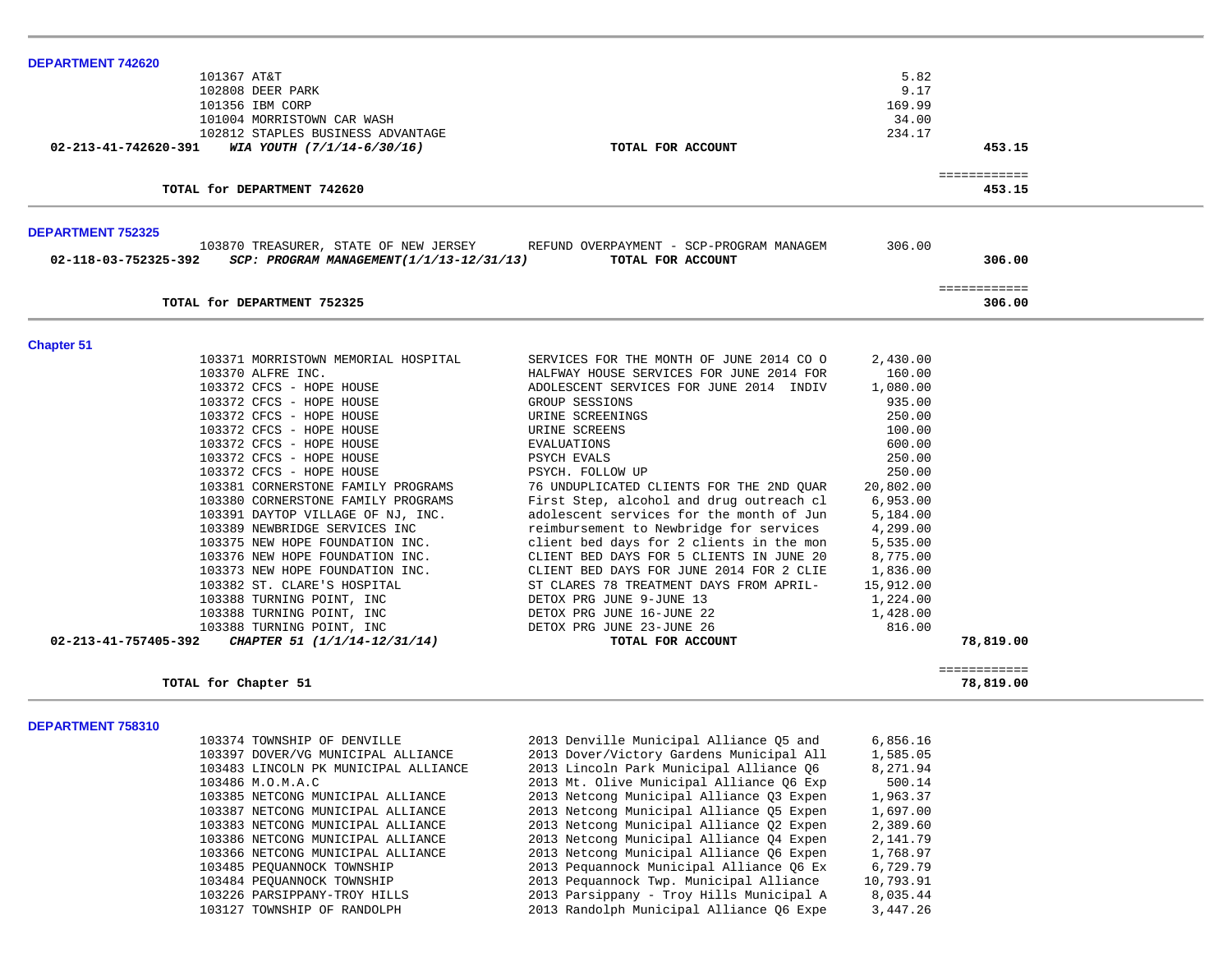| 02-213-41-758310-392<br>MUNICIPAL ALLIANCE (1/1/13-6/30/14)                                                                                                           | TOTAL FOR ACCOUNT                                                                                                                                                  |                                                        | 56,180.42                 |  |
|-----------------------------------------------------------------------------------------------------------------------------------------------------------------------|--------------------------------------------------------------------------------------------------------------------------------------------------------------------|--------------------------------------------------------|---------------------------|--|
| TOTAL for DEPARTMENT 758310                                                                                                                                           |                                                                                                                                                                    |                                                        | ============<br>56,180.42 |  |
| <b>Safe Communities Construction</b><br>104023 MORRISTOWN MEMORIAL HOSPITAL<br>02-213-41-773405-391<br>SAFE COMMUNITIES (10/1/13-9/30/14)                             | NORTHERN NJ SAFE COMMUNITES 2014<br>TOTAL FOR ACCOUNT                                                                                                              | 23,946.22                                              | 23,946.22                 |  |
| TOTAL for Safe Communities Construction                                                                                                                               |                                                                                                                                                                    |                                                        | ============<br>23,946.22 |  |
| <b>Homeland Security Phase II</b>                                                                                                                                     |                                                                                                                                                                    |                                                        |                           |  |
| 102791 ACTIVU CORPORATION<br>102543 INTERPORT MAINTENANCE CO INC<br>102543 INTERPORT MAINTENANCE CO INC<br>100615 GRAINGER<br>103806 FF1 PROFESSIONAL SAFETY SERVICES | System Maintenance 8/9/14-8/8/15 per att<br>Container - 20 foot, per Quote dated 7/2<br>Container Delivery<br>1ECG7 Wire Shelf, 2251b, Shelf Cap. per<br>2012 UASI | 12,000.00<br>5,200.00<br>400.00<br>450.00<br>11,229.34 |                           |  |
| 02-213-41-784420-391 FFY12 UASI (10/23/12-8/31/14)                                                                                                                    | TOTAL FOR ACCOUNT                                                                                                                                                  |                                                        | 29,279.34                 |  |
| TOTAL for Homeland Security Phase II                                                                                                                                  |                                                                                                                                                                    |                                                        | ============<br>29,279.34 |  |
| <b>MAPS</b>                                                                                                                                                           |                                                                                                                                                                    |                                                        |                           |  |
| 104008 NATIONAL FUEL OIL INC.<br>$02 - 213 - 41 - 786405 - 392$<br>MAPS (1/1/14-12/31/14)                                                                             | FUEL CHARGES 7/14<br>TOTAL FOR ACCOUNT                                                                                                                             | 15,411.17                                              | 15,411.17                 |  |
| 102755 TAYLOR & FRIEDBERG, LLC<br>103090 NJ COST<br>103090 NJ COST                                                                                                    | SCDRTAP - Public Hearing. Invoice #18340<br>NJ Cost Expo 9/19/14Lauren Burd Registra<br>Patricia Rogalski Registration Fee                                         | 226.75<br>65.00<br>65.00                               |                           |  |
| 02-213-41-786405-394 MAPS $(1/1/14-12/31/14)$                                                                                                                         | TOTAL FOR ACCOUNT                                                                                                                                                  |                                                        | 356.75                    |  |
| TOTAL for MAPS                                                                                                                                                        |                                                                                                                                                                    |                                                        | ============<br>15,767.92 |  |
| <b>JARC Grant</b>                                                                                                                                                     |                                                                                                                                                                    |                                                        |                           |  |
| 103533 AEROFUND FINANCIAL INC.<br>103538 AEROFUND FINANCIAL INC.<br>02-213-41-792510-391<br>JARC GRANT ROUND 13 (7/1/13-6/30/15)                                      | Transportation from July 21, 2014 to Jul<br>Transportation from July 28, 2014 throug<br>TOTAL FOR ACCOUNT                                                          | 3,686.94<br>3,686.94                                   | 7,373.88                  |  |
| TOTAL for JARC Grant                                                                                                                                                  |                                                                                                                                                                    |                                                        | ============<br>7,373.88  |  |
| <b>Body Armor Replace - Sheriff</b><br>100619 ATLANTIC TACTICAL OF NJ, INC.<br>BODY ARMOR-SHERIFF (11/27/13-11/26/18)<br>02-213-41-801310-392                         | Second Chance Summit SM01 Male Shooter's<br>TOTAL FOR ACCOUNT                                                                                                      | 708.00                                                 | 708.00                    |  |
| TOTAL for Body Armor Replace - Sheriff                                                                                                                                |                                                                                                                                                                    |                                                        | ============<br>708.00    |  |
| <b>Police &amp; Fire Training</b>                                                                                                                                     |                                                                                                                                                                    |                                                        |                           |  |
| 102547 A-V SERVICES, INC.<br>102547 A-V SERVICES, INC.<br>02-213-41-803905-392<br><b>STATE SHARE</b>                                                                  | Projector Lamps<br>Freight<br>TOTAL FOR ACCOUNT                                                                                                                    | 458.00<br>27.00                                        | 485.00                    |  |
| TOTAL for Police & Fire Training                                                                                                                                      |                                                                                                                                                                    |                                                        | ============<br>485.00    |  |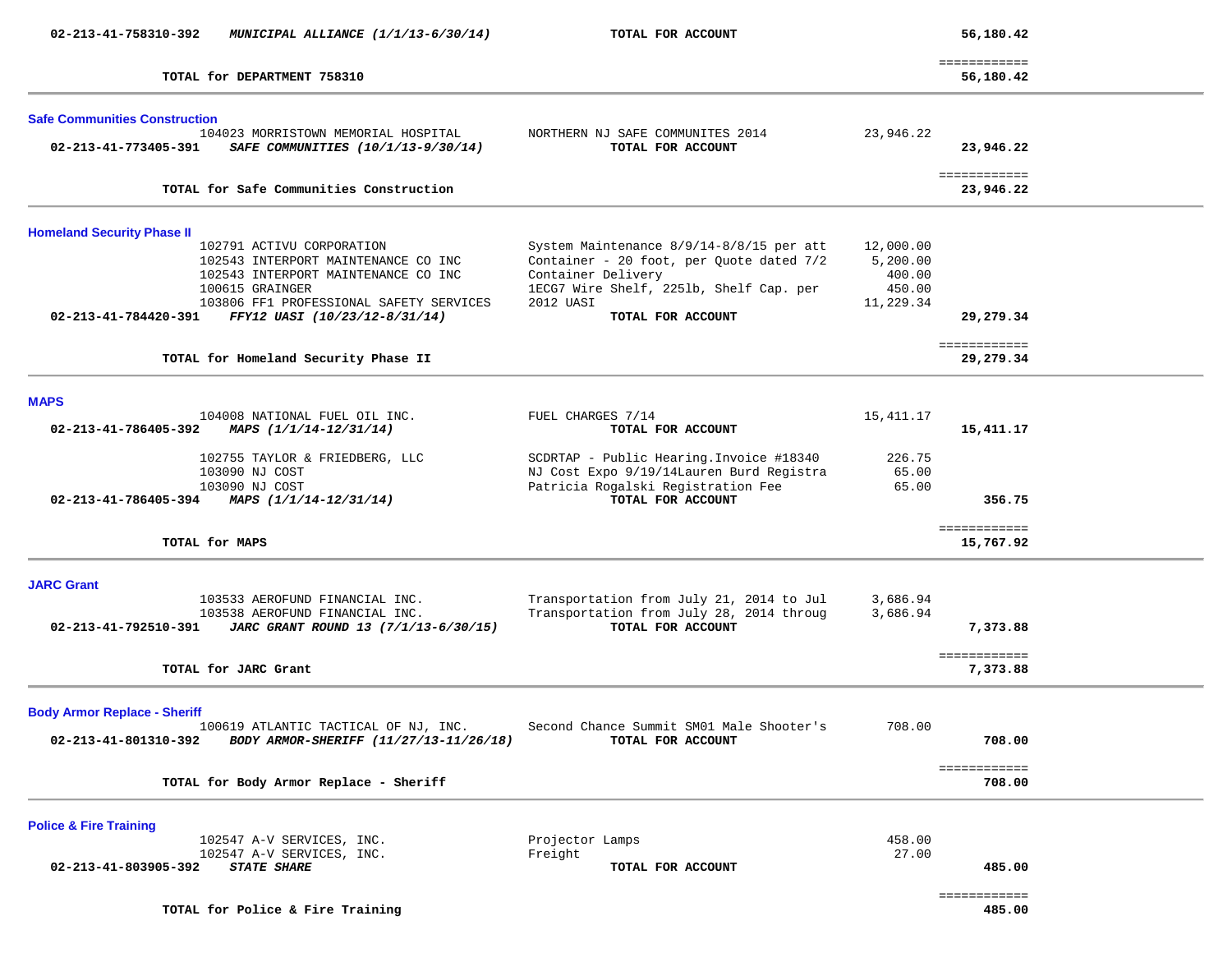| <b>FY08 SCAAP</b>                     |                                                                                    |                                                                                      |                          |                            |  |
|---------------------------------------|------------------------------------------------------------------------------------|--------------------------------------------------------------------------------------|--------------------------|----------------------------|--|
|                                       | 99177 GRAINGER                                                                     | SECURITY SYSTEM SERVICE CONTRACT FROM 6.                                             | 21,730.02                |                            |  |
|                                       | 99177 GRAINGER<br>98873 ENVIRONMENTAL SAFETY                                       | MOLD REMEDIATION OVERSIGHT @ \$175.00 PER                                            | 1,157.22<br>10,090.00    |                            |  |
|                                       | 98873 ENVIRONMENTAL SAFETY                                                         |                                                                                      | 6,725.00                 |                            |  |
| 02-213-41-806815-391                  | 98873 ENVIRONMENTAL SAFETY<br>FY08 SCAAP FEDERAL SHARE                             | Full amount of blanket PO should have be<br>TOTAL FOR ACCOUNT                        | 2,800.00                 | 42,502.24                  |  |
|                                       |                                                                                    |                                                                                      |                          |                            |  |
|                                       | TOTAL for FY08 SCAAP                                                               |                                                                                      |                          | ============<br>42,502.24  |  |
| <b>DEPARTMENT 864405</b>              |                                                                                    |                                                                                      |                          |                            |  |
|                                       | 103234 WATERS, MCPHERSON, MCNEILL, P.C.<br>103234 WATERS, MCPHERSON, MCNEILL, P.C. | Sussex Randolph<br>Randolph Town Ctr                                                 | 514.90<br>2,484.10       |                            |  |
|                                       | 103234 WATERS, MCPHERSON, MCNEILL, P.C.                                            | General eminent domain                                                               | 36.00                    |                            |  |
| 02-213-41-864405-391                  | CR 617/STP-0350(106)ROW(6/27/12-6/27/14)                                           | TOTAL FOR ACCOUNT                                                                    |                          | 3,035.00                   |  |
|                                       | TOTAL for DEPARTMENT 864405                                                        |                                                                                      |                          | ============<br>3,035.00   |  |
|                                       |                                                                                    |                                                                                      |                          |                            |  |
| <b>DEPARTMENT 864495</b>              |                                                                                    |                                                                                      |                          |                            |  |
|                                       | 103675 SCHIFANO CONSTRUCTION CORP.<br>103676 SCHIFANO CONSTRUCTION CORP.           | Milling & Resurfacing of West Hanover Av<br>Milling & Resurfacing of Green Pond Road | 392,022.97<br>230,714.44 |                            |  |
|                                       | 103672 TILCON NEW YORK INC.                                                        | Milling & Resurfacing of 2014 Various Pa                                             | 186,928.63               |                            |  |
| 02-213-41-864495-391                  | 2014 ATP- COUNTY AID                                                               | TOTAL FOR ACCOUNT                                                                    |                          | 809,666.04                 |  |
|                                       | TOTAL for DEPARTMENT 864495                                                        |                                                                                      |                          | ============<br>809,666.04 |  |
| <b>DEPARTMENT 864505</b>              |                                                                                    |                                                                                      |                          |                            |  |
|                                       | 103120 GREENMAN PEDERSEN INC                                                       | Construction Inspection Resident Enginee                                             | 3,360.00                 |                            |  |
| 02-213-41-864505-392                  | 103408 CHERRY WEBER & ASSOC. PC<br>NWBRGH RD STP-C00S(211)(9/11/12-9/11/15)        | Prof. Eng Svcs. for Bi County Bridge No.<br>TOTAL FOR ACCOUNT                        | 1,877.57                 | 5,237.57                   |  |
|                                       |                                                                                    |                                                                                      |                          |                            |  |
|                                       | TOTAL for DEPARTMENT 864505                                                        |                                                                                      |                          | ============<br>5,237.57   |  |
|                                       |                                                                                    |                                                                                      |                          |                            |  |
|                                       |                                                                                    | <b>County Capital</b>                                                                |                          |                            |  |
| <b>DEPARTMENT 951249</b>              |                                                                                    |                                                                                      |                          |                            |  |
|                                       | 103629 EPIC MANAGEMENT INC.                                                        | Construction Management Services for the                                             | 105,185.00               |                            |  |
| 04-216-55-951249-940                  | LEASE APPROPRIATION ORDINANCE                                                      | TOTAL FOR ACCOUNT                                                                    |                          | 105,185.00                 |  |
|                                       | TOTAL for DEPARTMENT 951249                                                        |                                                                                      |                          | ============<br>105,185.00 |  |
|                                       |                                                                                    |                                                                                      |                          |                            |  |
| <b>Bridge Design/Const Var Cty Br</b> |                                                                                    |                                                                                      |                          |                            |  |
|                                       | 103413 MALICK AND SCHERER PC<br>103412 MALICK AND SCHERER PC                       | Prof Engr Svcs per Agreementdated 8/13/0<br>Prof. Engr. Svcs. per Agreementdated Aug | 1,660.75<br>1,958.89     |                            |  |
|                                       | 103488 T. Y. LIN INTERNATIONAL                                                     | Replacement of the Ridgedale Avenue Brid                                             | 1,031.00                 |                            |  |
| 04-216-55-953089-909                  | MISCELLANEOUS - OTHER                                                              | TOTAL FOR ACCOUNT                                                                    |                          | 4,650.64                   |  |
|                                       |                                                                                    |                                                                                      |                          | ============               |  |
|                                       | TOTAL for Bridge Design/Const Var Cty Br                                           |                                                                                      |                          | 4,650.64                   |  |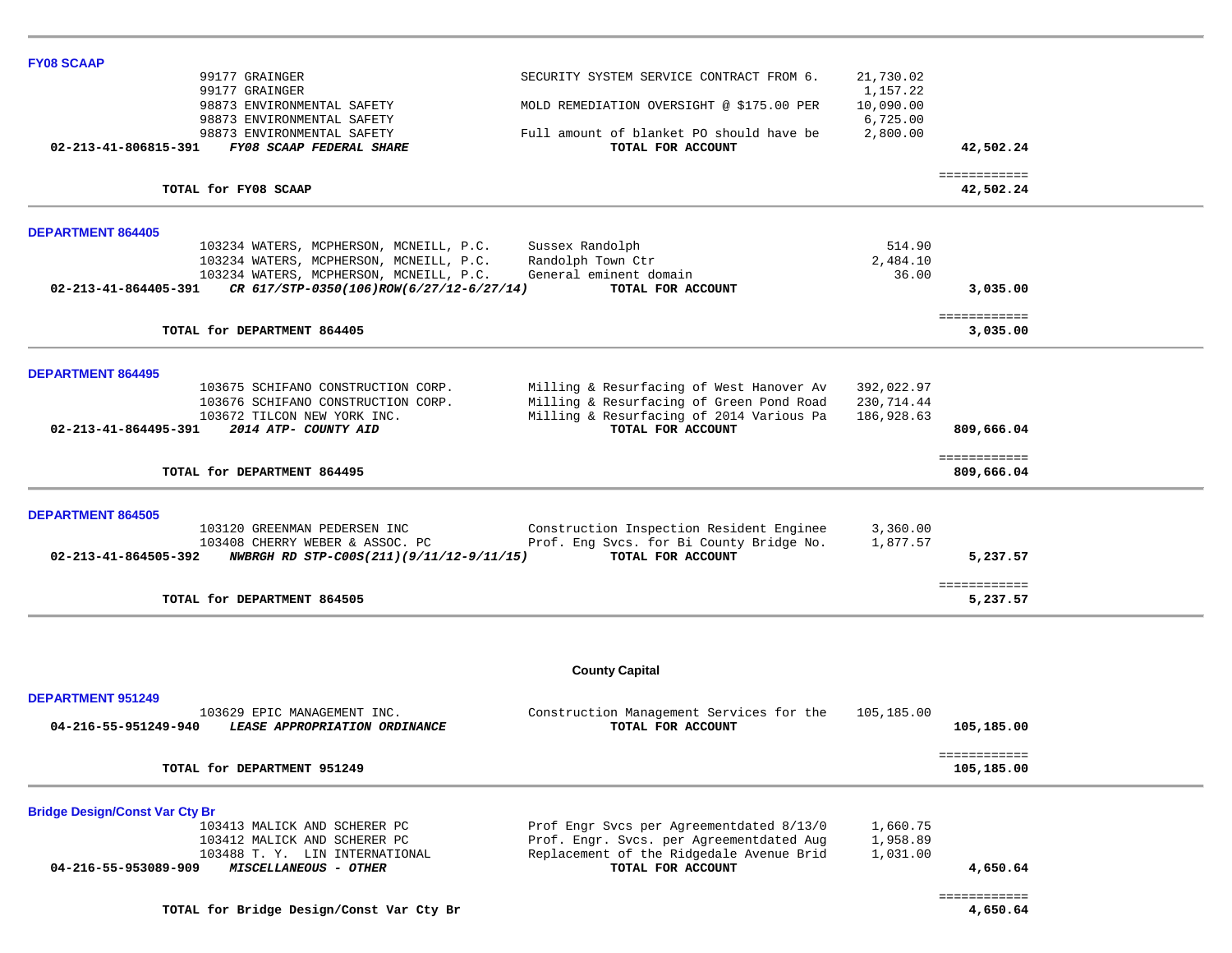| <b>InstallCty Roadway Drain Imprv</b>                                                                             |                                                                                                           |                                |                            |  |
|-------------------------------------------------------------------------------------------------------------------|-----------------------------------------------------------------------------------------------------------|--------------------------------|----------------------------|--|
| 103410 D.R. JOHNSON & ASSOCIATES, LLC<br>04-216-55-953141-909<br>MISCELLANEOUS - OTHER                            | General Engineering Services for the per<br>TOTAL FOR ACCOUNT                                             | 1,482.81                       | 1,482.81                   |  |
| TOTAL for InstallCty Roadway Drain Imprv                                                                          |                                                                                                           |                                | ============<br>1,482.81   |  |
| <b>Renov CentralAveBldg Greystone</b>                                                                             |                                                                                                           |                                |                            |  |
| 103132 THE MUSIAL GROUP PA<br>04-216-55-953146-909<br>MISCELLANEOUS - OTHER                                       | Central Avenue Complex Building AREA SIX<br>TOTAL FOR ACCOUNT                                             | 10,600.00                      | 10,600.00                  |  |
| TOTAL for Renov CentralAveBldg Greystone                                                                          |                                                                                                           |                                | ============<br>10,600.00  |  |
| <b>Analysis/Rehab Dam Conditions</b>                                                                              |                                                                                                           |                                |                            |  |
| 103807 RON-JON CONSTRUCTION CORP.<br>04-216-55-953158-951<br><b>BUILDING &amp; IMPROVEMENTS</b>                   | Rehabilitation of Leddell's Pond Dam Inv<br>TOTAL FOR ACCOUNT                                             | 250,120.50                     | 250,120.50                 |  |
| TOTAL for Analysis/Rehab Dam Conditions                                                                           |                                                                                                           |                                | ============<br>250,120.50 |  |
| <b>FeasibilityStudy Wing CommCtr</b>                                                                              |                                                                                                           |                                |                            |  |
| 103117 CLEARY GIACOBBE ALFIERI &<br>MISCELLANEOUS - OTHER<br>04-216-55-953163-909                                 | legal services<br>TOTAL FOR ACCOUNT                                                                       | 192.00                         | 192.00                     |  |
| TOTAL for FeasibilityStudy Wing CommCtr                                                                           |                                                                                                           |                                | ============<br>192.00     |  |
| <b>Rpl/Upgr Fire/Sprinkler Sys</b>                                                                                |                                                                                                           |                                |                            |  |
| 100852 S.A. COMUNALE CO., INC<br>100852 S.A. COMUNALE CO., INC<br>BUILDING & IMPROVEMENTS<br>04-216-55-953181-951 | MSC -low point drain pipe relocation -se<br>Hall of Records -Install OS&Y Valves -se<br>TOTAL FOR ACCOUNT | 2,745.00<br>6,580.00           | 9,325.00                   |  |
| TOTAL for Rpl/Upgr Fire/Sprinkler Sys                                                                             |                                                                                                           |                                | ============<br>9,325.00   |  |
| DEPARTMENT 953202                                                                                                 |                                                                                                           |                                |                            |  |
| 103232 WATERS, MCPHERSON, MCNEILL, P.C.<br>103482 KEY TECH<br>103482 KEY TECH                                     | Legal services<br>Cherry Hill Road in Parsippany Troy Hill                                                | 1,404.55<br>1,700.00<br>600.00 |                            |  |
| 103456 KELLER & KIRKPATRICK                                                                                       | Morris County Milling & Ressurfacing Pro                                                                  | 5,279.40                       |                            |  |
| 102938 R.S. KNAPP CO. INC.<br>102938 R.S. KNAPP CO. INC.                                                          | Mill & Resurf of Various Roads throughou                                                                  | 692.15<br>1,108.50             |                            |  |
| 103396 VAN CLEEF ENGINEERING ASSOC<br>04-216-55-953202-909<br>ROAD RESURFACING/CONSTRUCTION/IMPRVMENTS            | Engineering Design Services for Milling<br>TOTAL FOR ACCOUNT                                              | 6,793.20                       | 17,577.80                  |  |
| 103674 TOP LINE CONSTRUCTION CORP<br>103672 TILCON NEW YORK INC.                                                  | Milling & Resurfacing of Green Pond Road                                                                  | 228,636.66<br>11,640.24        |                            |  |
| 04-216-55-953202-951<br>ROAD RESURFACING/CONSTRUCTION/IMPRVMENTS                                                  | TOTAL FOR ACCOUNT                                                                                         |                                | 240,276.90                 |  |
| TOTAL for DEPARTMENT 953202                                                                                       |                                                                                                           |                                | ============<br>257,854.70 |  |

**DEPARTMENT 953225**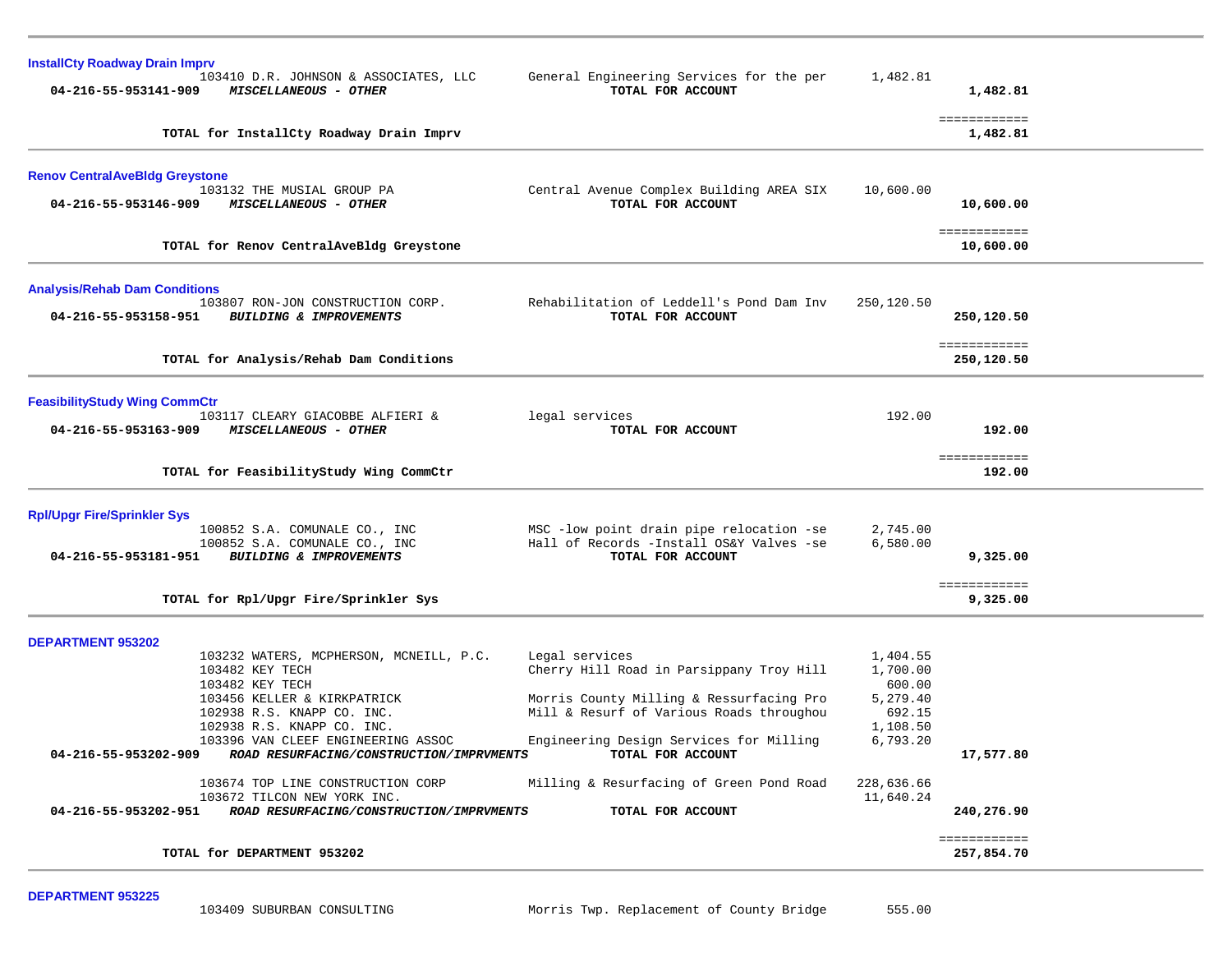| 04-216-55-953225-909<br>BRIDGE DESIGN, RENOV, CONSTRUC - VAR LOC<br>TOTAL FOR ACCOUNT                                                                                                                                                                                                                                                                                                                                                                                                                                                 |                                                                   | 555.00                    |  |
|---------------------------------------------------------------------------------------------------------------------------------------------------------------------------------------------------------------------------------------------------------------------------------------------------------------------------------------------------------------------------------------------------------------------------------------------------------------------------------------------------------------------------------------|-------------------------------------------------------------------|---------------------------|--|
| TOTAL for DEPARTMENT 953225                                                                                                                                                                                                                                                                                                                                                                                                                                                                                                           |                                                                   | ============<br>555.00    |  |
| DEPARTMENT 953264                                                                                                                                                                                                                                                                                                                                                                                                                                                                                                                     |                                                                   |                           |  |
| 103131 KELLER & KIRKPATRICK<br>Central Park of Morris CountyFile No. 20<br>TOTAL FOR ACCOUNT<br>04-216-55-953264-909<br>DESIGN/CONSTR CENTRALAVEFIELDS-CENTRALPK                                                                                                                                                                                                                                                                                                                                                                      | 3,493.00                                                          | 3,493.00                  |  |
| TOTAL for DEPARTMENT 953264                                                                                                                                                                                                                                                                                                                                                                                                                                                                                                           |                                                                   | ============<br>3,493.00  |  |
| DEPARTMENT 953269                                                                                                                                                                                                                                                                                                                                                                                                                                                                                                                     |                                                                   |                           |  |
| 103241 WATERS, MCPHERSON, MCNEILL, P.C.<br>NJMVC<br>103241 WATERS, MCPHERSON, MCNEILL, P.C.<br>John Drake<br>103241 WATERS, MCPHERSON, MCNEILL, P.C.<br>JCP&L Easement<br>103238 WATERS, MCPHERSON, MCNEILL, P.C.<br>Beirne, MA<br>103238 WATERS, MCPHERSON, MCNEILL, P.C.<br>Logan, Scott & Lisa<br>103238 WATERS, MCPHERSON, MCNEILL, P.C.<br>McCarthy, Joseph & Suzanne<br>Roxbury Canal St. Easement<br>103236 WATERS, MCPHERSON, MCNEILL, P.C.<br>04-216-55-953269-909 BRIDGE DESIGN/CONSTR - VAR LOCATIONS<br>TOTAL FOR ACCOUNT | 290.60<br>492.00<br>48.00<br>204.00<br>228.00<br>132.00<br>852.00 | 2,246.60                  |  |
| TOTAL for DEPARTMENT 953269                                                                                                                                                                                                                                                                                                                                                                                                                                                                                                           |                                                                   | ============<br>2,246.60  |  |
|                                                                                                                                                                                                                                                                                                                                                                                                                                                                                                                                       |                                                                   |                           |  |
| <b>DEPARTMENT 953270</b><br>103233 WATERS, MCPHERSON, MCNEILL, P.C.<br>Kahl Enterprises<br>103233 WATERS, MCPHERSON, MCNEILL, P.C.<br>Montville Petroleum<br>103233 WATERS, MCPHERSON, MCNEILL, P.C.<br>Freedom Group<br>ROAD DESIGN/CONSTRUC - VAR LOCATIONS<br>04-216-55-953270-909<br>TOTAL FOR ACCOUNT                                                                                                                                                                                                                            | 170.20<br>1,200.00<br>486.00                                      | 1,856.20<br>============  |  |
| TOTAL for DEPARTMENT 953270                                                                                                                                                                                                                                                                                                                                                                                                                                                                                                           |                                                                   | 1,856.20                  |  |
| <b>DEPARTMENT 953282</b><br>102370 R.D. SALES DOOR & HARDWARE LLC<br>WO72817/ RE: OTA/ 07-08-14<br>04-216-55-953282-951 DOOR REPLACMNT VAR FACIL-BLDGS & GROUNDS<br>TOTAL FOR ACCOUNT                                                                                                                                                                                                                                                                                                                                                 | 1,695.00                                                          | 1,695.00<br>============  |  |
| TOTAL for DEPARTMENT 953282                                                                                                                                                                                                                                                                                                                                                                                                                                                                                                           |                                                                   | 1,695.00                  |  |
| <b>DEPARTMENT 953291</b><br>General Engineering Services for the per<br>103411 D.R. JOHNSON & ASSOCIATES, LLC<br>TOTAL FOR ACCOUNT<br>04-216-55-953291-909<br>VAR ROADWAY DRAINAGE PROJ - PUBLIC WORKS                                                                                                                                                                                                                                                                                                                                | 2,299.06                                                          | 2,299.06                  |  |
| TOTAL for DEPARTMENT 953291                                                                                                                                                                                                                                                                                                                                                                                                                                                                                                           |                                                                   | ============<br>2,299.06  |  |
| <b>DEPARTMENT 953314</b><br>102457 BAYWAY LUMBER<br>WO72898/ RE: CH/ 07-17-14<br>102939 INFRARED SERVICES INC<br>WO72767/ RE: MONTVILLE ROADS - GROUND PE<br>103677 PANCIELLO CONSTRUCTION LLC<br>RE: MORRIS VIEW NURSING HOME/ 08-14-14<br>103577 TSUJ CORPORATION<br>RE: TRANSFER SWITCH INSTALLATION - MC CO<br>TOTAL FOR ACCOUNT<br>04-216-55-953314-951 REPAIR/RPLCMENT/UPGRD VAREQUIP-BLDGGRNDS                                                                                                                                 | 262.99<br>995.00<br>2,720.00<br>28,430.80                         | 32,408.79                 |  |
| TOTAL for DEPARTMENT 953314                                                                                                                                                                                                                                                                                                                                                                                                                                                                                                           |                                                                   | ============<br>32,408.79 |  |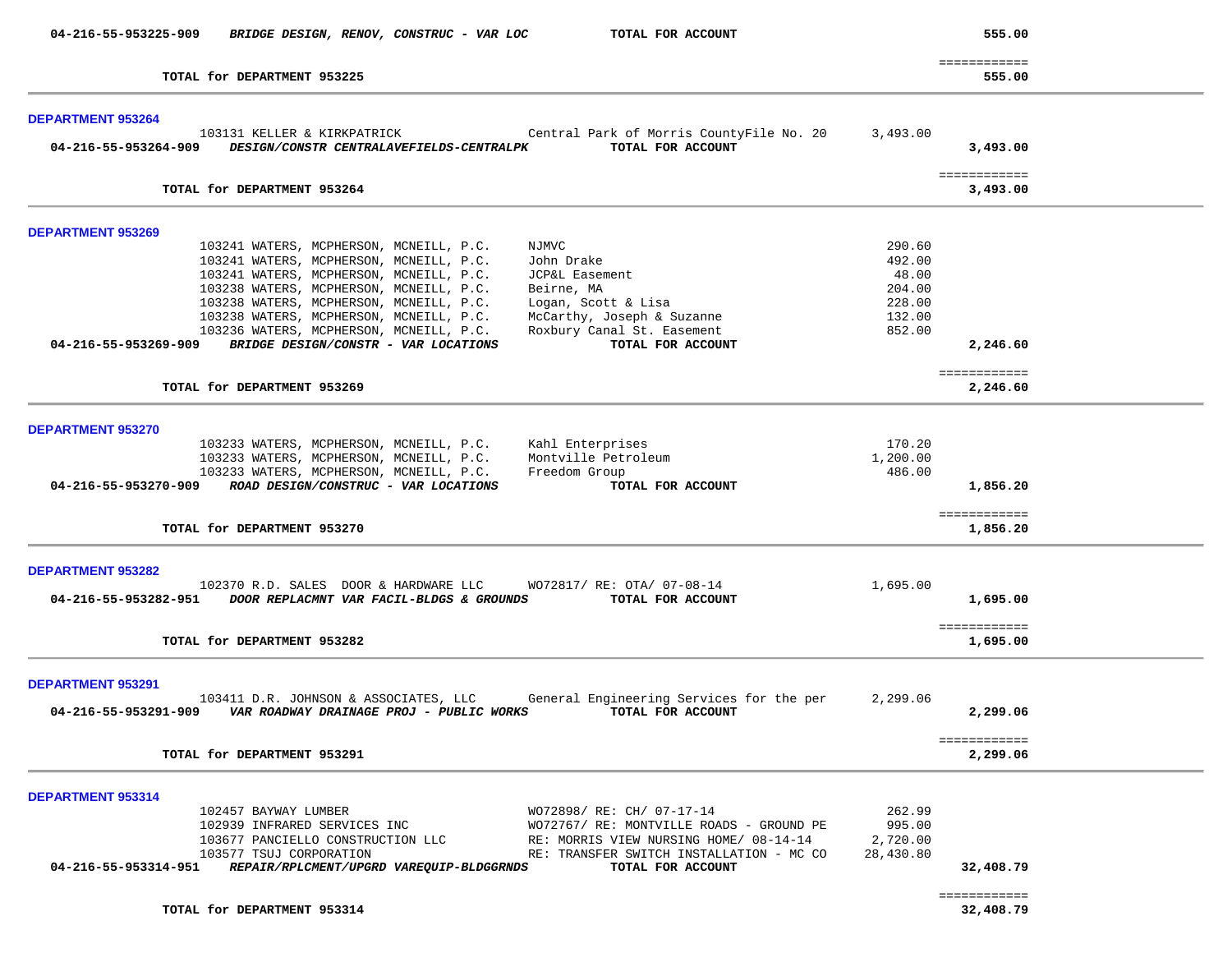| <b>DEPARTMENT 953347</b>                                                                         |                                                              |           |                           |  |
|--------------------------------------------------------------------------------------------------|--------------------------------------------------------------|-----------|---------------------------|--|
| 103555 BINSKY & SNYDER SERVICES LLC                                                              | RE: COUNTY GARAGE/ 07-23-14                                  | 368.00    |                           |  |
| 103046 BINSKY & SNYDER SERVICES LLC<br>04-216-55-953347-951 HVAC-REPLACE OR REPAIR VARIOUS BLDGS | RE: PSTA/ 05-07-14<br>TOTAL FOR ACCOUNT                      | 2,700.00  | 3,068.00                  |  |
|                                                                                                  |                                                              |           |                           |  |
| TOTAL for DEPARTMENT 953347                                                                      |                                                              |           | ============<br>3,068.00  |  |
|                                                                                                  |                                                              |           |                           |  |
| <b>DEPARTMENT 953356</b>                                                                         |                                                              |           |                           |  |
| 103675 SCHIFANO CONSTRUCTION CORP.                                                               |                                                              | 13,138.56 |                           |  |
| 04-216-55-953356-940 VARIOUS ROAD-DESIGNS & CONSTRUCTION                                         | TOTAL FOR ACCOUNT                                            |           | 13,138.56                 |  |
| TOTAL for DEPARTMENT 953356                                                                      |                                                              |           | ============<br>13,138.56 |  |
|                                                                                                  |                                                              |           |                           |  |
| DEPARTMENT 953363                                                                                |                                                              |           |                           |  |
| 102653 R.S. KNAPP CO. INC.                                                                       | Plans & Specs for Road Paving Projects,                      | 224.93    |                           |  |
| 102653 R.S. KNAPP CO. INC.                                                                       |                                                              | 1,076.30  |                           |  |
| 102653 R.S. KNAPP CO. INC.                                                                       |                                                              | 345.95    |                           |  |
| 04-216-55-953363-909 PAVING & RESURFACING VARIOUS ROADS                                          | TOTAL FOR ACCOUNT                                            |           | 1,647.18                  |  |
|                                                                                                  |                                                              |           | ============              |  |
| TOTAL for DEPARTMENT 953363                                                                      |                                                              |           | 1,647.18                  |  |
|                                                                                                  |                                                              |           |                           |  |
| <b>Various Public Works Project</b>                                                              |                                                              |           |                           |  |
| 78626 FEDEX<br>04-216-55-953793-909 MISCELLANEOUS - OTHER                                        | Fedex to Mande Snyder, NJ Dep Greenacts<br>TOTAL FOR ACCOUNT | 21.18     | 21.18                     |  |
|                                                                                                  |                                                              |           |                           |  |
| TOTAL for Various Public Works Project                                                           |                                                              |           | ============<br>21.18     |  |
|                                                                                                  |                                                              |           |                           |  |
| <b>DEPARTMENT 955306</b>                                                                         |                                                              |           |                           |  |
| 103703 THE RBA GROUP INC.                                                                        | A4517.00,3-4-2014                                            | 575.00    |                           |  |
| 103703 THE RBA GROUP INC.                                                                        | A4517.00, 2-20-2014                                          | 12,403.00 |                           |  |
| 103703 THE RBA GROUP INC.                                                                        | A4517.00, 4-10-2014                                          | 604.00    |                           |  |
| 103703 THE RBA GROUP INC.                                                                        | A4517.00, 7-16-2014                                          | 435.84    |                           |  |
| 04-216-55-955306-951 RENOVATE RESIDENT TUB/SHOWER AREA-MV                                        | TOTAL FOR ACCOUNT                                            |           | 14,017.84                 |  |
|                                                                                                  |                                                              |           | ============              |  |
| TOTAL for DEPARTMENT 955306                                                                      |                                                              |           | 14,017.84                 |  |
| DEPARTMENT 955321                                                                                |                                                              |           |                           |  |
| 103657 EXTEL COMMUNICATIONS                                                                      | Run 9 dual Lines to 6 Nursing Stations, 7                    | 6,340.00  |                           |  |
| 103732 TRANE U.S. INC.                                                                           | 2793224, 7-31-2014                                           | 79,958.00 |                           |  |
| 04-216-55-955321-951    VAR CAP PROJ AT MORRIS VIEW - MV                                         | TOTAL FOR ACCOUNT                                            |           | 86,298.00                 |  |
|                                                                                                  |                                                              |           | ============              |  |
| TOTAL for DEPARTMENT 955321                                                                      |                                                              |           | 86,298.00                 |  |
|                                                                                                  |                                                              |           |                           |  |
| DEPARTMENT 962267<br>92556 NATIONAL OFFICE FURNITURE                                             | Office Furniture as per quote                                | 27,102.00 |                           |  |
| 04-216-55-962267-955<br>COMPUTER EQUIP PURCHASE - IT                                             | TOTAL FOR ACCOUNT                                            |           | 27,102.00                 |  |
|                                                                                                  |                                                              |           |                           |  |
| TOTAL for DEPARTMENT 962267                                                                      |                                                              |           | ============<br>27,102.00 |  |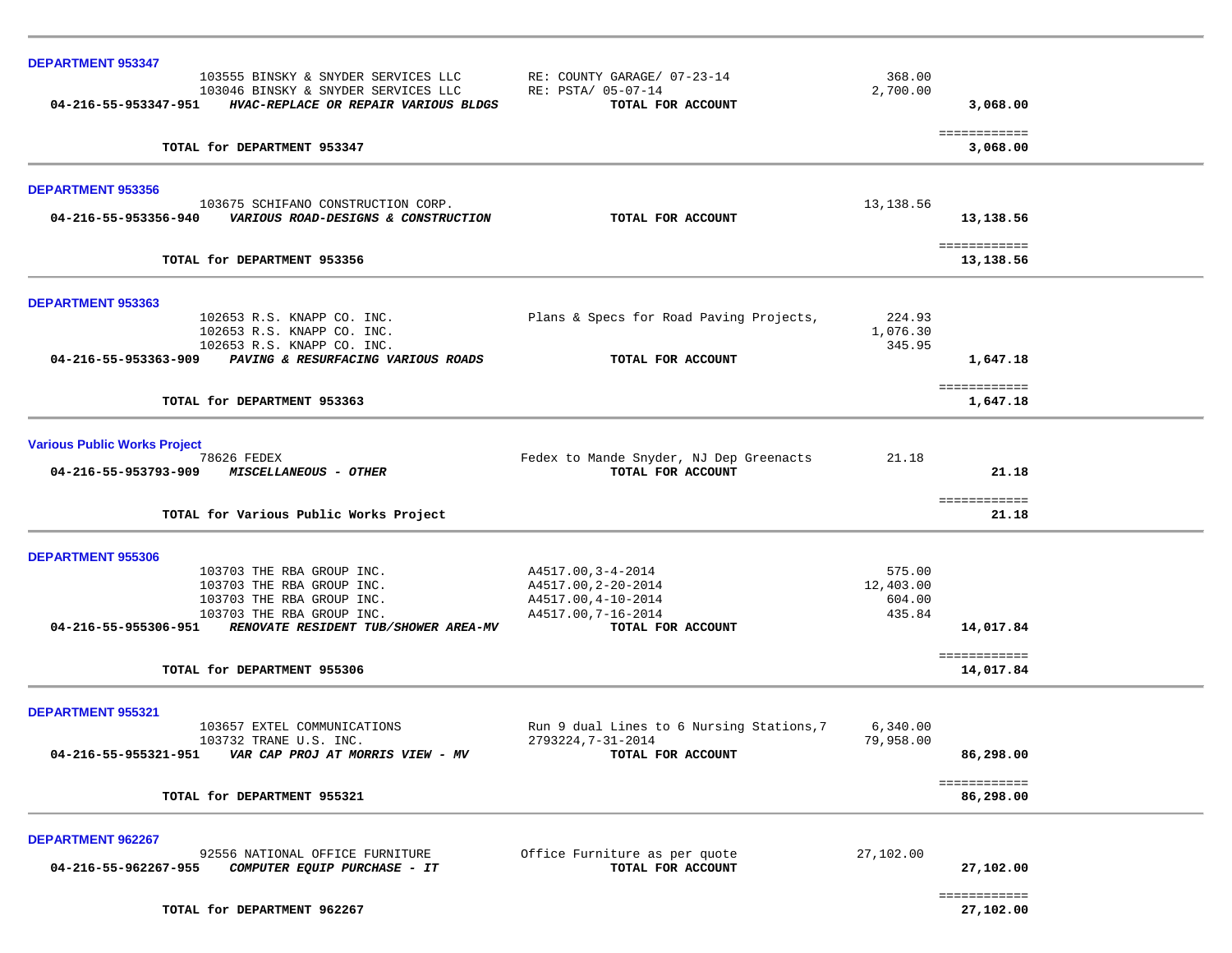| DEPARTMENT 962308        |                                                               |                                          |             |              |  |
|--------------------------|---------------------------------------------------------------|------------------------------------------|-------------|--------------|--|
|                          | 103354 WESCOM SOLUTIONS INC.                                  | $PCC - July 2014$                        | 2,638.13    |              |  |
|                          | 103354 WESCOM SOLUTIONS INC.                                  | HL7 Intergations 5 Pack - July 2014      | 384.73      |              |  |
|                          | 103354 WESCOM SOLUTIONS INC.                                  | Sandbox - July 2014                      | 100.00      |              |  |
| 04-216-55-962308-955     | MEDICAL RECORD SYS FOR MORRIS VIEW - IT                       | TOTAL FOR ACCOUNT                        |             | 3,122.86     |  |
|                          |                                                               |                                          |             |              |  |
|                          |                                                               |                                          |             | ============ |  |
|                          | TOTAL for DEPARTMENT 962308                                   |                                          |             | 3,122.86     |  |
|                          |                                                               |                                          |             |              |  |
| DEPARTMENT 962317        |                                                               |                                          |             |              |  |
|                          | 100442 AP CONNECTIONS, INC                                    | NE3000-100 with Maintenance and support  | 7,823.00    |              |  |
|                          | 100442 AP CONNECTIONS, INC                                    | NE3000-100 with Maintenance and support  | 7,880.00    |              |  |
|                          | 98403 BLACK CREEK INTEGRATED                                  | IPVisitor Stainless Steel Inmate Visitat | 9,375.00    |              |  |
|                          | 100691 EXTEL COMMUNICATIONS                                   | Network/Telecom Wiring                   | 7,140.00    |              |  |
|                          | 102491 EXTEL COMMUNICATIONS                                   | Newtwork wiring as per quotes            | 8,500.00    |              |  |
|                          | 102491 EXTEL COMMUNICATIONS                                   | Newtwork wiring as per quotes            | 10,000.00   |              |  |
| 04-216-55-962317-955     | VAR IT EQUIP, UPGRADES & REPLACEMENTS-IT                      | TOTAL FOR ACCOUNT                        |             | 50,718.00    |  |
|                          |                                                               |                                          |             |              |  |
|                          |                                                               |                                          |             | ============ |  |
|                          | TOTAL for DEPARTMENT 962317                                   |                                          |             | 50,718.00    |  |
|                          |                                                               |                                          |             |              |  |
| DEPARTMENT 962322        |                                                               |                                          |             |              |  |
|                          | 100701 CDW GOVERNMENT INC.                                    | Cisco FXS Card                           | 286.00      |              |  |
| 04-216-55-962322-955     | VARIOUS IT PROJECTS - IT                                      | TOTAL FOR ACCOUNT                        |             | 286.00       |  |
|                          |                                                               |                                          |             |              |  |
|                          |                                                               |                                          |             | ============ |  |
|                          | TOTAL for DEPARTMENT 962322                                   |                                          |             | 286.00       |  |
|                          |                                                               |                                          |             |              |  |
| <b>DEPARTMENT 962343</b> |                                                               |                                          |             |              |  |
|                          | 101307 SHI INTERNATIONAL CORP                                 | VEEAM Licenses                           | 28,480.00   |              |  |
| 04-216-55-962343-955     | PURCHASE VARIOUS EQUIP FOR IT                                 | TOTAL FOR ACCOUNT                        |             | 28,480.00    |  |
|                          |                                                               |                                          |             |              |  |
|                          |                                                               |                                          |             | ============ |  |
|                          | TOTAL for DEPARTMENT 962343                                   |                                          |             | 28,480.00    |  |
|                          |                                                               |                                          |             |              |  |
| DEPARTMENT 963327        |                                                               |                                          |             |              |  |
|                          | 98073 MOTOROLA SOLUTIONS INC                                  | 1000268020 0003 Radio Equipment order f  | 272.00      |              |  |
|                          | 04-216-55-963327-952 ACQ OF RADIOS & ACCESOR-LAW&PUBLICSAFETY | TOTAL FOR ACCOUNT                        |             | 272.00       |  |
|                          |                                                               |                                          |             |              |  |
|                          |                                                               |                                          |             | ============ |  |
|                          | TOTAL for DEPARTMENT 963327                                   |                                          |             | 272.00       |  |
|                          |                                                               |                                          |             |              |  |
| DEPARTMENT 969315        |                                                               |                                          |             |              |  |
|                          | 103767 COUNTY COLLEGE OF MORRIS                               | DeSesa Engineering                       | 14,588.00   |              |  |
|                          | 103767 COUNTY COLLEGE OF MORRIS                               | DeSesa Engineering                       | 37, 417.47  |              |  |
|                          | 04-216-55-969315-951 HVAC IMPROVEMENTS - CCM                  | TOTAL FOR ACCOUNT                        |             | 52,005.47    |  |
|                          |                                                               |                                          |             |              |  |
|                          |                                                               |                                          |             | ============ |  |
|                          | TOTAL for DEPARTMENT 969315                                   |                                          |             | 52,005.47    |  |
|                          |                                                               |                                          |             |              |  |
| DEPARTMENT 969336        |                                                               |                                          |             |              |  |
|                          | 103767 COUNTY COLLEGE OF MORRIS                               | Simonik Transportation                   | 8,204.88    |              |  |
| 04-216-55-969336-909     | <i>VARIOUS PROJECTS AT CCM-SOFT COSTS</i>                     | TOTAL FOR ACCOUNT                        |             | 8,204.88     |  |
|                          |                                                               |                                          |             |              |  |
|                          | 103767 COUNTY COLLEGE OF MORRIS                               | ML, Inc.                                 | 845, 135.98 |              |  |
|                          |                                                               |                                          |             |              |  |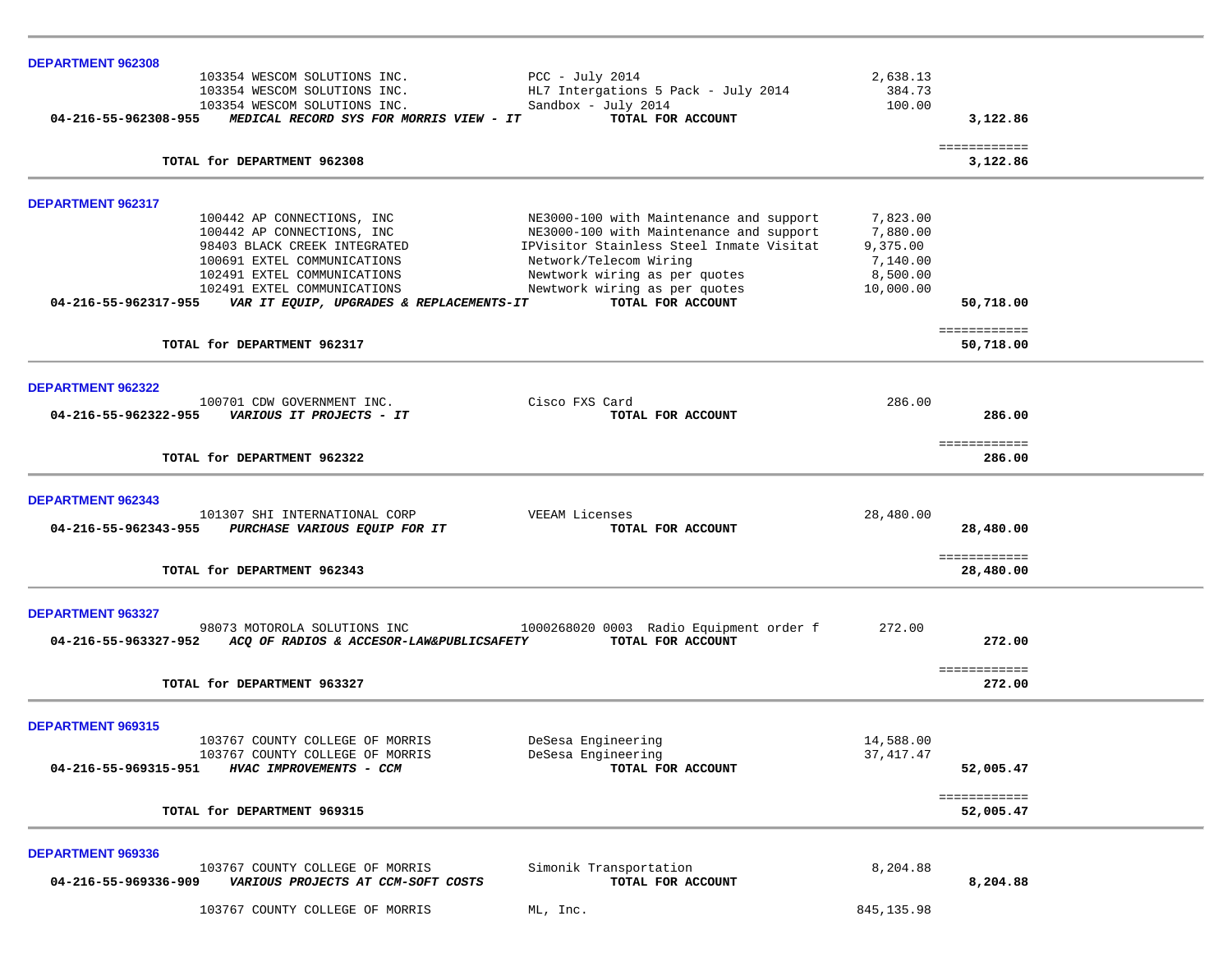-

============

#### **TOTAL for DEPARTMENT 969336** 853,340.86

#### **Dedicated Trust**

| <b>Motor Vehicle Fines</b><br>103673 TILCON NEW YORK INC.<br>13-290-56-575701-888<br>MOTOR VEHICLE FINES | Milling & Resurfacing of Schooleys Mount<br>TOTAL FOR ACCOUNT | 345,050.27<br>345,050.27   |
|----------------------------------------------------------------------------------------------------------|---------------------------------------------------------------|----------------------------|
| TOTAL for Motor Vehicle Fines                                                                            |                                                               | ============<br>345,050.27 |
| <b>Tax Board</b>                                                                                         |                                                               |                            |
| 101336 NJCTBA, PATRICIA MARSH,                                                                           | Conference Registration, full Commission                      | 435.00                     |
| 100785 NJCTBA, PATRICIA MARSH,                                                                           | Registration Ralph Meloro, Adm.                               | 435.00                     |
| 100785 NJCTBA, PATRICIA MARSH,                                                                           | Registration William Kersey, Comm.                            | 435.00                     |
| 100785 NJCTBA, PATRICIA MARSH,                                                                           | Registration Patricia Marsh, Staff                            | 435.00                     |
| 100785 NJCTBA, PATRICIA MARSH,                                                                           | Registration Kim Roggenkamp, Asst. Adm.                       | 435.00                     |
| 100348 OFFICE TEAM                                                                                       | professional services w/e 6/13/14                             | 633.15                     |
| 99564 SCOTT J. HOLZHAUER                                                                                 | Grand Hotel, Cape May                                         | 816.24                     |
| 100845 THE GRAND HOTEL                                                                                   | Ralph T. Meloro check in 8/24/14 check o                      | 922.50                     |
| 100845 THE GRAND HOTEL                                                                                   | Kim Roggenkamp check in 8/24/14 check ou                      | 922.50                     |
| 100845 THE GRAND HOTEL                                                                                   | Patricia Marsh check in 8/23/14 check ou                      | 1,107.00                   |
| 101335 THE GRAND HOTEL                                                                                   | Bernard Tyson, Commissioner check in 8/2                      | 738.00                     |
| 102412 OFFICE TEAM                                                                                       | professional services w/e 7/11/14                             | 633.15                     |
| 100846 OFFICE TEAM                                                                                       | professional services w/e 6/20/14                             | 651.24                     |
| 101240 OFFICE TEAM                                                                                       | professional services w/e 6/27/14                             | 569.84                     |
| 101240 OFFICE TEAM                                                                                       | professional services $w/e$ 7/4/14                            | 506.52                     |
| 13-290-56-577101-888<br>TAX BOARD                                                                        | TOTAL FOR ACCOUNT                                             | 9,675.14                   |
|                                                                                                          |                                                               | ============               |
| TOTAL for Tax Board                                                                                      |                                                               | 9,675.14                   |

## **Environ Quality & Enforcement**

| 103145 | LUM, | DRASCO   | &        | POSITAN          | LLC        |
|--------|------|----------|----------|------------------|------------|
| 103145 | LUM, | DRASCO   | &        | POSITAN          | LLC        |
| 103145 | LUM, | DRASCO & |          | POSITAN          | LLC        |
| 103145 | LUM, |          |          | DRASCO & POSITAN | <b>LLC</b> |
| 103145 | LUM, | DRASCO   | &        | POSITAN          | LLC        |
| 103145 | LUM, | DRASCO & |          | POSITAN          | LLC        |
| 103145 | LUM, | DRASCO & |          | POSITAN          | <b>LLC</b> |
| 103145 | LUM, | DRASCO   | &        | POSITAN          | LLC        |
| 103145 | LUM, | DRASCO & |          | POSITAN          | LLC        |
| 103145 | LUM, | DRASCO & |          | POSITAN          | LLC        |
| 103145 | LUM, | DRASCO   | &        | POSITAN          | LLC        |
| 103145 | LUM, | DRASCO   | &.       | POSITAN          | LLC        |
| 103145 | LUM, | DRASCO   | $\delta$ | POSITAN          | LLC        |
| 103145 | LUM, |          |          | DRASCO & POSITAN | LLC        |
| 103145 | LUM, | DRASCO   | &.       | POSITAN          | LLC        |
| 103145 | LUM, | DRASCO   | $\delta$ | POSITAN          | LLC        |
| 103145 | LUM, | DRASCO   | &        | POSITAN          | LLC        |
| 103145 | LUM, | DRASCO   | &        | POSITAN          | <b>LLC</b> |
| 103145 | LUM, | DRASCO   | $\delta$ | POSITAN          | LLC        |
| 103145 | LUM, | DRASCO & |          | POSITAN          | LLC        |
| 103145 | LUM, | DRASCO   |          | & POSITAN        | LLC        |
| 103145 | LUM. | DRASCO & |          | POSITAN          | <b>LLC</b> |

| 103145 LUM, DRASCO & POSITAN LLC | Legal Services for period ending 6/30/14     | 48.00  |
|----------------------------------|----------------------------------------------|--------|
| 103145 LUM, DRASCO & POSITAN LLC | MCOHM v. Grinnell Waste, Inc                 | 696.00 |
| 103145 LUM, DRASCO & POSITAN LLC | MCOHM v. Blue Diamond Disposal               | 36.00  |
| 103145 LUM, DRASCO & POSITAN LLC | MCOHM v. Inter-Regional Disp                 | 36.00  |
| 103145 LUM, DRASCO & POSITAN LLC | MOCHM v. Eagle Ridge Contracting             | 25.00  |
| 103145 LUM, DRASCO & POSITAN LLC | MOCHM v. Joseph Smentkowski                  | 36.00  |
| 103145 LUM, DRASCO & POSITAN LLC | MOCHM v. Cardella Trucking                   | 12.00  |
| 103145 LUM, DRASCO & POSITAN LLC | MOCHM v. Ferretti Carting                    | 528.15 |
| 103145 LUM, DRASCO & POSITAN LLC | MOCHM v. Interstate Waste Services           | 36.00  |
| 103145 LUM, DRASCO & POSITAN LLC | MOCHM v. Allegro Sanitation Corp             | 12.00  |
| 103145 LUM, DRASCO & POSITAN LLC | MOCHM v. Freund Contracting                  | 348.00 |
| 103145 LUM, DRASCO & POSITAN LLC | MOCHM v. Global Waste industries             | 36.00  |
| 103145 LUM, DRASCO & POSITAN LLC | MOCHM v. Piccolo's Restaurants               | 228.80 |
| 103145 LUM, DRASCO & POSITAN LLC | MOCHM v. Global Safety Contracting Corp      | 48.00  |
| 103145 LUM, DRASCO & POSITAN LLC | MOCHM v. Chatham Disposal Co                 | 120.00 |
| 103145 LUM, DRASCO & POSITAN LLC | MOCHM v. B&B Disposal, LLC                   | 384.00 |
| 103145 LUM, DRASCO & POSITAN LLC | MOCHM v. All State Waste Mgnment, LLC        | 36.00  |
| 103145 LUM, DRASCO & POSITAN LLC | MOCHM v. Trinity Recycling of NJ, Inc. 24.00 |        |
| 103145 LUM, DRASCO & POSITAN LLC | MOCHM v. R.A.W., Inc T/A Roxbury Auto        | 36.00  |
| 103145 LUM, DRASCO & POSITAN LLC | MOCHM v. Sterling Carting                    | 240.00 |
| 103145 LUM, DRASCO & POSITAN LLC | MOCHM v. Lennar                              | 60.00  |
| 103145 LUM, DRASCO & POSITAN LLC | MOCHM v. Stephen Bianculli & Sons            | 264.00 |